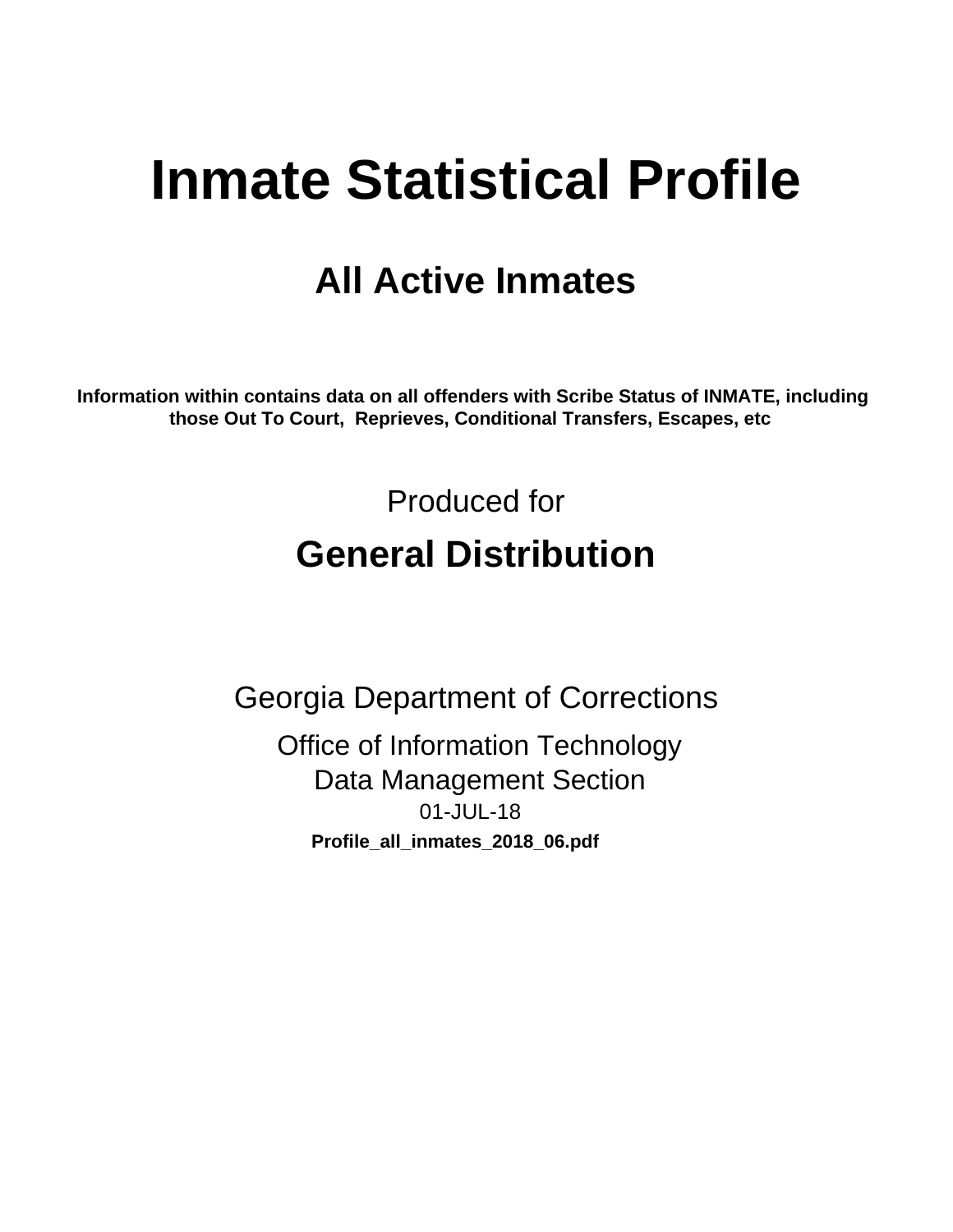## Inmate Statistical Profile 01-JUL-18

Contents

**All Active Inmates** 

Produced for General Distribution

## **Table of Contents**

| <b>Demographic information</b>                                        |
|-----------------------------------------------------------------------|
| 4 Current age, broken out in ten year age groups                      |
| 5 Race group                                                          |
| 6 Marital status, self-reported at entry to prison                    |
| 7 Number of Inmates with Dependents, self-reported at entry to prison |
| 8 Religious affiliation, self-reported at entry to prison             |
| 9 Home county - self-reported at entry to prison                      |
| 14 Employment status before prison, self-reported at entry to prison  |
| 15 Age at admission                                                   |
| 17 Age at admission                                                   |
| 20 Height, measured at entry to prison                                |
| 21 Height, measured at entry to prison                                |
| 23 Weight, measured at entry to prison                                |
| 24 Military service                                                   |
| <b>Correctional information</b>                                       |
| 25 Type of admission to prison                                        |
| 26 Current / last supervision level                                   |
| 27 Current / last institution type                                    |
| 28 Institution type - transitional centers                            |
| 29 Institution type - county prisons                                  |
| 31 Institution type - state prisons                                   |
| 33 Institution type - private prisons                                 |
| 34 Institution type - inmate boot camp                                |
| 35 Number of disciplinary reports                                     |
| 36 Number of transfers                                                |
| 37 Number of escapes                                                  |
| 38 Split sentence - Probation to follow                               |
| 39 Probable future release type of still active inmates               |
| 40 Time served in current (or last) institution                       |
| Educational, psychological and physical information                   |
| 41 Highest grade level attained                                       |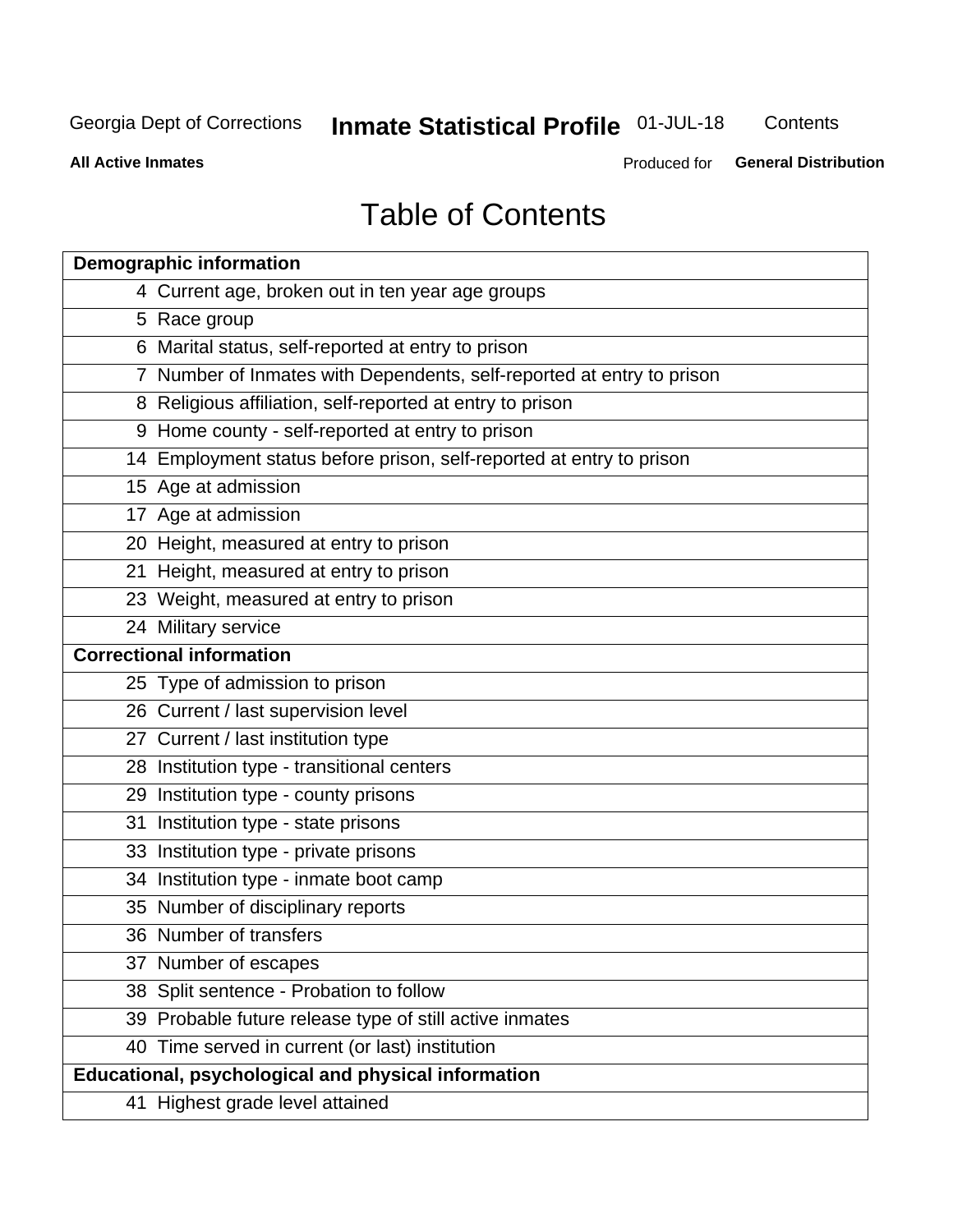## **Inmate Statistical Profile 01-JUL-18**

Contents

**All Active Inmates** 

Produced for **General Distribution** 

## **Table of Contents**

| <b>Educational, psychological and physical information</b>       |
|------------------------------------------------------------------|
| 42 Culture fair IQ scores                                        |
| 43 Wide Range Achievement Test (WRAT) reading score              |
| 44 Wide Range Achievement Test (WRAT) math score                 |
| 45 Wide Range Achievement Test (WRAT) spelling score             |
| 46 Current / last mental health treatment level                  |
| 47 PULHESDWIT medical scale - 'P' overall condition ('P'hysical) |
| 48 PULHESDWIT medical scale - 'U' upper body                     |
| 49 PULHESDWIT medical scale - 'L' lower body                     |
| 50 PULHESDWIT medical scale - 'H' hearing                        |
| 51 PULHESDWIT medical scale - 'E' vision                         |
| 52 PULHESDWIT medical scale -'S' psychiatric                     |
| 53 PULHESDWIT medical scale - 'D' dental                         |
| 54 PULHESDWIT medical scale - 'W' work ability                   |
| 55 PULHESDWIT medical scale - 'I' impairment                     |
| 56 PULHESDWIT medical scale - 'T' transportability               |
| <b>Crimes and criminal history information</b>                   |
| 57 Number of prior Georgia incarcerations                        |
| 58 Prison sentence in years                                      |
| 59 Primary offense, broken out into felonies vs misdemeanors     |
| 60 Primary offense, broken out into six broad crime categories   |
| 61 Primary offense, detailed offense code                        |
| 69 County of conviction of primary offense                       |
| 74 Circuit of conviction of primary offense                      |
| 76 Years served (jail + prison) in this incarceration            |
| <b>Medical information</b>                                       |
| 77 Results of most recent HIV test                               |
| 78 Results of most recent tuberculosis test                      |
| 79 Results of most recent syphilis test                          |
| 80 Results of most recent Hepatitis-C test                       |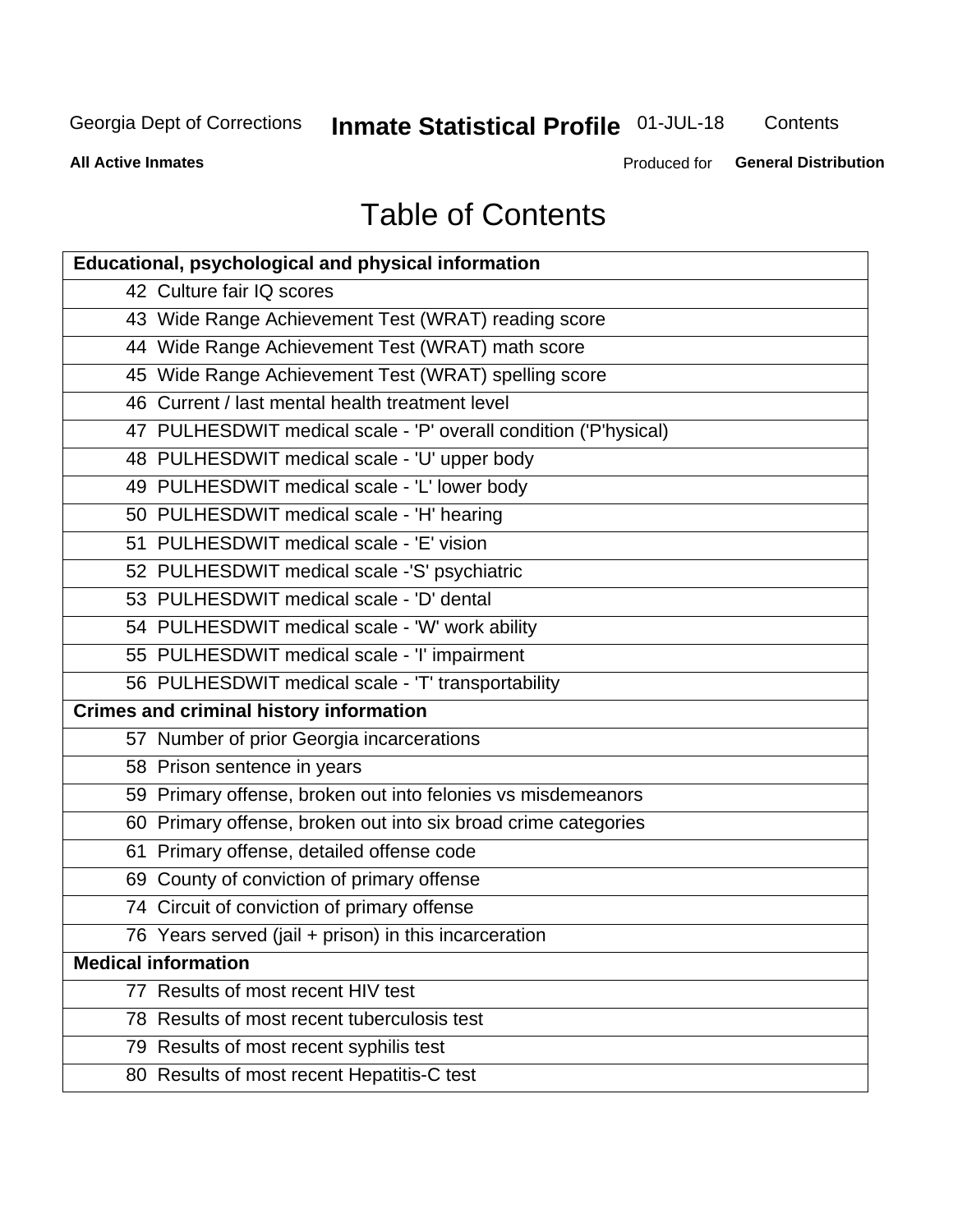#### **All Active Inmates**

#### Produced for General Distribution

## Current age, broken out in ten-year age groups

COL % - percent each COUNT is of its particular column

|                          | <b>Male</b>  |          |        | <b>Female</b> |        |       | <b>Total</b> |        |
|--------------------------|--------------|----------|--------|---------------|--------|-------|--------------|--------|
| <b>Current Age</b>       | <b>Count</b> | Col %    | Row %  | <b>Count</b>  | Col %  | Row % | <b>Total</b> | Col %  |
| <b>Teens (1-19)</b>      | 791          | $1.56\%$ | 95.88% | 34            | 0.86%  | 4.12% | 825          | 1.51%  |
| <b>Twenties (20-29)</b>  | 14,053       | 27.65%   | 93.16% | 1,031         | 26.17% | 6.84% | 15,084       | 27.55% |
| <b>Thirties (30-39)</b>  | 15,380       | 30.26%   | 91.59% | 1,412         | 35.85% | 8.41% | 16,792       | 30.67% |
| <b>Forties (40-49)</b>   | 10,468       | 20.60%   | 92.33% | 869           | 22.06% | 7.67% | 11,337       | 20.70% |
| <b>Fifties (50-59)</b>   | 7.012        | 13.80%   | 93.77% | 466           | 11.83% | 6.23% | 7,478        | 13.66% |
| <b>Sixties (60-69)</b>   | 2,477        | 4.87%    | 95.78% | 109           | 2.77%  | 4.22% | 2,586        | 4.72%  |
| Seventy + (70 and above) | 638          | $1.26\%$ | 97.26% | 18            | 0.46%  | 2.74% | 656          | 1.20%  |
| <b>Total Reported</b>    | 50,819       | 100%     | 92.81% | 3,939         | 100%   | 7.19% | 54,758       | 100.0% |

| <b>Not Reported</b> | 255   |       | 256    |
|---------------------|-------|-------|--------|
| <b>Total</b>        | 1 ሰ74 | 3,940 | 55.014 |

| Mean<br>(average)       | 38.28     | 37.42 | 38.22 |
|-------------------------|-----------|-------|-------|
| <b>Median (middle)</b>  | 36        | 36    | 36    |
| Mode<br>(most frequent) | ^-<br>. . | 28    | 29    |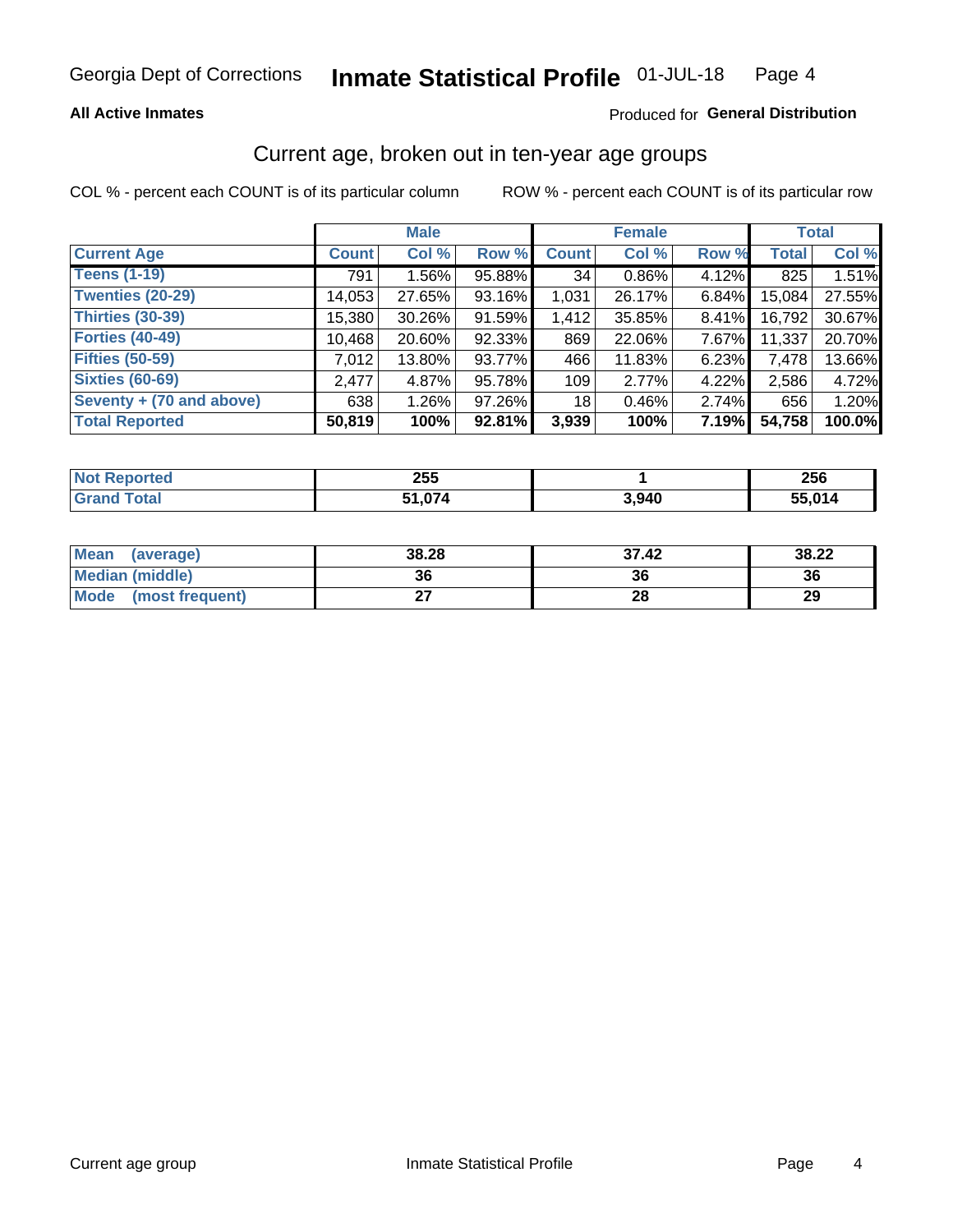#### Inmate Statistical Profile 01-JUL-18 Page 5

#### **All Active Inmates**

#### **Produced for General Distribution**

### Race group

COL % - percent each COUNT is of its particular column

|                   |                        | <b>Male</b>  |         |         | <b>Female</b> |         |        | <b>Total</b> |        |
|-------------------|------------------------|--------------|---------|---------|---------------|---------|--------|--------------|--------|
|                   | <b>Race Group</b>      | <b>Count</b> | Col %   |         | Row % Count   | Col %   | Row %  | <b>Total</b> | Col %  |
|                   | <b>White</b>           | 17,421       | 34.11%  | 88.31%  | 2,307         | 58.55%  | 11.69% | 19,728       | 35.86% |
| $\mathbf{2}$      | <b>Black</b>           | 31,361       | 61.40%  | 95.29%  | 1,550         | 39.34%  | 4.71%  | 32,911       | 59.82% |
| 5.                | <b>Other</b>           | 55           | .11%    | 90.16%  | 6             | $.15\%$ | 9.84%  | 61           | .11%   |
| 6                 | <b>Asian</b>           | 177          | .35%    | 94.15%  | 11            | .28%    | 5.85%  | 188          | .34%   |
| 9                 | <b>Unknown</b>         | 8            | $.02\%$ | 80.00%  | 2             | .05%    | 20.00% | 10           | .02%   |
| 10                | <b>Hispanic</b>        | 2,026        | 3.97%   | 96.98%  | 63            | 1.60%   | 3.02%  | 2,089        | 3.80%  |
| $12 \overline{ }$ | <b>Native American</b> | 25           | $.05\%$ | 96.15%  |               | .03%    | 3.85%  | 26           | .05%   |
| 13                | <b>Native Hawaiian</b> |              | .01%    | 100.00% |               |         |        |              | .01%   |
|                   | <b>Total Reported</b>  | 51,074       | 100%    | 92.84%  | 3,940         | 100%    | 7.16%  | 55,014       | 100%   |

| <b>Not Reported</b>           |               |       |        |
|-------------------------------|---------------|-------|--------|
| <b>Total</b><br><b>'Grand</b> | 51,074<br>- - | 3,940 | 55,014 |

| ' Mode | Black | .<br>vvnite | Black |
|--------|-------|-------------|-------|
|        |       |             |       |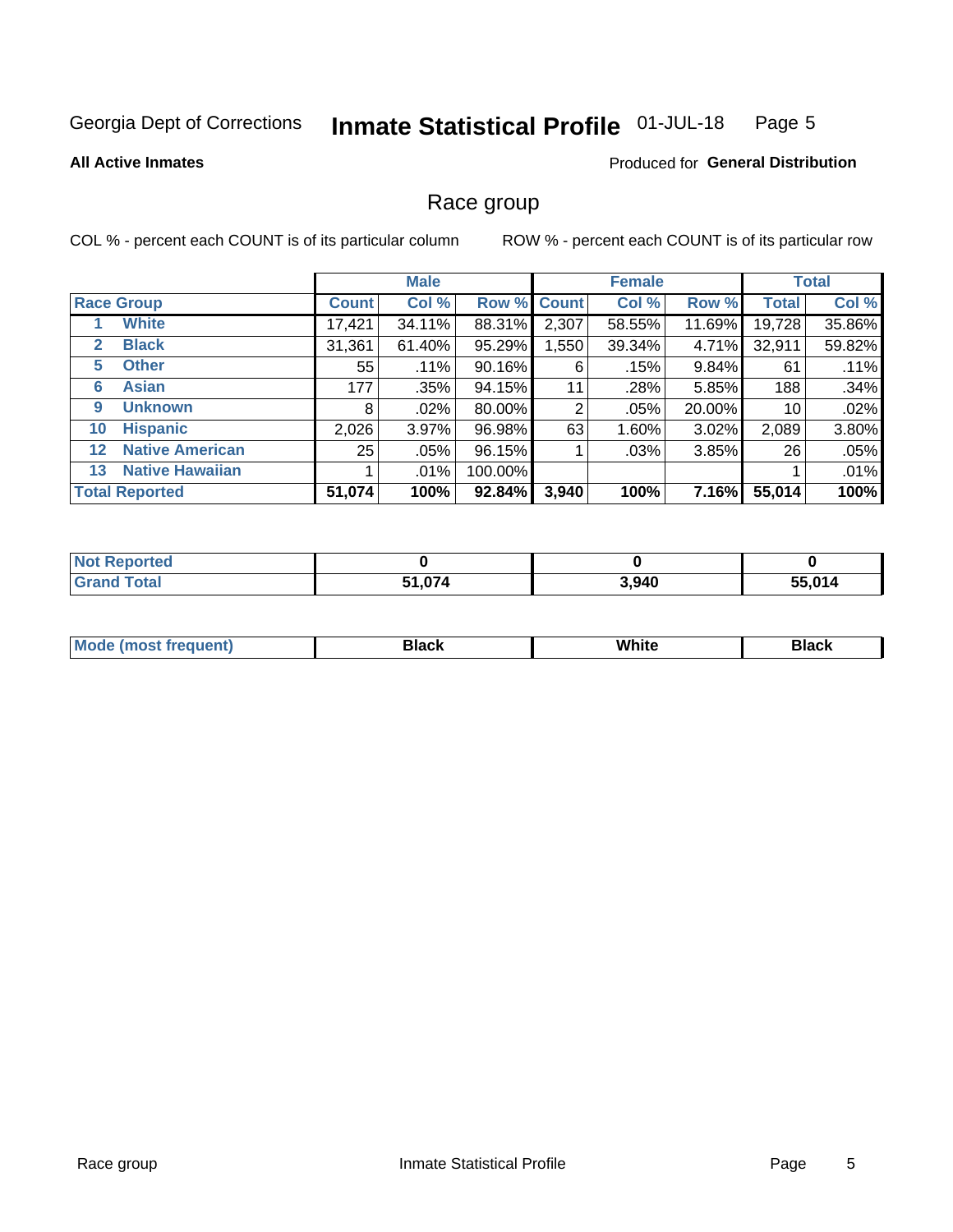#### Inmate Statistical Profile 01-JUL-18 Page 6

**All Active Inmates** 

#### Produced for General Distribution

## Marital status, self-reported at entry to prison

COL % - percent each COUNT is of its particular column

|                            | <b>Male</b>  |          |        |              | <b>Female</b> | <b>Total</b> |              |        |
|----------------------------|--------------|----------|--------|--------------|---------------|--------------|--------------|--------|
| <b>Marital Status</b>      | <b>Count</b> | Col %    | Row %  | <b>Count</b> | Col %         | Row %        | <b>Total</b> | Col %  |
| <b>Unknown</b><br>$\bf{0}$ | 1,152        | $2.26\%$ | 94.97% | 61           | 1.55%         | 5.03%        | 1,213        | 2.20%  |
| <b>Divorced</b><br>D       | 4,879        | 9.55%    | 89.57% | 568          | 14.42%        | 10.43%       | 5,447        | 9.90%  |
| <b>Married</b><br>М        | 6,788        | 13.29%   | 91.21% | 654          | 16.60%        | 8.79%        | 7,442        | 13.53% |
| <b>S</b> Separated         | 1,817        | $3.56\%$ | 84.24% | 340          | 8.63%         | 15.76%       | 2,157        | 3.92%  |
| <b>Unmarried</b><br>U      | 35,857       | 70.21%   | 94.29% | 2,172        | 55.13%        | 5.71%        | 38,029       | 69.13% |
| <b>Widow</b><br>W          | 581          | 1.14%    | 80.03% | 145          | 3.68%         | 19.97%       | 726          | 1.32%  |
| <b>Total Reported</b>      | 51,074       | 100%     | 92.84% | 3,940        | 100%          | 7.16%        | 55,014       | 100%   |

| <b>Enrico</b><br>I NOT   |        |       |        |
|--------------------------|--------|-------|--------|
| `otal<br>. Gr $\epsilon$ | $\sim$ | 3,940 | 55 014 |

|--|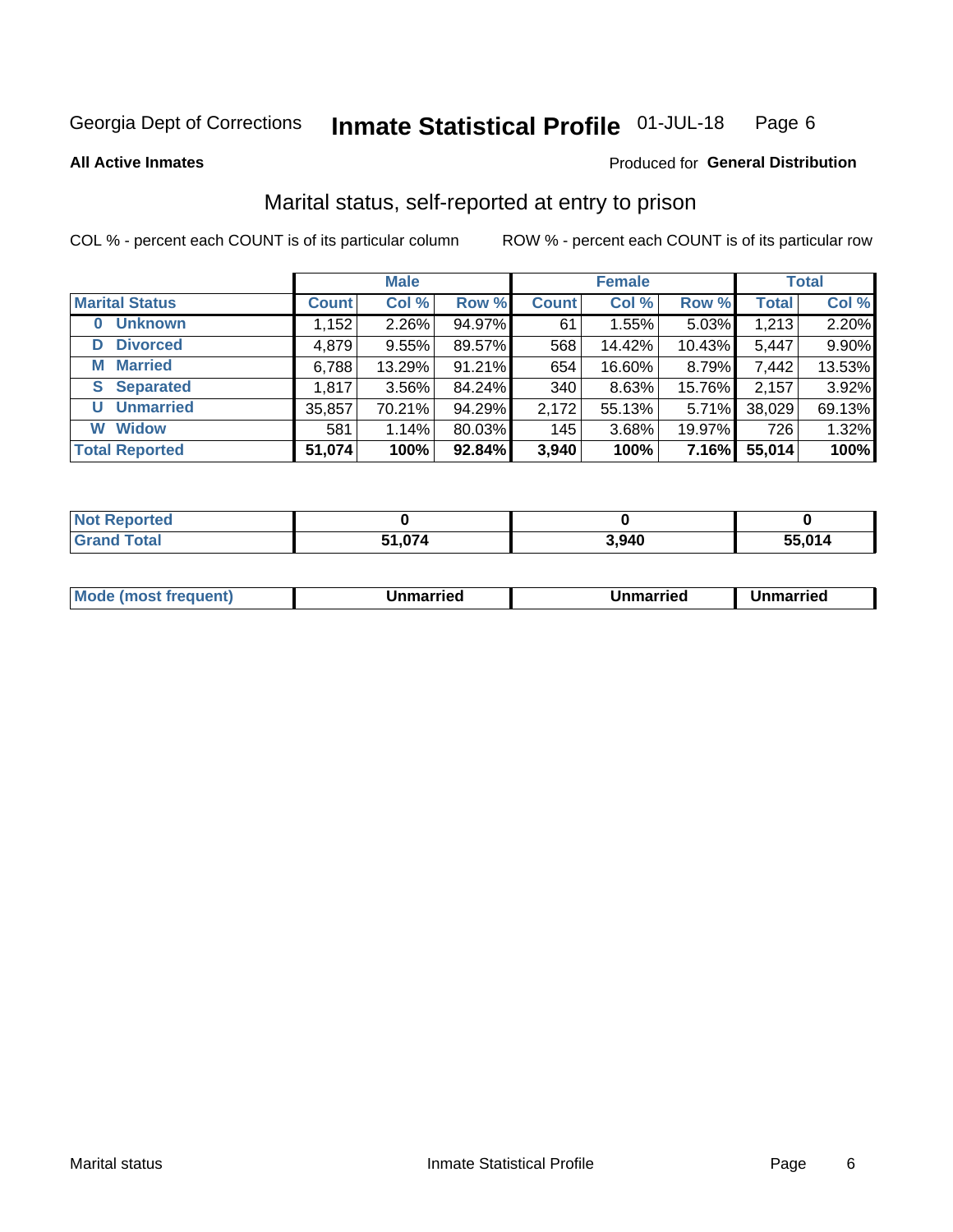#### Inmate Statistical Profile 01-JUL-18 Page 7

#### **All Active Inmates**

#### Produced for General Distribution

## Number of Inmates with Dependents, Self-Reported at Entry to Prison

COL % - percent each COUNT is of its particular column

|                             | <b>Male</b>     |        |        | <b>Female</b> |        | <b>Total</b> |              |        |
|-----------------------------|-----------------|--------|--------|---------------|--------|--------------|--------------|--------|
| <b>Number of dependents</b> | <b>Count</b>    | Col %  | Row %  | <b>Count</b>  | Col %  | Row %        | <b>Total</b> | Col %  |
| l 0                         | 15,780          | 37.53% | 93.96% | 1,015         | 31.95% | 6.04%        | 16,795       | 37.14% |
|                             | 9,759           | 23.21% | 93.94% | 630           | 19.83% | 6.06%        | 10,389       | 22.97% |
| $\overline{2}$              | 7,327           | 17.43% | 91.37% | 692           | 21.78% | 8.63%        | 8,019        | 17.73% |
| $\overline{\mathbf{3}}$     | 4,405           | 10.48% | 90.54% | 460           | 14.48% | 9.46%        | 4,865        | 10.76% |
| 4                           | 2,253           | 5.36%  | 91.70% | 204           | 6.42%  | 8.30%        | 2,457        | 5.43%  |
| 5                           | 1,179           | 2.80%  | 92.62% | 94            | 2.96%  | 7.38%        | 1,273        | 2.82%  |
| 6                           | 595             | 1.42%  | 92.39% | 49            | 1.54%  | 7.61%        | 644          | 1.42%  |
| 7                           | 304             | 0.72%  | 95.30% | 15            | 0.47%  | 4.70%        | 319          | 0.71%  |
| $\overline{\mathbf{8}}$     | 163             | 0.39%  | 97.02% | 5             | 0.16%  | 2.98%        | 168          | 0.37%  |
| 9                           | 90 <sub>1</sub> | 0.21%  | 94.74% | 5             | 0.16%  | 5.26%        | 95           | 0.21%  |
| 10                          | 81              | 0.19%  | 93.10% | 6             | 0.19%  | $6.90\%$     | 87           | 0.19%  |
| Over 10                     | 108             | 0.26%  | 98.18% | 2             | 0.06%  | 1.82%        | 110          | 0.24%  |
| <b>Total Reported</b>       | 42,044          | 100%   | 92.97% | 3,177         | 100%   | 7.03%        | 45,221       | 100%   |

| τeα | 9,030                  | 763  | 9,793      |
|-----|------------------------|------|------------|
|     | <b>FA 674</b><br>1,074 | .940 | .014<br>55 |

| Mean (average)          | 1.49 | 1.66 | 1.50 |
|-------------------------|------|------|------|
| <b>Median (middle)</b>  |      |      |      |
| Mode<br>(most frequent) |      |      |      |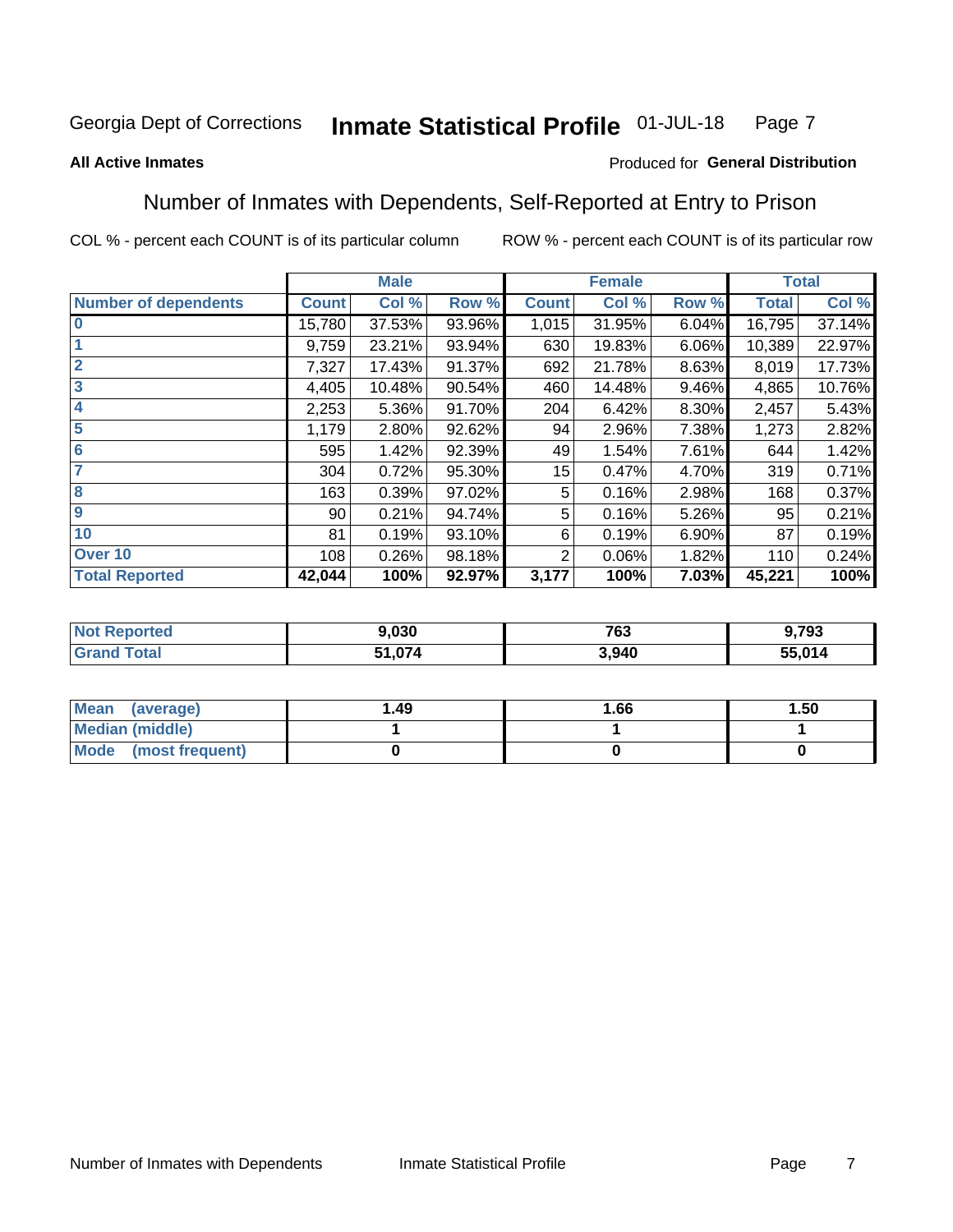#### Inmate Statistical Profile 01-JUL-18 Page 8

#### **All Active Inmates**

#### Produced for General Distribution

## Religious affiliation, self-reported at entry to prison

COL % - percent each COUNT is of its particular column

|                |                              |              | <b>Male</b> |         |                | <b>Female</b> |        |              | <b>Total</b> |
|----------------|------------------------------|--------------|-------------|---------|----------------|---------------|--------|--------------|--------------|
|                | <b>Religious Affiliation</b> | <b>Count</b> | Col %       | Row %   | <b>Count</b>   | Col %         | Row %  | <b>Total</b> | Col %        |
| 1              | <b>Islam</b>                 | 1,358        | 6.28%       | 97.49%  | 35             | 1.57%         | 2.51%  | 1,393        | 5.84%        |
| $\overline{2}$ | <b>Catholic</b>              | 1,117        | 5.17%       | 89.15%  | 136            | 6.10%         | 10.85% | 1,253        | 5.25%        |
| 3              | <b>Baptist</b>               | 13,581       | 62.81%      | 89.29%  | 1,629          | 73.05%        | 10.71% | 15,210       | 63.76%       |
| 4              | <b>Methodist</b>             | 374          | 1.73%       | 86.57%  | 58             | 2.60%         | 13.43% | 432          | 1.81%        |
| 5              | <b>EpiscopIn</b>             | 46           | .21%        | 88.46%  | 6              | .27%          | 11.54% | 52           | .22%         |
| 6              | <b>Presbytrn</b>             | 77           | .36%        | 89.53%  | 9              | .40%          | 10.47% | 86           | .36%         |
| 7              | <b>Chc Of God</b>            | 415          | 1.92%       | 89.63%  | 48             | 2.15%         | 10.37% | 463          | 1.94%        |
| 8              | <b>Holiness</b>              | 559          | 2.59%       | 83.06%  | 114            | 5.11%         | 16.94% | 673          | 2.82%        |
| 9              | <b>Jewish</b>                | 66           | .31%        | 84.62%  | 12             | .54%          | 15.38% | 78           | .33%         |
| 10             | <b>Anglican</b>              | 43           | .20%        | 93.48%  | 3              | .13%          | 6.52%  | 46           | .19%         |
| 11             | <b>Grk Orthdx</b>            | 3            | .01%        | 60.00%  | $\overline{2}$ | .09%          | 40.00% | 5            | .02%         |
| 12             | <b>Hindu</b>                 | 9            | .04%        | 90.00%  | 1              | .04%          | 10.00% | 10           | .04%         |
| 13             | <b>Buddhist</b>              | 44           | .20%        | 89.80%  | 5              | .22%          | 10.20% | 49           | .21%         |
| 14             | <b>Taoist</b>                | 5            | .02%        | 100.00% |                |               |        | 5            | .02%         |
| 15             | <b>Shintoist</b>             | 4            | .02%        | 100.00% |                |               |        | 4            | .02%         |
| 16             | <b>Seven D Ad</b>            | 63           | .29%        | 90.00%  | 7              | .31%          | 10.00% | 70           | .29%         |
| 17             | <b>Jehovah Wt</b>            | 271          | 1.25%       | 89.14%  | 33             | 1.48%         | 10.86% | 304          | 1.27%        |
| 18             | <b>Latr Day S</b>            | 26           | .12%        | 86.67%  | 4              | .18%          | 13.33% | 30           | .13%         |
| 19             | Quaker                       | 2            | .01%        | 100.00% |                |               |        | 2            | .01%         |
| 20             | <b>Other Prot</b>            | 1,915        | 8.86%       | 94.20%  | 118            | 5.29%         | 5.80%  | 2,033        | 8.52%        |
| 21             | <b>Messianic Judaism</b>     | 11           | .05%        | 100.00% |                |               |        | 11           | .05%         |
| 96             | <b>None</b>                  | 1,635        | 7.56%       | 99.39%  | 10             | .45%          | .61%   | 1,645        | 6.90%        |
|                | <b>Total Reported</b>        | 21,624       | 100%        | 90.65%  | 2,230          | 100%          | 9.35%  | 23,854       | 100%         |

| orted<br>NO.           | 29,450        | ,710  | ,160<br>-94 |
|------------------------|---------------|-------|-------------|
| <b>Total</b><br>'Grand | 1.074د<br>E4. | 3,940 | 55,014      |

| Mode (most frequent) | Baptist | aptist | Baptist |
|----------------------|---------|--------|---------|
|----------------------|---------|--------|---------|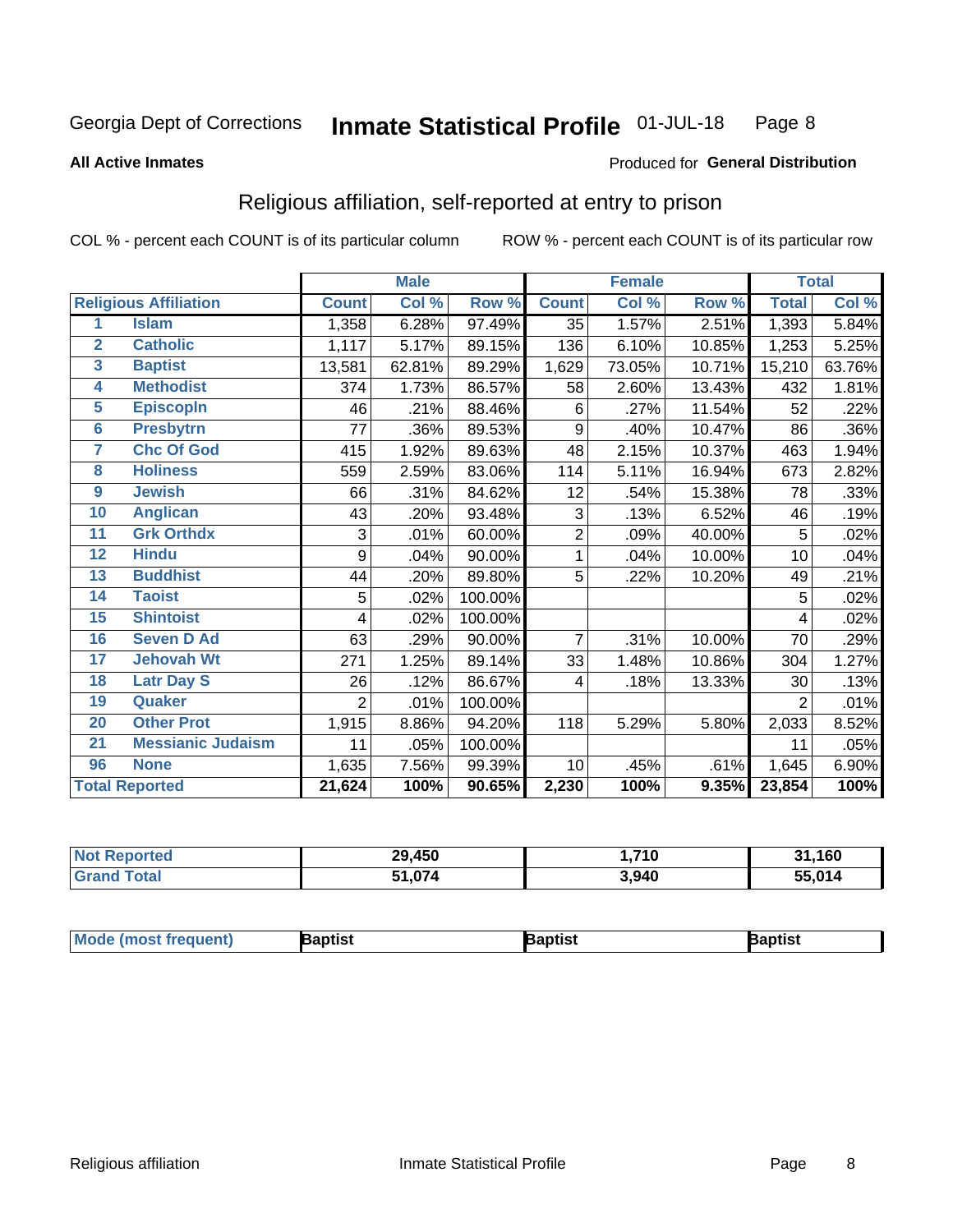#### Inmate Statistical Profile 01-JUL-18 Page 9

#### **All Active Inmates**

#### Produced for General Distribution

## Home county, self-reported at entry to prison

COL % - percent each COUNT is of its particular column

|     |                             |              | <b>Male</b> |         |                | <b>Female</b> |        | <b>Total</b> |        |
|-----|-----------------------------|--------------|-------------|---------|----------------|---------------|--------|--------------|--------|
|     | <b>Home County</b>          | <b>Count</b> | Col %       | Row %   | <b>Count</b>   | Col %         | Row %  | <b>Total</b> | Col %  |
| 000 | <b>Unknown</b>              | 7,356        | 14.40%      | 92.31%  | 613            | 15.56%        | 7.69%  | 7,969        | 14.49% |
| 001 | <b>Appling County</b>       | 128          | .25%        | 95.52%  | 6              | .15%          | 4.48%  | 134          | .24%   |
| 002 | <b>Atkinson County</b>      | 38           | .07%        | 92.68%  | 3              | .08%          | 7.32%  | 41           | .07%   |
| 003 | <b>Bacon County</b>         | 70           | .14%        | 94.59%  | 4              | .10%          | 5.41%  | 74           | .13%   |
| 004 | <b>Baker County</b>         | 17           | .03%        | 94.44%  | $\mathbf{1}$   | .03%          | 5.56%  | 18           | .03%   |
| 005 | <b>Baldwin County</b>       | 256          | .50%        | 91.10%  | 25             | .63%          | 8.90%  | 281          | .51%   |
| 006 | <b>Banks County</b>         | 70           | .14%        | 86.42%  | 11             | .28%          | 13.58% | 81           | .15%   |
| 007 | <b>Barrow County</b>        | 309          | .61%        | 91.15%  | 30             | .76%          | 8.85%  | 339          | .62%   |
| 008 | <b>Bartow County</b>        | 526          | 1.03%       | 86.23%  | 84             | 2.13%         | 13.77% | 610          | 1.11%  |
| 009 | <b>Ben Hill County</b>      | 184          | .36%        | 93.40%  | 13             | .33%          | 6.60%  | 197          | .36%   |
| 010 | <b>Berrien County</b>       | 78           | .15%        | 92.86%  | $\,6$          | .15%          | 7.14%  | 84           | .15%   |
| 011 | <b>Bibb County</b>          | 1,112        | 2.18%       | 95.12%  | 57             | 1.45%         | 4.88%  | 1,169        | 2.12%  |
| 012 | <b>Bleckley County</b>      | 65           | .13%        | 89.04%  | 8              | .20%          | 10.96% | 73           | .13%   |
| 013 | <b>Brantley County</b>      | 78           | .15%        | 82.11%  | 17             | .43%          | 17.89% | 95           | .17%   |
| 014 | <b>Brooks County</b>        | 199          | .39%        | 99.00%  | $\overline{c}$ | .05%          | 1.00%  | 201          | .37%   |
| 015 | <b>Bryan County</b>         | 91           | .18%        | 93.81%  | 6              | .15%          | 6.19%  | 97           | .18%   |
| 016 | <b>Bulloch County</b>       | 355          | .70%        | 94.67%  | 20             | .51%          | 5.33%  | 375          | .68%   |
| 017 | <b>Burke County</b>         | 228          | .45%        | 97.85%  | 5              | .13%          | 2.15%  | 233          | .42%   |
| 018 | <b>Butts County</b>         | 134          | .26%        | 91.78%  | 12             | .30%          | 8.22%  | 146          | .27%   |
| 019 | <b>Calhoun County</b>       | 68           | .13%        | 91.89%  | 6              | .15%          | 8.11%  | 74           | .13%   |
| 020 | <b>Camden County</b>        | 136          | .27%        | 93.15%  | 10             | .25%          | 6.85%  | 146          | .27%   |
| 021 | <b>Candler County</b>       | 96           | .19%        | 92.31%  | 8              | .20%          | 7.69%  | 104          | .19%   |
| 022 | <b>Carroll County</b>       | 556          | 1.09%       | 89.97%  | 62             | 1.57%         | 10.03% | 618          | 1.12%  |
| 023 | <b>Catoosa County</b>       | 228          | .45%        | 88.37%  | 30             | .76%          | 11.63% | 258          | .47%   |
| 024 | <b>Charlton County</b>      | 49           | .10%        | 92.45%  | 4              | .10%          | 7.55%  | 53           | .10%   |
| 025 | <b>Chatham County</b>       | 1,639        | 3.21%       | 95.51%  | 77             | 1.95%         | 4.49%  | 1,716        | 3.12%  |
| 026 | <b>Chattahoochee County</b> | 25           | .05%        | 100.00% |                |               |        | 25           | .05%   |
| 027 | <b>Chattooga County</b>     | 204          | .40%        | 89.08%  | 25             | .63%          | 10.92% | 229          | .42%   |
| 028 | <b>Cherokee County</b>      | 398          | .78%        | 90.25%  | 43             | 1.09%         | 9.75%  | 441          | .80%   |
| 029 | <b>Clarke County</b>        | 505          | .99%        | 93.87%  | 33             | .84%          | 6.13%  | 538          | .98%   |
| 030 | <b>Clay County</b>          | 44           | .09%        | 91.67%  | 4              | .10%          | 8.33%  | 48           | .09%   |
| 031 | <b>Clayton County</b>       | 1,424        | 2.79%       | 92.59%  | 114            | 2.89%         | 7.41%  | 1,538        | 2.80%  |
| 032 | <b>Clinch County</b>        | 55           | .11%        | 90.16%  | 6              | .15%          | 9.84%  | 61           | .11%   |
| 033 | <b>Cobb County</b>          | 1,745        | 3.42%       | 91.75%  | 157            | 3.98%         | 8.25%  | 1,902        | 3.46%  |
| 034 | <b>Coffee County</b>        | 272          | .53%        | 91.89%  | 24             | .61%          | 8.11%  | 296          | .54%   |
| 035 | <b>Colquitt County</b>      | 200          | .39%        | 95.24%  | 10             | .25%          | 4.76%  | 210          | .38%   |
| 036 | <b>Columbia County</b>      | 306          | .60%        | 92.45%  | 25             | .63%          | 7.55%  | 331          | .60%   |
| 037 | <b>Cook County</b>          | 137          | .27%        | 91.95%  | 12             | .30%          | 8.05%  | 149          | .27%   |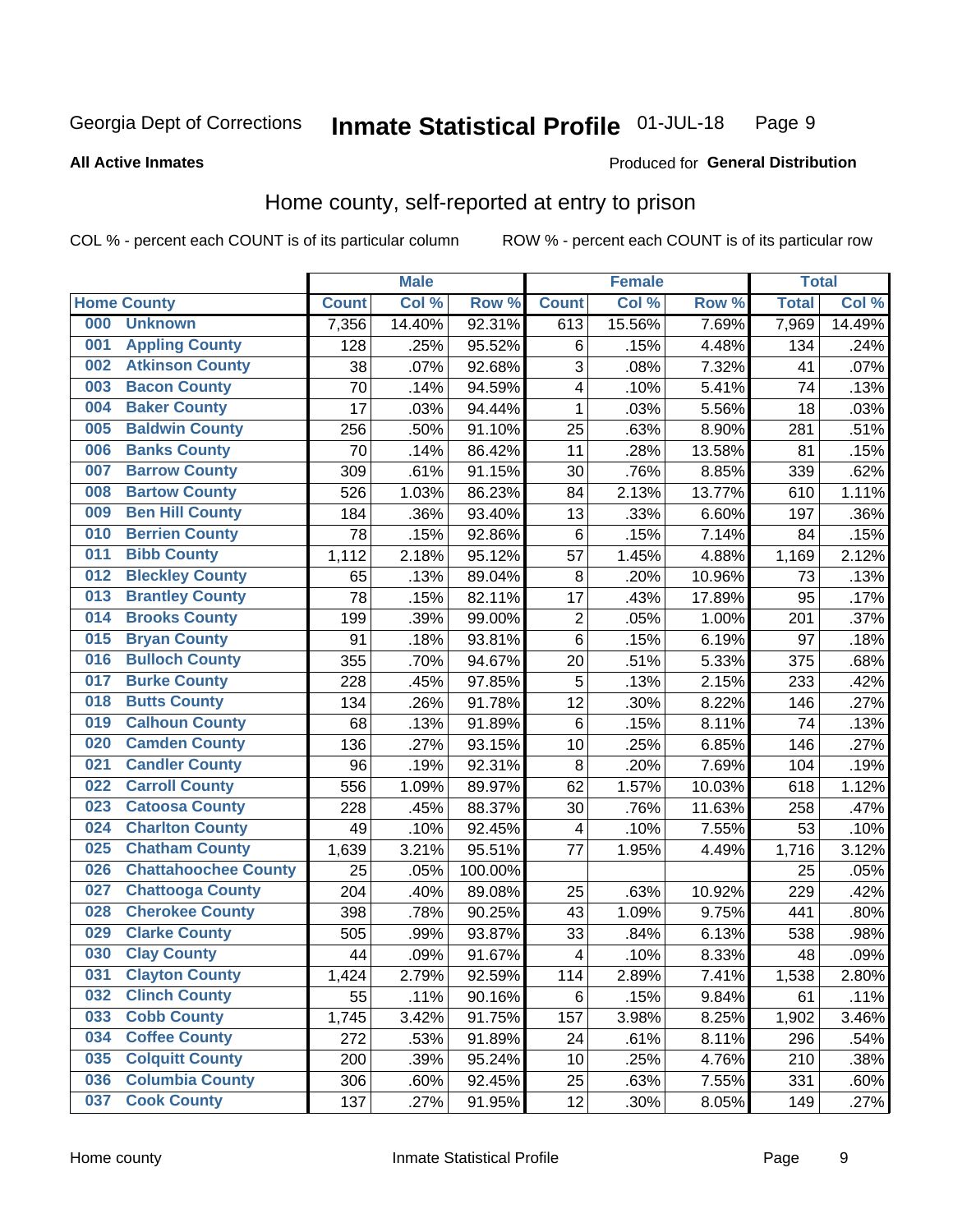#### Inmate Statistical Profile 01-JUL-18 Page 10

#### **All Active Inmates**

#### Produced for General Distribution

## Home county, self-reported at entry to prison

COL % - percent each COUNT is of its particular column

|     |                         |                | <b>Male</b> |         |                 | <b>Female</b> |        | <b>Total</b>   |       |
|-----|-------------------------|----------------|-------------|---------|-----------------|---------------|--------|----------------|-------|
|     | <b>Home County</b>      | <b>Count</b>   | Col %       | Row %   | <b>Count</b>    | Col %         | Row %  | <b>Total</b>   | Col%  |
| 038 | <b>Coweta County</b>    | 501            | .98%        | 94.71%  | $\overline{28}$ | .71%          | 5.29%  | 529            | .96%  |
| 039 | <b>Crawford County</b>  | 40             | .08%        | 86.96%  | 6               | .15%          | 13.04% | 46             | .08%  |
| 040 | <b>Crisp County</b>     | 227            | .44%        | 94.58%  | 13              | .33%          | 5.42%  | 240            | .44%  |
| 041 | <b>Dade County</b>      | 63             | .12%        | 92.65%  | 5               | .13%          | 7.35%  | 68             | .12%  |
| 042 | <b>Dawson County</b>    | 78             | .15%        | 89.66%  | 9               | .23%          | 10.34% | 87             | .16%  |
| 043 | <b>Decatur County</b>   | 213            | .42%        | 95.52%  | 10              | .25%          | 4.48%  | 223            | .41%  |
| 044 | <b>Dekalb County</b>    | 2,905          | 5.69%       | 95.25%  | 145             | 3.68%         | 4.75%  | 3,050          | 5.54% |
| 045 | <b>Dodge County</b>     | 135            | .26%        | 92.47%  | 11              | .28%          | 7.53%  | 146            | .27%  |
| 046 | <b>Dooly County</b>     | 96             | .19%        | 93.20%  | 7               | .18%          | 6.80%  | 103            | .19%  |
| 047 | <b>Dougherty County</b> | 806            | 1.58%       | 94.94%  | 43              | 1.09%         | 5.06%  | 849            | 1.54% |
| 048 | <b>Douglas County</b>   | 513            | 1.00%       | 91.77%  | 46              | 1.17%         | 8.23%  | 559            | 1.02% |
| 049 | <b>Early County</b>     | 70             | .14%        | 89.74%  | 8               | .20%          | 10.26% | 78             | .14%  |
| 050 | <b>Echols County</b>    | $\overline{7}$ | .01%        | 100.00% |                 |               |        | $\overline{7}$ | .01%  |
| 051 | <b>Effingham County</b> | 212            | .42%        | 92.17%  | 18              | .46%          | 7.83%  | 230            | .42%  |
| 052 | <b>Elbert County</b>    | 112            | .22%        | 91.06%  | 11              | .28%          | 8.94%  | 123            | .22%  |
| 053 | <b>Emanuel County</b>   | 170            | .33%        | 91.89%  | 15              | .38%          | 8.11%  | 185            | .34%  |
| 054 | <b>Evans County</b>     | 68             | .13%        | 89.47%  | 8               | .20%          | 10.53% | 76             | .14%  |
| 055 | <b>Fannin County</b>    | 97             | .19%        | 95.10%  | 5               | .13%          | 4.90%  | 102            | .19%  |
| 056 | <b>Fayette County</b>   | 165            | .32%        | 90.16%  | 18              | .46%          | 9.84%  | 183            | .33%  |
| 057 | <b>Floyd County</b>     | 701            | 1.37%       | 88.85%  | 88              | 2.23%         | 11.15% | 789            | 1.43% |
| 058 | <b>Forsyth County</b>   | 207            | .41%        | 90.39%  | 22              | .56%          | 9.61%  | 229            | .42%  |
| 059 | <b>Franklin County</b>  | 123            | .24%        | 87.23%  | 18              | .46%          | 12.77% | 141            | .26%  |
| 060 | <b>Fulton County</b>    | 4,785          | 9.37%       | 95.32%  | 235             | 5.96%         | 4.68%  | 5,020          | 9.12% |
| 061 | <b>Gilmer County</b>    | 83             | .16%        | 88.30%  | 11              | .28%          | 11.70% | 94             | .17%  |
| 062 | <b>Glascock County</b>  | 8              | .02%        | 72.73%  | 3               | .08%          | 27.27% | 11             | .02%  |
| 063 | <b>Glynn County</b>     | 409            | .80%        | 94.90%  | 22              | .56%          | 5.10%  | 431            | .78%  |
| 064 | <b>Gordon County</b>    | 297            | .58%        | 87.35%  | 43              | 1.09%         | 12.65% | 340            | .62%  |
| 065 | <b>Grady County</b>     | 104            | .20%        | 94.55%  | 6               | .15%          | 5.45%  | 110            | .20%  |
| 066 | <b>Greene County</b>    | 93             | .18%        | 92.08%  | 8               | .20%          | 7.92%  | 101            | .18%  |
| 067 | <b>Gwinnett County</b>  | 1,797          | 3.52%       | 93.35%  | 128             | 3.25%         | 6.65%  | 1,925          | 3.50% |
| 068 | <b>Habersham County</b> | 115            | .23%        | 88.46%  | 15              | .38%          | 11.54% | 130            | .24%  |
| 069 | <b>Hall County</b>      | 615            | 1.20%       | 89.65%  | 71              | 1.80%         | 10.35% | 686            | 1.25% |
| 070 | <b>Hancock County</b>   | 55             | .11%        | 93.22%  | 4               | .10%          | 6.78%  | 59             | .11%  |
| 071 | <b>Haralson County</b>  | 136            | .27%        | 91.28%  | 13              | .33%          | 8.72%  | 149            | .27%  |
| 072 | <b>Harris County</b>    | 99             | .19%        | 93.40%  | $\overline{7}$  | .18%          | 6.60%  | 106            | .19%  |
| 073 | <b>Hart County</b>      | 148            | .29%        | 93.67%  | 10              | .25%          | 6.33%  | 158            | .29%  |
| 074 | <b>Heard County</b>     | 57             | .11%        | 90.48%  | 6               | .15%          | 9.52%  | 63             | .11%  |
| 075 | <b>Henry County</b>     | 587            | 1.15%       | 92.44%  | 48              | 1.22%         | 7.56%  | 635            | 1.15% |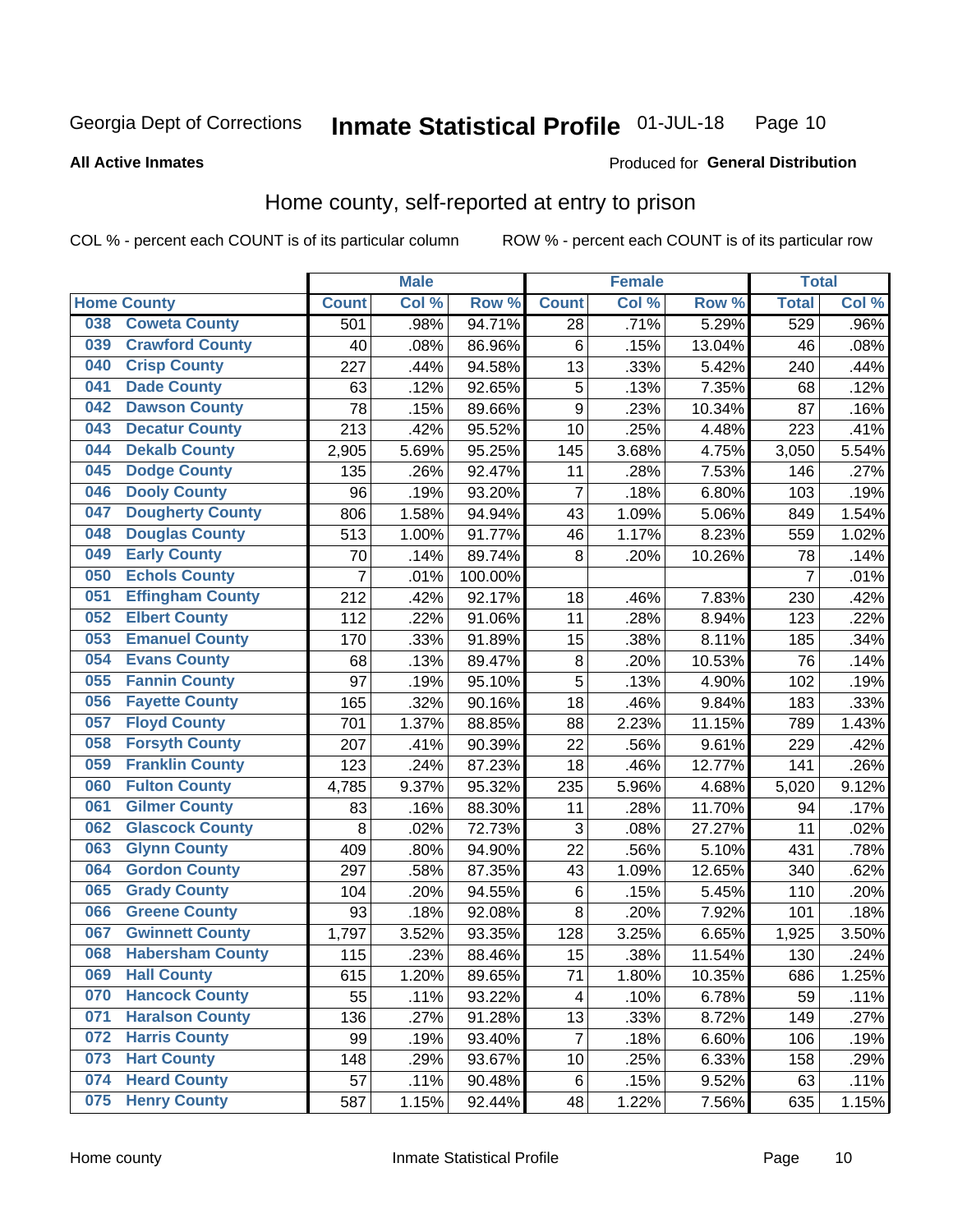#### **Inmate Statistical Profile 01-JUL-18** Page 11

**All Active Inmates** 

#### Produced for General Distribution

## Home county, self-reported at entry to prison

COL % - percent each COUNT is of its particular column

|                  |                          |              | <b>Male</b> |         |                | <b>Female</b> |                  | <b>Total</b> |       |
|------------------|--------------------------|--------------|-------------|---------|----------------|---------------|------------------|--------------|-------|
|                  | <b>Home County</b>       | <b>Count</b> | Col %       | Row %   | <b>Count</b>   | Col %         | Row <sup>%</sup> | <b>Total</b> | Col % |
| 076              | <b>Houston County</b>    | 537          | 1.05%       | 91.48%  | 50             | 1.27%         | 8.52%            | 587          | 1.07% |
| 077              | <b>Irwin County</b>      | 64           | .13%        | 91.43%  | 6              | .15%          | 8.57%            | 70           | .13%  |
| 078              | <b>Jackson County</b>    | 250          | .49%        | 91.91%  | 22             | .56%          | 8.09%            | 272          | .49%  |
| 079              | <b>Jasper County</b>     | 83           | .16%        | 90.22%  | 9              | .23%          | 9.78%            | 92           | .17%  |
| 080              | <b>Jeff Davis County</b> | 74           | .14%        | 97.37%  | $\overline{2}$ | .05%          | 2.63%            | 76           | .14%  |
| 081              | <b>Jefferson County</b>  | 169          | .33%        | 94.94%  | $\overline{9}$ | .23%          | 5.06%            | 178          | .32%  |
| 082              | <b>Jenkins County</b>    | 68           | .13%        | 95.77%  | $\overline{3}$ | .08%          | 4.23%            | 71           | .13%  |
| 083              | <b>Johnson County</b>    | 36           | .07%        | 87.80%  | 5              | .13%          | 12.20%           | 41           | .07%  |
| 084              | <b>Jones County</b>      | 120          | .23%        | 89.55%  | 14             | .36%          | 10.45%           | 134          | .24%  |
| 085              | <b>Lamar County</b>      | 63           | .12%        | 92.65%  | 5              | .13%          | 7.35%            | 68           | .12%  |
| 086              | <b>Lanier County</b>     | 56           | .11%        | 96.55%  | $\overline{2}$ | .05%          | 3.45%            | 58           | .11%  |
| 087              | <b>Laurens County</b>    | 243          | .48%        | 91.35%  | 23             | .58%          | 8.65%            | 266          | .48%  |
| 088              | <b>Lee County</b>        | 97           | .19%        | 95.10%  | 5              | .13%          | 4.90%            | 102          | .19%  |
| 089              | <b>Liberty County</b>    | 224          | .44%        | 96.14%  | 9              | .23%          | 3.86%            | 233          | .42%  |
| 090              | <b>Lincoln County</b>    | 30           | .06%        | 88.24%  | 4              | .10%          | 11.76%           | 34           | .06%  |
| 091              | <b>Long County</b>       | 43           | .08%        | 89.58%  | 5              | .13%          | 10.42%           | 48           | .09%  |
| 092              | <b>Lowndes County</b>    | 411          | .80%        | 97.16%  | 12             | .30%          | 2.84%            | 423          | .77%  |
| 093              | <b>Lumpkin County</b>    | 82           | .16%        | 94.25%  | 5              | .13%          | 5.75%            | 87           | .16%  |
| 094              | <b>Macon County</b>      | 66           | .13%        | 89.19%  | 8              | .20%          | 10.81%           | 74           | .13%  |
| 095              | <b>Madison County</b>    | 190          | .37%        | 90.91%  | 19             | .48%          | 9.09%            | 209          | .38%  |
| 096              | <b>Marion County</b>     | 59           | .12%        | 96.72%  | $\overline{c}$ | .05%          | 3.28%            | 61           | .11%  |
| 097              | <b>Mcduffie County</b>   | 161          | .32%        | 95.83%  | $\overline{7}$ | .18%          | 4.17%            | 168          | .31%  |
| 098              | <b>Mcintosh County</b>   | 47           | .09%        | 95.92%  | $\overline{2}$ | .05%          | 4.08%            | 49           | .09%  |
| 099              | <b>Meriwether County</b> | 168          | .33%        | 91.80%  | 15             | .38%          | 8.20%            | 183          | .33%  |
| 100              | <b>Miller County</b>     | 31           | .06%        | 100.00% |                |               |                  | 31           | .06%  |
| 101              | <b>Mitchell County</b>   | 152          | .30%        | 93.83%  | 10             | .25%          | 6.17%            | 162          | .29%  |
| 102              | <b>Monroe County</b>     | 105          | .21%        | 95.45%  | 5              | .13%          | 4.55%            | 110          | .20%  |
| 103              | <b>Montgomery County</b> | 78           | .15%        | 84.78%  | 14             | .36%          | 15.22%           | 92           | .17%  |
| 104              | <b>Morgan County</b>     | 93           | .18%        | 92.08%  | 8              | .20%          | 7.92%            | 101          | .18%  |
| 105              | <b>Murray County</b>     | 207          | .41%        | 89.22%  | 25             | .63%          | 10.78%           | 232          | .42%  |
| 106              | <b>Muscogee County</b>   | 988          | 1.93%       | 94.27%  | 60             | 1.52%         | 5.73%            | 1,048        | 1.90% |
| 107              | <b>Newton County</b>     | 579          | 1.13%       | 90.75%  | 59             | 1.50%         | 9.25%            | 638          | 1.16% |
| 108              | <b>Oconee County</b>     | 49           | .10%        | 90.74%  | 5              | .13%          | 9.26%            | 54           | .10%  |
| 109              | <b>Oglethorpe County</b> | 70           | .14%        | 92.11%  | $\,6$          | .15%          | 7.89%            | 76           | .14%  |
| 110              | <b>Paulding County</b>   | 319          | .62%        | 90.11%  | 35             | .89%          | 9.89%            | 354          | .64%  |
| 111              | <b>Peach County</b>      | 108          | .21%        | 96.43%  | 4              | .10%          | 3.57%            | 112          | .20%  |
| $\overline{112}$ | <b>Pickens County</b>    | 111          | .22%        | 93.28%  | 8              | .20%          | 6.72%            | 119          | .22%  |
| 113              | <b>Pierce County</b>     | 95           | .19%        | 94.06%  | $\,6$          | .15%          | 5.94%            | 101          | .18%  |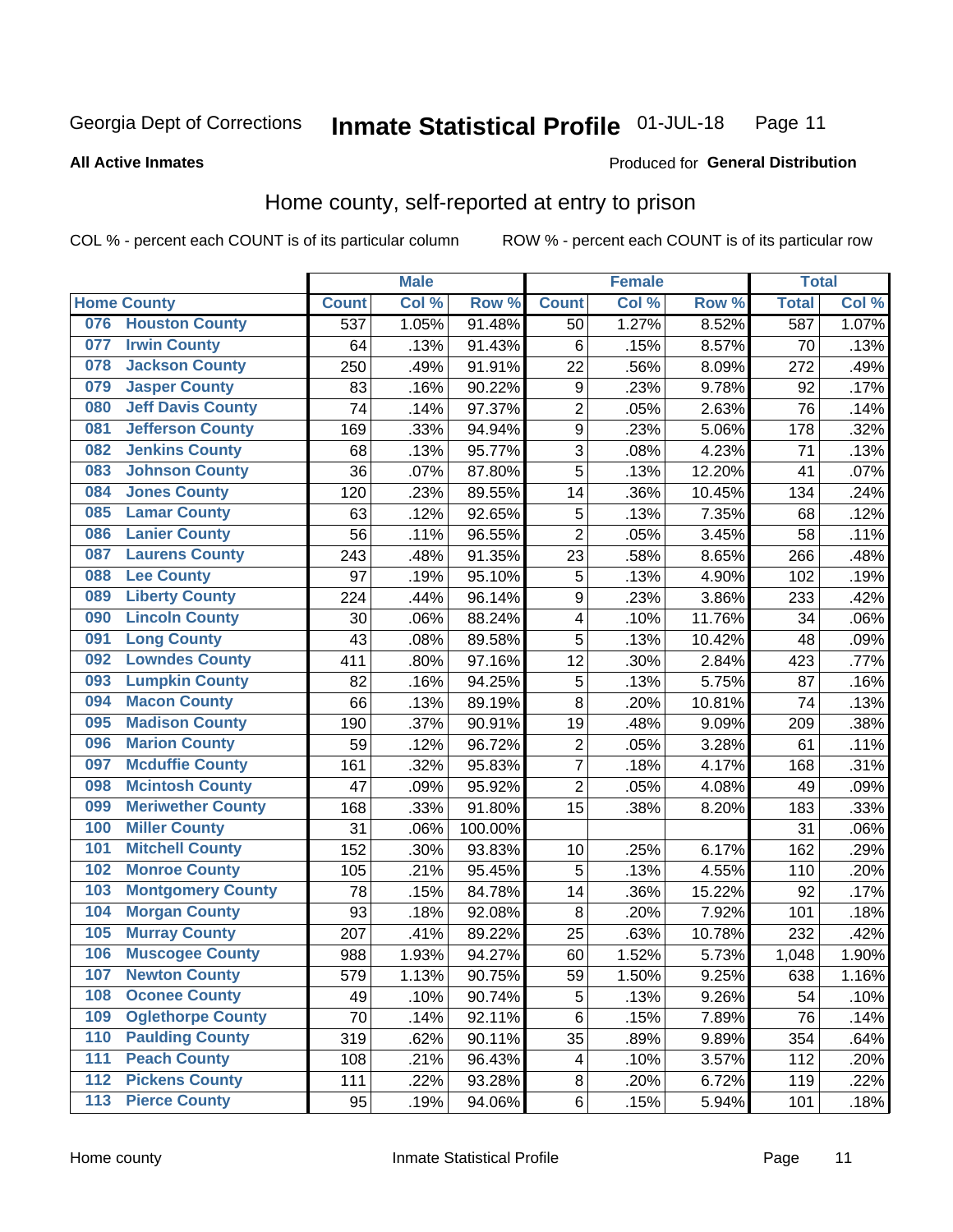#### **Inmate Statistical Profile 01-JUL-18** Page 12

#### **All Active Inmates**

## Produced for General Distribution

## Home county, self-reported at entry to prison

COL % - percent each COUNT is of its particular column

|                    |                          |              | <b>Male</b> |         |                  | <b>Female</b> |        | <b>Total</b>    |         |
|--------------------|--------------------------|--------------|-------------|---------|------------------|---------------|--------|-----------------|---------|
| <b>Home County</b> |                          | <b>Count</b> | Col %       | Row %   | <b>Count</b>     | Col %         | Row %  | <b>Total</b>    | Col %   |
| 114                | <b>Pike County</b>       | 39           | .08%        | 86.67%  | 6                | .15%          | 13.33% | $\overline{45}$ | .08%    |
| 115                | <b>Polk County</b>       | 240          | .47%        | 90.57%  | 25               | .63%          | 9.43%  | 265             | .48%    |
| 116                | <b>Pulaski County</b>    | 55           | .11%        | 85.94%  | 9                | .23%          | 14.06% | 64              | .12%    |
| 117                | <b>Putnam County</b>     | 130          | .25%        | 90.91%  | 13               | .33%          | 9.09%  | 143             | .26%    |
| 118                | <b>Quitman County</b>    | 16           | .03%        | 100.00% |                  |               |        | 16              | .03%    |
| 119                | <b>Rabun County</b>      | 52           | .10%        | 85.25%  | 9                | .23%          | 14.75% | 61              | .11%    |
| 120                | <b>Randolph County</b>   | 64           | .13%        | 94.12%  | 4                | .10%          | 5.88%  | 68              | .12%    |
| 121                | <b>Richmond County</b>   | 1,748        | 3.42%       | 93.93%  | 113              | 2.87%         | 6.07%  | 1,861           | 3.38%   |
| 122                | <b>Rockdale County</b>   | 369          | .72%        | 92.95%  | 28               | .71%          | 7.05%  | 397             | .72%    |
| 123                | <b>Schley County</b>     | 19           | .04%        | 90.48%  | $\overline{2}$   | .05%          | 9.52%  | 21              | .04%    |
| 124                | <b>Screven County</b>    | 109          | .21%        | 95.61%  | $\overline{5}$   | .13%          | 4.39%  | 114             | .21%    |
| 125                | <b>Seminole County</b>   | 62           | .12%        | 84.93%  | 11               | .28%          | 15.07% | 73              | .13%    |
| 126                | <b>Spalding County</b>   | 460          | .90%        | 93.31%  | 33               | .84%          | 6.69%  | 493             | .90%    |
| 127                | <b>Stephens County</b>   | 131          | .26%        | 85.06%  | 23               | .58%          | 14.94% | 154             | .28%    |
| 128                | <b>Stewart County</b>    | 35           | .07%        | 100.00% |                  |               |        | 35              | .06%    |
| 129                | <b>Sumter County</b>     | 175          | .34%        | 95.11%  | 9                | .23%          | 4.89%  | 184             | .33%    |
| 130                | <b>Talbot County</b>     | 37           | .07%        | 88.10%  | 5                | .13%          | 11.90% | 42              | .08%    |
| 131                | <b>Taliaferro County</b> | 12           | .02%        | 100.00% |                  |               |        | 12              | .02%    |
| 132                | <b>Tattnall County</b>   | 152          | .30%        | 94.41%  | $\boldsymbol{9}$ | .23%          | 5.59%  | 161             | .29%    |
| 133                | <b>Taylor County</b>     | 56           | .11%        | 86.15%  | 9                | .23%          | 13.85% | 65              | .12%    |
| 134                | <b>Telfair County</b>    | 98           | .19%        | 93.33%  | $\overline{7}$   | .18%          | 6.67%  | 105             | .19%    |
| 135                | <b>Terrell County</b>    | 70           | .14%        | 94.59%  | 4                | .10%          | 5.41%  | 74              | .13%    |
| 136                | <b>Thomas County</b>     | 176          | .34%        | 95.65%  | 8                | .20%          | 4.35%  | 184             | .33%    |
| 137                | <b>Tift County</b>       | 273          | .53%        | 97.50%  | $\overline{7}$   | .18%          | 2.50%  | 280             | .51%    |
| 138                | <b>Toombs County</b>     | 281          | .55%        | 93.05%  | 21               | .53%          | 6.95%  | 302             | .55%    |
| 139                | <b>Towns County</b>      | 25           | .05%        | 83.33%  | 5                | .13%          | 16.67% | 30              | .05%    |
| 140                | <b>Treutlen County</b>   | 49           | .10%        | 89.09%  | $\,6$            | .15%          | 10.91% | 55              | .10%    |
| 141                | <b>Troup County</b>      | 572          | 1.12%       | 92.71%  | 45               | 1.14%         | 7.29%  | 617             | 1.12%   |
| $\overline{142}$   | <b>Turner County</b>     | 66           | .13%        | 98.51%  | 1                | .03%          | 1.49%  | 67              | .12%    |
| 143                | <b>Twiggs County</b>     | 52           | .10%        | 92.86%  | 4                | .10%          | 7.14%  | 56              | .10%    |
| 144                | <b>Union County</b>      | 77           | .15%        | 82.80%  | 16               | .41%          | 17.20% | 93              | .17%    |
| 145                | <b>Upson County</b>      | 151          | .30%        | 95.57%  | $\overline{7}$   | .18%          | 4.43%  | 158             | .29%    |
| 146                | <b>Walker County</b>     | 366          | .72%        | 87.77%  | 51               | 1.29%         | 12.23% | 417             | .76%    |
| 147                | <b>Walton County</b>     | 434          | .85%        | 89.86%  | 49               | 1.24%         | 10.14% | 483             | .88%    |
| 148                | <b>Ware County</b>       | 282          | .55%        | 94.63%  | 16               | .41%          | 5.37%  | 298             | .54%    |
| 149                | <b>Warren County</b>     | 35           | .07%        | 100.00% |                  |               |        | 35              | .06%    |
| 150                | <b>Washington County</b> | 186          | .36%        | 91.63%  | 17               | .43%          | 8.37%  | 203             | .37%    |
| 151                | <b>Wayne County</b>      | 183          | .36%        | 92.89%  | 14               | .36%          | 7.11%  | 197             | $.36\%$ |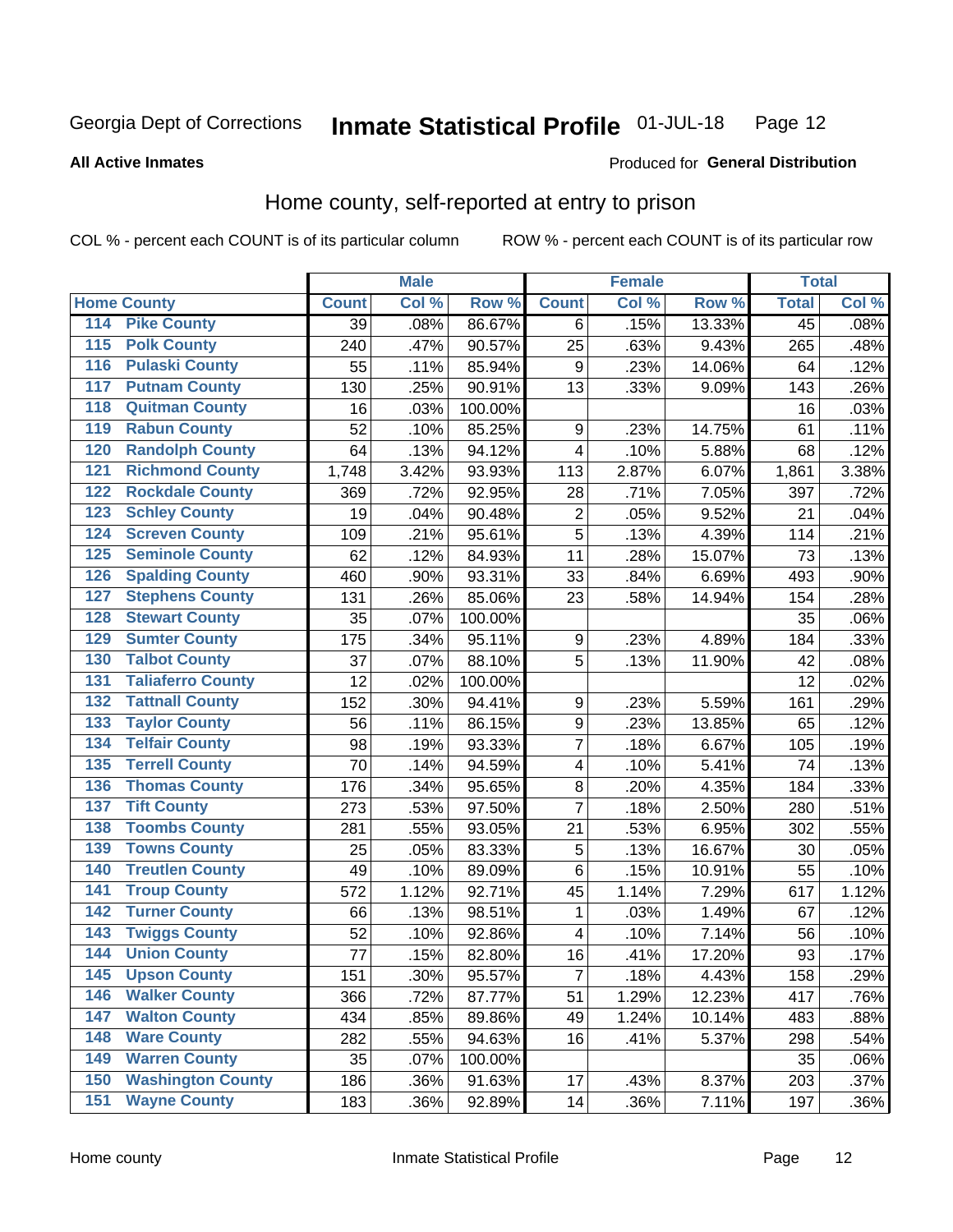#### Inmate Statistical Profile 01-JUL-18 Page 13

Produced for General Distribution

#### **All Active Inmates**

## Home county, self-reported at entry to prison

COL % - percent each COUNT is of its particular column

|     |                             |              | <b>Male</b> |        |                | <b>Female</b> |        | <b>Total</b> |       |
|-----|-----------------------------|--------------|-------------|--------|----------------|---------------|--------|--------------|-------|
|     | <b>Home County</b>          | <b>Count</b> | Col %       | Row %  | <b>Count</b>   | Col %         | Row %  | <b>Total</b> | Col % |
| 152 | <b>Webster County</b>       | 11           | .02%        | 84.62% | $\overline{2}$ | .05%          | 15.38% | 13           | .02%  |
| 153 | <b>Wheeler County</b>       | 60           | .12%        | 98.36% |                | .03%          | 1.64%  | 61           | .11%  |
| 154 | <b>White County</b>         | 101          | .20%        | 92.66% | 8              | .20%          | 7.34%  | 109          | .20%  |
| 155 | <b>Whitfield County</b>     | 551          | 1.08%       | 87.60% | 78             | 1.98%         | 12.40% | 629          | 1.14% |
| 156 | <b>Wilcox County</b>        | 50           | .10%        | 90.91% | 5              | .13%          | 9.09%  | 55           | .10%  |
| 157 | <b>Wilkes County</b>        | 74           | .14%        | 89.16% | 9              | .23%          | 10.84% | 83           | .15%  |
| 158 | <b>Wilkinson County</b>     | 46           | .09%        | 95.83% | $\overline{2}$ | .05%          | 4.17%  | 48           | .09%  |
| 159 | <b>Worth County</b>         | 112          | $.22\%$     | 90.32% | 12             | .30%          | 9.68%  | 124          | .23%  |
| 999 | <b>Other Custody/Out Of</b> | 128          | .25%        | 94.81% | 7              | .18%          | 5.19%  | 135          | .25%  |
|     | <b>State</b>                |              |             |        |                |               |        |              |       |
|     | <b>Total Rported</b>        | 51,074       | 100%        | 92.84% | 3,940          | 100%          | 7.16%  | 55,014       | 100%  |

| <b>Not</b><br><b>Reported</b> |            |       |        |
|-------------------------------|------------|-------|--------|
| `otal                         | በ74<br>- 4 | 3,940 | 55,014 |

|  | Mode (most frequent) | <b>Fulton County</b> | <b>Fulton County</b> | <b>Fulton County</b> |
|--|----------------------|----------------------|----------------------|----------------------|
|--|----------------------|----------------------|----------------------|----------------------|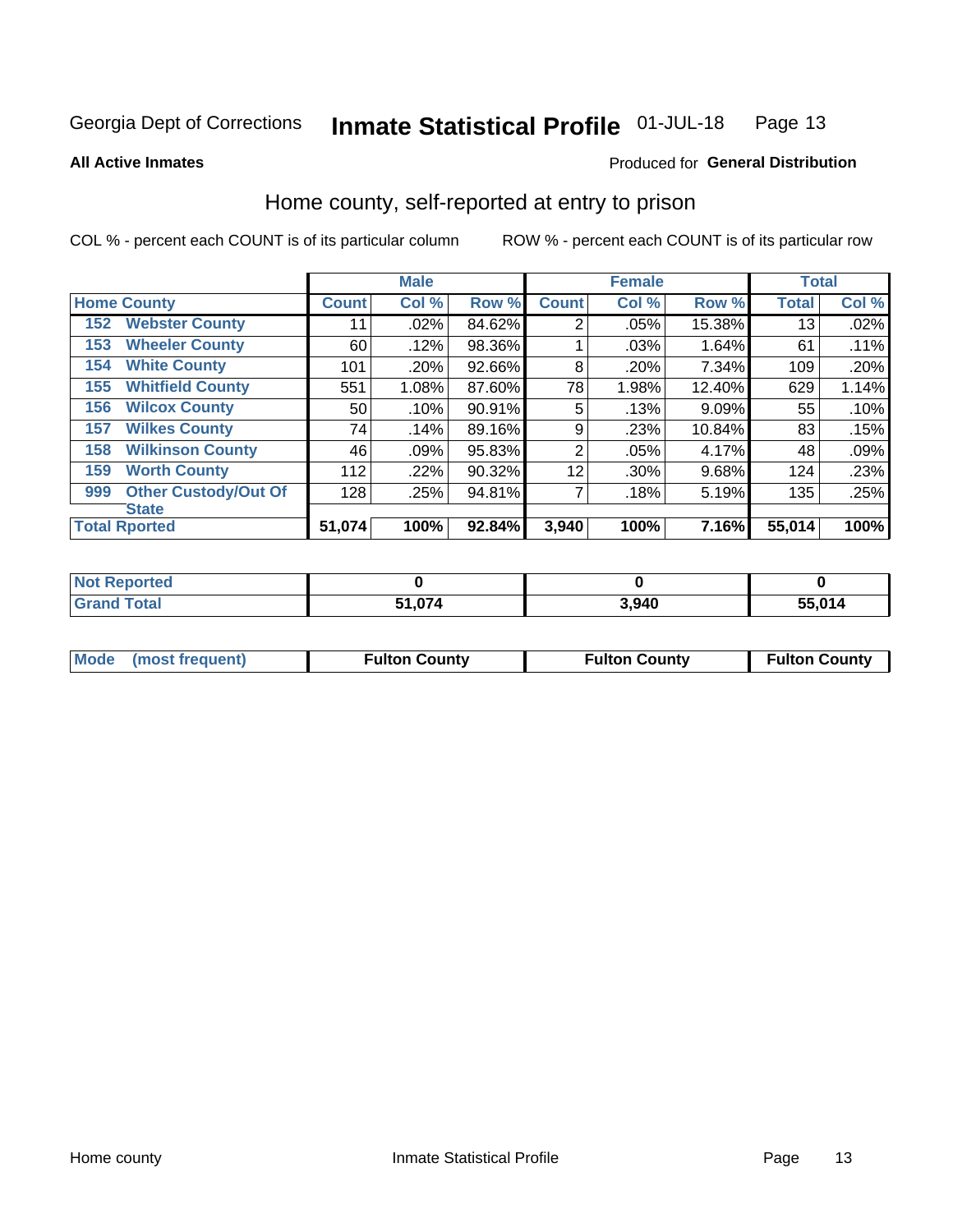#### Inmate Statistical Profile 01-JUL-18 Page 14

#### **All Active Inmates**

#### Produced for General Distribution

## Employment status before prison, self-reported at entry to prison

COL % - percent each COUNT is of its particular column

|                           | <b>Male</b> |         |         |              | <b>Female</b> | <b>Total</b> |        |        |
|---------------------------|-------------|---------|---------|--------------|---------------|--------------|--------|--------|
| <b>Employment Status</b>  | Count l     | Col %   | Row %   | <b>Count</b> | Col %         | Row %        | Total  | Col %  |
| <b>Full Time</b><br>01    | 16,406      | 46.30%  | 92.19%  | 1,389        | 38.10%        | 7.81%        | 17,795 | 45.54% |
| <b>Part Time</b><br>02    | 2,187       | 6.17%   | 86.34%  | 346          | 9.49%         | 13.66%       | 2,533  | 6.48%  |
| Unempl $<$ 6M<br>03       | 2,085       | 5.88%   | 98.16%  | 39           | 1.07%         | 1.84%        | 2,124  | 5.44%  |
| Unempl > 6M<br>04         | 8,629       | 24.35%  | 88.19%  | 1,156        | 31.71%        | 11.81%       | 9,785  | 25.04% |
| <b>Never Worked</b><br>05 | 3,482       | 9.83%   | 93.93%  | 225          | 6.17%         | 6.07%        | 3,707  | 9.49%  |
| <b>Student</b><br>06      | 916         | 2.59%   | 95.92%  | 39           | 1.07%         | 4.08%        | 955    | 2.44%  |
| <b>Incapable</b><br>07    | 1,726       | 4.87%   | 79.25%  | 452          | 12.40%        | 20.75%       | 2,178  | 5.57%  |
| <b>UNKNOWN</b><br>20      |             | $.01\%$ | 100.00% |              |               |              |        | .01%   |
| <b>Total Reported</b>     | 35,432      | 100%    | 90.67%  | 3,646        | 100%          | 9.33%        | 39,078 | 100%   |

| <b>Not Reported</b>     | 15,643 | 294   | 15,937 |
|-------------------------|--------|-------|--------|
| <b>Total</b><br>' Grand | 51,075 | 3,940 | 55,015 |

| <b>Mode</b> | Full Time | <b>Full Time</b> | Time |
|-------------|-----------|------------------|------|
| eouenu      |           |                  |      |
|             |           |                  |      |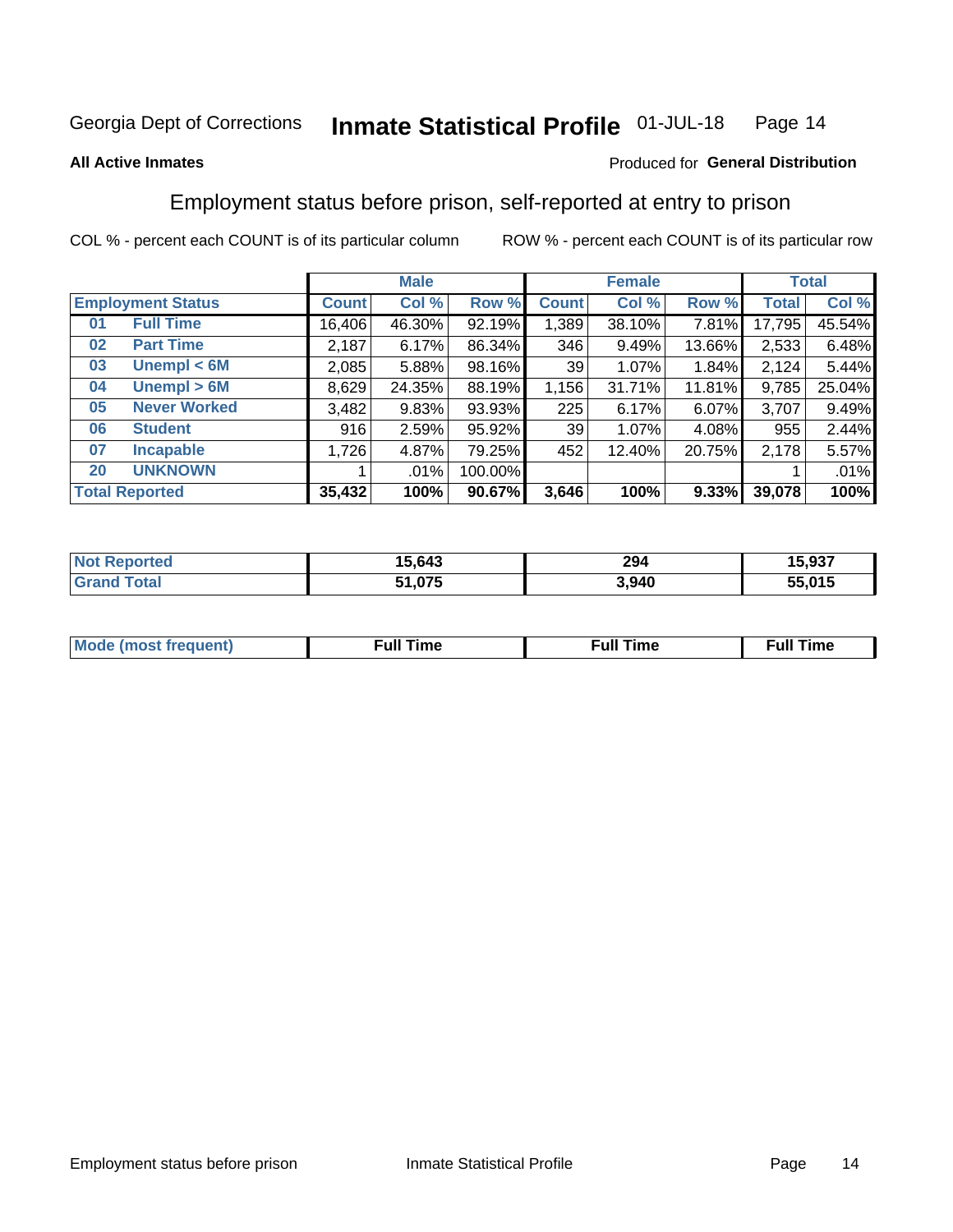#### **All Active Inmates**

Produced for General Distribution

### Age at admission

COL % - percent each COUNT is of its particular column

|                         |              | <b>Male</b> |         |                | <b>Female</b> |        |              | <b>Total</b> |
|-------------------------|--------------|-------------|---------|----------------|---------------|--------|--------------|--------------|
| <b>Age At Admission</b> | <b>Count</b> | Col %       | Row %   | <b>Count</b>   | Col %         | Row %  | <b>Total</b> | Col %        |
| 14                      | 12           | 0.02%       | 85.71%  | $\overline{2}$ | 0.05%         | 14.29% | 14           | 0.03%        |
| 15                      | 51           | 0.10%       | 100.00% |                |               |        | 51           | 0.09%        |
| 16                      | 130          | 0.25%       | 98.48%  | $\overline{2}$ | 0.05%         | 1.52%  | 132          | 0.24%        |
| $\overline{17}$         | 699          | 1.37%       | 95.88%  | 30             | 0.76%         | 4.12%  | 729          | 1.33%        |
| $\overline{18}$         | 1,289        | 2.52%       | 96.63%  | 45             | 1.14%         | 3.37%  | 1,334        | 2.42%        |
| 19                      | 1,838        | 3.60%       | 97.09%  | 55             | 1.40%         | 2.91%  | 1,893        | 3.44%        |
| 20                      | 2,074        | 4.06%       | 95.75%  | 92             | 2.34%         | 4.25%  | 2,166        | 3.94%        |
| $\overline{21}$         | 2,100        | 4.11%       | 95.76%  | 93             | 2.36%         | 4.24%  | 2,193        | 3.99%        |
| $\overline{22}$         | 2,154        | 4.22%       | 94.47%  | 126            | 3.20%         | 5.53%  | 2,280        | 4.14%        |
| $\overline{23}$         | 2,028        | 3.97%       | 94.15%  | 126            | 3.20%         | 5.85%  | 2,154        | 3.92%        |
| 24                      | 2,014        | 3.94%       | 92.34%  | 167            | 4.24%         | 7.66%  | 2,181        | 3.96%        |
| $\overline{25}$         | 1,973        | 3.86%       | 93.20%  | 144            | 3.65%         | 6.80%  | 2,117        | 3.85%        |
| $\overline{26}$         | 1,941        | 3.80%       | 93.54%  | 134            | 3.40%         | 6.46%  | 2,075        | 3.77%        |
| $\overline{27}$         | 1,910        | 3.74%       | 92.72%  | 150            | 3.81%         | 7.28%  | 2,060        | 3.74%        |
| 28                      | 1,806        | 3.54%       | 92.43%  | 148            | 3.76%         | 7.57%  | 1,954        | 3.55%        |
| 29                      | 1,748        | 3.42%       | 92.68%  | 138            | 3.50%         | 7.32%  | 1,886        | 3.43%        |
| 30                      | 1,692        | 3.31%       | 91.66%  | 154            | 3.91%         | 8.34%  | 1,846        | 3.36%        |
| 31                      | 1,571        | 3.08%       | 90.55%  | 164            | 4.16%         | 9.45%  | 1,735        | 3.15%        |
| 32                      | 1,499        | 2.94%       | 90.85%  | 151            | 3.83%         | 9.15%  | 1,650        | 3.00%        |
| 33                      | 1,491        | 2.92%       | 91.47%  | 139            | 3.53%         | 8.53%  | 1,630        | 2.96%        |
| 34                      | 1,392        | 2.73%       | 90.51%  | 146            | 3.71%         | 9.49%  | 1,538        | 2.80%        |
| 35                      | 1,415        | 2.77%       | 92.06%  | 122            | 3.10%         | 7.94%  | 1,537        | 2.79%        |
| 36                      | 1,356        | 2.66%       | 92.24%  | 114            | 2.89%         | 7.76%  | 1,470        | 2.67%        |
| $\overline{37}$         | 1,339        | 2.62%       | 92.15%  | 114            | 2.89%         | 7.85%  | 1,453        | 2.64%        |
| 38                      | 1,220        | 2.39%       | 90.77%  | 124            | 3.15%         | 9.23%  | 1,344        | 2.44%        |
| 39                      | 1,103        | 2.16%       | 90.86%  | 111            | 2.82%         | 9.14%  | 1,214        | 2.21%        |
| 40                      | 1,053        | 2.06%       | 90.93%  | 105            | 2.66%         | 9.07%  | 1,158        | 2.10%        |
| 41                      | 1,011        | 1.98%       | 93.09%  | 75             | 1.90%         | 6.91%  | 1,086        | 1.97%        |
| 42                      | 891          | 1.74%       | 91.76%  | 80             | 2.03%         | 8.24%  | 971          | 1.77%        |
| 43                      | 903          | 1.77%       | 92.14%  | 77             | 1.95%         | 7.86%  | 980          | 1.78%        |
| 44                      | 773          | 1.51%       | 90.83%  | 78             | 1.98%         | 9.17%  | 851          | 1.55%        |
| 45                      | 750          | 1.47%       | 90.36%  | 80             | 2.03%         | 9.64%  | 830          | 1.51%        |
| 46                      | 760          | 1.49%       | 90.58%  | 79             | 2.01%         | 9.42%  | 839          | 1.53%        |
| 47                      | 674          | 1.32%       | 89.75%  | 77             | 1.95%         | 10.25% | 751          | 1.37%        |
| 48                      | 685          | 1.34%       | 90.61%  | 71             | 1.80%         | 9.39%  | 756          | 1.37%        |
| 49                      | 634          | 1.24%       | 92.55%  | 51             | 1.29%         | 7.45%  | 685          | 1.25%        |
| 50                      | 585          | 1.15%       | 92.42%  | 48             | 1.22%         | 7.58%  | 633          | 1.15%        |
| 51                      | 508          | 0.99%       | 94.07%  | 32             | 0.81%         | 5.93%  | 540          | 0.98%        |
| 52                      | 523          | 1.02%       | 90.33%  | 56             | 1.42%         | 9.67%  | 579          | 1.05%        |
| 53                      | 494          | 0.97%       | 91.14%  | 48             | 1.22%         | 8.86%  | 542          | 0.99%        |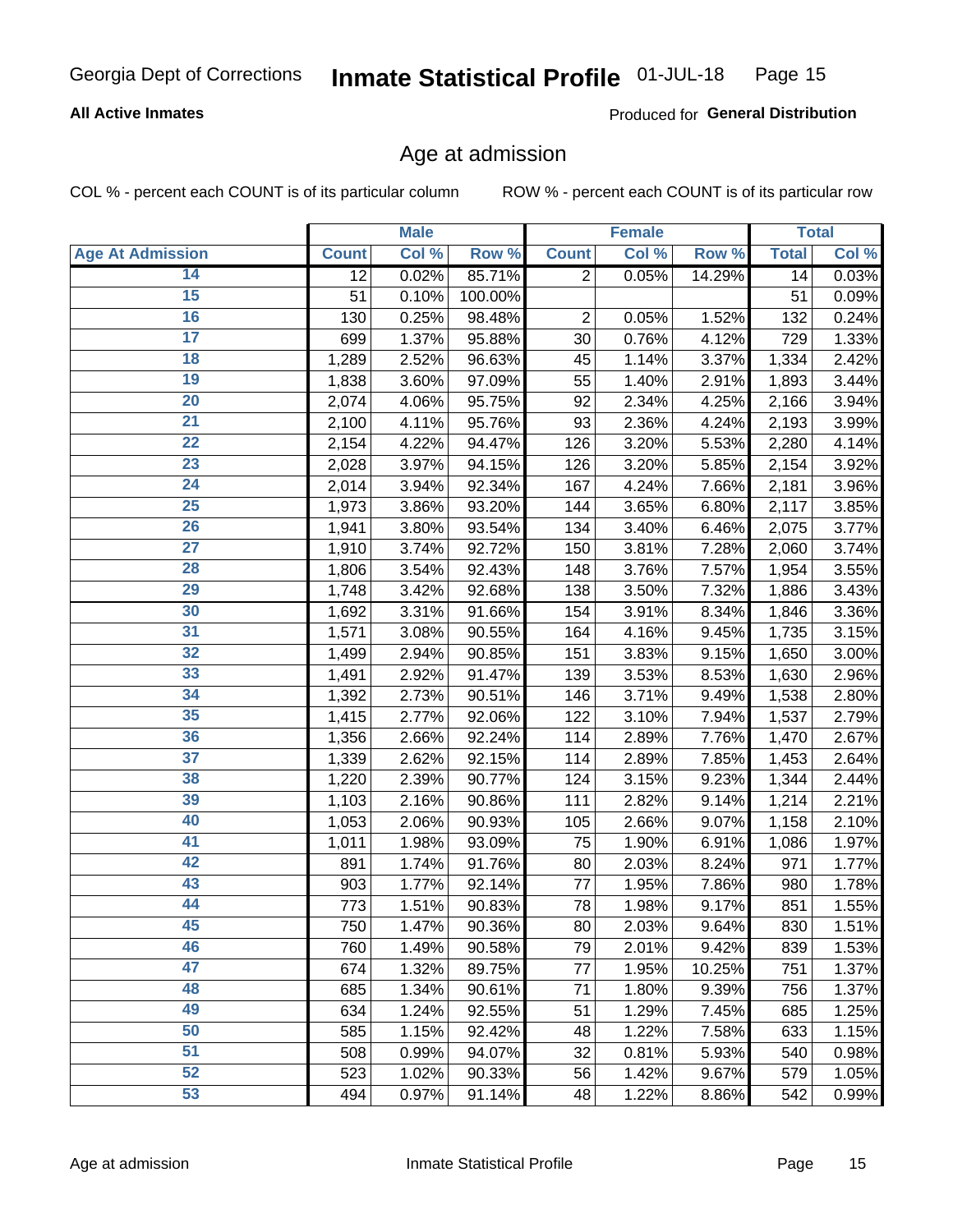#### **All Active Inmates**

Produced for General Distribution

### Age at admission

COL % - percent each COUNT is of its particular column

|                         |                         | <b>Male</b> |         |                 | <b>Female</b> |        |                | <b>Total</b> |
|-------------------------|-------------------------|-------------|---------|-----------------|---------------|--------|----------------|--------------|
| <b>Age At Admission</b> | <b>Count</b>            | Col %       | Row %   | <b>Count</b>    | Col %         | Row %  | <b>Total</b>   | Col %        |
| 54                      | 433                     | 0.85%       | 92.52%  | $\overline{35}$ | 0.89%         | 7.48%  | 468            | 0.85%        |
| 55                      | 390                     | 0.76%       | 94.89%  | 21              | 0.53%         | 5.11%  | 411            | 0.75%        |
| 56                      | 334                     | 0.65%       | 91.26%  | 32              | 0.81%         | 8.74%  | 366            | 0.67%        |
| 57                      | 292                     | 0.57%       | 94.19%  | 18              | 0.46%         | 5.81%  | 310            | 0.56%        |
| 58                      | 256                     | 0.50%       | 94.12%  | 16              | 0.41%         | 5.88%  | 272            | 0.49%        |
| 59                      | 200                     | 0.39%       | 92.59%  | 16              | 0.41%         | 7.41%  | 216            | 0.39%        |
| 60                      | 188                     | 0.37%       | 94.00%  | 12              | 0.30%         | 6.00%  | 200            | 0.36%        |
| 61                      | 161                     | 0.32%       | 97.58%  | 4               | 0.10%         | 2.42%  | 165            | 0.30%        |
| 62                      | 133                     | 0.26%       | 93.01%  | 10              | 0.25%         | 6.99%  | 143            | 0.26%        |
| 63                      | 108                     | 0.21%       | 94.74%  | $\,6$           | 0.15%         | 5.26%  | 114            | 0.21%        |
| 64                      | 106                     | 0.21%       | 94.64%  | $6\phantom{1}6$ | 0.15%         | 5.36%  | 112            | 0.20%        |
| 65                      | 65                      | 0.13%       | 94.20%  | 4               | 0.10%         | 5.80%  | 69             | 0.13%        |
| 66                      | 48                      | 0.09%       | 96.00%  | $\overline{2}$  | 0.05%         | 4.00%  | 50             | 0.09%        |
| 67                      | 47                      | 0.09%       | 95.92%  | $\overline{2}$  | 0.05%         | 4.08%  | 49             | 0.09%        |
| 68                      | 41                      | 0.08%       | 97.62%  | 1               | 0.03%         | 2.38%  | 42             | 0.08%        |
| 69                      | 33                      | 0.06%       | 94.29%  | $\overline{c}$  | 0.05%         | 5.71%  | 35             | 0.06%        |
| 70                      | 35                      | 0.07%       | 97.22%  | 1               | 0.03%         | 2.78%  | 36             | 0.07%        |
| $\overline{71}$         | 19                      | 0.04%       | 95.00%  | 1               | 0.03%         | 5.00%  | 20             | 0.04%        |
| $\overline{72}$         | 18                      | 0.04%       | 94.74%  | $\mathbf{1}$    | 0.03%         | 5.26%  | 19             | 0.03%        |
| $\overline{73}$         | 15                      | 0.03%       | 100.00% |                 |               |        | 15             | 0.03%        |
| $\overline{74}$         | 12                      | 0.02%       | 92.31%  | $\mathbf{1}$    | 0.03%         | 7.69%  | 13             | 0.02%        |
| 75                      | 9                       | 0.02%       | 100.00% |                 |               |        | 9              | 0.02%        |
| 76                      | 11                      | 0.02%       | 100.00% |                 |               |        | 11             | 0.02%        |
| $\overline{77}$         | 6                       | 0.01%       | 100.00% |                 |               |        | 6              | 0.01%        |
| 78                      | $\overline{\mathbf{4}}$ | 0.01%       | 100.00% |                 |               |        | 4              | 0.01%        |
| 79                      | $\overline{2}$          | 0.01%       | 100.00% |                 |               |        | 2              | 0.01%        |
| 80                      | $\mathbf{1}$            | 0.01%       | 50.00%  | $\mathbf{1}$    | 0.03%         | 50.00% | $\overline{2}$ | 0.01%        |
| $\overline{81}$         | 3                       | 0.01%       | 100.00% |                 |               |        | 3              | 0.01%        |
| $\overline{82}$         | 6                       | 0.01%       | 100.00% |                 |               |        | 6              | 0.01%        |
| 83                      | $\overline{2}$          | 0.01%       | 100.00% |                 |               |        | $\overline{2}$ | 0.01%        |
| 84                      | 3                       | 0.01%       | 100.00% |                 |               |        | 3              | 0.01%        |
| 85                      | $\mathbf{1}$            | 0.01%       | 100.00% |                 |               |        | $\mathbf{1}$   | 0.01%        |
| 86                      | $\mathbf 1$             | 0.01%       | 100.00% |                 |               |        | 1              | 0.01%        |
| 87                      | 1                       | 0.01%       | 100.00% |                 |               |        | $\mathbf{1}$   | 0.01%        |
| <b>Total Reported</b>   | 51,073                  | 100%        | 92.84%  | 3,940           | 100%          | 7.16%  | 55,013         | 100%         |

| <b>Not Reported</b> |              |       |        |
|---------------------|--------------|-------|--------|
| Total<br>Gra        | 074. ا<br>E4 | 3,940 | 55,014 |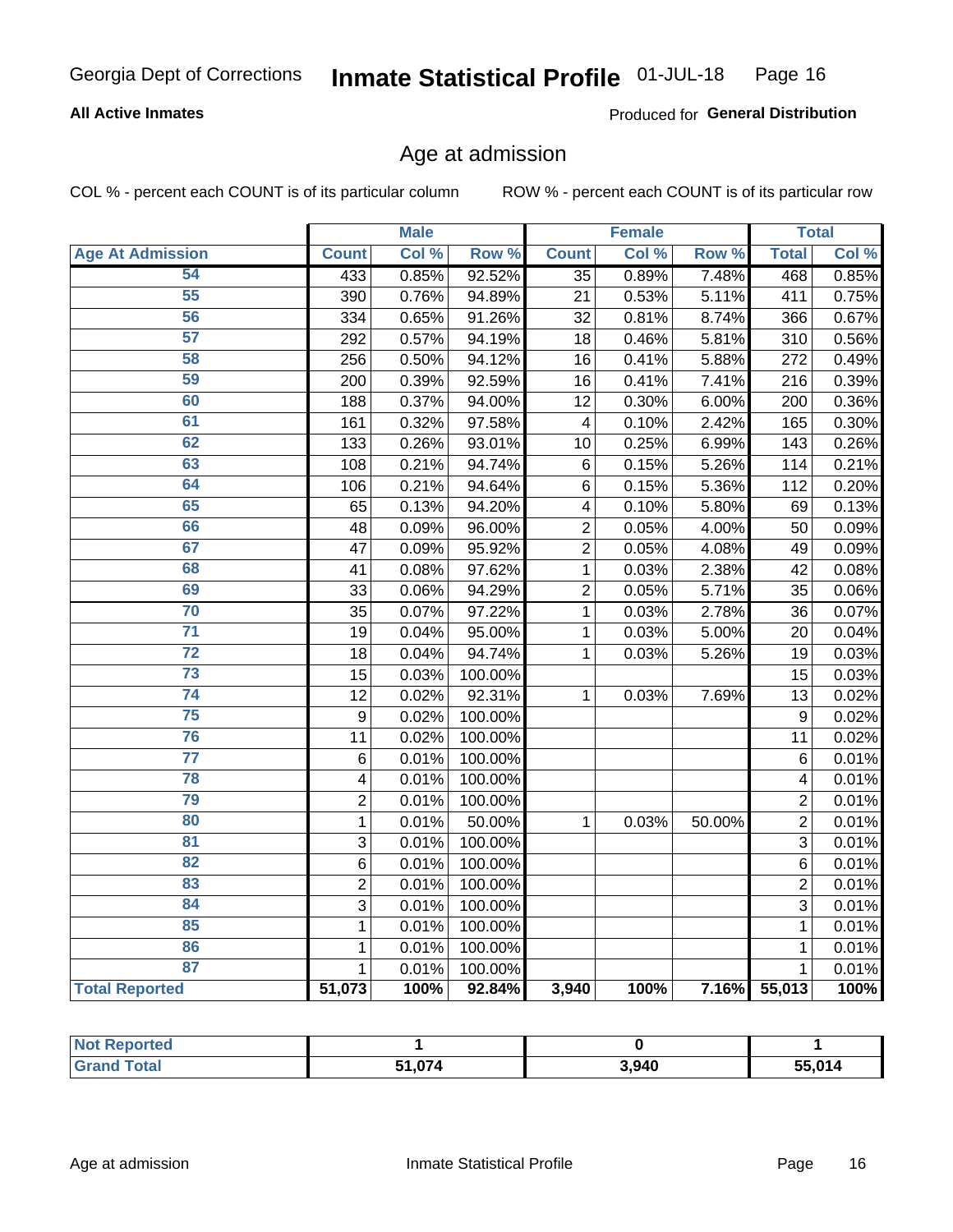#### **All Active Inmates**

Produced for General Distribution

## Age at admission

COL % - percent each COUNT is of its particular column

|                         | <b>Male</b> | <b>Female</b> | <b>Total</b> |
|-------------------------|-------------|---------------|--------------|
| MetaRep(anterage)       | 32.85       | 34.44         | 32.97        |
| <b>MeatianTotaddle)</b> |             | 33            | 31           |
| Mode<br>(most frequent) | 22          | 24            | 22           |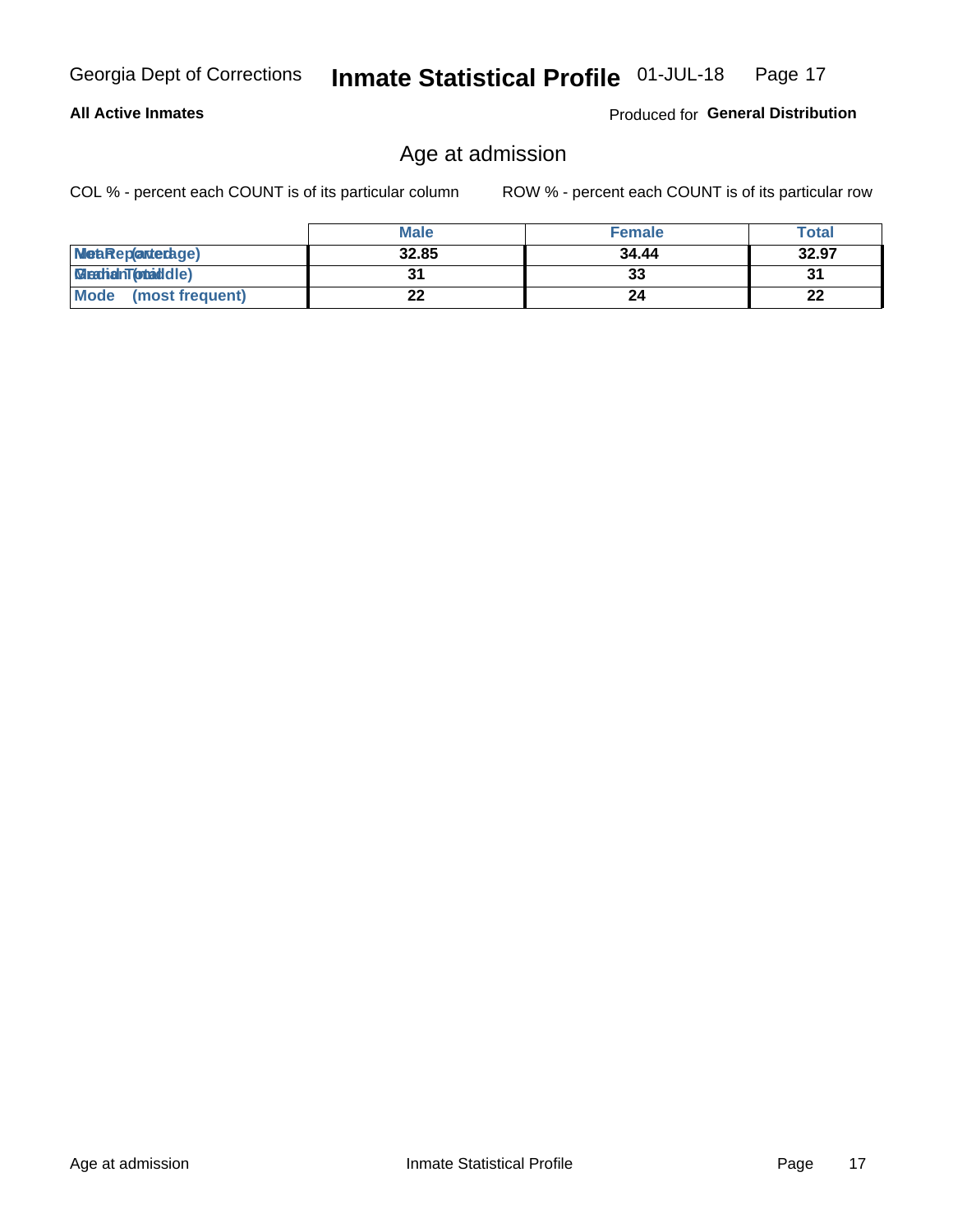#### **All Active Inmates**

#### Produced for General Distribution

### Height, measured at entry to prison

COL % - percent each COUNT is of its particular column

|                         |              | <b>Male</b> |         |                | <b>Female</b> |        |                | <b>Total</b>        |
|-------------------------|--------------|-------------|---------|----------------|---------------|--------|----------------|---------------------|
| <b>Height</b>           | <b>Count</b> | Col %       | Row %   | <b>Count</b>   | Col %         | Row %  | <b>Total</b>   | Col %               |
| $\overline{\mathbf{0}}$ | 595          | 1.16%       | 97.54%  | 15             | 0.38%         | 2.46%  | 610            | 1.11%               |
| 4'00"                   | 1            | 0.01%       | 100.00% |                |               |        | 1              | 0.01%               |
| 4'02"                   | $\mathbf{1}$ | 0.01%       | 50.00%  | 1              | 0.03%         | 50.00% | $\overline{c}$ | 0.01%               |
| 4'03''                  | 3            | 0.01%       | 100.00% |                |               |        | $\overline{3}$ | 0.01%               |
| 4'04"                   | 1            | 0.01%       | 100.00% |                |               |        | 1              | 0.01%               |
| 4'05"                   | $\mathbf{1}$ | 0.01%       | 50.00%  | 1              | 0.03%         | 50.00% | $\overline{2}$ | 0.01%               |
| 4'06"                   | $\mathbf{1}$ | 0.01%       | 100.00% |                |               |        | $\mathbf{1}$   | 0.01%               |
| 4'07"                   | 1            | 0.01%       | 50.00%  | 1              | 0.03%         | 50.00% | $\overline{c}$ | 0.01%               |
| 4'08"                   | 6            | 0.01%       | 46.15%  | $\overline{7}$ | 0.18%         | 53.85% | 13             | 0.02%               |
| 4'09"                   | 4            | 0.01%       | 22.22%  | 14             | 0.36%         | 77.78% | 18             | 0.03%               |
| 4'10"                   | 5            | 0.01%       | 23.81%  | 16             | 0.41%         | 76.19% | 21             | 0.04%               |
| 4'11''                  | 15           | 0.03%       | 14.71%  | 87             | 2.21%         | 85.29% | 102            | 0.19%               |
| 5'00''                  | 94           | 0.18%       | 36.29%  | 165            | 4.19%         | 63.71% | 259            | 0.47%               |
| 5'01"                   | 108          | 0.21%       | 33.13%  | 218            | 5.53%         | 66.87% | 326            | 0.59%               |
| 5'02"                   | 276          | 0.54%       | 40.17%  | 411            | 10.43%        | 59.83% | 687            | 1.25%               |
| 5'03"                   | 386          | 0.76%       | 45.25%  | 467            | 11.85%        | 54.75% | 853            | 1.55%               |
| 5'04"                   | 1,001        | 1.96%       | 63.00%  | 588            | 14.92%        | 37.00% | 1,589          | 2.89%               |
| 5'05"                   | 1,738        | 3.40%       | 78.64%  | 472            | 11.98%        | 21.36% | 2,210          | 4.02%               |
| 5'06''                  | 3,520        | 6.89%       | 87.69%  | 494            | 12.54%        | 12.31% | 4,014          | 7.30%               |
| 5'07''                  | 4,131        | 8.09%       | 91.01%  | 408            | 10.36%        | 8.99%  | 4,539          | 8.25%               |
| 5'08''                  | 5,013        | 9.82%       | 95.91%  | 214            | 5.43%         | 4.09%  | 5,227          | 9.50%               |
| 5'09''                  | 6,433        | 12.60%      | 97.18%  | 187            | 4.75%         | 2.82%  | 6,620          | 12.03%              |
| 5'10''                  | 5,516        | 10.80%      | 98.57%  | 80             | 2.03%         | 1.43%  | 5,596          | 10.17%              |
| 5'11"                   | 6,091        | 11.93%      | 99.12%  | 54             | 1.37%         | 0.88%  | 6,145          | 11.17%              |
| 6'00''                  | 5,628        | 11.02%      | 99.68%  | 18             | 0.46%         | 0.32%  | 5,646          | 10.26%              |
| 6'01''                  | 4,139        | 8.10%       | 99.59%  | 17             | 0.43%         | 0.41%  | 4,156          | 7.55%               |
| 6'02"                   | 3,108        | 6.09%       | 99.97%  | 1              | 0.03%         | 0.03%  | 3,109          | 5.65%               |
| 6'03''                  | 1,653        | 3.24%       | 99.76%  | 4              | 0.10%         | 0.24%  | 1,657          | 3.01%               |
| 6'04"                   | 923          | 1.81%       | 100.00% |                |               |        | 923            | 1.68%               |
| 6'05"                   | 359          | 0.70%       | 100.00% |                |               |        | 359            | 0.65%               |
| 6'06"                   | 176          | 0.34%       | 100.00% |                |               |        | 176            | 0.32%               |
| 6'07"                   | 54           | 0.11%       | 100.00% |                |               |        | 54             | 0.10%               |
| 6'08''                  | 39           | 0.08%       | 100.00% |                |               |        | 39             | 0.07%               |
| 6'09''                  | 34           | 0.07%       | 100.00% |                |               |        | 34             | 0.06%               |
| 6'10''                  | 6            | 0.01%       | 100.00% |                |               |        | $\,6$          | 0.01%               |
| 6'11''                  | 5            | 0.01%       | 100.00% |                |               |        | 5              | $\overline{0.01\%}$ |
| 7'00"                   | 5            | 0.01%       | 100.00% |                |               |        | 5              | 0.01%               |
| 7'02"                   | 1            | 0.01%       | 100.00% |                |               |        | 1              | 0.01%               |
| 7'03''                  | 1            | 0.01%       | 100.00% |                |               |        | $\mathbf{1}$   | 0.01%               |
| 7'04"                   | 1            | 0.01%       | 100.00% |                |               |        | $\mathbf{1}$   | $\overline{0.01\%}$ |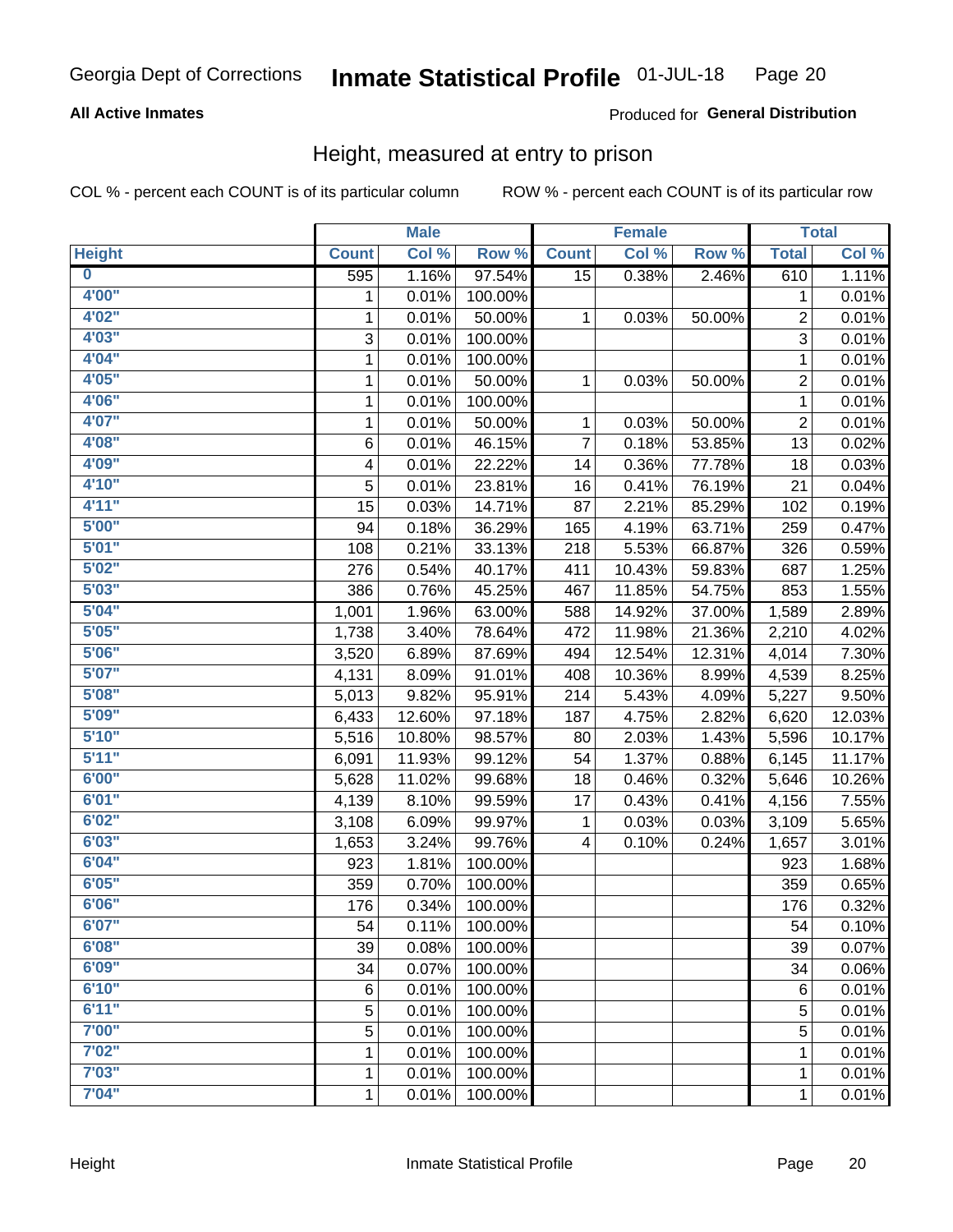#### **All Active Inmates**

#### Produced for General Distribution

### Height, measured at entry to prison

COL % - percent each COUNT is of its particular column

|                       | <b>Male</b>  |          | <b>Female</b> |             |       | Total |              |       |
|-----------------------|--------------|----------|---------------|-------------|-------|-------|--------------|-------|
| <b>Height</b>         | <b>Count</b> | Col %    |               | Row % Count | Col % | Row % | <b>Total</b> | Col % |
| 7'07"                 |              | $0.01\%$ | 100.00%       |             |       |       |              | 0.01% |
| <b>Total Reported</b> | 51,074       | 100%     | $92.84\%$     | 3,940       | 100%  |       | 7.16% 55,014 | 100%  |

| <b>Not Reported</b> |        |       |        |
|---------------------|--------|-------|--------|
| <b>Grand Total</b>  | 51,074 | 3,940 | 55,014 |

| <b>Mean</b> | (average)       | 5'10" | 5'05" | 5'10" |
|-------------|-----------------|-------|-------|-------|
|             |                 |       |       |       |
| Mode        | (most frequent) | 5'09" | 5'04" | 5'09" |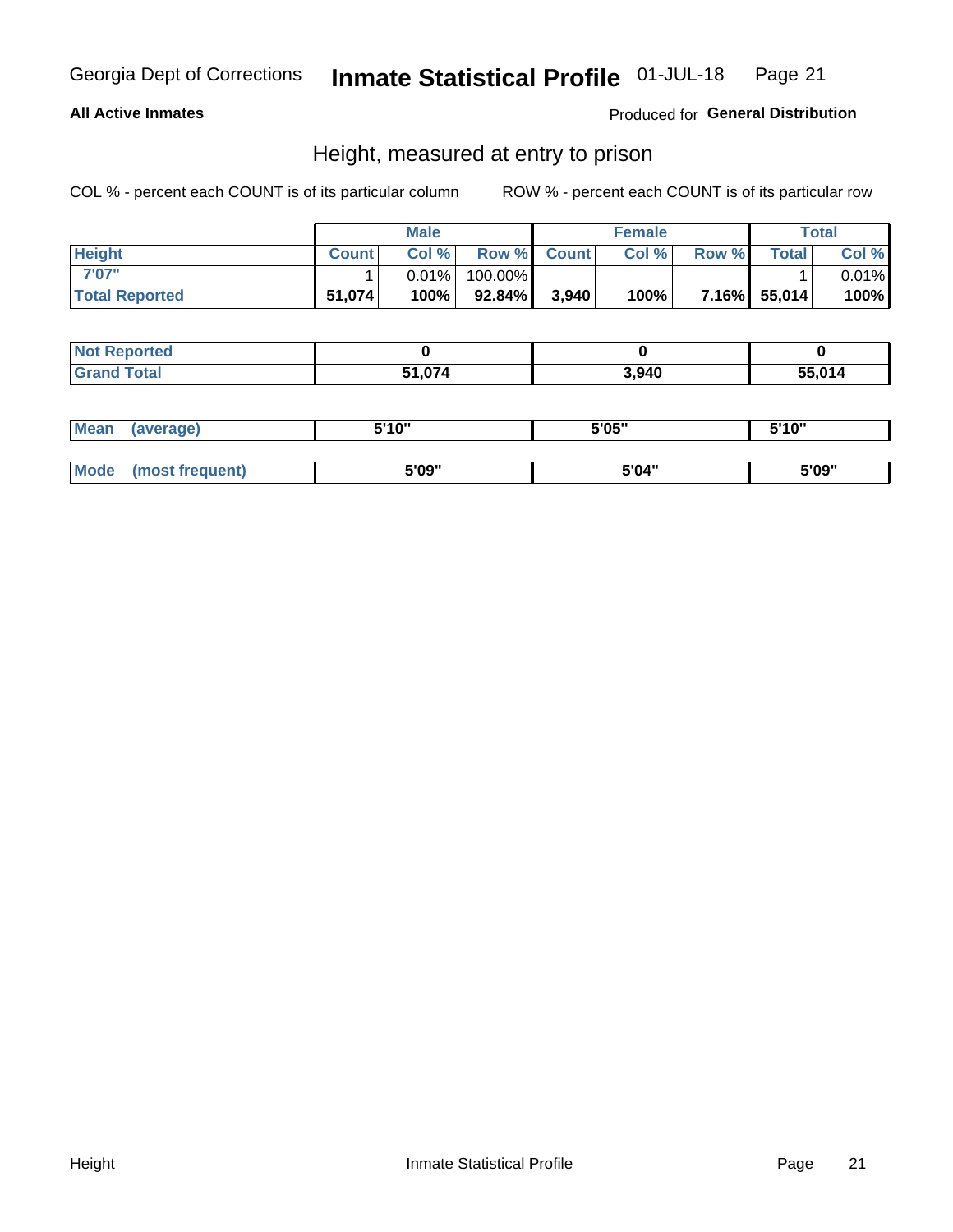**All Active Inmates** 

Produced for General Distribution

## Weight, measured at entry to prison

COL % - percent each COUNT is of its particular column

ROW % - percent each COUNT is of its particular row

|                                |              | <b>Male</b> |         |                | <b>Female</b>   |        |                 | <b>Total</b> |
|--------------------------------|--------------|-------------|---------|----------------|-----------------|--------|-----------------|--------------|
| <b>Weight</b>                  | <b>Count</b> | Col %       | Row %   | <b>Count</b>   | Col %           | Row %  | <b>Total</b>    | Col %        |
| <b>Under 80 pounds</b>         | 11           | 0.02%       | 84.62%  | $\overline{c}$ | 0.05%           | 15.38% | $\overline{13}$ | 0.02%        |
| 90 - 99 pounds                 | 6            | 0.01%       | 42.86%  | 8              | 0.20%           | 57.14% | 14              | 0.03%        |
| 100 - 109 pounds               | 32           | 0.06%       | 47.06%  | 36             | 0.92%           | 52.94% | 68              | 0.12%        |
| 110 - 119 pounds               | 139          | 0.28%       | 62.33%  | 84             | 2.14%           | 37.67% | 223             | 0.41%        |
| 120 - 129 pounds               | 592          | 1.17%       | 74.28%  | 205            | 5.23%           | 25.72% | 797             | 1.46%        |
| 130 - 139 pounds               | 1,726        | 3.42%       | 82.86%  | 357            | 9.10%           | 17.14% | 2,083           | 3.83%        |
| 140 - 149 pounds               | 3,532        | 6.99%       | 89.49%  | 415            | 10.58%          | 10.51% | 3,947           | 7.25%        |
| 150 - 159 pounds               | 5,413        | 10.72%      | 92.64%  | 430            | 10.97%          | 7.36%  | 5,843           | 10.73%       |
| 160 - 169 pounds               | 6,816        | 13.49%      | 93.82%  | 449            | 11.45%          | 6.18%  | 7,265           | 13.35%       |
| 170 - 179 pounds               | 6,241        | 12.35%      | 93.91%  | 405            | 10.33%          | 6.09%  | 6,646           | 12.21%       |
| 180 - 189 pounds               | 6,543        | 12.95%      | 94.57%  | 376            | 9.59%           | 5.43%  | 6,919           | 12.71%       |
| 190 - 199 pounds               | 4,353        | 8.62%       | 95.04%  | 227            | 5.79%           | 4.96%  | 4,580           | 8.41%        |
| 200 - 209 pounds               | 4,061        | 8.04%       | 94.14%  | 253            | 6.45%           | 5.86%  | 4,314           | 7.93%        |
| 210 - 219 pounds               | 2,967        | 5.87%       | 94.85%  | 161            | 4.11%           | 5.15%  | 3,128           | 5.75%        |
| 220 - 229 pounds               | 2,411        | 4.77%       | 94.73%  | 134            | 3.42%           | 5.27%  | 2,545           | 4.68%        |
| 230 - 239 pounds               | 1,538        | 3.04%       | 93.61%  | 105            | 2.68%           | 6.39%  | 1,643           | 3.02%        |
| 240 - 249 pounds               | 1,240        | 2.45%       | 94.95%  | 66             | 1.68%           | 5.05%  | 1,306           | 2.40%        |
| 250 - 259 pounds               | 932          | 1.85%       | 93.11%  | 69             | 1.76%           | 6.89%  | 1,001           | 1.84%        |
| 260 - 269 pounds               | 544          | 1.08%       | 92.36%  | 45             | 1.15%           | 7.64%  | 589             | 1.08%        |
| 270 - 279 pounds               | 404          | 0.80%       | 94.84%  | 22             | 0.56%           | 5.16%  | 426             | 0.78%        |
| 280 - 289 pounds               | 313          | 0.62%       | 94.56%  | 18             | 0.46%           | 5.44%  | 331             | 0.61%        |
| 290 - 299 pounds               | 188          | 0.37%       | 93.53%  | 13             | 0.33%           | 6.47%  | 201             | 0.37%        |
| 300 - 309 pounds               | 157          | 0.31%       | 91.28%  | 15             | 0.38%           | 8.72%  | 172             | 0.32%        |
| 310 - 319 pounds               | 82           | 0.16%       | 93.18%  | $\,6$          | 0.15%           | 6.82%  | 88              | 0.16%        |
| 320 - 329 pounds               | 80           | 0.16%       | 95.24%  | 4              | 0.10%           | 4.76%  | 84              | 0.15%        |
| 330 - 339 pounds               | 47           | 0.09%       | 92.16%  | 4              | 0.10%           | 7.84%  | 51              | 0.09%        |
| 340 - 349 pounds               | 34           | 0.07%       | 97.14%  | $\mathbf 1$    | 0.03%           | 2.86%  | 35              | 0.06%        |
| 350 - 359 pounds               | 37           | 0.07%       | 84.09%  | $\overline{7}$ | 0.18%           | 15.91% | 44              | 0.08%        |
| 360 - 369 pounds               | 17           | 0.03%       | 94.44%  | $\mathbf{1}$   | 0.03%           | 5.56%  | 18              | 0.03%        |
| 370 - 379 pounds               | 15           | 0.03%       | 100.00% |                |                 |        | 15              | 0.03%        |
| 380 - 389 pounds               | 8            | 0.02%       | 100.00% |                |                 |        | $\bf 8$         | 0.01%        |
| 390 - 399 pounds               | 3            | 0.01%       | 60.00%  | 2              | 0.05%           | 40.00% | 5               | 0.01%        |
| 400 pounds and over            | 32           | 0.06%       | 96.97%  | $\mathbf{1}$   | 0.03%           | 3.03%  | 33              | 0.06%        |
| <b>Total Reported</b>          | 50,514       | 100%        | 92.80%  | 3,921          | 100%            | 7.20%  | 54,435          | 100%         |
|                                |              |             |         |                |                 |        |                 |              |
| <b>Not Reported</b>            |              | 560         |         |                | $\overline{19}$ |        |                 | 579          |
| <b>Grand Total</b>             |              | 51,074      |         |                | 3,940           |        |                 | 55,014       |
|                                |              |             |         |                |                 |        |                 |              |
| <b>Mean</b><br>(average)       |              | 185         |         |                | 173             |        |                 | 184          |
| <b>Median (middle)</b>         |              | 180         |         |                | 168             |        |                 | 180          |
| <b>Mode</b><br>(most frequent) |              | 160         |         |                | 160             |        |                 | 160          |

Weight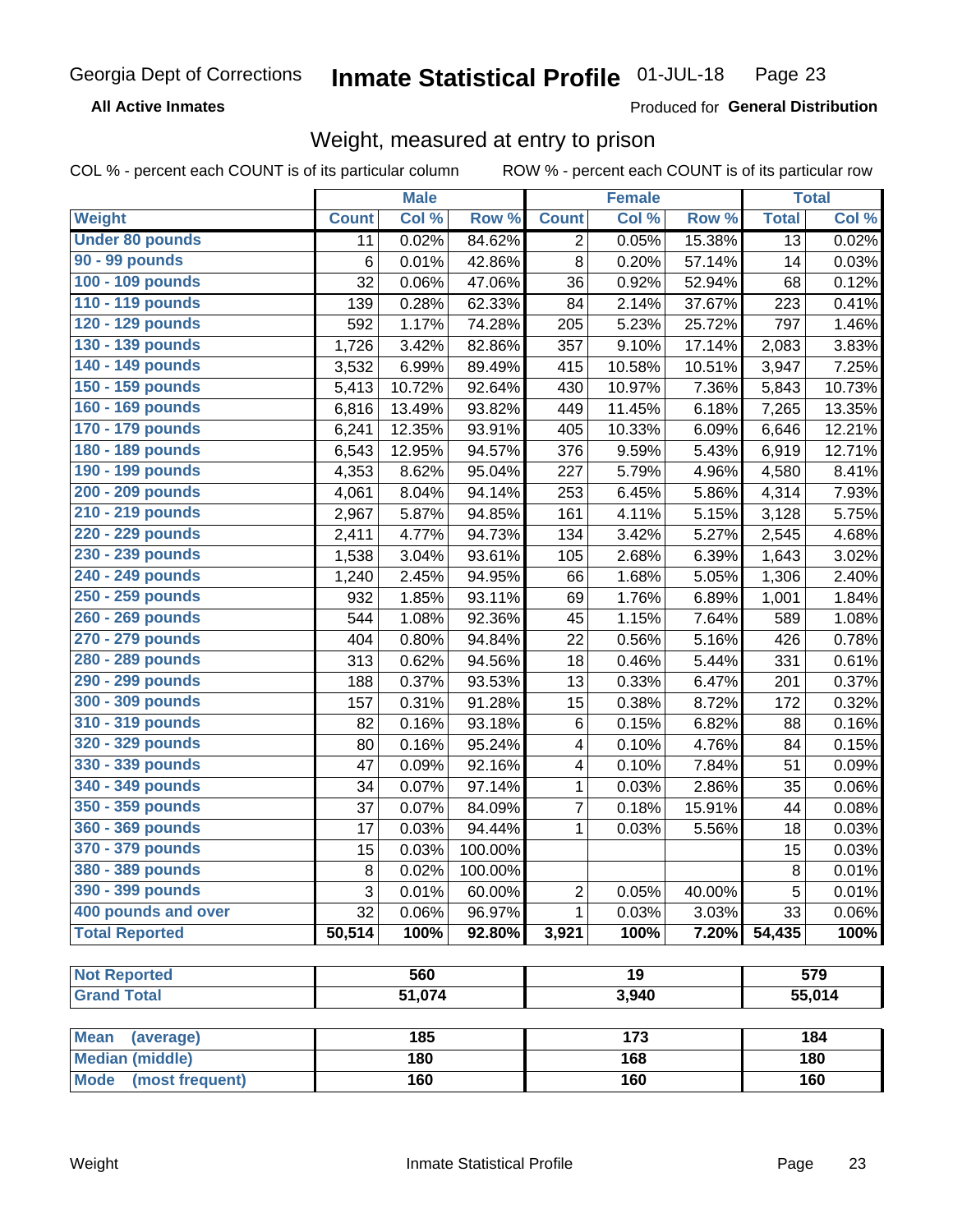#### Inmate Statistical Profile 01-JUL-18 Page 24

**All Active Inmates** 

#### Produced for General Distribution

## Veterans validated by Veteran's Administration

COL % - percent each COUNT is of its particular column

|                             |                 | <b>Male</b> |             |    | <b>Female</b> |          |              | <b>Total</b> |
|-----------------------------|-----------------|-------------|-------------|----|---------------|----------|--------------|--------------|
| <b>Military service</b>     | <b>Count</b>    | Col %       | Row % Count |    | Col %         | Row %    | <b>Total</b> | Col %        |
| <b>Others</b><br>0          | 896             | 31.63%      | 97.07%      | 27 | 54.00%        | 2.93%    | 923          | 32.02%       |
| <b>Air Force</b>            | 1,138           | 40.17%      | 98.61%      | 16 | 32.00%        | 1.39%    | 1,154        | 40.03%       |
| <b>Army</b><br>$\mathbf{2}$ | 164             | 5.79%       | 99.39%      |    | 2.00%         | .61%     | 165          | 5.72%        |
| <b>Navy</b><br>3            | 367             | 12.95%      | 99.46%      | 2  | 4.00%         | .54%     | 369          | 12.80%       |
| <b>Marines</b><br>4         | 13 <sub>1</sub> | $.46\%$     | 100.00%     |    |               |          | 13           | .45%         |
| <b>Coast Guard</b><br>5.    | 255             | $9.00\%$    | 98.46%      | 4  | 8.00%         | $1.54\%$ | 259          | 8.98%        |
| <b>Total Reported</b>       | 2,833           | 100%        | 98.27%      | 50 | 100%          | 1.73%    | 2,883        | 100%         |

| <b>Not</b><br>Reported | 48,241 | 3,890 | 52,131 |
|------------------------|--------|-------|--------|
| `otal                  | 1,074  | 3,940 | 55,014 |

|  |  | <b>Mode (most frequent)</b> | <b>Force</b><br>Aır | วthers | orce |
|--|--|-----------------------------|---------------------|--------|------|
|--|--|-----------------------------|---------------------|--------|------|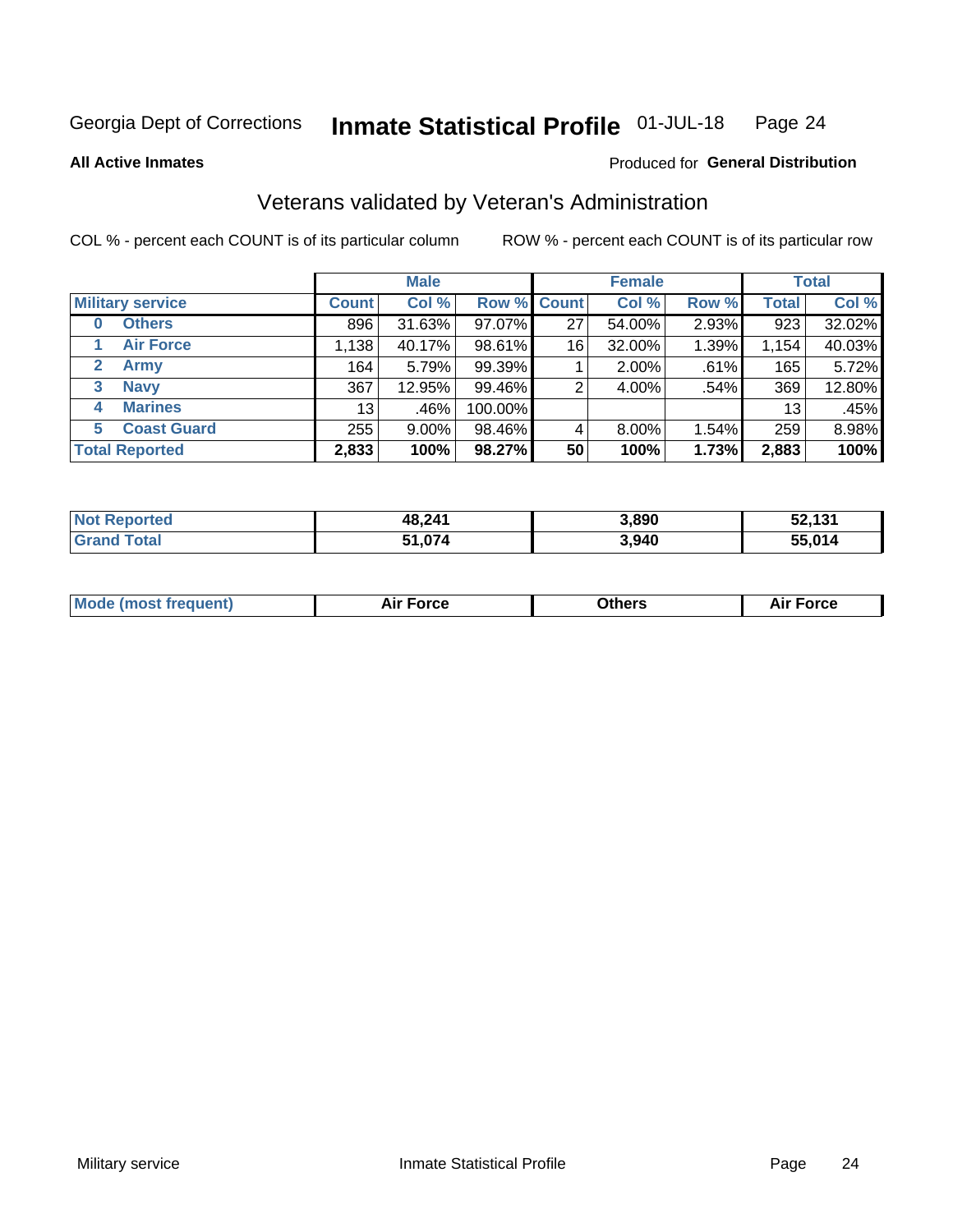#### Inmate Statistical Profile 01-JUL-18 Page 25

**All Active Inmates** 

#### Produced for General Distribution

## Type of admission to prison

COL % - percent each COUNT is of its particular column

|    |                                  |                | <b>Male</b> |                    |       | <b>Female</b> |        |              | <b>Total</b> |
|----|----------------------------------|----------------|-------------|--------------------|-------|---------------|--------|--------------|--------------|
|    | <b>Type of Admission</b>         | <b>Count</b>   | Col %       | <b>Row % Count</b> |       | Col %         | Row %  | <b>Total</b> | Col %        |
| 16 | <b>Population Redistribution</b> | 6              | .01%        | 100.00%            |       |               |        | 6            | .01%         |
| 27 | <b>Boot Camp Plus</b>            |                | .01%        | 100.00%            |       |               |        |              | .01%         |
| 28 | <b>Initial Assignment</b>        | 11             | .02%        | 100.00%            |       |               |        | 11           | .02%         |
| 52 | <b>New Sentence</b>              | 40,520         | 79.36%      | 93.13%             | 2,990 | 75.89%        | 6.87%  | 43,510       | 79.11%       |
| 53 | <b>Probation Rev Partial</b>     | 2,339          | 4.58%       | 89.51%             | 274   | 6.95%         | 10.49% | 2,613        | 4.75%        |
| 54 | <b>Probation Rev Remainder</b>   | 3,567          | 6.99%       | 88.51%             | 463   | 11.75%        | 11.49% | 4,030        | 7.33%        |
| 55 | <b>Parole Rev New Sentence</b>   | 2,756          | 5.40%       | 95.59%             | 127   | 3.22%         | 4.41%  | 2,883        | 5.24%        |
| 56 | <b>Parole Rev No New</b>         | 1,790          | 3.51%       | 95.62%             | 82    | 2.08%         | 4.38%  | 1,872        | 3.40%        |
|    | <b>Sentence</b>                  |                |             |                    |       |               |        |              |              |
| 57 | <b>Released In Error</b>         | 12             | .02%        | 75.00%             | 4     | .10%          | 25.00% | 16           | .03%         |
| 65 | <b>Return Appeal/Bond</b>        | $\overline{2}$ | .01%        | 100.00%            |       |               |        | 2            | .01%         |
| 67 | <b>Admit Fm Other Cust</b>       | 5              | .01%        | 100.00%            |       |               |        | 5            | .01%         |
| 69 | <b>New Sent/Par Rev Pnd</b>      | 4              | .01%        | 100.00%            |       |               |        | 4            | .01%         |
| 70 | <b>Life W/O Parole</b>           | 14             | .03%        | 100.00%            |       |               |        | 14           | .03%         |
| 72 | <b>Par Rev/Rsn Unknown</b>       | 27             | .05%        | 100.00%            |       |               |        | 27           | .05%         |
| 76 | <b>Par Rev/Revoc Center</b>      |                | .01%        | 100.00%            |       |               |        |              | .01%         |
| 82 | <b>Unknown</b>                   | 6              | .01%        | 100.00%            |       |               |        | 6            | .01%         |
|    | <b>Total Reported</b>            | 51,061         | 100%        | 92.84%             | 3,940 | 100%          | 7.16%  | 55,001       | 100%         |

| <b>Not Reported</b> |        |       | . .    |
|---------------------|--------|-------|--------|
| Total<br>Grang      | 51,074 | 3,940 | 55.014 |

| <b>Mode (most frequent)</b> | <b>New Sentence</b> | <b>New Sentence</b> | <b>New Sentence</b> |
|-----------------------------|---------------------|---------------------|---------------------|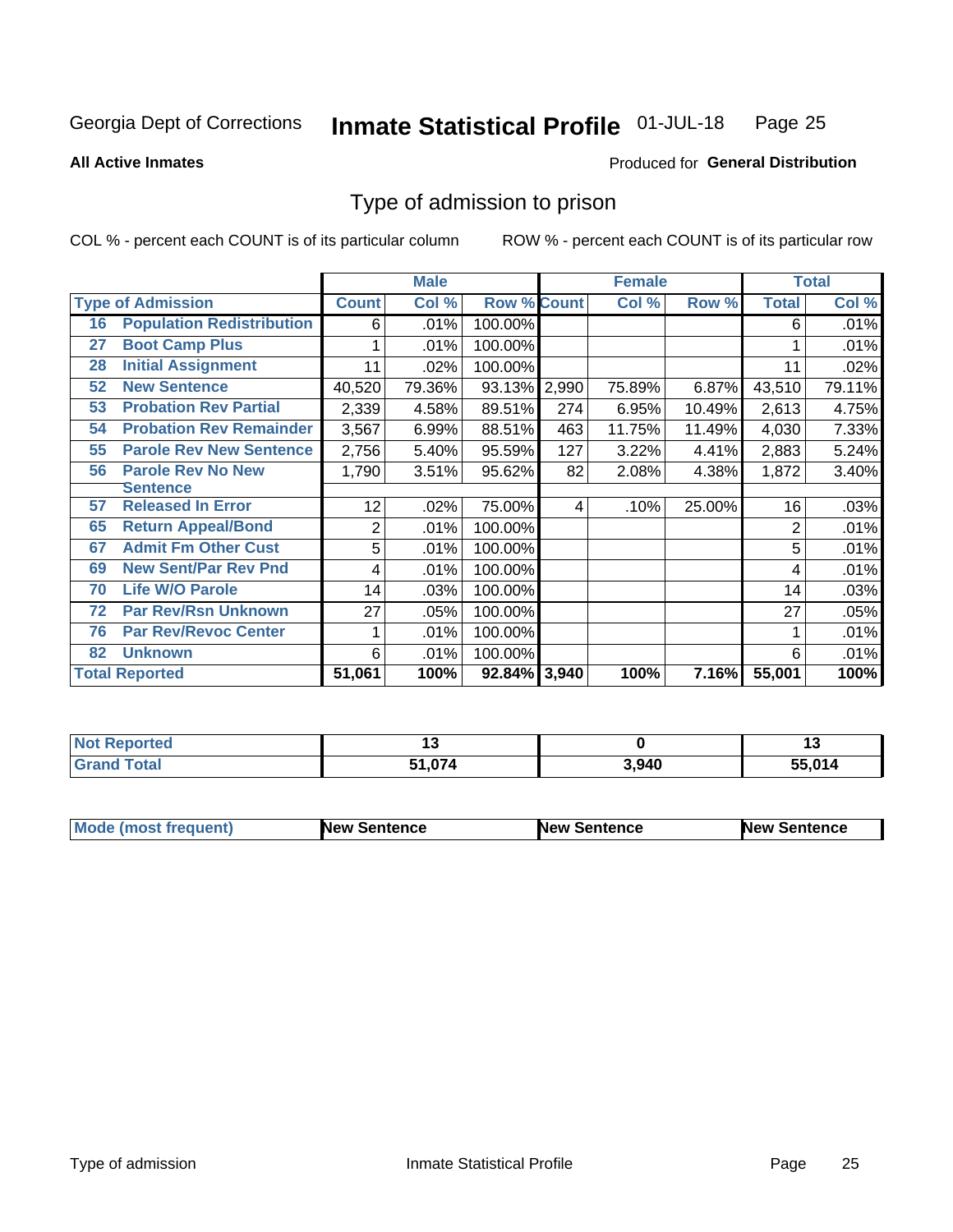#### Inmate Statistical Profile 01-JUL-18 Page 26

**All Active Inmates** 

#### Produced for General Distribution

## Current / last supervision level

COL % - percent each COUNT is of its particular column

|                        |              | <b>Male</b> |                    |       | <b>Female</b> |          |        | <b>Total</b> |
|------------------------|--------------|-------------|--------------------|-------|---------------|----------|--------|--------------|
| <b>Security Status</b> | <b>Count</b> | Col %       | <b>Row % Count</b> |       | Col %         | Row %    | Total  | Col %        |
| 3 Minimum              | 4.010        | 7.85%       | 70.51%             | 1,677 | 42.57%        | 29.49%   | 5,687  | $10.34\%$    |
| 4 Medium               | 37.179       | 72.81%      | 94.73%             | 2,067 | 52.48%        | $5.27\%$ | 39,246 | 71.36%       |
| 5 Close                | 9.873        | 19.34%      | 98.06%             | 195   | 4.95%         | $1.94\%$ | 10,068 | 18.31%       |
| <b>Total Reported</b>  | 51,062       | 100%        | $92.84\%$          | 3,939 | 100%          | $7.16\%$ | 55,001 | 100%         |

| <b>Still being diagnosed</b> |        |       |        |
|------------------------------|--------|-------|--------|
| <b>Not Reported</b>          |        |       |        |
| <b>Grand Total</b>           | 51,074 | 3,940 | 55,014 |

| w | --- | ---<br>M | - - - -<br>M |
|---|-----|----------|--------------|
|   |     |          |              |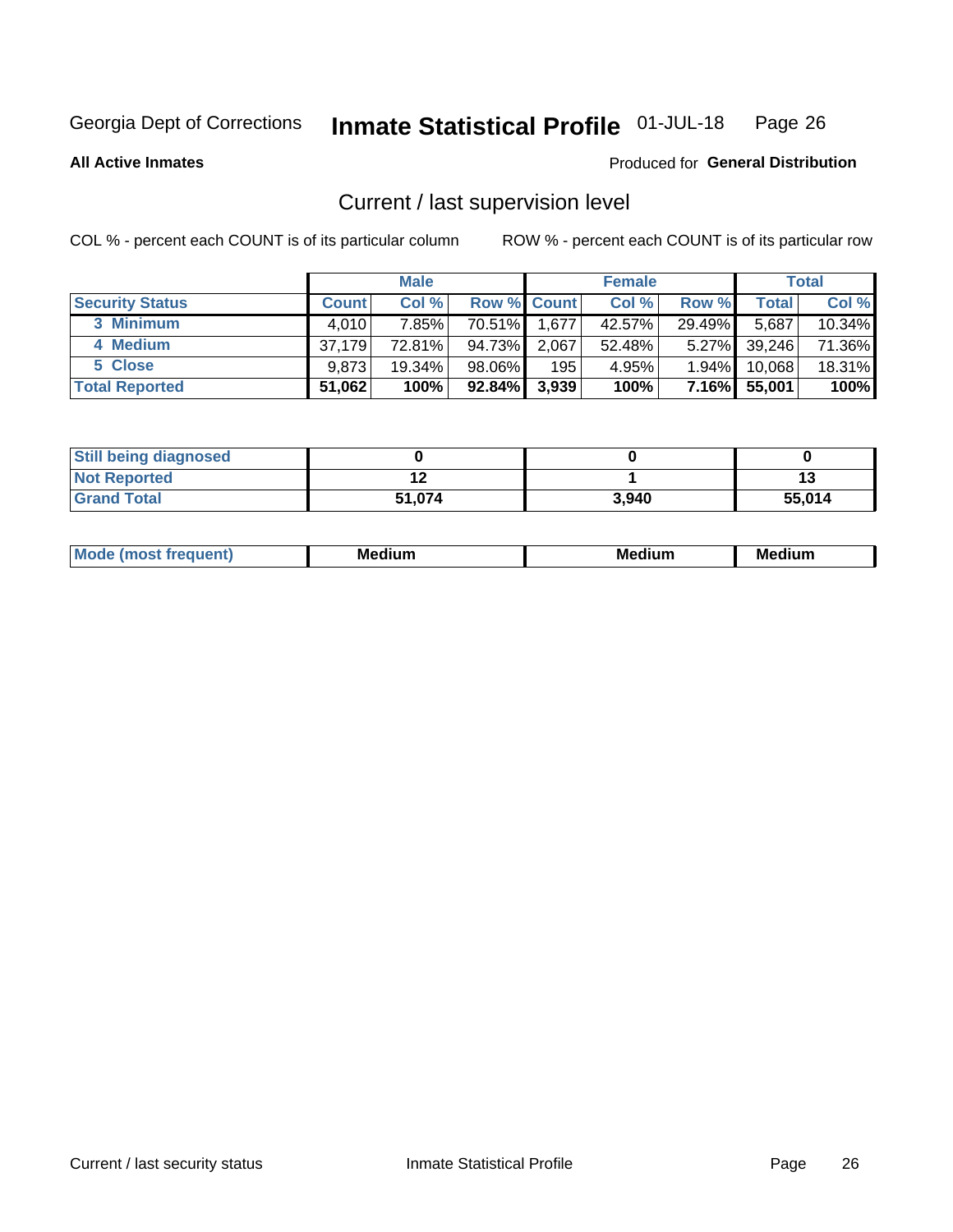#### Inmate Statistical Profile 01-JUL-18 Page 27

**All Active Inmates** 

#### Produced for General Distribution

## Current / last type of institution

COL % - percent each COUNT is of its particular column

|                                   |                 | <b>Male</b> |             |       | <b>Female</b> |        |              | <b>Total</b> |
|-----------------------------------|-----------------|-------------|-------------|-------|---------------|--------|--------------|--------------|
| <b>Type of Institution</b>        | <b>Count</b>    | Col %       | Row % Count |       | Col %         | Row %  | <b>Total</b> | Col %        |
| <b>County Ci</b>                  | 4,834           | 9.52%       | 99.98%      |       | $.03\%$       | .02%   | 4,835        | 8.83%        |
| <b>Probation Detention Center</b> | 29 <sub>1</sub> | $.06\%$     | 96.67%      |       | .03%          | 3.33%  | 30           | .05%         |
| <b>State Prison</b>               | 35,903          | 70.69%      | $90.65\%$   | 3,701 | 93.96%        | 9.35%  | 39,604       | 72.36%       |
| <b>Transitional Center</b>        | 2,119           | 4.17%       | $90.02\%$   | 235   | 5.97%         | 9.98%  | 2,354        | 4.30%        |
| <b>Private Prison</b>             | 7,893           | 15.54%      | 100.00%     |       |               |        | 7,893        | 14.42%       |
| <b>County Jail</b>                |                 | .01%        | 100.00%     |       |               |        |              | .01%         |
| <b>Rsat - Center</b>              | 2 <sub>1</sub>  | $.01\%$     | 100.00%     |       |               |        | 2            | .01%         |
| <b>State Hospital</b>             | 3 <sub>l</sub>  | $.01\%$     | 75.00%      |       | .03%          | 25.00% | 4            | .01%         |
| <b>Total Reported</b>             | 50,790          | 100%        | 92.8%       | 3,939 | 100%          | 7.2%   | 54,729       | 100%         |

| oorted<br><b>NOT</b> |        |       |        |
|----------------------|--------|-------|--------|
| `otal<br>. Gret      | 50,790 | 3,939 | 54,729 |

| Mode (most frequent) | <b>State Prison</b> | <b>State Prison</b> | <b>State Prisonl</b> |
|----------------------|---------------------|---------------------|----------------------|
|                      |                     |                     |                      |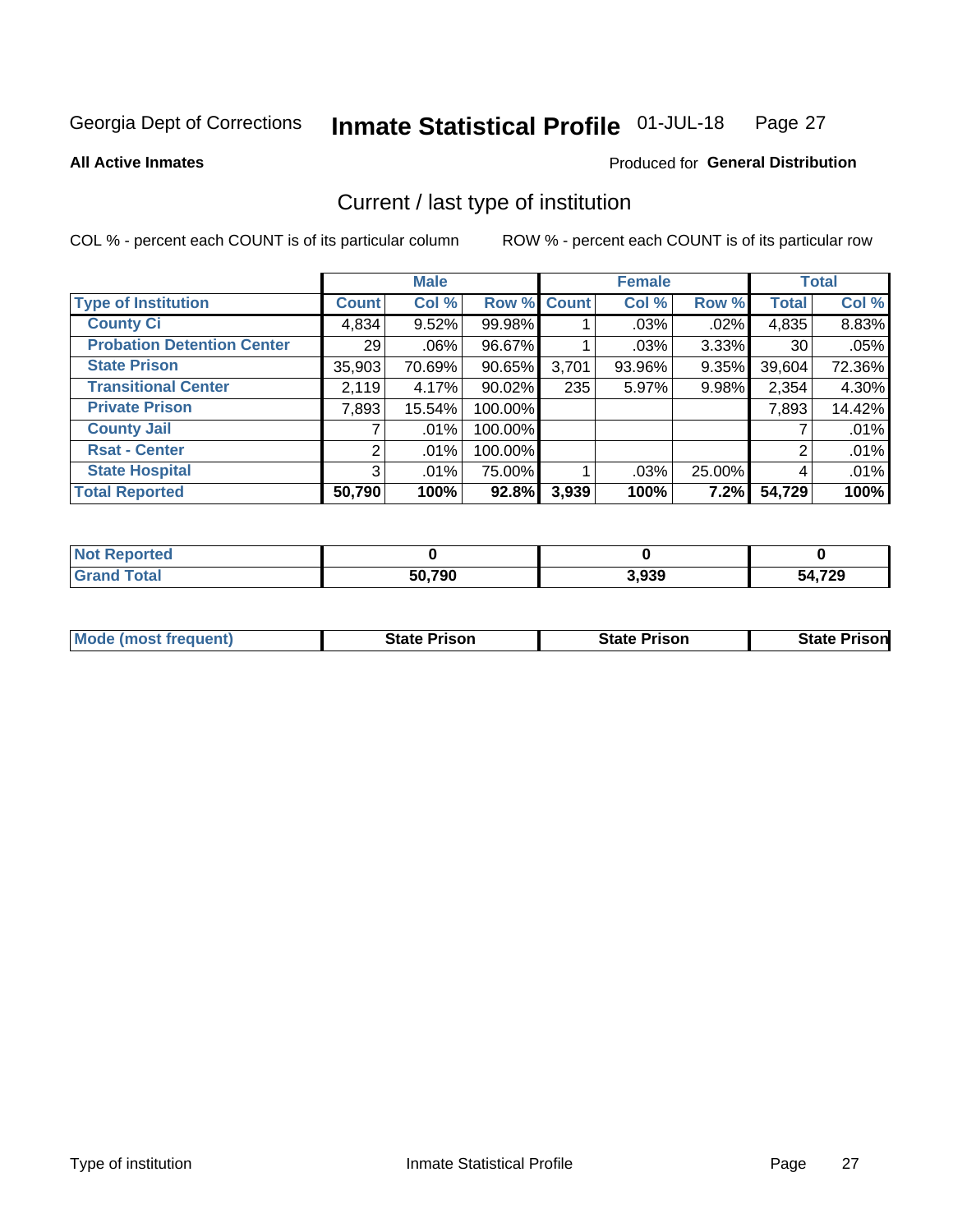#### Inmate Statistical Profile 01-JUL-18 Page 28

**All Active Inmates** 

#### Produced for General Distribution

## Institution type - transitional centers

COL % - percent each COUNT is of its particular column

|                                          |              | <b>Male</b> |         |              | <b>Female</b> |         |              | <b>Total</b> |
|------------------------------------------|--------------|-------------|---------|--------------|---------------|---------|--------------|--------------|
| <b>Institution Type - Trans. Centers</b> | <b>Count</b> | Col %       | Row %   | <b>Count</b> | Col %         | Row %   | <b>Total</b> | Col %        |
| <b>Albany Tc</b>                         | 153          | 6.62%       | 100.00% |              |               |         | 153          | 5.76%        |
| <b>Arrendale State Prison</b>            |              |             |         | 111          | 32.08%        | 100.00% | 111          | 4.18%        |
| <b>Atlanta Tc</b>                        | 277          | 11.99%      | 100.00% |              |               |         | 277          | 10.43%       |
| <b>Augusta Tc</b>                        | 224          | 9.70%       | 100.00% |              |               |         | 224          | 8.43%        |
| <b>Charles D. Hudson Tc</b>              | 157          | 6.80%       | 100.00% |              |               |         | 157          | 5.91%        |
| <b>Clayton Tc</b>                        | 383          | 16.58%      | 100.00% |              |               |         | 383          | 14.42%       |
| <b>Coastal Tc</b>                        | 256          | 11.08%      | 100.00% |              |               |         | 256          | 9.64%        |
| <b>Columbus Tc</b>                       | 137          | 5.93%       | 100.00% |              |               |         | 137          | 5.16%        |
| <b>Macon Tc</b>                          | 159          | 6.88%       | 100.00% |              |               |         | 159          | 5.99%        |
| <b>Macon Womens Tc</b>                   |              |             |         | 2            | .58%          | 100.00% | 2            | .08%         |
| <b>Metro Tc</b>                          |              |             |         | 233          | 67.34%        | 100.00% | 233          | 8.77%        |
| <b>Phillips State Prison</b>             | 191          | 8.27%       | 100.00% |              |               |         | 191          | 7.19%        |
| <b>Savannah Mens Tc</b>                  | 1            | .04%        | 100.00% |              |               |         |              | .04%         |
| <b>Smith Tc</b>                          | 210          | 9.09%       | 100.00% |              |               |         | 210          | 7.91%        |
| <b>Valdosta Tc</b>                       | 162          | 7.01%       | 100.00% |              |               |         | 162          | 6.10%        |
| <b>Total Reported</b>                    | 2,310        | 100%        | 86.97%  | 346          | 100%          | 13.03%  | 2,656        | 100%         |

| тес.            |       |     |      |
|-----------------|-------|-----|------|
| $\sim$ - $\sim$ | 2,310 | 34G | ,656 |

| Mode (most frequent) | <b>Clayton Tc</b> | <b>Metro Tc</b> | <b>Clayton Tc</b> |
|----------------------|-------------------|-----------------|-------------------|
|                      |                   |                 |                   |
|                      |                   |                 |                   |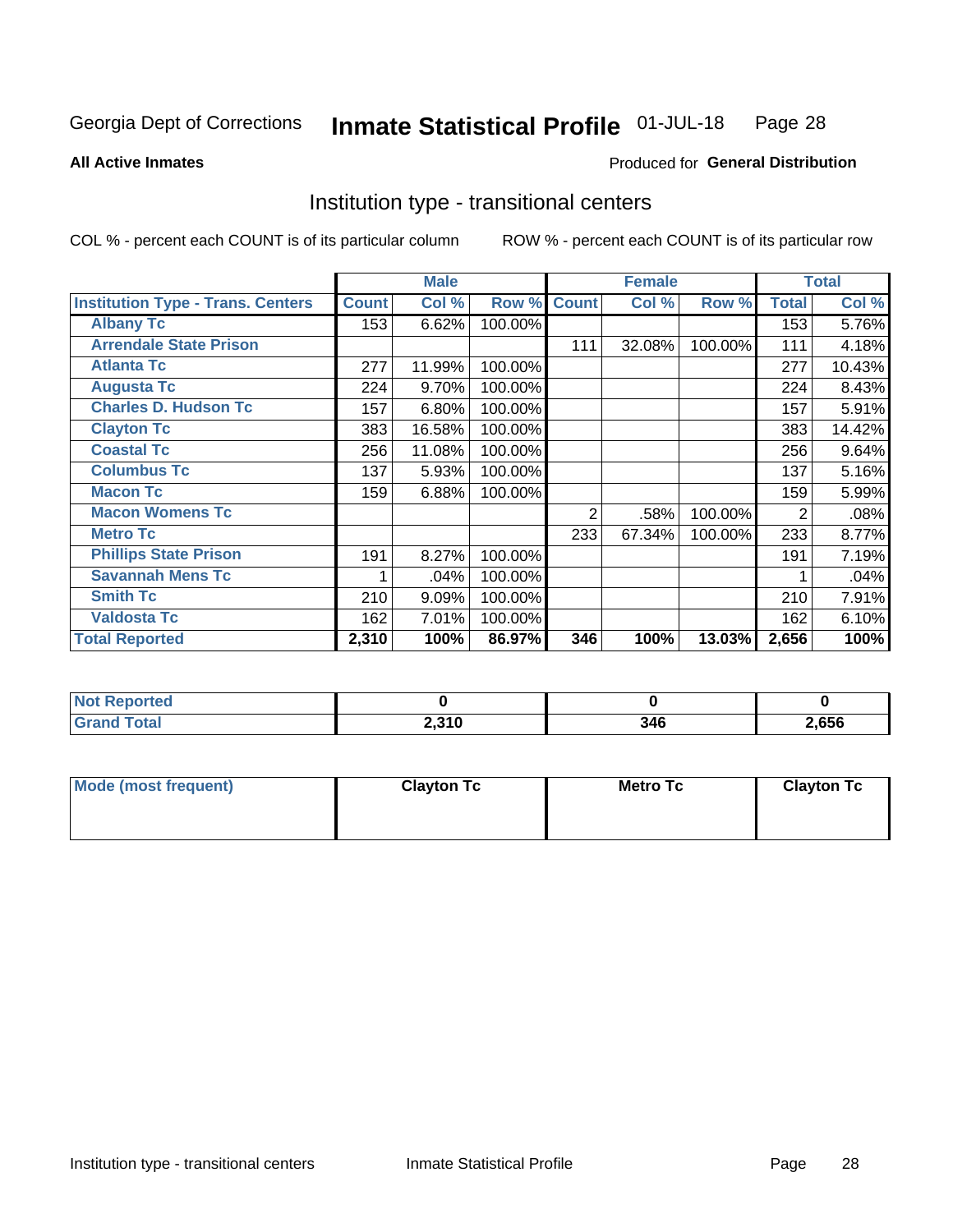#### Inmate Statistical Profile 01-JUL-18 Page 29

#### **All Active Inmates**

#### Produced for General Distribution

#### Institution type - county prisons

COL % - percent each COUNT is of its particular column

|                                          |                           | <b>Male</b> |         |              | <b>Female</b> |       |                 | <b>Total</b> |
|------------------------------------------|---------------------------|-------------|---------|--------------|---------------|-------|-----------------|--------------|
| <b>Institution Type - County Prisons</b> | <b>Count</b>              | Col %       | Row %   | <b>Count</b> | Col %         | Row % | <b>Total</b>    | Col %        |
| <b>Adoc</b>                              | 17                        | .35%        | 100.00% |              |               |       | $\overline{17}$ | .35%         |
| <b>Baldwin County Ci</b>                 | 1                         | .02%        | 100.00% |              |               |       | 1               | .02%         |
| <b>Bulloch County Ci</b>                 | 160                       | 3.31%       | 100.00% |              |               |       | 160             | 3.31%        |
| <b>Carroll County Ci</b>                 | 244                       | 5.05%       | 100.00% |              |               |       | 244             | 5.05%        |
| <b>Clarke County Ci</b>                  | 134                       | 2.77%       | 100.00% |              |               |       | 134             | 2.77%        |
| <b>Clayton County Ci</b>                 | 245                       | 5.07%       | 100.00% |              |               |       | 245             | 5.07%        |
| <b>Colquitt County Ci</b>                | 195                       | 4.03%       | 100.00% |              |               |       | 195             | 4.03%        |
| <b>Coweta County Ci</b>                  | 215                       | 4.45%       | 100.00% |              |               |       | 215             | 4.45%        |
| <b>Decatur County Ci</b>                 | 197                       | 4.08%       | 100.00% |              |               |       | 197             | 4.07%        |
| <b>Dougherty County Ci</b>               | 1                         | .02%        | 100.00% |              |               |       | 1               | .02%         |
| <b>Effingham County Ci</b>               | 188                       | 3.89%       | 100.00% |              |               |       | 188             | 3.89%        |
| <b>Floyd County Ci</b>                   | 422                       | 8.73%       | 100.00% |              |               |       | 422             | 8.73%        |
| <b>Fulton County Ci</b>                  | 8                         | .17%        | 100.00% |              |               |       | 8               | .17%         |
| <b>Gilmer County Ci</b>                  | 3                         | .06%        | 100.00% |              |               |       | 3               | .06%         |
| <b>Grady County Ci</b>                   | $\overline{2}$            | .04%        | 100.00% |              |               |       | $\overline{2}$  | .04%         |
| <b>Gwinnett County Ci</b>                | 215                       | 4.45%       | 100.00% |              |               |       | 215             | 4.45%        |
| <b>Hall County Ci</b>                    | 197                       | 4.08%       | 100.00% |              |               |       | 197             | 4.07%        |
| <b>Hancock County Ci</b>                 | 1                         | .02%        | 100.00% |              |               |       | 1               | .02%         |
| <b>Harris County Ci</b>                  | 148                       | 3.06%       | 100.00% |              |               |       | 148             | 3.06%        |
| <b>Hart County Ci</b>                    | 4                         | .08%        | 100.00% |              |               |       | 4               | .08%         |
| <b>Jackson County Ci</b>                 | 150                       | 3.10%       | 100.00% |              |               |       | 150             | 3.10%        |
| <b>Jefferson County Ci</b>               | 158                       | 3.27%       | 100.00% |              |               |       | 158             | 3.27%        |
| <b>Meriwether County Ci</b>              | $\ensuremath{\mathsf{3}}$ | .06%        | 100.00% |              |               |       | 3               | .06%         |
| <b>Miller County Ci</b>                  | $\mathbf 1$               | .02%        | 100.00% |              |               |       | $\mathbf 1$     | .02%         |
| <b>Mitchell County Ci</b>                | 141                       | 2.92%       | 100.00% |              |               |       | 141             | 2.92%        |
| <b>Morgan County Ci</b>                  | 1                         | .02%        | 100.00% |              |               |       | 1               | .02%         |
| <b>Muscogee County Ci</b>                | 519                       | 10.74%      | 100.00% |              |               |       | 519             | 10.73%       |
| <b>Richmond County Ci</b>                | 241                       | 4.99%       | 100.00% |              |               |       | 241             | 4.98%        |
| <b>Screven County Ci</b>                 | 147                       | 3.04%       | 100.00% |              |               |       | 147             | 3.04%        |
| <b>Spalding County Ci</b>                | 359                       | 7.43%       | 100.00% |              |               |       | 359             | 7.43%        |
| <b>Stewart County Ci</b>                 | $\overline{2}$            | .04%        | 100.00% |              |               |       | $\overline{2}$  | .04%         |
| <b>Sumter County Ci</b>                  | 353                       | 7.30%       | 100.00% |              |               |       | 353             | 7.30%        |
| <b>Terrell County Ci</b>                 | 146                       | 3.02%       | 100.00% |              |               |       | 146             | 3.02%        |
| <b>Thomas County Ci</b>                  | 3                         | .06%        | 100.00% |              |               |       | 3               | .06%         |
| <b>Tift County Ci</b>                    | $\mathfrak{S}$            | .06%        | 100.00% |              |               |       | 3               | .06%         |
| <b>Upson County Ci</b>                   | $\overline{2}$            | .04%        | 100.00% |              |               |       | $\overline{2}$  | .04%         |
| <b>Walker County Ci</b>                  | 3                         | .06%        | 100.00% |              |               |       | 3               | .06%         |
| <b>Walton County Ci</b>                  | 3                         | .06%        | 100.00% |              |               |       | 3               | .06%         |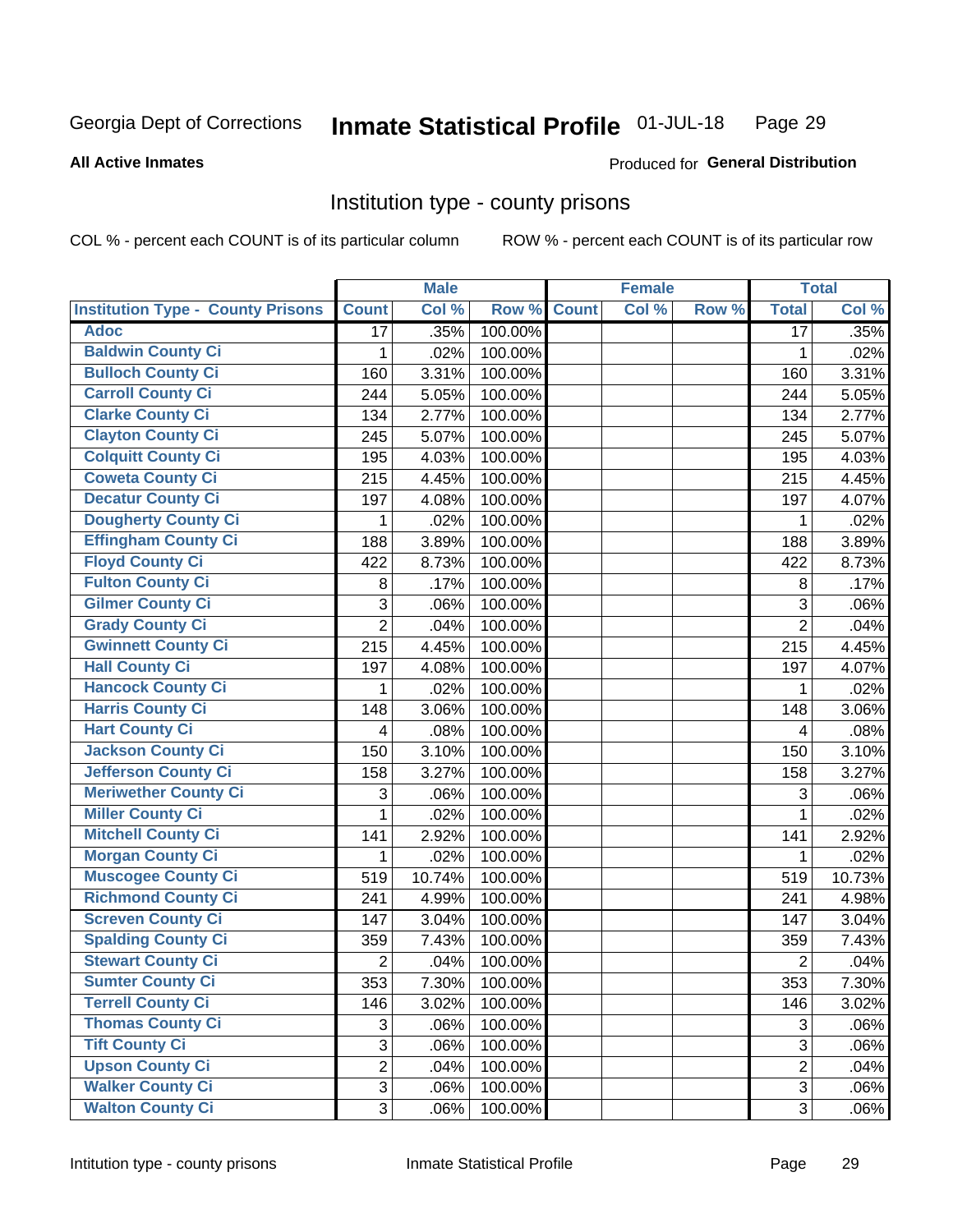#### Inmate Statistical Profile 01-JUL-18 Page 30

**All Active Inmates** 

#### Produced for General Distribution

#### Institution type - county prisons

COL % - percent each COUNT is of its particular column

|                                          |              | <b>Male</b> |                    | <b>Female</b> |         |         | <b>Total</b> |
|------------------------------------------|--------------|-------------|--------------------|---------------|---------|---------|--------------|
| <b>Institution Type - County Prisons</b> | <b>Count</b> | Col%        | <b>Row % Count</b> | Col%          | Row %   | Total i | Col %        |
| <b>Wilkes County Ci</b>                  |              | .02%        | $100.00\%$         |               |         |         | $.02\%$      |
| <b>Womens Ci</b>                         |              |             |                    | 100.00%       | 100.00% |         | $.02\%$      |
| <b>Worth County Ci</b>                   |              | $.02\%$     | 100.00%            |               |         |         | $.02\%$      |
| <b>Total Reported</b>                    | 4,834        | $100\%$     | 99.98%             | 100%          | $.02\%$ | 4,835   | 100%         |

| <u>ica</u><br>. |                   |                 |
|-----------------|-------------------|-----------------|
| _____           | $\sim$<br>- 1.345 | $\theta$<br>າວວ |

| Mode (most frequent) | <b>Muscogee County Ci</b> | <b>Womens Ci</b> Muscogee County |
|----------------------|---------------------------|----------------------------------|
|----------------------|---------------------------|----------------------------------|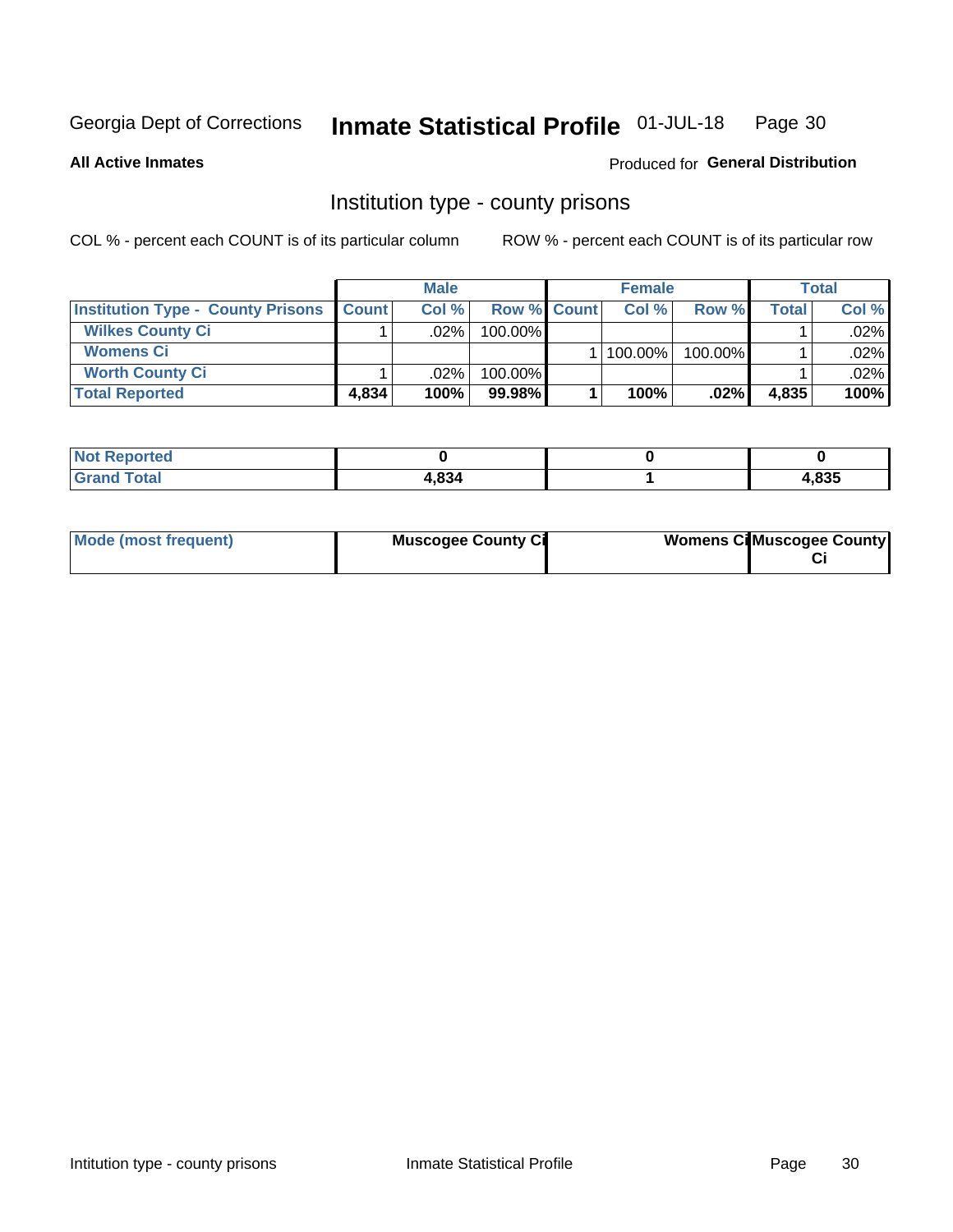#### Inmate Statistical Profile 01-JUL-18 Page 31

#### **All Active Inmates**

#### **Produced for General Distribution**

#### Institution type - state prisons

COL % - percent each COUNT is of its particular column

|                                         |              | <b>Male</b> |         |                    | <b>Female</b> |         | <b>Total</b> |       |
|-----------------------------------------|--------------|-------------|---------|--------------------|---------------|---------|--------------|-------|
| <b>Institution Type - State Prisons</b> | <b>Count</b> | Col %       | Row %   | <b>Count</b>       | Col %         | Row %   | <b>Total</b> | Col % |
| <b>Arrendale State Prison</b>           |              |             |         | $\overline{1,657}$ | 44.77%        | 100.00% | 1,657        | 4.18% |
| <b>Augusta State Med. Prison</b>        | 1,205        | 3.36%       | 99.92%  | 1                  | .03%          | .08%    | 1,206        | 3.05% |
| <b>Autry State Prison</b>               | 1,705        | 4.75%       | 100.00% |                    |               |         | 1,705        | 4.31% |
| <b>Baldwin State Prison</b>             | 954          | 2.66%       | 100.00% |                    |               |         | 954          | 2.41% |
| <b>Burruss Correctional Training</b>    | 745          | 2.08%       | 100.00% |                    |               |         | 745          | 1.88% |
| <b>Ctr</b>                              |              |             |         |                    |               |         |              |       |
| <b>Calhoun State Prison</b>             | 1,630        | 4.54%       | 100.00% |                    |               |         | 1,630        | 4.12% |
| <b>Central State Prison</b>             | 1,054        | 2.94%       | 100.00% |                    |               |         | 1,054        | 2.66% |
| <b>Chatham State Prison</b>             | 6            | .02%        | 100.00% |                    |               |         | 6            | .02%  |
| <b>Coastal State Prison</b>             | 1,752        | 4.88%       | 100.00% |                    |               |         | 1,752        | 4.42% |
| <b>Dodge State Prison</b>               | 1,246        | 3.47%       | 100.00% |                    |               |         | 1,246        | 3.15% |
| <b>Dooly State Prison</b>               | 1,669        | 4.65%       | 100.00% |                    |               |         | 1,669        | 4.21% |
| <b>Emanuel Women'S Facility</b>         |              |             |         | 412                | 11.13%        | 100.00% | 412          | 1.04% |
| <b>Ga Diag Class Prison</b>             | 3,364        | 9.37%       | 99.97%  | $\mathbf 1$        | .03%          | .03%    | 3,365        | 8.50% |
| <b>Ga State Prison</b>                  | 1,436        | 4.00%       | 100.00% |                    |               |         | 1,436        | 3.63% |
| <b>Hancock State Prison</b>             | 1,035        | 2.88%       | 100.00% |                    |               |         | 1,035        | 2.61% |
| <b>Hays State Prison</b>                | 1,030        | 2.87%       | 100.00% |                    |               |         | 1,030        | 2.60% |
| <b>Helms Facility</b>                   | 18           | .05%        | 50.00%  | 18                 | .49%          | 50.00%  | 36           | .09%  |
| <b>Johnson State Prison</b>             | 1,501        | 4.18%       | 100.00% |                    |               |         | 1,501        | 3.79% |
| <b>Lee State Prison</b>                 | 731          | 2.04%       | 100.00% |                    |               |         | 731          | 1.85% |
| <b>Long Unit</b>                        | 210          | .58%        | 100.00% |                    |               |         | 210          | .53%  |
| <b>Lowndes Unit</b>                     | 6            | .02%        | 100.00% |                    |               |         | 6            | .02%  |
| <b>Macon State Prison</b>               | 1,698        | 4.73%       | 100.00% |                    |               |         | 1,698        | 4.29% |
| <b>Metro Reentry Facility</b>           | 284          | .79%        | 100.00% |                    |               |         | 284          | .72%  |
| <b>Metro State Prison (W)</b>           |              |             |         | 1                  | .03%          | 100.00% | 1            | .01%  |
| <b>Montgomery State Prison</b>          | 422          | 1.18%       | 100.00% |                    |               |         | 422          | 1.07% |
| <b>Phillips State Prison</b>            | 1,078        | 3.00%       | 100.00% |                    |               |         | 1,078        | 2.72% |
| <b>Pulaski State Prison</b>             |              |             |         | 1,172              | 31.67%        | 100.00% | 1,172        | 2.96% |
| <b>Putnam State Prison</b>              | 1            | .01%        | 100.00% |                    |               |         | 1            | .01%  |
| <b>Rivers State Prison</b>              | 1            | .01%        | 100.00% |                    |               |         | 1            | .01%  |
| <b>Rogers State Prison</b>              | 1,382        | 3.85%       | 100.00% |                    |               |         | 1,382        | 3.49% |
| <b>Rutledge State Prison</b>            | 628          | 1.75%       | 100.00% |                    |               |         | 628          | 1.59% |
| <b>Smith State Prison</b>               | 1,498        | 4.17%       | 100.00% |                    |               |         | 1,498        | 3.78% |
| <b>Telfair State Prison</b>             | 1,388        | 3.87%       | 100.00% |                    |               |         | 1,388        | 3.50% |
| <b>Valdosta State Prison</b>            | 956          | 2.66%       | 100.00% |                    |               |         | 956          | 2.41% |
| <b>Walker State Prison</b>              | 408          | 1.14%       | 100.00% |                    |               |         | 408          | 1.03% |
| <b>Ware State Prison</b>                | 1,517        | 4.23%       | 100.00% |                    |               |         | 1,517        | 3.83% |
| <b>Washington State Prison</b>          | 1,532        | 4.27%       | 100.00% |                    |               |         | 1,532        | 3.87% |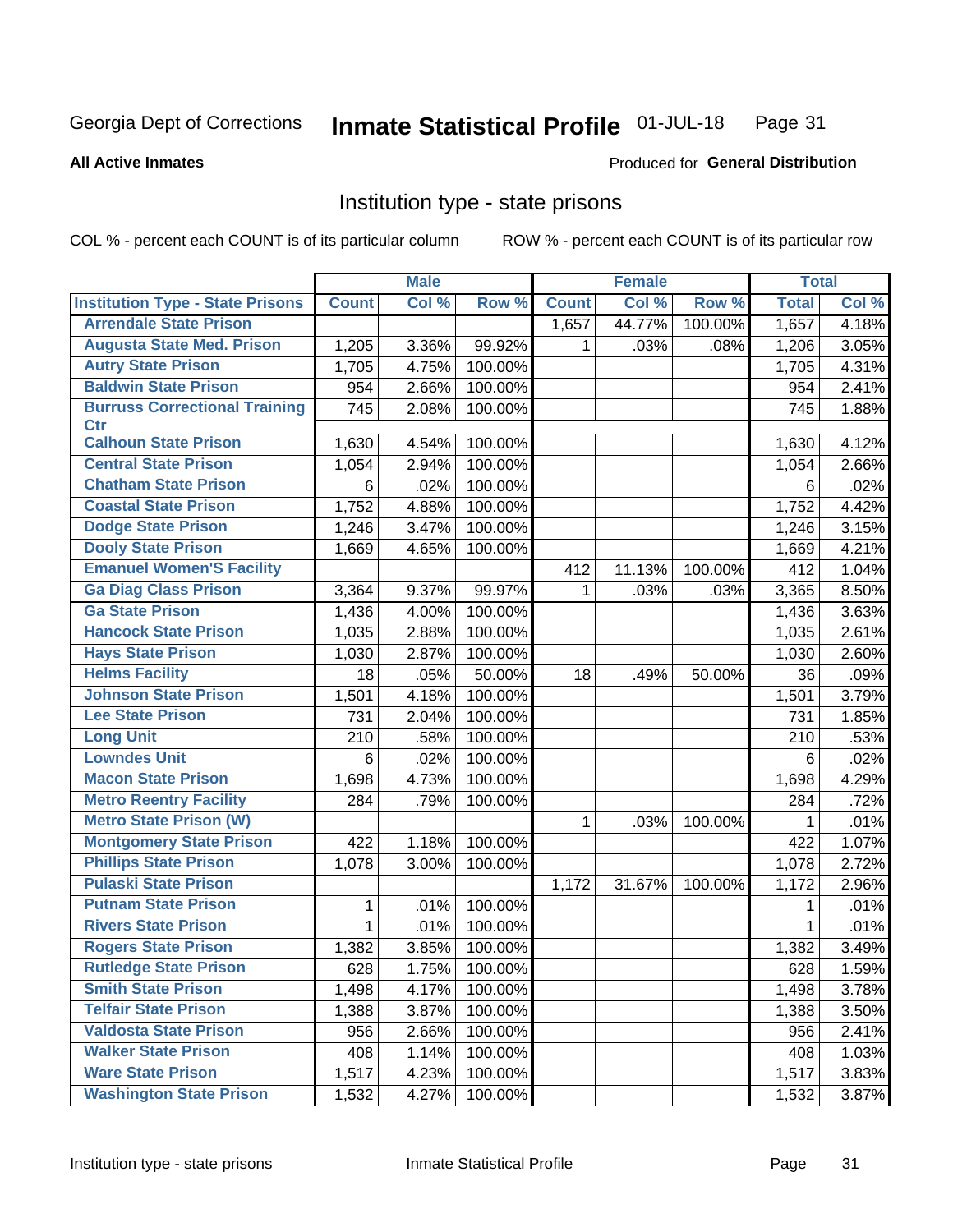#### Inmate Statistical Profile 01-JUL-18 Page 32

#### **All Active Inmates**

#### Produced for General Distribution

## Institution type - state prisons

COL % - percent each COUNT is of its particular column

|                                         |              | <b>Male</b> |            |              | <b>Female</b> |          |        | Total    |
|-----------------------------------------|--------------|-------------|------------|--------------|---------------|----------|--------|----------|
| <b>Institution Type - State Prisons</b> | <b>Count</b> | Col %       | Row %      | <b>Count</b> | Col %         | Row %    | Total. | Col %    |
| <b>Wayne State Prison</b>               |              | $.01\%$     | $100.00\%$ |              |               |          |        | .01%     |
| <b>Whitworth Women'S Facility</b>       |              | $.01\%$     | $.23\%$    | 439          | 11.86%        | 99.77%   | 440    | $1.11\%$ |
| <b>Wilcox State Prison</b>              | 1,811        | $5.04\%$    | 100.00%    |              |               |          | 1.811  | 4.57%    |
| <b>Total Reported</b>                   | 35,903       | 100%        | $90.65\%$  | 3.701        | 100%          | $9.35\%$ | 39,604 | 100%     |

| <b>Not Reported</b>  |                             |                               |                                       |
|----------------------|-----------------------------|-------------------------------|---------------------------------------|
| <b>Grand Total</b>   | 35,903                      | 3.701                         | 39,604                                |
| Mode (most frequent) | <b>Ga Diag Class Prison</b> | <b>Arrendale State Prison</b> | <b>Ga Diag Class</b><br><b>Prison</b> |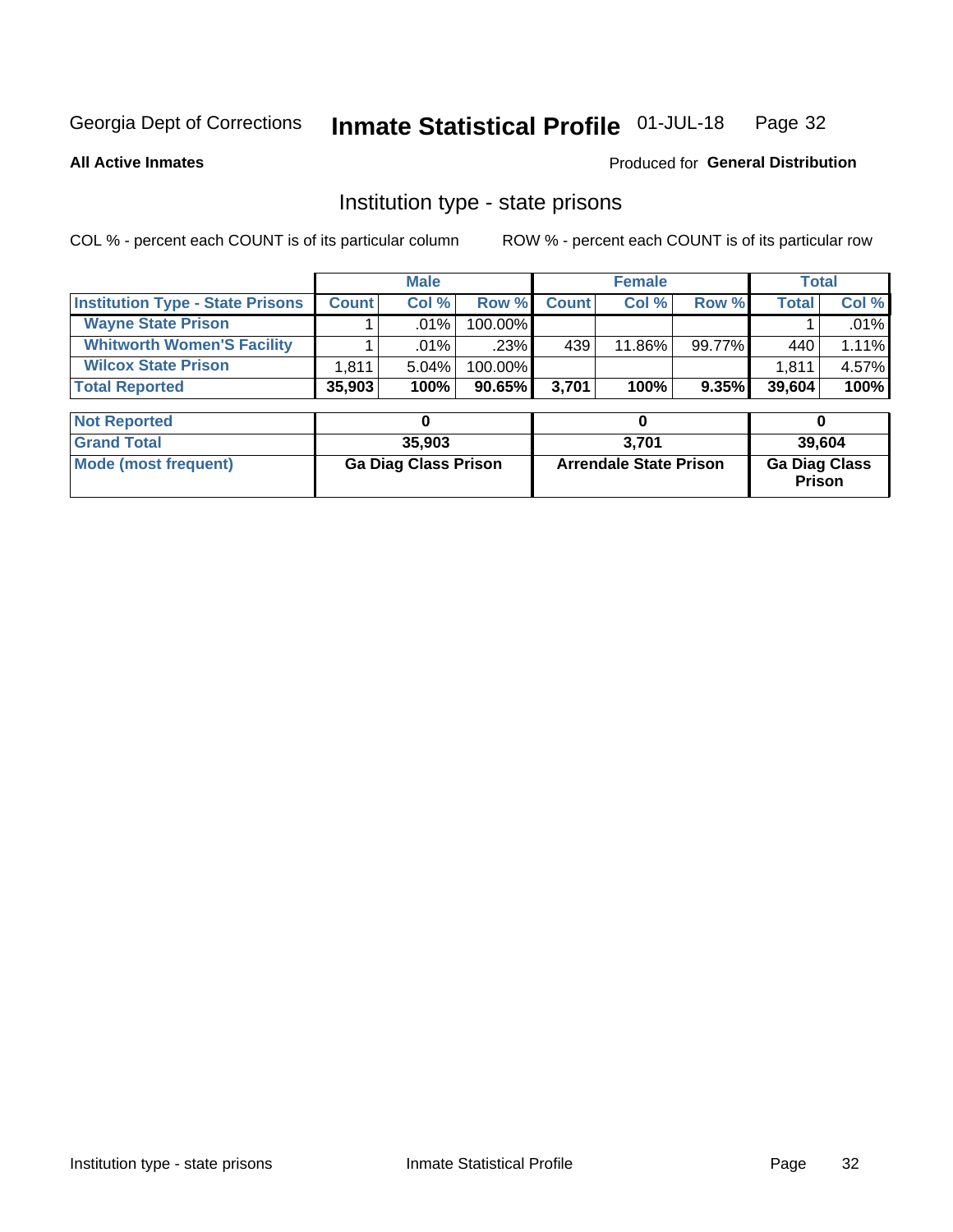#### Inmate Statistical Profile 01-JUL-18 Page 33

#### **All Active Inmates**

## Produced for General Distribution

## Institution type - private prisons

COL % - percent each COUNT is of its particular column

|                                           |              | <b>Male</b> |                    | <b>Female</b> |       |       | <b>Total</b> |
|-------------------------------------------|--------------|-------------|--------------------|---------------|-------|-------|--------------|
| <b>Institution Type - Private Prisons</b> | <b>Count</b> | Col %       | <b>Row % Count</b> | Col %         | Row % | Total | Col %        |
| <b>Coffee Corr Facility</b>               | 2.623        | 33.23%      | 100.00%            |               |       | 2,623 | 33.23%       |
| <b>Jenkins Corr Facility</b>              | 1.127        | 14.28%      | $100.00\%$         |               |       | 1,127 | 14.28%       |
| <b>Riverbend Corr Facility</b>            | .495         | 18.94%      | 100.00%            |               |       | 1,495 | 18.94%       |
| <b>Wheeler Corr Facility</b>              | 2,648        | 33.55%      | 100.00%            |               |       | 2,648 | 33.55%       |
| <b>Total Reported</b>                     | 7,893        | 100%        | 100%               |               | %     | 7,893 | 100%         |

| <b>Reported</b><br>' NOI |       |       |
|--------------------------|-------|-------|
| <b>Total</b>             | 7,893 | 7,893 |

| <b>Mode (most frequent)</b> | <b>Wheeler Corr Facility</b> | <b>Null</b> | <b>Wheeler Corr</b><br><b>Facility</b> |
|-----------------------------|------------------------------|-------------|----------------------------------------|
|-----------------------------|------------------------------|-------------|----------------------------------------|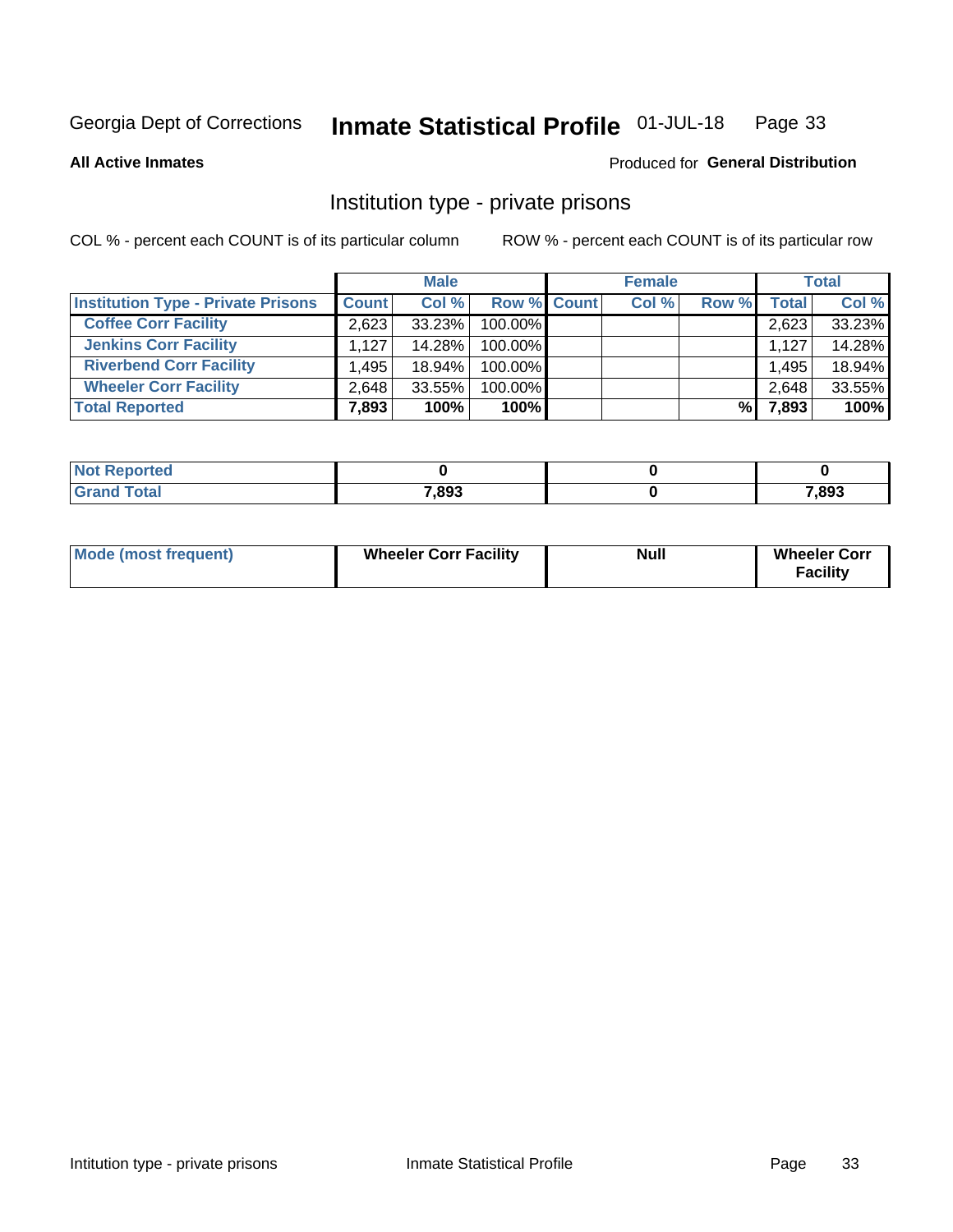#### Inmate Statistical Profile 01-JUL-18 Page 34

**All Active Inmates** 

#### Produced for General Distribution

## Institution type - inmate boot camp

COL % - percent each COUNT is of its particular column

|                                      |                  | <b>Male</b> |              |              | <b>Female</b> |             | <b>Total</b> |
|--------------------------------------|------------------|-------------|--------------|--------------|---------------|-------------|--------------|
| <b>Institution Type - Boot Camps</b> | <b>I</b> Count I | Col %       | <b>Row %</b> | <b>Count</b> | Col %         | Row % Total | Col %        |
| <b>Total Rported</b>                 |                  |             |              |              |               |             |              |

| <b>Not Reported</b>            |  |  |
|--------------------------------|--|--|
| <b>Total</b><br>C <sub>r</sub> |  |  |

| Mod<br>uamo | Nul.<br>$- - - - - -$ | <b>Null</b> | . .<br>uu.<br>------ |
|-------------|-----------------------|-------------|----------------------|
|             |                       |             |                      |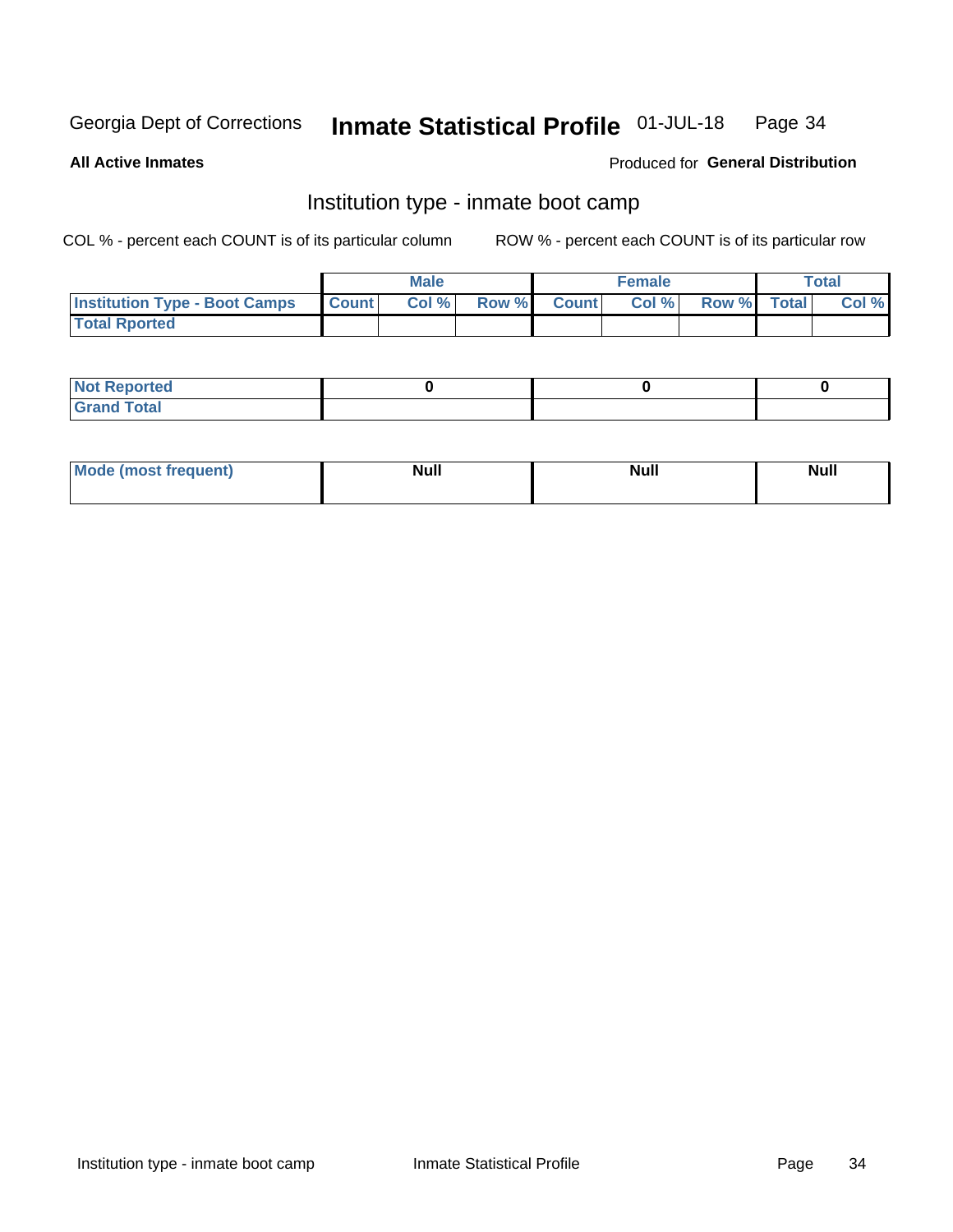#### Inmate Statistical Profile 01-JUL-18 Page 35

**All Active Inmates** 

#### Produced for General Distribution

## Number of disciplinary reports

COL % - percent each COUNT is of its particular column

|                                       |              | <b>Male</b> |             |       | <b>Female</b> |        |        | <b>Total</b> |
|---------------------------------------|--------------|-------------|-------------|-------|---------------|--------|--------|--------------|
| <b>Number of Disciplinary Reports</b> | <b>Count</b> | Col %       | Row % Count |       | Col %         | Row %  | Total  | Col %        |
| $\bf{0}$                              | 23,042       | 45.11%      | $90.00\%$   | 2,561 | 65.00%        | 10.00% | 25,603 | 46.54%       |
|                                       | 6,114        | 11.97%      | 92.96%      | 463   | 11.75%        | 7.04%  | 6,577  | 11.96%       |
| $\mathbf{2}$                          | 3,715        | 7.27%       | 94.41%      | 220   | 5.58%         | 5.59%  | 3,935  | 7.15%        |
| 3                                     | 2,646        | 5.18%       | 95.08%      | 137   | 3.48%         | 4.92%  | 2,783  | 5.06%        |
|                                       | .962         | 3.84%       | 95.24%      | 98    | 2.49%         | 4.76%  | 2,060  | 3.74%        |
| 5                                     | 1,632        | 3.20%       | 96.34%      | 62    | 1.57%         | 3.66%  | 1,694  | 3.08%        |
| <b>More Than 5</b>                    | 11,963       | 23.42%      | 96.77%      | 399   | 10.13%        | 3.23%  | 12,362 | 22.47%       |
| <b>Total Reported</b>                 | 51,074       | 100%        | 92.84%      | 3,940 | 100%          | 7.16%  | 55,014 | 100%         |

| <b>Reported</b><br>Not F |        |       |        |
|--------------------------|--------|-------|--------|
| Total                    | 51,074 | 3,940 | 55.014 |

| Mean (average)         | 5.09 | 2.32 | 4.89 |
|------------------------|------|------|------|
| <b>Median (middle)</b> |      |      |      |
| Mode (most frequent)   |      |      |      |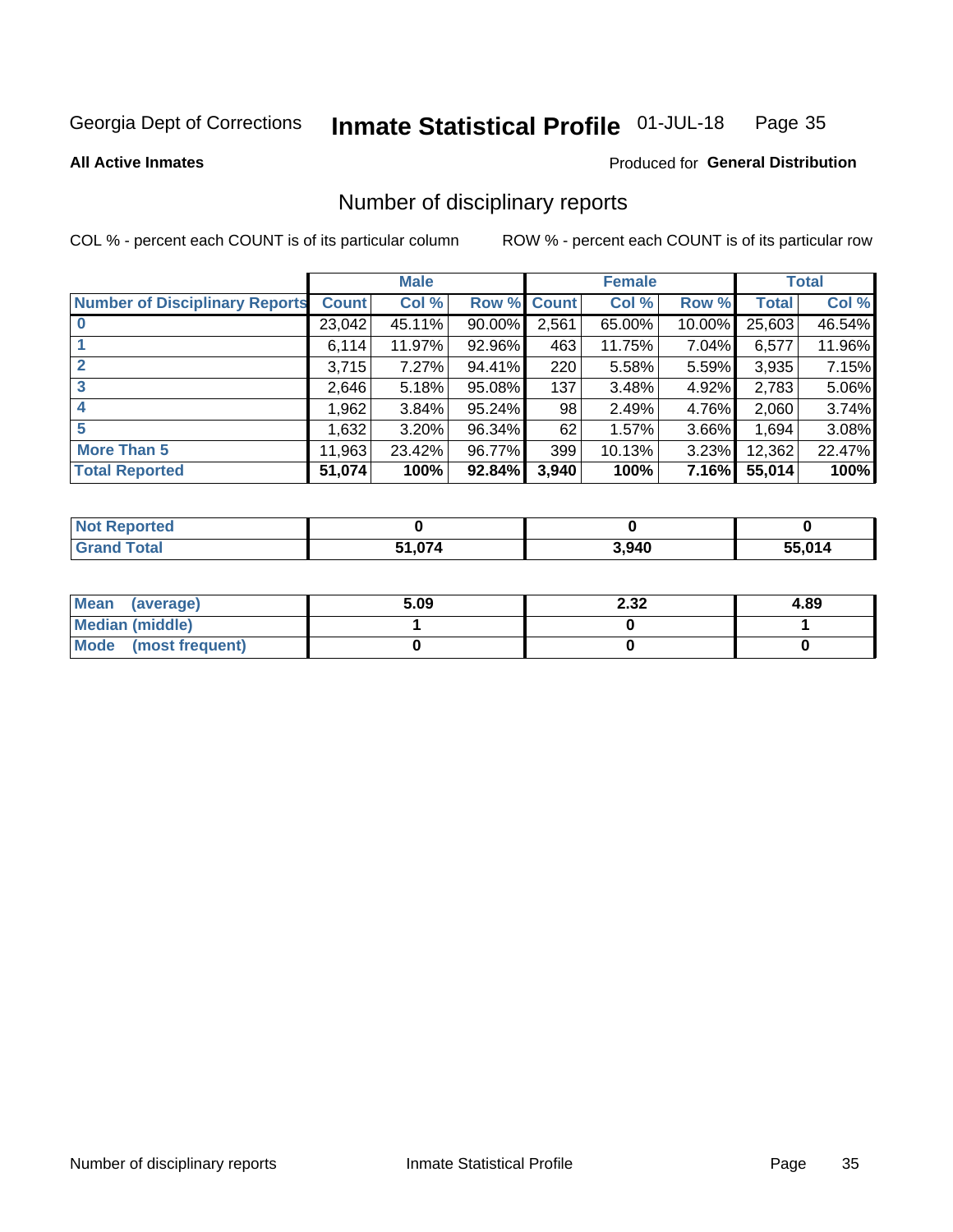#### Inmate Statistical Profile 01-JUL-18 Page 36

**All Active Inmates** 

#### **Produced for General Distribution**

## Number of transfers

COL % - percent each COUNT is of its particular column

|                            |              | <b>Male</b> |             |       | <b>Female</b> |              |        | <b>Total</b> |
|----------------------------|--------------|-------------|-------------|-------|---------------|--------------|--------|--------------|
| <b>Number of Transfers</b> | <b>Count</b> | Col %       | Row % Count |       | Col %         | Row %        | Total  | Col %        |
| $\bf{0}$                   | 4,292        | 8.40%       | 81.88%      | 950   | 24.11%        | 18.12%       | 5,242  | 9.53%        |
|                            | 16,034       | 31.39%      | 90.92%      | 1,602 | 40.66%        | 9.08%        | 17,636 | 32.06%       |
| $\mathbf{2}$               | 8,147        | 15.95%      | 92.22%      | 687   | 17.44%        | 7.78%        | 8,834  | 16.06%       |
| 3                          | 5,307        | 10.39%      | 95.01%      | 279   | 7.08%         | 4.99%        | 5,586  | 10.15%       |
|                            | 3.401        | 6.66%       | 96.26%      | 132   | 3.35%         | 3.74%        | 3,533  | 6.42%        |
| 5                          | 2,451        | 4.80%       | 96.12%      | 99    | 2.51%         | 3.88%        | 2,550  | 4.64%        |
| <b>More Than 5</b>         | 11,442       | 22.40%      | 98.36%      | 191   | 4.85%         | 1.64%        | 11,633 | 21.15%       |
| <b>Total Reported</b>      | 51,074       | 100%        | 92.84%      | 3,940 | 100%          | <b>7.16%</b> | 55,014 | 100.0%       |

| Reported<br>Not F |      |       |        |
|-------------------|------|-------|--------|
| <b>Total</b>      | .074 | 3,940 | 55.014 |

| Mean (average)         | 4.15 | 1.64 | 3.97 |
|------------------------|------|------|------|
| <b>Median (middle)</b> |      |      |      |
| Mode (most frequent)   |      |      |      |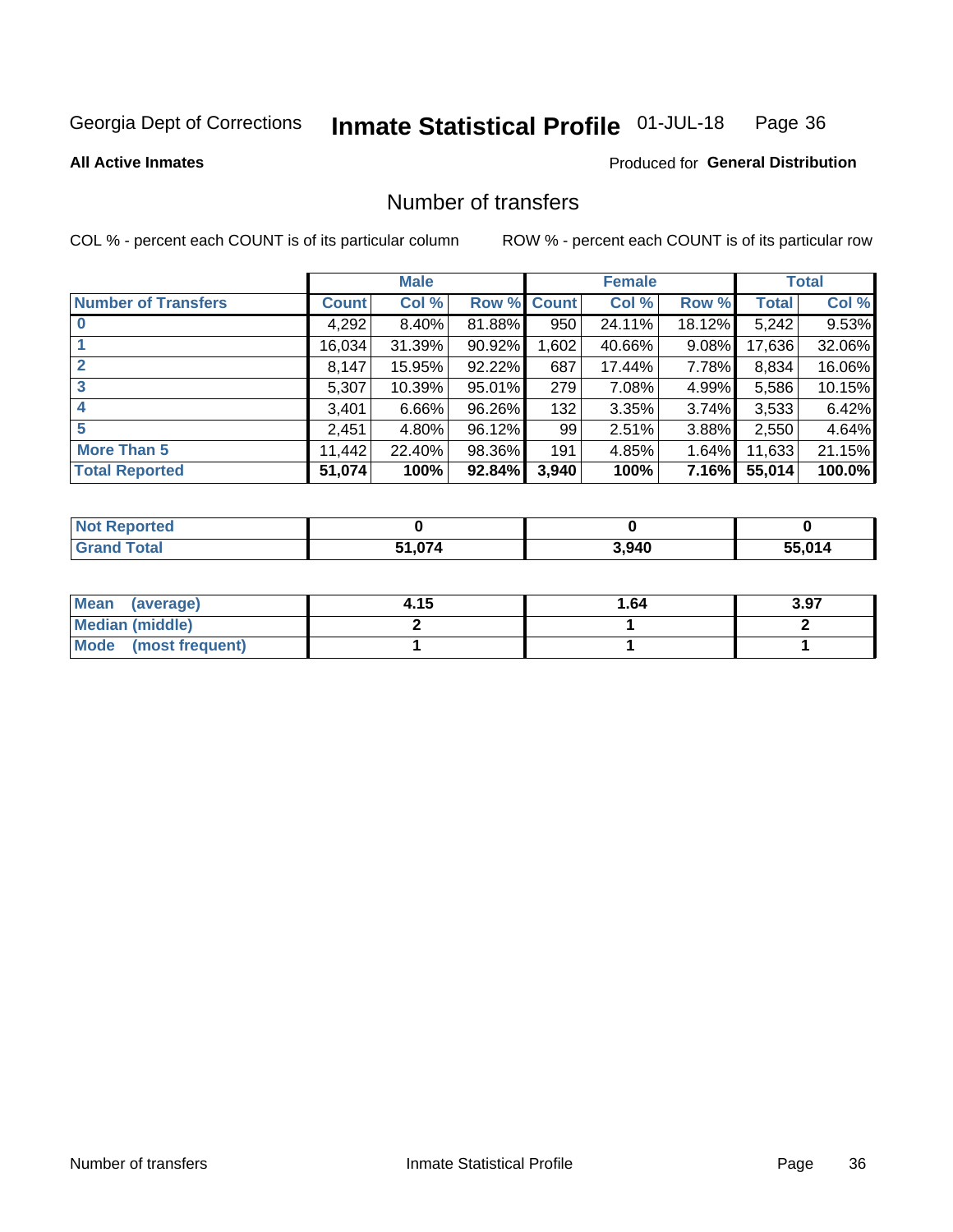#### Inmate Statistical Profile 01-JUL-18 Page 37

**All Active Inmates** 

**Produced for General Distribution** 

## Number of escapes

COL % - percent each COUNT is of its particular column

|                          |              | <b>Male</b> |                    |       | <b>Female</b> |       |        | <b>Total</b> |
|--------------------------|--------------|-------------|--------------------|-------|---------------|-------|--------|--------------|
| <b>Number of Escapes</b> | <b>Count</b> | Col %       | <b>Row % Count</b> |       | Col %         | Row % | Total  | Col %        |
|                          | 50,515       | 98.91%      | 92.79%             | 3,925 | 99.62%        | 7.21% | 54,440 | 98.96%       |
|                          | 532          | 1.04%       | 97.44%             | 14    | 0.36%         | 2.56% | 546    | 0.99%        |
|                          | 22           | 0.04%       | 95.65%             |       | 0.03%         | 4.35% | 23     | 0.04%        |
|                          |              | 0.01%       | 100.00%            |       |               |       | 4      | 0.01%        |
|                          |              | 0.01%       | 100.00%            |       |               |       |        | 0.01%        |
| <b>Total Reported</b>    | 51,074       | 100%        | 92.84%             | 3,940 | 100.0%        | 7.16% | 55,014 | 100.0%       |

| Teo |        |       |        |
|-----|--------|-------|--------|
|     | 51,074 | 3,940 | 55.014 |

| Mean (average)         |  | .0 <sup>4</sup> |
|------------------------|--|-----------------|
| <b>Median (middle)</b> |  |                 |
| Mode (most frequent)   |  |                 |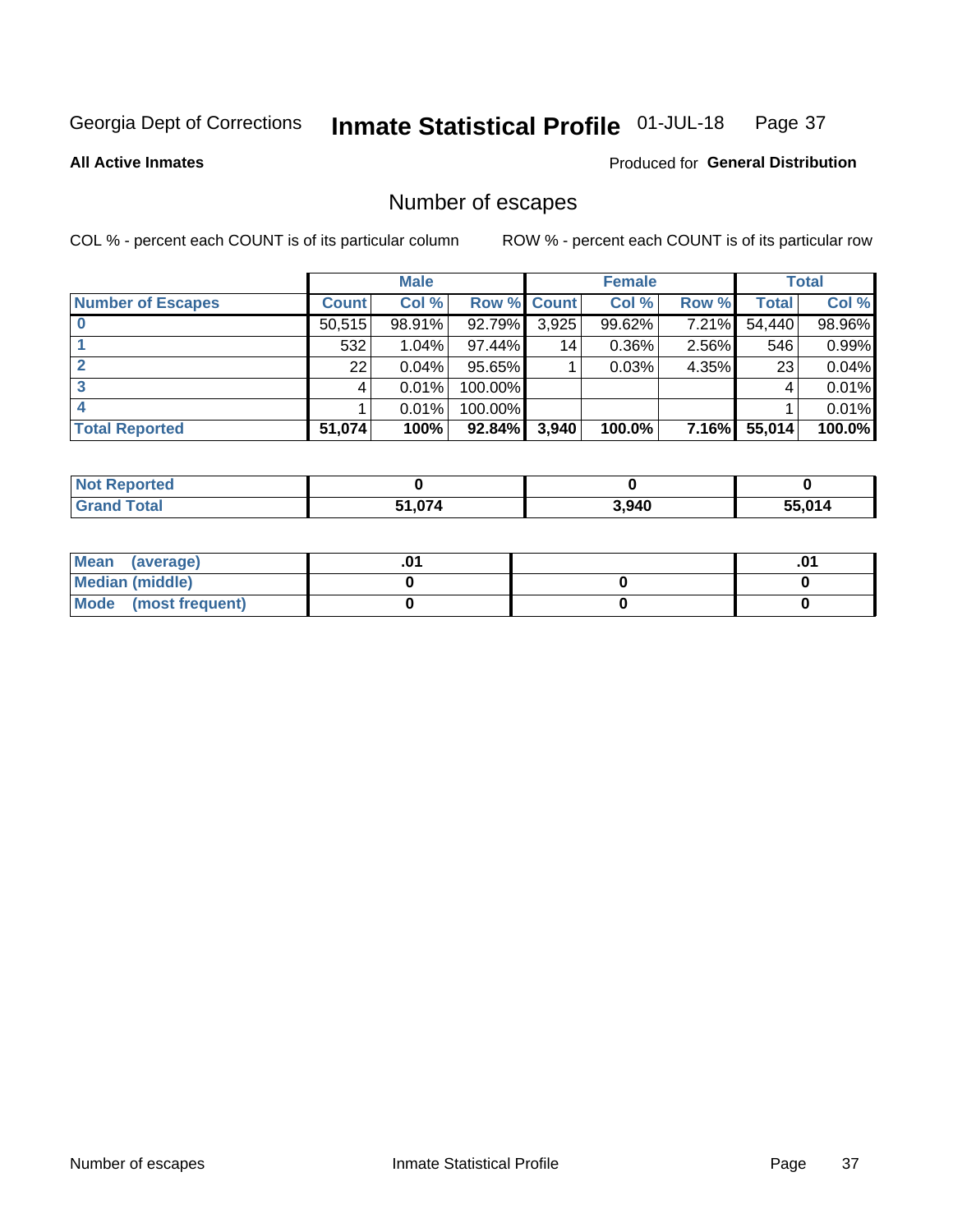#### Inmate Statistical Profile 01-JUL-18 Page 38

**All Active Inmates** 

#### Produced for General Distribution

## Split sentences - Probation to follow

COL % - percent each COUNT is of its particular column

|                            |              | <b>Male</b> |                 |     | <b>Female</b> |          |              | <b>Total</b> |
|----------------------------|--------------|-------------|-----------------|-----|---------------|----------|--------------|--------------|
| <b>Probation to follow</b> | <b>Count</b> | Col%        | Row % Count     |     | Col %         | Row %    | Totall       | Col %        |
| <b>Yes</b>                 | 38.096       | 74.59%      | $92.51\%$ 3.086 |     | 78.32%        |          | 7.49% 41,182 | 74.86%       |
| <b>No</b>                  | 12.978       | $25.41\%$   | 93.83%          | 854 | 21.68%        |          | 6.17% 13,832 | 25.14%       |
| <b>Total Reported</b>      | 51,074       | 100%        | $92.84\%$ 3,940 |     | 100%          | $7.16\%$ | 55,014       | 100%         |

| 3,940<br>otal<br>$\sim$ |
|-------------------------|
|-------------------------|

| <b>Mode</b><br>reauent)<br>Yes<br>v.c<br>0٥<br>.<br>. .<br>$\sim$ |
|-------------------------------------------------------------------|
|-------------------------------------------------------------------|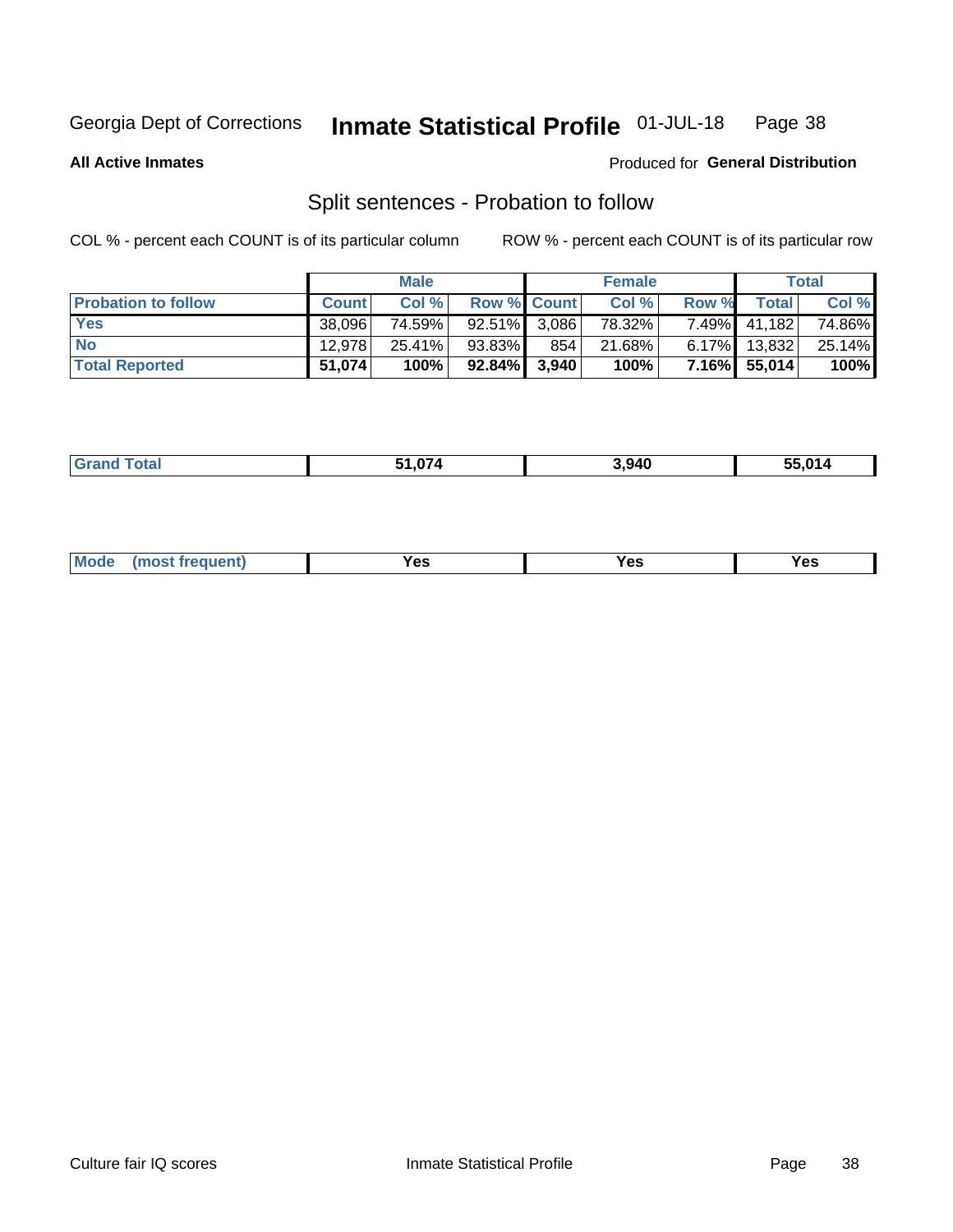#### Inmate Statistical Profile 01-JUL-18 Page 39

**All Active Inmates** 

#### Produced for General Distribution

## Probable future release type of still active inmates

COL % - percent each COUNT is of its particular column

|                                         |              | <b>Male</b> |                 |     | <b>Female</b> |          | <b>Total</b> |        |
|-----------------------------------------|--------------|-------------|-----------------|-----|---------------|----------|--------------|--------|
| <b>Probable Future Release Type</b>     | <b>Count</b> | Col %       | Row % Count     |     | Col %         | Row %    | <b>Total</b> | Col %  |
| <b>Paroled with probation to follow</b> | 20,239       | 41.18%      | 91.43% 1.898    |     | 49.32%        | 8.57%    | 22,137       | 41.77% |
| Paroled w/o probation to follow         | 5,934        | 12.07%      | 92.24%          | 499 | 12.97%        | 7.76%    | 6,433        | 12.14% |
| <b>Maxout with probation to follow</b>  | 15,106       | $30.74\%$   | 93.31% 1.083    |     | 28.14%        | 6.69%    | 16,189       | 30.55% |
| <b>Maxout w/o probation to follow</b>   | 2,384        | 4.85%       | 94.04%          | 151 | 3.92%         | 5.96%    | 2,535        | 4.78%  |
| Life, LWOP or death sentence            | 5,485        | 11.16%      | 96.19%          | 217 | 5.64%         | 3.81%    | 5,702        | 10.76% |
| <b>Total Reported</b>                   | 49,148       | 100%        | $92.74\%$ 3,848 |     | 100%          | $7.26\%$ | 52,996       | 100%   |

| eleased       |        |       |        |  |
|---------------|--------|-------|--------|--|
| <b>i</b> otal | 49,148 | 3.848 | 52,996 |  |

| Mode (most frequent) | <b>PAR with PROB follow</b> | <b>PAR with PROB follow</b> | <b>PAR with PROB</b> |
|----------------------|-----------------------------|-----------------------------|----------------------|
|                      |                             |                             | follow               |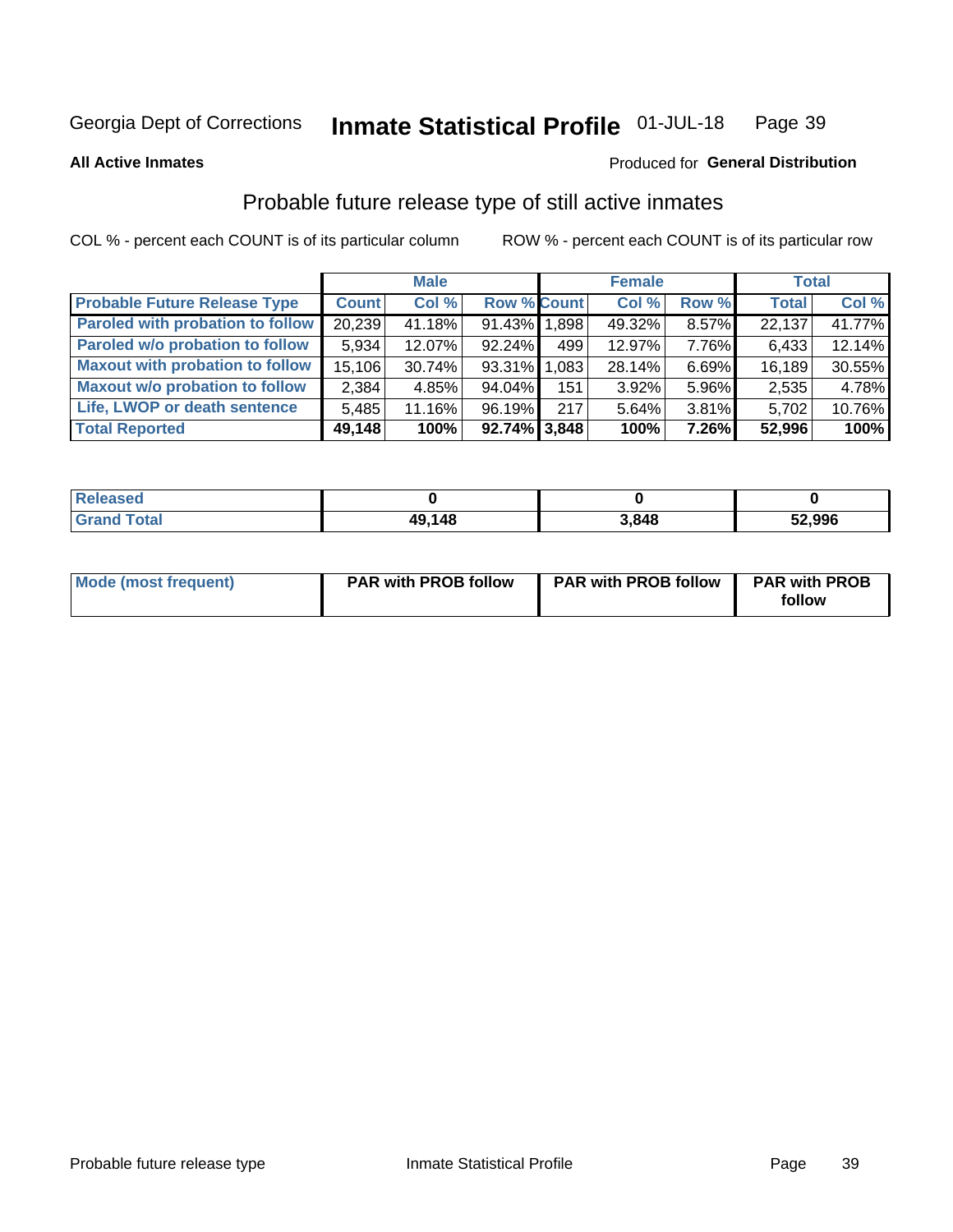## **All Active Inmates**

## Produced for General Distribution

# Time served in current (or last) institution

COL % - percent each COUNT is of its particular column

|                            |              | <b>Male</b> |        | <b>Female</b> |        |        | <b>Total</b> |        |
|----------------------------|--------------|-------------|--------|---------------|--------|--------|--------------|--------|
| <b>Time In Institution</b> | <b>Count</b> | Col %       | Row %  | <b>Count</b>  | Col %  | Row %  | <b>Total</b> | Col %  |
| 0 to 3 months              | 13,432       | 26.30%      | 91.24% | 1,289         | 32.72% | 8.76%  | 14,721       | 26.76% |
| 3.01 to 6 months           | 6,962        | 13.63%      | 91.55% | 643           | 16.32% | 8.45%  | 7,605        | 13.82% |
| 6.01 to 9 months           | 5,243        | 10.27%      | 93.21% | 382           | 9.70%  | 6.79%  | 5,625        | 10.22% |
| 9.01 to 12 months          | 4,339        | 8.50%       | 94.59% | 248           | 6.29%  | 5.41%  | 4,587        | 8.34%  |
| <b>12.01 to 18 months</b>  | 5,560        | 10.89%      | 93.79% | 368           | 9.34%  | 6.21%  | 5,928        | 10.78% |
| 18.01 to 24 months         | 3,200        | 6.27%       | 95.21% | 161           | 4.09%  | 4.79%  | 3,361        | 6.11%  |
| $2.01$ to 3 years          | 4,445        | 8.70%       | 94.74% | 247           | 6.27%  | 5.26%  | 4,692        | 8.53%  |
| 3.01 to 4 years            | 2,890        | 5.66%       | 94.57% | 166           | 4.21%  | 5.43%  | 3,056        | 5.55%  |
| 4.01 to 5 years            | 1,489        | 2.92%       | 94.42% | 88            | 2.23%  | 5.58%  | 1,577        | 2.87%  |
| 5.01 to 6 years            | 927          | 1.82%       | 91.06% | 91            | 2.31%  | 8.94%  | 1,018        | 1.85%  |
| 6.01 to 7 years            | 735          | 1.44%       | 94.47% | 43            | 1.09%  | 5.53%  | 778          | 1.41%  |
| 7.01 to 8 years            | 472          | 0.92%       | 82.37% | 101           | 2.56%  | 17.63% | 573          | 1.04%  |
| 8.01 to 9 years            | 273          | 0.53%       | 93.17% | 20            | 0.51%  | 6.83%  | 293          | 0.53%  |
| 9.01 to 10 years           | 237          | 0.46%       | 91.15% | 23            | 0.58%  | 8.85%  | 260          | 0.47%  |
| Over 10 years              | 870          | 1.70%       | 92.55% | 70            | 1.78%  | 7.45%  | 940          | 1.71%  |
| <b>Total Reported</b>      | 51,074       | 100%        | 92.84% | 3,940         | 100%   | 7.16%  | 55,014       | 100%   |

| Not R<br>Reported |        |       |        |
|-------------------|--------|-------|--------|
| d Total           | 51.074 | 3,940 | 55.014 |

| <b>Mean</b><br>(average) | 24 months | 19 months | 24 months |
|--------------------------|-----------|-----------|-----------|
| Median (middle)          | 9 months  | 6 months  | 9 months  |
| Mode (most frequent)     | 0 months  | months    | 1 months  |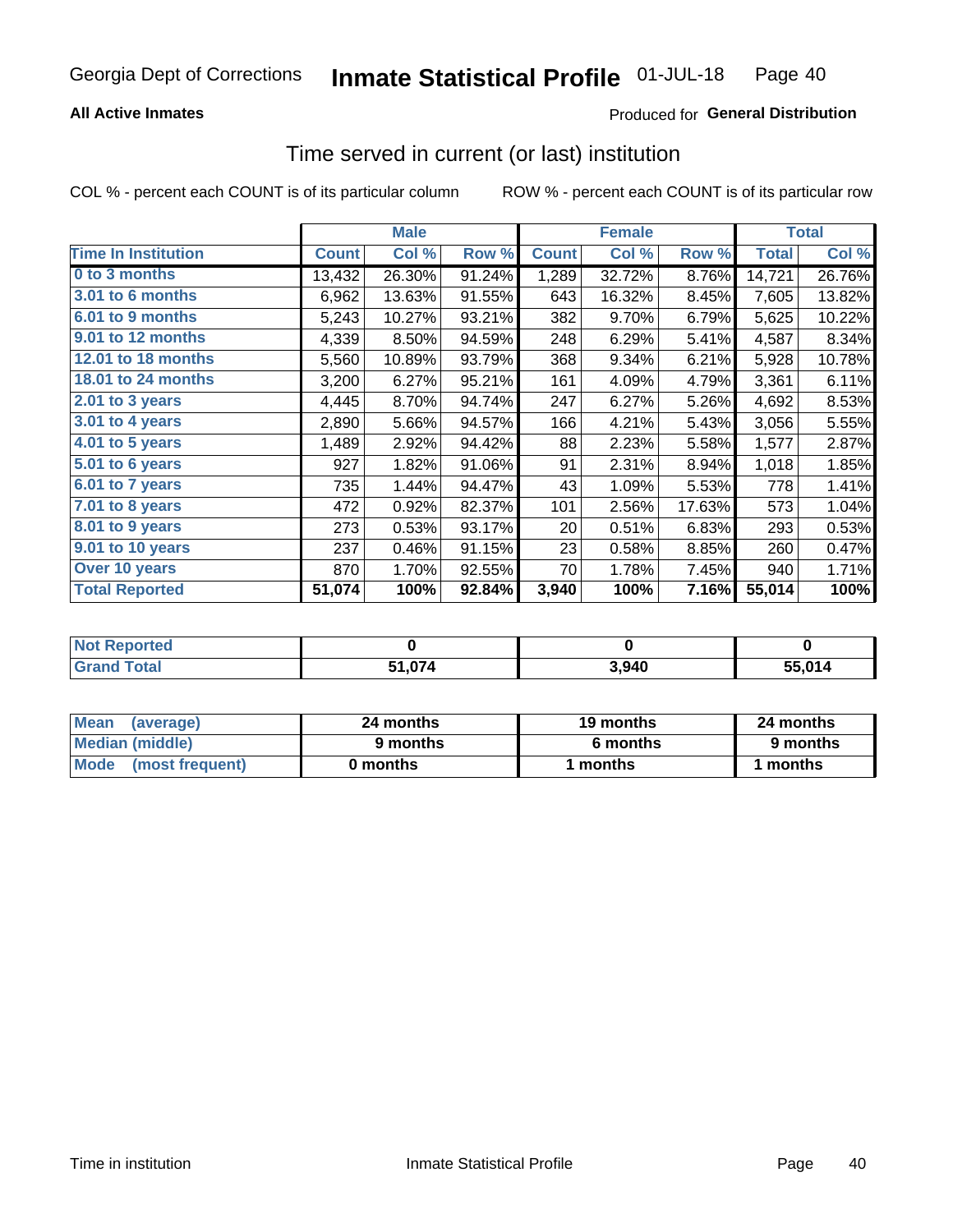**All Active Inmates** 

### Produced for General Distribution

# Highest grade level attained

COL % - percent each COUNT is of its particular column

|                              |                 | <b>Male</b> |         |                | <b>Female</b> |        |                 | <b>Total</b> |
|------------------------------|-----------------|-------------|---------|----------------|---------------|--------|-----------------|--------------|
| <b>Grade Level</b>           | <b>Count</b>    | Col %       | Row %   | <b>Count</b>   | Col %         | Row %  | <b>Total</b>    | Col %        |
| No school at all             | $\overline{15}$ | 0.04%       | 100.00% |                |               |        | $\overline{15}$ | 0.04%        |
| <b>Grade 1</b>               | 20              | 0.05%       | 100.00% |                |               |        | 20              | 0.05%        |
| <b>Grade 2</b>               | 25              | 0.07%       | 86.21%  | 4              | 0.16%         | 13.79% | 29              | 0.07%        |
| Grade 3                      | 78              | 0.21%       | 98.73%  | $\mathbf{1}$   | 0.04%         | 1.27%  | 79              | 0.20%        |
| <b>Grade 4</b>               | 83              | 0.22%       | 97.65%  | $\overline{2}$ | 0.08%         | 2.35%  | 85              | 0.21%        |
| Grade 5                      | 89              | 0.24%       | 96.74%  | 3              | 0.12%         | 3.26%  | 92              | 0.23%        |
| Grade 6                      | 352             | 0.94%       | 94.37%  | 21             | 0.84%         | 5.63%  | 373             | 0.94%        |
| <b>Grade 7</b>               | 691             | 1.85%       | 93.50%  | 48             | 1.91%         | 6.50%  | 739             | 1.85%        |
| Grade 8                      | 2,524           | 6.76%       | 94.25%  | 154            | 6.14%         | 5.75%  | 2,678           | 6.72%        |
| Grade 9                      | 4,716           | 12.63%      | 95.66%  | 214            | 8.53%         | 4.34%  | 4,930           | 12.37%       |
| Grade 10                     | 6,450           | 17.27%      | 95.29%  | 319            | 12.71%        | 4.71%  | 6,769           | 16.98%       |
| Grade 11                     | 6,444           | 17.26%      | 95.28%  | 319            | 12.71%        | 4.72%  | 6,763           | 16.97%       |
| <b>Grade 12 or GED</b>       | 12,292          | 32.91%      | 92.90%  | 939            | 37.43%        | 7.10%  | 13,231          | 33.20%       |
| <b>Some tech school</b>      | 266             | 0.71%       | 84.18%  | 50             | 1.99%         | 15.82% | 316             | 0.79%        |
| <b>Completed tech school</b> | 274             | 0.73%       | 84.57%  | 50             | 1.99%         | 15.43% | 324             | 0.81%        |
| College, 1 year              | 1,011           | 2.71%       | 89.23%  | 122            | 4.86%         | 10.77% | 1,133           | 2.84%        |
| College, 2 year              | 1,213           | 3.25%       | 87.83%  | 168            | 6.70%         | 12.17% | 1,381           | 3.47%        |
| College, 3 year              | 294             | 0.79%       | 88.29%  | 39             | 1.55%         | 11.71% | 333             | 0.84%        |
| <b>Bachelor's degree</b>     | 405             | 1.08%       | 89.60%  | 47             | 1.87%         | 10.40% | 452             | 1.13%        |
| <b>Master's degree</b>       | 66              | 0.18%       | 91.67%  | $\,6$          | 0.24%         | 8.33%  | 72              | 0.18%        |
| Ph.D. degree                 | 13              | 0.03%       | 92.86%  | 1              | 0.04%         | 7.14%  | 14              | 0.04%        |
| Law degree                   | 14              | 0.04%       | 87.50%  | $\overline{2}$ | 0.08%         | 12.50% | 16              | 0.04%        |
| <b>Some medical school</b>   | $\overline{2}$  | 0.01%       | 100.00% |                |               |        | $\overline{2}$  | 0.01%        |
| <b>Medical degree</b>        | $\overline{7}$  | 0.02%       | 100.00% |                |               |        | $\overline{7}$  | 0.02%        |
|                              | $\mathbf 1$     | 0.01%       | 100.00% |                |               |        | 1               | 0.01%        |
| <b>Total Reported</b>        | 37,345          | 100%        | 93.70%  | 2,509          | 100%          | 6.30%  | 39,854          | 100.0%       |

| 13,729                | ,431  | $-400$<br>юu |
|-----------------------|-------|--------------|
| <b>FA 674</b><br>. .v | 3,940 | EE 04 A      |

| <b>Mean</b><br>(average) | 10.81           | 11.32           | 10.84           |
|--------------------------|-----------------|-----------------|-----------------|
| Median (middle)          | Grade 11        | Grade 12 or GED | Grade 11        |
| Mode<br>(most frequent)  | Grade 12 or GED | Grade 12 or GED | Grade 12 or GED |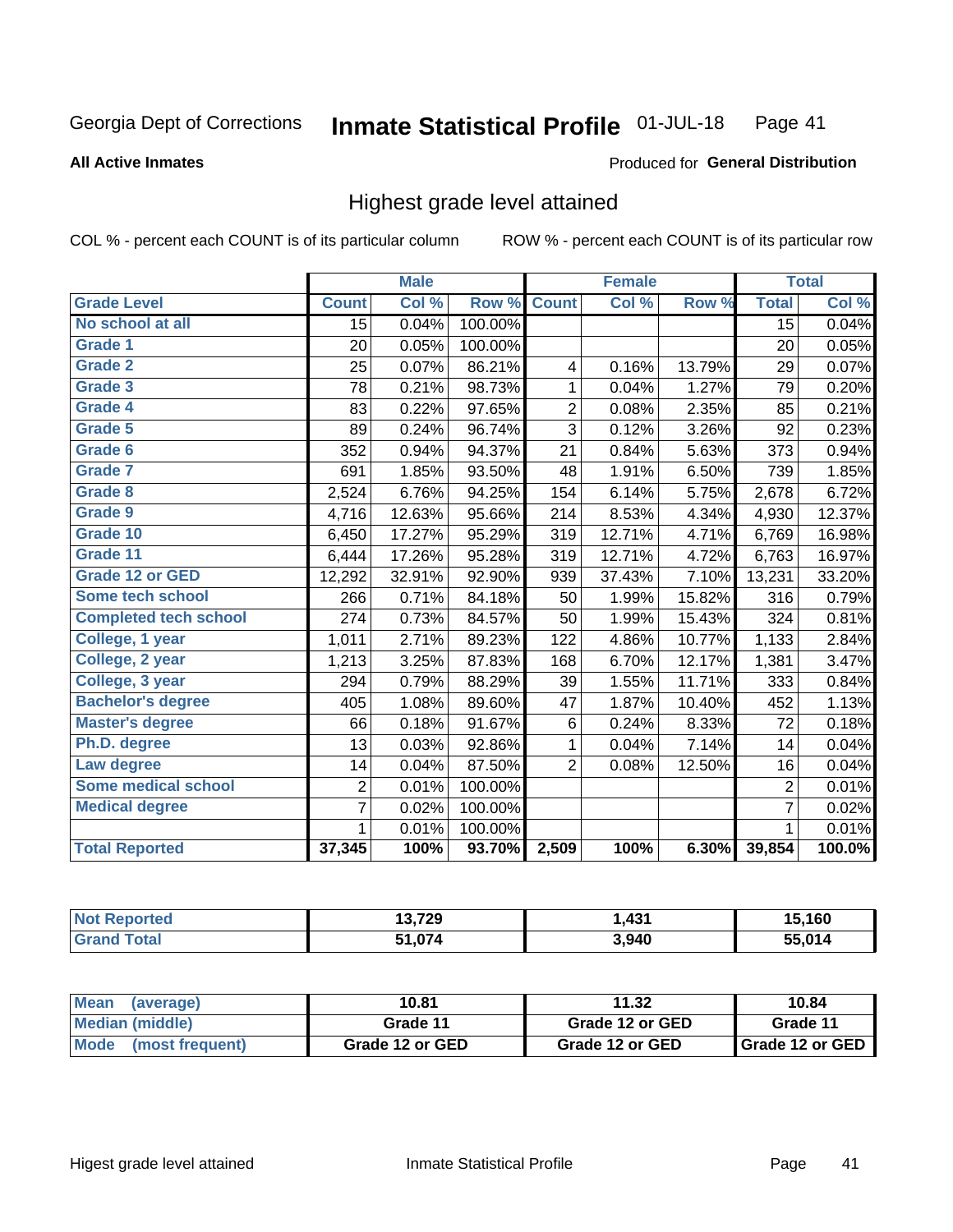### Inmate Statistical Profile 01-JUL-18 Page 42

**All Active Inmates** 

### **Produced for General Distribution**

# Culture fair IQ scores

COL % - percent each COUNT is of its particular column

|                       |              | <b>Male</b> |             |       | <b>Female</b> |        |                 | <b>Total</b> |
|-----------------------|--------------|-------------|-------------|-------|---------------|--------|-----------------|--------------|
| <b>IQ Scores</b>      | <b>Count</b> | Col %       | Row % Count |       | Col %         | Row %  | <b>Total</b>    | Col %        |
| $60 - 69$             | 904          | 2.24%       | 91.22%      | 87    | 2.56%         | 8.78%  | 991             | 2.26%        |
| $70 - 79$             | 2,758        | 6.83%       | 91.75%      | 248   | 7.29%         | 8.25%  | 3,006           | 6.86%        |
| $80 - 89$             | 6,154        | 15.23%      | 88.07%      | 834   | 24.52%        | 11.93% | 6,988           | 15.95%       |
| $90 - 99$             | 11,364       | 28.12%      | 90.02%      | 1,260 | 37.05%        | 9.98%  | 12,624          | 28.82%       |
| $100 - 109$           | 11,183       | 27.67%      | 95.09%      | 577   | 16.97%        | 4.91%  | 11,760          | 26.84%       |
| $110 - 119$           | 6,665        | 16.49%      | 96.83%      | 218   | 6.41%         | 3.17%  | 6,883           | 15.71%       |
| $120 - 129$           | 1,320        | 3.27%       | 91.86%      | 117   | 3.44%         | 8.14%  | 1,437           | 3.28%        |
| $130 - 139$           | 52           | 0.13%       | 54.74%      | 43    | 1.26%         | 45.26% | 95              | 0.22%        |
| 140 & Up              | 9            | 0.02%       | 34.62%      | 17    | 0.50%         | 65.38% | 26 <sup>1</sup> | 0.06%        |
| <b>Total Reported</b> | 40,409       | 100%        | 92.24%      | 3,401 | 100%          | 7.76%  | 43,810          | 100%         |

| <b>Not Reported</b>         | 9,858  | 358   | 10,216 |
|-----------------------------|--------|-------|--------|
| <b>Not Valid (under 60)</b> | 807    | 181   | 988    |
| <b>Grand Total</b>          | 51,074 | 3,940 | 55,014 |

| <b>Mean</b><br>(average)       | 98  | 95 | 98 |
|--------------------------------|-----|----|----|
| Median (middle)                | 99  | 94 | 99 |
| <b>Mode</b><br>(most frequent) | 103 | 92 | 99 |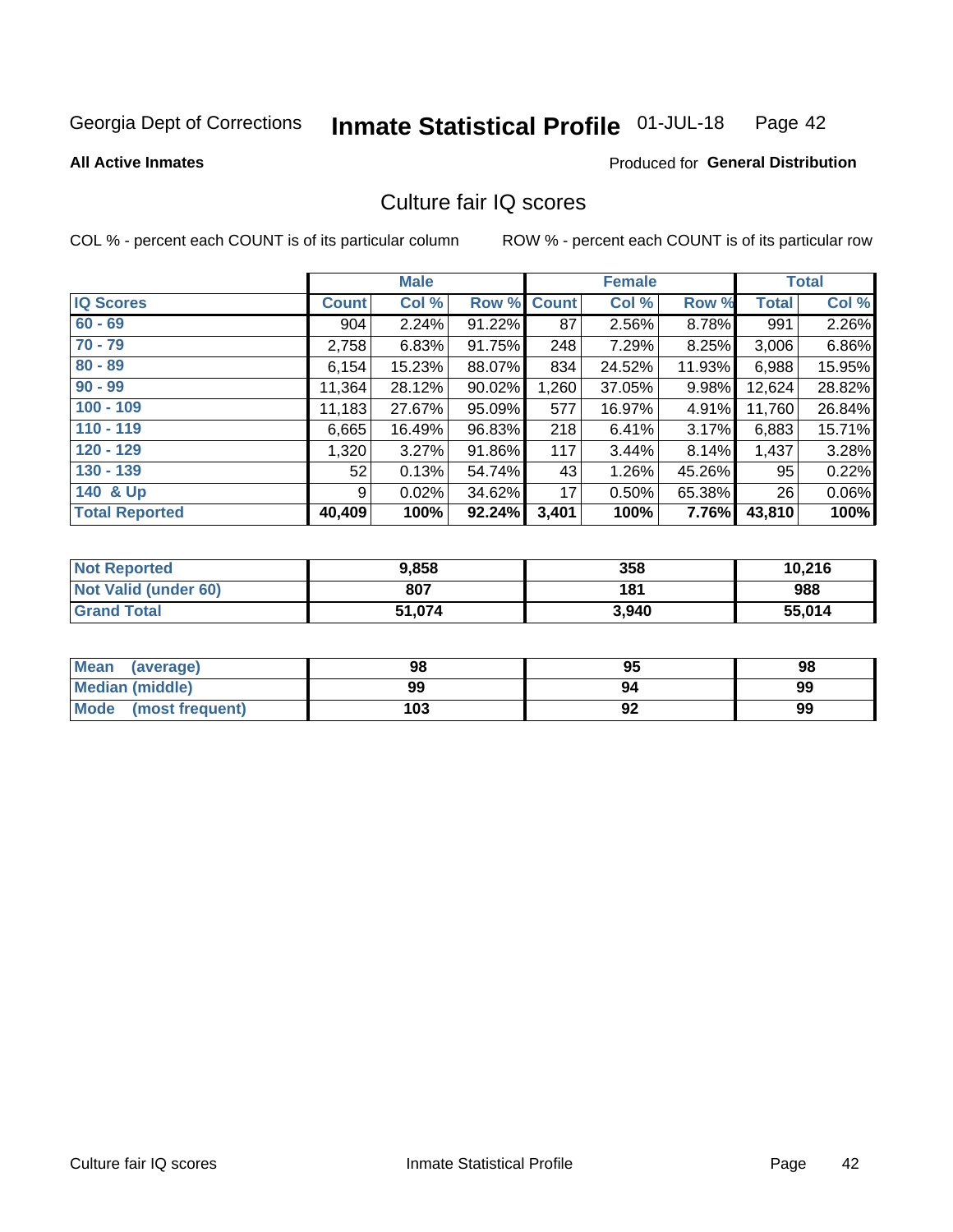### Inmate Statistical Profile 01-JUL-18 Page 43

**All Active Inmates** 

### Produced for General Distribution

# Wide Range Achievement Test (WRAT) reading score

COL % - percent each COUNT is of its particular column

|                           |              | <b>Male</b> |        |              | <b>Female</b> |        |              | <b>Total</b> |
|---------------------------|--------------|-------------|--------|--------------|---------------|--------|--------------|--------------|
| <b>WRAT Reading Score</b> | <b>Count</b> | Col %       | Row %  | <b>Count</b> | Col %         | Row %  | <b>Total</b> | Col %        |
| $0.1$ to $0.9$            | 831          | 1.81%       | 99.52% | 4            | 0.11%         | 0.48%  | 835          | 1.68%        |
| 1.0 to 1.9                | 793          | 1.73%       | 98.51% | 12           | 0.33%         | 1.49%  | 805          | 1.62%        |
| 2.0 to 2.9                | 1,586        | 3.45%       | 97.48% | 41           | 1.14%         | 2.52%  | 1,627        | 3.28%        |
| 3.0 to 3.9                | 3,580        | 7.79%       | 97.55% | 90           | 2.51%         | 2.45%  | 3,670        | 7.41%        |
| 4.0 to 4.9                | 4,389        | 9.55%       | 95.83% | 191          | 5.33%         | 4.17%  | 4,580        | 9.24%        |
| 5.0 to 5.9                | 3,774        | 8.21%       | 96.03% | 156          | 4.35%         | 3.97%  | 3,930        | 7.93%        |
| 6.0 to 6.9                | 4,409        | 9.59%       | 95.25% | 220          | 6.14%         | 4.75%  | 4,629        | 9.34%        |
| 7.0 to 7.9                | 1,687        | 3.67%       | 94.09% | 106          | 2.96%         | 5.91%  | 1,793        | 3.62%        |
| 8.0 to 8.9                | 3,372        | 7.34%       | 94.67% | 190          | 5.30%         | 5.33%  | 3,562        | 7.19%        |
| 9.0 to 9.9                | 1,991        | 4.33%       | 94.72% | 111          | 3.10%         | 5.28%  | 2,102        | 4.24%        |
| 10.0 to 10.9              | 3,002        | 6.53%       | 92.91% | 229          | 6.39%         | 7.09%  | 3,231        | 6.52%        |
| 11.0 to 11.9              | 4,445        | 9.67%       | 91.27% | 425          | 11.86%        | 8.73%  | 4,870        | 9.83%        |
| 12.0 to 12.9              | 11,502       | 25.02%      | 86.92% | 1,731        | 48.30%        | 13.08% | 13,233       | 26.70%       |
| 13                        | 610          | 1.33%       | 88.66% | 78           | 2.18%         | 11.34% | 688          | 1.39%        |
| <b>Total Reported</b>     | 45,971       | 100%        | 92.77% | 3,584        | 100%          | 7.23%  | 49,555       | 100%         |

| <b>Not Reported</b> | 5,103  | 356   | 5,459  |
|---------------------|--------|-------|--------|
| <b>Grand Total</b>  | 51,074 | 3,940 | 55,014 |

| <b>Mean</b><br>(average) | 8.35 | 10.45 | 8.50 |
|--------------------------|------|-------|------|
| Median (middle)          |      | 12.2  | 8.9  |
| Mode<br>(most frequent)  | 12.9 | 12.9  | 12.9 |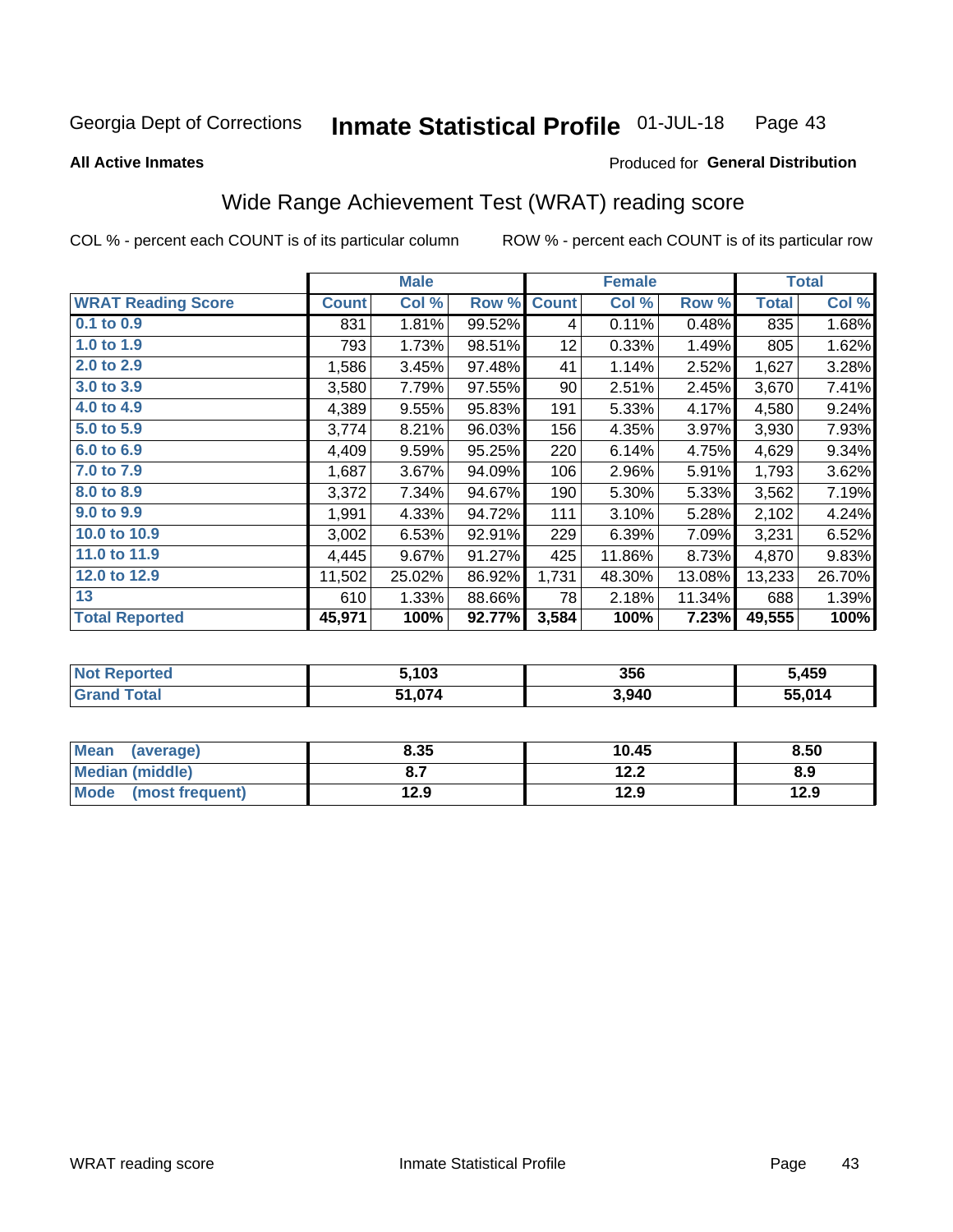### Inmate Statistical Profile 01-JUL-18 Page 44

### **All Active Inmates**

## Produced for General Distribution

# Wide Range Achievement Test (WRAT) math score

COL % - percent each COUNT is of its particular column

|                              |              | <b>Male</b> |        |                  | <b>Female</b> |        |              | <b>Total</b> |
|------------------------------|--------------|-------------|--------|------------------|---------------|--------|--------------|--------------|
| <b>WRAT Mathematic Score</b> | <b>Count</b> | Col %       | Row %  | <b>Count</b>     | Col %         | Row %  | <b>Total</b> | Col %        |
| 0.1 to 0.9                   | 108          | 0.23%       | 99.08% | 1                | 0.03%         | 0.92%  | 109          | 0.22%        |
| 1.0 to 1.9                   | 292          | 0.64%       | 97.01% | 9                | 0.25%         | 2.99%  | 301          | 0.61%        |
| 2.0 to 2.9                   | 945          | 2.06%       | 95.55% | 44               | 1.23%         | 4.45%  | 989          | 2.00%        |
| 3.0 to 3.9                   | 2,216        | 4.82%       | 95.43% | 106              | 2.96%         | 4.57%  | 2,322        | 4.69%        |
| 4.0 to 4.9                   | 5,794        | 12.60%      | 93.81% | 382              | 10.66%        | 6.19%  | 6,176        | 12.46%       |
| 5.0 to 5.9                   | 7,249        | 15.77%      | 92.20% | 613              | 17.10%        | 7.80%  | 7,862        | 15.87%       |
| 6.0 to 6.9                   | 9,388        | 20.42%      | 92.69% | 740              | 20.65%        | 7.31%  | 10,128       | 20.44%       |
| 7.0 to 7.9                   | 3,631        | 7.90%       | 92.89% | 278              | 7.76%         | 7.11%  | 3,909        | 7.89%        |
| 8.0 to 8.9                   | 5,002        | 10.88%      | 91.88% | 442              | 12.33%        | 8.12%  | 5,444        | 10.99%       |
| 9.0 to 9.9                   | 2,573        | 5.60%       | 92.32% | 214              | 5.97%         | 7.68%  | 2,787        | 5.62%        |
| 10.0 to 10.9                 | 450          | 0.98%       | 96.77% | 15 <sub>15</sub> | 0.42%         | 3.23%  | 465          | 0.94%        |
| 11.0 to 11.9                 | 1,843        | 4.01%       | 92.15% | 157              | 4.38%         | 7.85%  | 2,000        | 4.04%        |
| 12.0 to 12.9                 | 6,401        | 13.92%      | 91.89% | 565              | 15.76%        | 8.11%  | 6,966        | 14.06%       |
| 13                           | 76           | 0.17%       | 80.85% | 18               | 0.50%         | 19.15% | 94           | 0.19%        |
| <b>Total Reported</b>        | 45,968       | 100%        | 92.77% | 3,584            | 100%          | 7.23%  | 49,552       | 100.0%       |

| <b>Not Reported</b>           | ,106   | 356   | 5,462  |
|-------------------------------|--------|-------|--------|
| <b>Total</b><br><b>⊍Grand</b> | 51,074 | 3,940 | 55,014 |

| <b>Mean</b><br>(average) | 7.38 | 7.69 | 7.40 |
|--------------------------|------|------|------|
| Median (middle)          | 6.9  | 6.9  | 6.9  |
| Mode<br>(most frequent)  | 12.9 | 12.9 | 12.9 |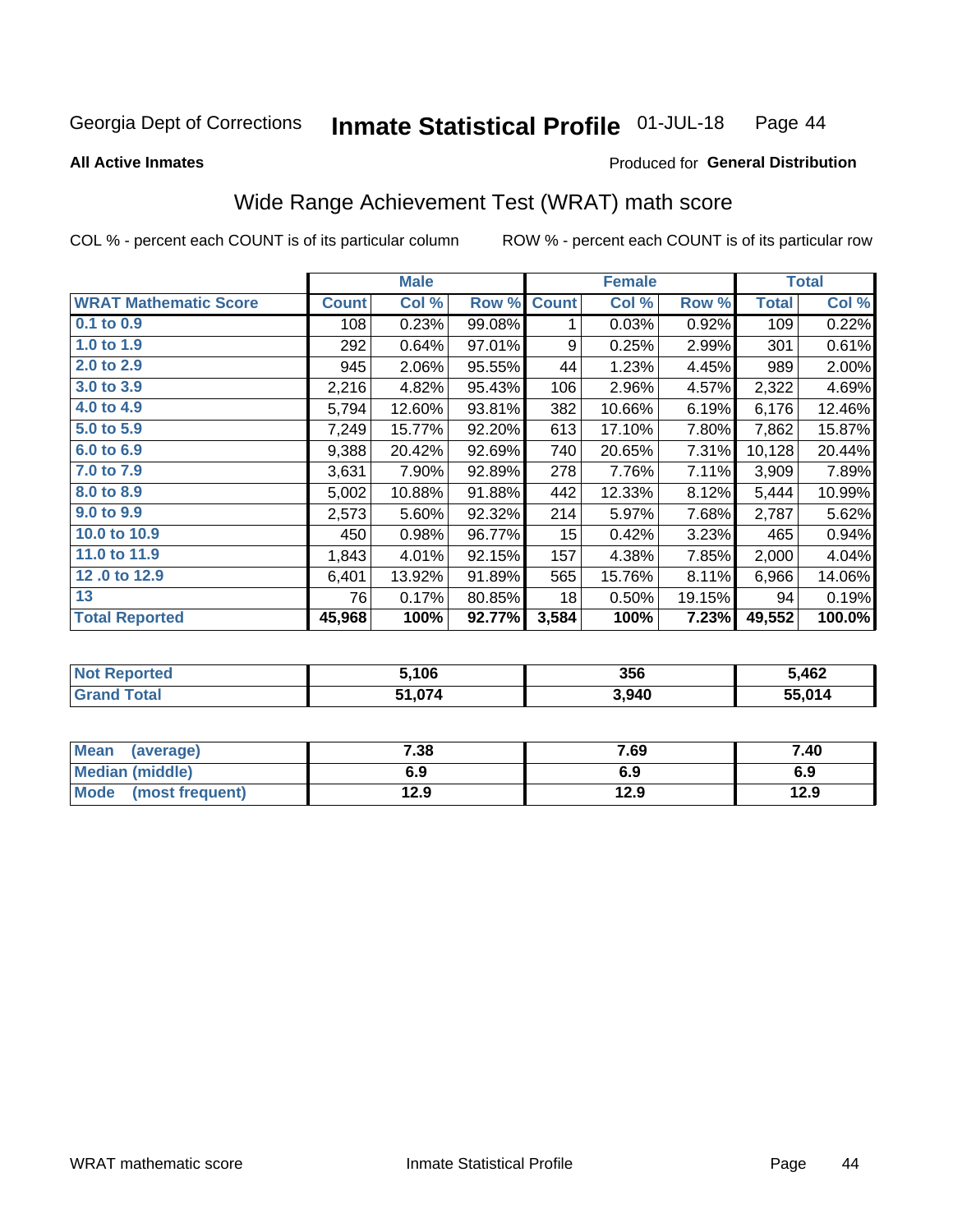### **Inmate Statistical Profile 01-JUL-18** Page 45

### **All Active Inmates**

### Produced for General Distribution

# Wide Range Achievement Test (WRAT) spelling score

COL % - percent each COUNT is of its particular column

|                            |              | <b>Male</b> |        |              | <b>Female</b> |        |              | <b>Total</b> |
|----------------------------|--------------|-------------|--------|--------------|---------------|--------|--------------|--------------|
| <b>WRAT Spelling Score</b> | <b>Count</b> | Col %       | Row %  | <b>Count</b> | Col %         | Row %  | <b>Total</b> | Col %        |
| 0.1 to 0.9                 | 976          | 2.12%       | 99.39% | 6            | 0.17%         | 0.61%  | 982          | 1.98%        |
| 1.0 to 1.9                 | 1,173        | 2.55%       | 98.16% | 22           | 0.61%         | 1.84%  | 1,195        | 2.41%        |
| 2.0 to 2.9                 | 2,104        | 4.58%       | 98.04% | 42           | 1.17%         | 1.96%  | 2,146        | 4.33%        |
| 3.0 to 3.9                 | 3,292        | 7.16%       | 97.31% | 91           | 2.54%         | 2.69%  | 3,383        | 6.83%        |
| 4.0 to 4.9                 | 3,018        | 6.56%       | 96.76% | 101          | 2.82%         | 3.24%  | 3,119        | 6.29%        |
| 5.0 to 5.9                 | 5,192        | 11.29%      | 95.58% | 240          | 6.69%         | 4.42%  | 5,432        | 10.96%       |
| 6.0 to 6.9                 | 4,194        | 9.12%       | 94.61% | 239          | 6.67%         | 5.39%  | 4,433        | 8.94%        |
| 7.0 to 7.9                 | 4,008        | 8.72%       | 93.97% | 257          | 7.17%         | 6.03%  | 4,265        | 8.60%        |
| 8.0 to 8.9                 | 3,934        | 8.56%       | 93.53% | 272          | 7.59%         | 6.47%  | 4,206        | 8.49%        |
| 9.0 to 9.9                 | 2,184        | 4.75%       | 93.05% | 163          | 4.55%         | 6.95%  | 2,347        | 4.74%        |
| 10.0 to 10.9               | 2,116        | 4.60%       | 92.12% | 181          | 5.05%         | 7.88%  | 2,297        | 4.63%        |
| 11.0 to 11.9               | 3,583        | 7.79%       | 90.71% | 367          | 10.24%        | 9.29%  | 3,950        | 7.97%        |
| 12.0 to 12.9               | 9,920        | 21.57%      | 86.41% | 1,560        | 43.51%        | 13.59% | 11,480       | 23.16%       |
| 13                         | 286          | 0.62%       | 86.67% | 44           | 1.23%         | 13.33% | 330          | 0.67%        |
| <b>Total Reported</b>      | 45,980       | 100%        | 92.77% | 3,585        | 100.0%        | 7.23%  | 49,565       | 100%         |

| <b>ortea</b><br>NO | 5.094  | 355   | 5,449  |
|--------------------|--------|-------|--------|
| $T$ ntol $T$       | 51,074 | 3,940 | 55 014 |

| <b>Mean</b><br>(average)       | 7.95 | 10.08 | 8.10 |
|--------------------------------|------|-------|------|
| Median (middle)                | .    | 11.3  | 7. O |
| <b>Mode</b><br>(most frequent) | 12.9 | 12.9  | 12.9 |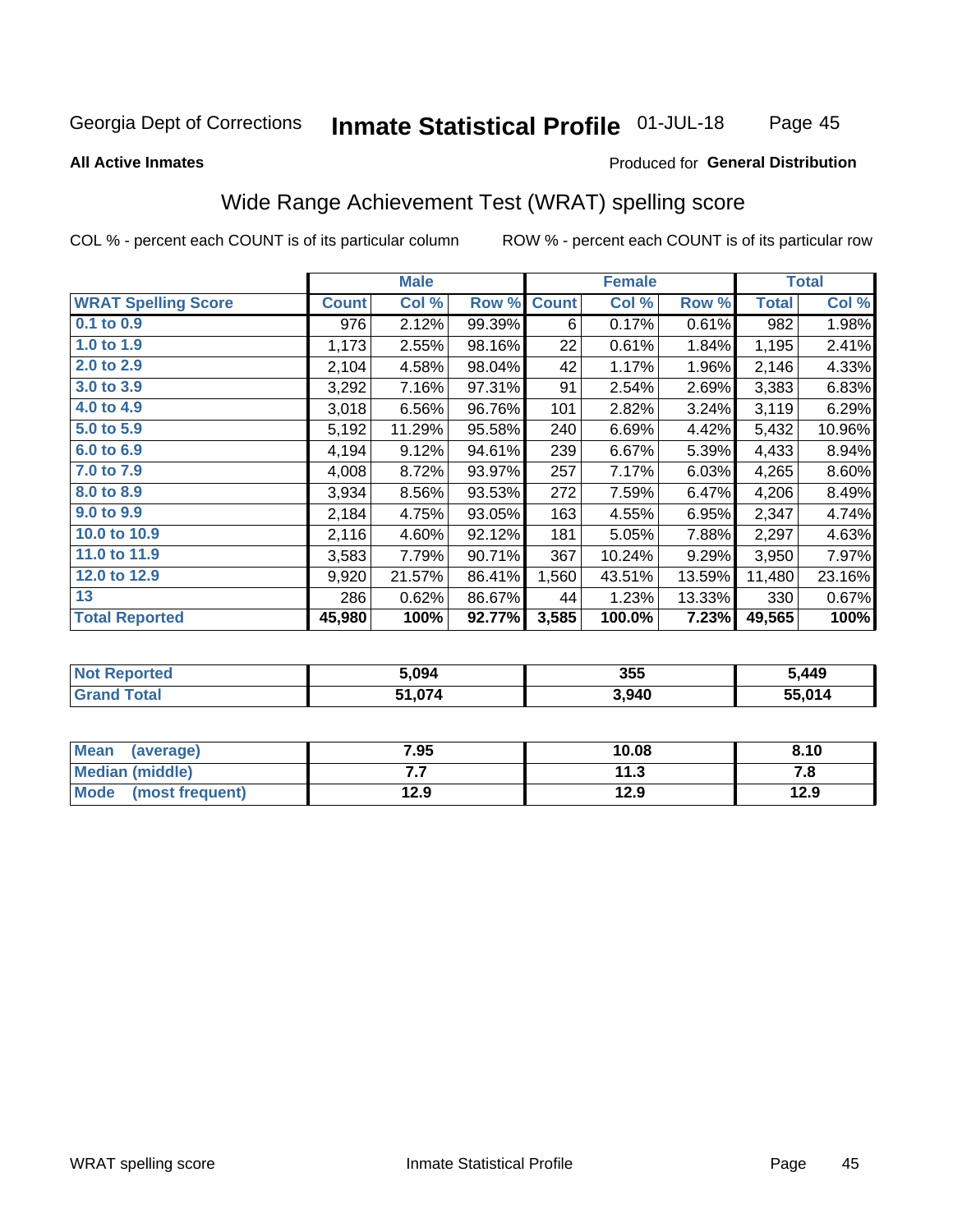### Inmate Statistical Profile 01-JUL-18 Page 46

**All Active Inmates** 

## **Produced for General Distribution**

# Current / last mental health treatment level

COL % - percent each COUNT is of its particular column

|                                    |              | <b>Male</b> |         |              | <b>Female</b> |           |        | <b>Total</b> |
|------------------------------------|--------------|-------------|---------|--------------|---------------|-----------|--------|--------------|
| <b>Mental Health Treatment Lev</b> | <b>Count</b> | Col %       | Row %   | <b>Count</b> | Col %         | Row %     | Total  | Col %        |
| 1 No problem at current time       | 8,759        | 52.21%      | 93.20%  | 639          | 22.17%        | 6.80%     | 9,398  | 47.81%       |
| 2 Receiving outpatient             | 6,267        | 37.36%      | 74.21%  | 2,178        | 75.57%        | 25.79%    | 8,445  | 42.96%       |
| <b>Treatment</b>                   |              |             |         |              |               |           |        |              |
| 3 Inpatient, moderate              | 1,429        | 8.52%       | 96.49%  | 52           | 1.80%         | 3.51%     | 1,481  | 7.53%        |
| <b>Treatment</b>                   |              |             |         |              |               |           |        |              |
| 4 Inpatient, intensive             | 296          | 1.76%       | 95.79%  | 13           | 0.45%         | 4.21%     | 309    | 1.57%        |
| <b>Treatment</b>                   |              |             |         |              |               |           |        |              |
| 5 Undergoing crisis                | 24           | 0.14%       | 100.00% |              |               |           | 24     | 0.12%        |
| <b>stabilization</b>               |              |             |         |              |               |           |        |              |
| <b>6 Hospital for criminally</b>   |              | 0.01%       | 100.00% |              |               |           |        | 0.01%        |
| Tnsane                             |              |             |         |              |               |           |        |              |
| <b>Total Evaluated</b>             | 16,776       | 100%        | 85.34%  | 2,882        | 100%          | $14.66\%$ | 19,658 | 100%         |

| <b>Never had MH evaluation</b> | 34,298 | ,058  | 35,356 |
|--------------------------------|--------|-------|--------|
| Total<br>'Grand .              | 51,074 | 3,940 | 55,014 |

| Median (middle) | No problem at current time | <b>Receiving outpatient</b><br>treatment | <b>Receiving</b><br>outpatient<br>treatment |
|-----------------|----------------------------|------------------------------------------|---------------------------------------------|
| <b>Mode</b>     | No problem at current time | <b>Receiving outpatient</b>              | No problem at                               |
| (most frequent) |                            | treatment                                | current time                                |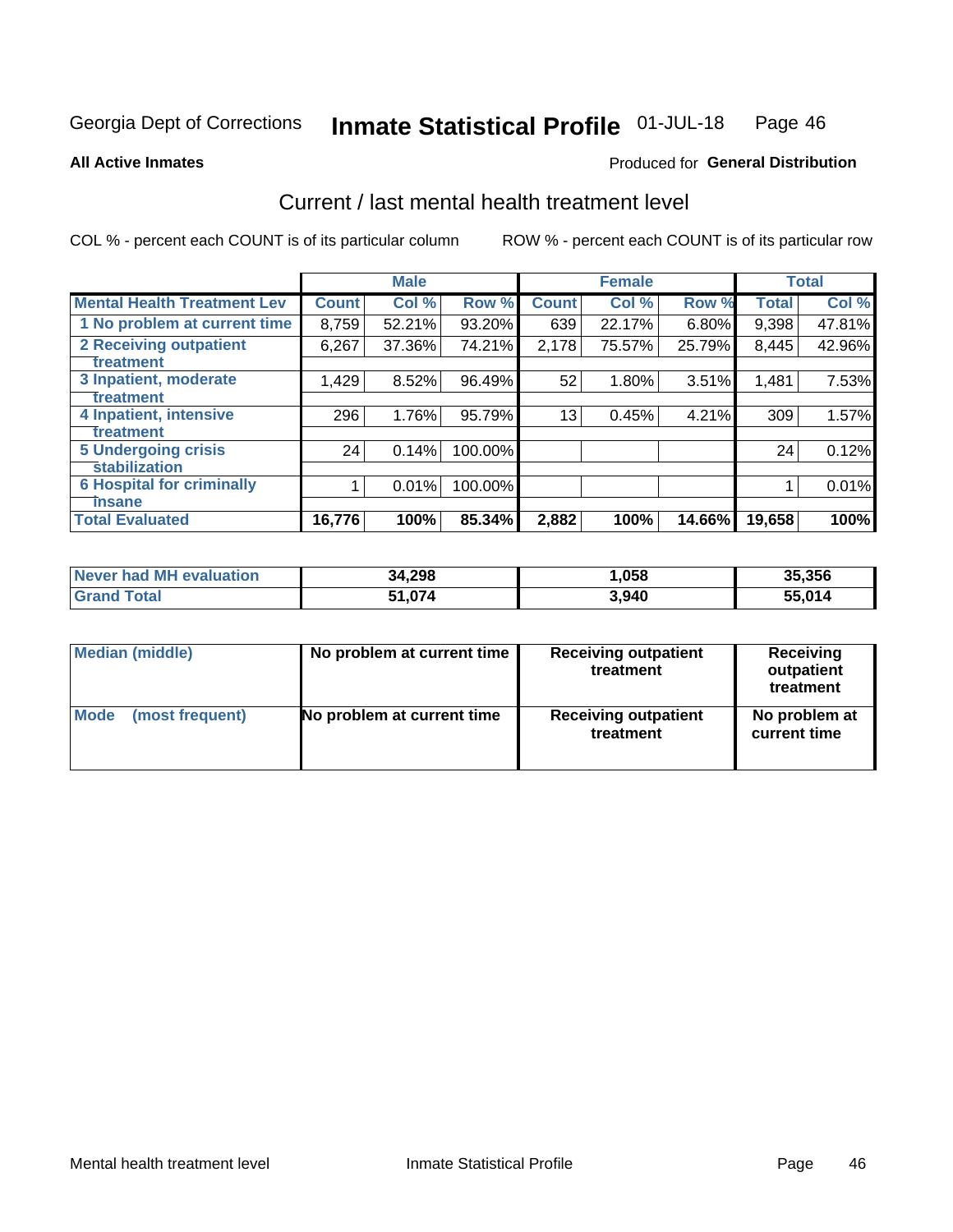## **All Active Inmates**

## Produced for General Distribution

# PULHESDWIT medical scale - 'P' overall condition ('P'hysical)

COL % - percent each COUNT is of its particular column

|                                  |              | <b>Male</b> |         |              | <b>Female</b> |         |                 | <b>Total</b> |
|----------------------------------|--------------|-------------|---------|--------------|---------------|---------|-----------------|--------------|
| 'P' Overall Condition            | <b>Count</b> | Col %       | Row %   | <b>Count</b> | Col %         | Row %   | <b>Total</b>    | Col %        |
| 1 No medical illness             | 35,250       | 75.49%      | 94.27%  | 2,144        | 62.54%        | 5.73%   | 37,394          | 74.61%       |
| 2 Well-controlled chronic        | 10,541       | 22.58%      | 90.00%  | 1,171        | 34.16%        | 10.00%  | 11,712          | 23.37%       |
| <b>illness</b>                   |              |             |         |              |               |         |                 |              |
| 3 Poorly-controlled chronic      | 815          | 1.75%       | 92.61%  | 65           | 1.90%         | 7.39%   | 880             | 1.76%        |
| <b>illness</b>                   |              |             |         |              |               |         |                 |              |
| 4 Significant problems requiring | 81           | 0.17%       | 81.82%  | 18           | 0.53%         | 18.18%  | 99              | 0.20%        |
| special housing                  |              |             |         |              |               |         |                 |              |
| 5 Terminal illness, < 6 months   | 5            | 0.01%       | 100.00% |              |               |         | 5               | 0.01%        |
| to live                          |              |             |         |              |               |         |                 |              |
| 6 Inmate is pregnant             |              |             |         | 30           | 0.88%         | 100.00% | 30 <sup>1</sup> | $0.06\%$     |
| <b>Total Reported</b>            | 46,692       | 100%        | 93.16%  | 3,428        | 100%          | 6.84%   | 50,120          | 100.0%       |

| rer<br>'N | ,382   | 74 O.<br>$\sim$ . $\sim$ | .894   |  |  |
|-----------|--------|--------------------------|--------|--|--|
|           | $\sim$ | 3,940                    | 55.014 |  |  |

| Mode | (most frequent) | 1 No medical illness | 1 No medical illness | 1 No medical<br>illness |
|------|-----------------|----------------------|----------------------|-------------------------|
|------|-----------------|----------------------|----------------------|-------------------------|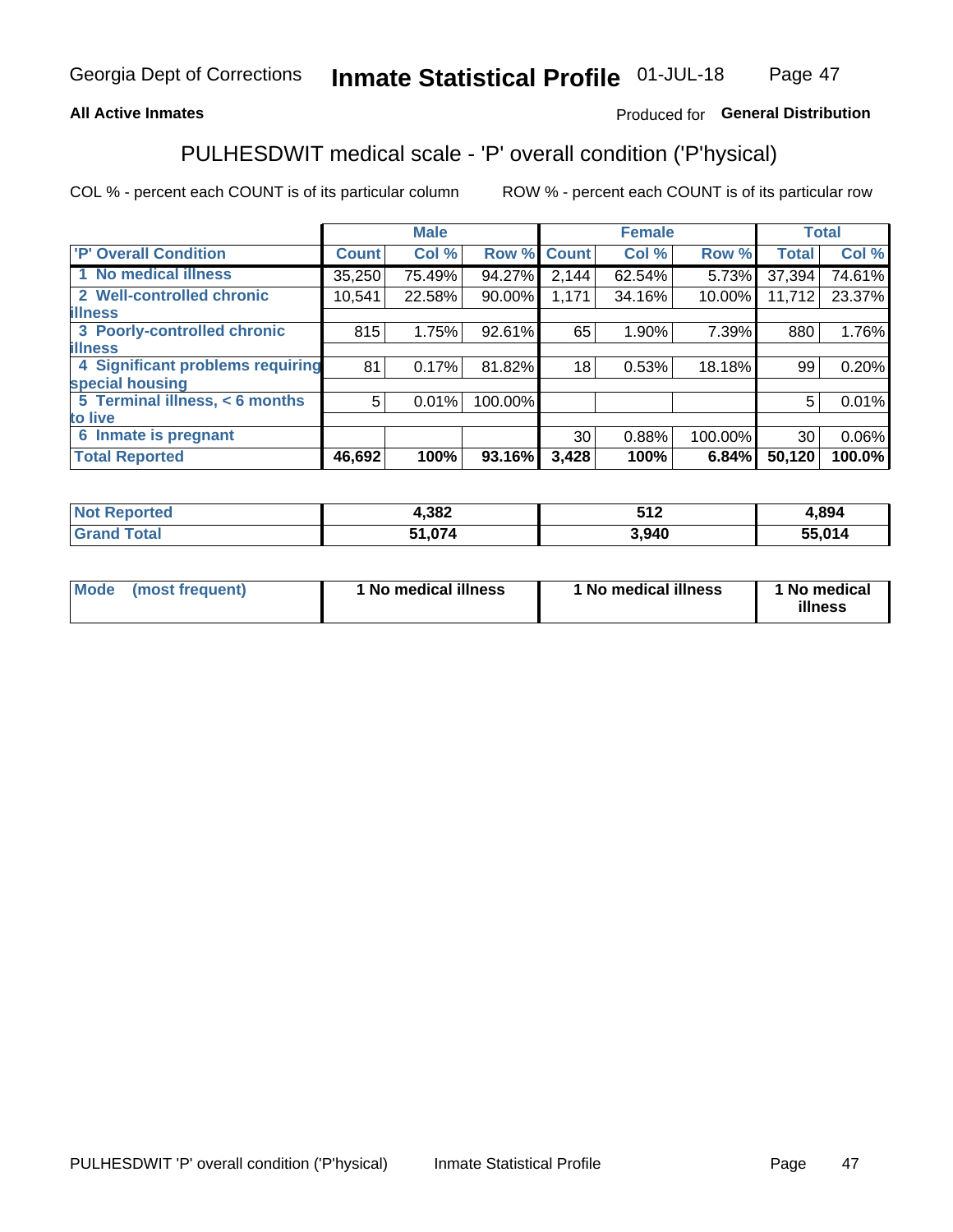### **All Active Inmates**

## Produced for General Distribution

# PULHESDWIT medical scale - 'U' upper body

COL % - percent each COUNT is of its particular column

|                              |              | <b>Male</b> |         |              | <b>Female</b> |        |              | <b>Total</b> |
|------------------------------|--------------|-------------|---------|--------------|---------------|--------|--------------|--------------|
| <b>U' Upper Body</b>         | <b>Count</b> | Col %       | Row %   | <b>Count</b> | Col %         | Row %  | <b>Total</b> | Col %        |
| 1 Upper bones, joints,       | 44,652       | 95.81%      | 93.29%  | 3,214        | 93.70%        | 6.71%  | 47,866       | 95.66%       |
| muscles all OK               |              |             |         |              |               |        |              |              |
| 2 One or both arms minimally | 1,664        | 3.57%       | 89.80%  | 189          | 5.51%         | 10.20% | 1,853        | 3.70%        |
| limited                      |              |             |         |              |               |        |              |              |
| 3 One or both arms           | 243          | 0.52%       | 91.01%  | 24           | 0.70%         | 8.99%  | 267          | 0.53%        |
| <b>moderately limited</b>    |              |             |         |              |               |        |              |              |
| 4 One arm disabled,          | 44           | 0.09%       | 93.62%  | 3            | 0.09%         | 6.38%  | 47           | 0.09%        |
| paralyzed, or amputated      |              |             |         |              |               |        |              |              |
| 5 Both arms disabled,        | 3            | 0.01%       | 100.00% |              |               |        | 3            | 0.01%        |
| paralyzed, or amputated      |              |             |         |              |               |        |              |              |
| <b>Total Reported</b>        | 46,606       | 100%        | 93.14%  | 3,430        | 100%          | 6.86%  | 50,036       | 100%         |

| <b>Not Reported</b> | 4,468   | 510   | 4,978  |
|---------------------|---------|-------|--------|
| <b>Grand Total</b>  | 074.074 | 3,940 | 55,014 |

| Mode (most frequent) | 1 Upper bones, joints,<br>muscles all OK | 1 Upper bones, joints,<br>muscles all OK | 1 Upper bones,<br>joints, muscles all<br>ΟK |
|----------------------|------------------------------------------|------------------------------------------|---------------------------------------------|
|----------------------|------------------------------------------|------------------------------------------|---------------------------------------------|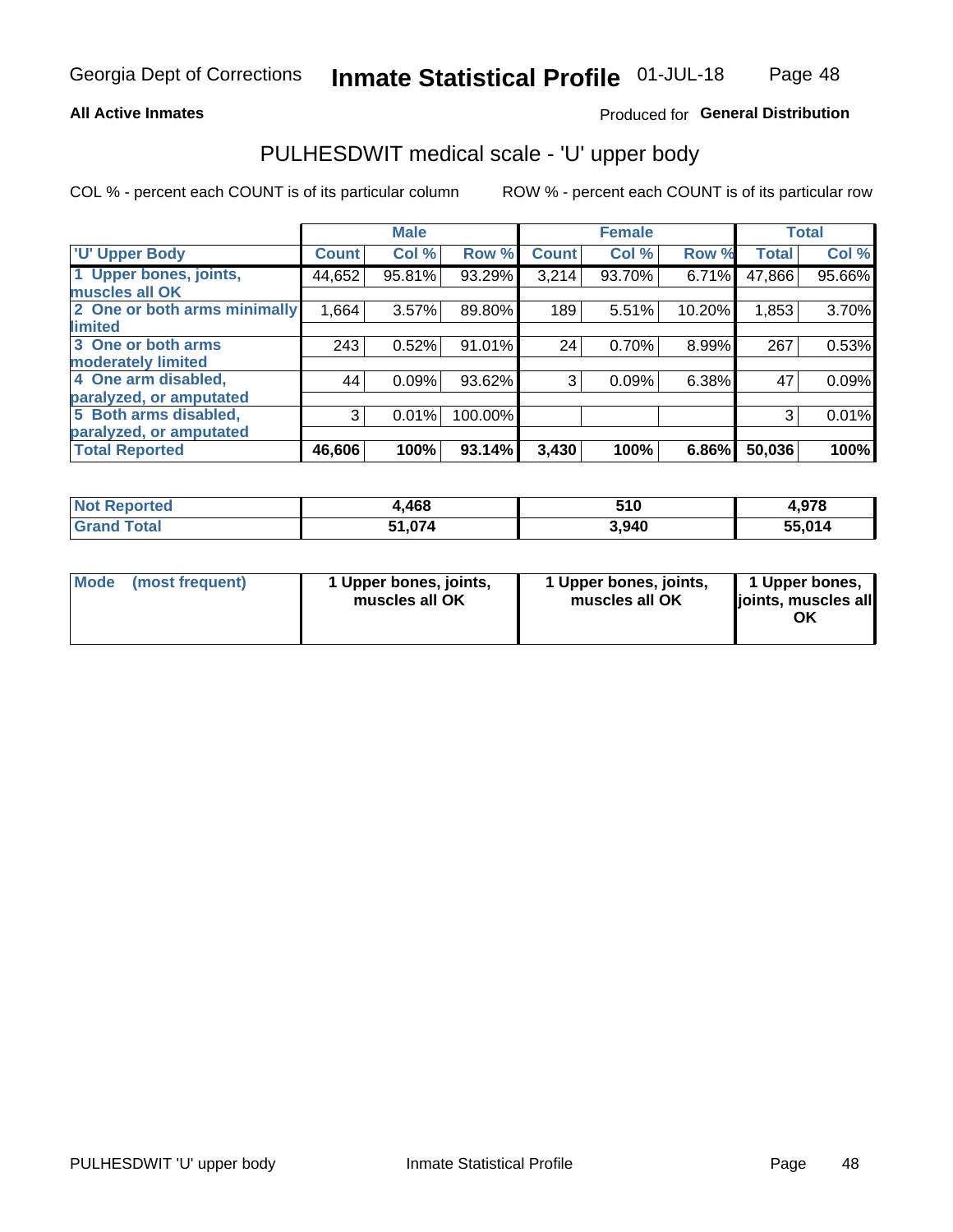### **All Active Inmates**

## Produced for General Distribution

# PULHESDWIT medical scale - 'L' lower body

COL % - percent each COUNT is of its particular column

|                                |              | <b>Male</b> |         |                 | <b>Female</b> |       |              | <b>Total</b> |
|--------------------------------|--------------|-------------|---------|-----------------|---------------|-------|--------------|--------------|
| 'L' Lower Body                 | <b>Count</b> | Col %       | Row %   | <b>Count</b>    | Col %         | Row % | <b>Total</b> | Col %        |
| 1 Lower bones, joints,         | 42,100       | 90.35%      | 93.39%  | 2,981           | 86.96%        | 6.61% | 45,081       | 90.12%       |
| muscles all OK                 |              |             |         |                 |               |       |              |              |
| 2 One or both legs minimally   | 3,727        | 8.00%       | 90.37%  | 397             | 11.58%        | 9.63% | 4,124        | 8.24%        |
| limited                        |              |             |         |                 |               |       |              |              |
| 3 One or both legs             | 620          | 1.33%       | 94.22%  | 38              | 1.11%         | 5.78% | 658          | 1.32%        |
| moderately limited             |              |             |         |                 |               |       |              |              |
| 4 One leg disabled, paralyzed, | 132          | 0.28%       | 91.67%  | 12 <sub>1</sub> | 0.35%         | 8.33% | 144          | 0.29%        |
| or amputated                   |              |             |         |                 |               |       |              |              |
| 5 Both legs disabled,          | 19           | 0.04%       | 100.00% |                 |               |       | 19           | 0.04%        |
| paralyzed, or amputated        |              |             |         |                 |               |       |              |              |
| <b>Total Reported</b>          | 46,598       | 100%        | 93.15%  | 3,428           | 100%          | 6.85% | 50,026       | 100.0%       |

| <b>Not Reported</b> | 476    | ヒィク<br>ـ∡ا ⊂ | 4,988  |
|---------------------|--------|--------------|--------|
| <b>Total</b>        | 1,074د | 3,940        | 55,014 |

| Mode (most frequent) | 1 Lower bones, joints,<br>muscles all OK | 1 Lower bones, joints,<br>muscles all OK | 1 Lower bones,<br>joints, muscles all<br>ΟK |
|----------------------|------------------------------------------|------------------------------------------|---------------------------------------------|
|----------------------|------------------------------------------|------------------------------------------|---------------------------------------------|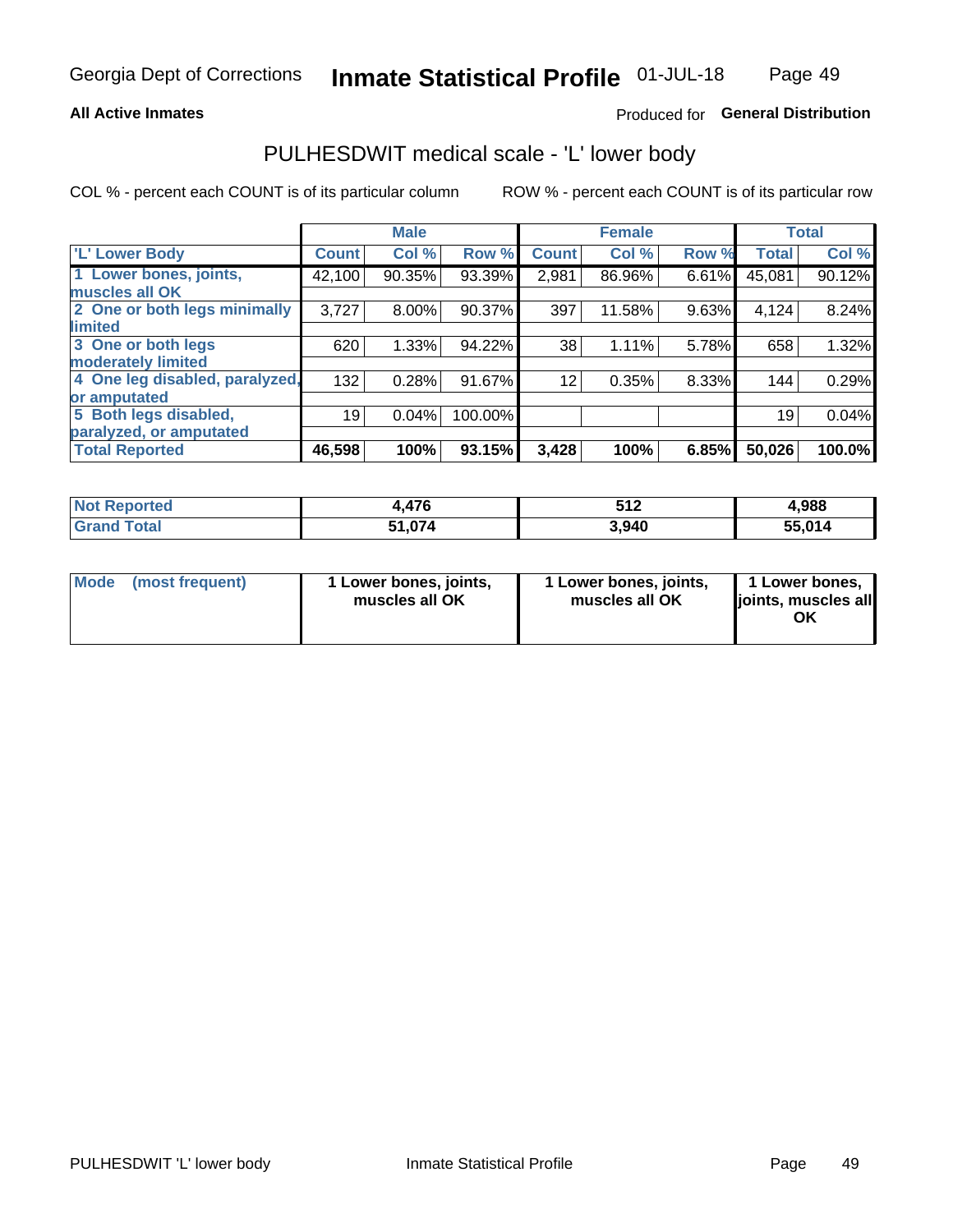### **All Active Inmates**

## Produced for General Distribution

## PULHESDWIT medical scale - 'H' hearing

COL % - percent each COUNT is of its particular column

|                                |              | <b>Male</b> |                    |       | <b>Female</b> |        | <b>Total</b> |          |
|--------------------------------|--------------|-------------|--------------------|-------|---------------|--------|--------------|----------|
| <b>'H' Hearing</b>             | <b>Count</b> | Col %       | <b>Row % Count</b> |       | Col %         | Row %  | <b>Total</b> | Col %    |
| 1 Normal hearing both ears     | 46,009       | 98.79%      | 93.16%             | 3,379 | 98.60%        | 6.84%  | 49,388       | 98.77%   |
| 2 Some loss in one ear with    | 442          | 0.95%       | 91.32%             | 42    | 1.23%         | 8.68%  | 484          | 0.97%    |
| other OK, or mild loss in both |              |             |                    |       |               |        |              |          |
| 3 Total loss in one ear with   | 80           | 0.17%       | 97.56%             | 2     | $0.06\%$      | 2.44%  | 82           | 0.16%    |
| mild loss in other             |              |             |                    |       |               |        |              |          |
| 4 Severe loss in both ears     | 29           | 0.06%       | 93.55%             | 2     | $0.06\%$      | 6.45%  | 31           | $0.06\%$ |
| 5 Total loss in both ears,     | 14           | 0.03%       | 87.50%             | 2     | $0.06\%$      | 12.50% | 16           | 0.03%    |
| requiring special housing      |              |             |                    |       |               |        |              |          |
| <b>Total Reported</b>          | 46,574       | 100%        | 93.15%             | 3,427 | 100%          | 6.85%  | 50,001       | 100%     |

| <b>Not Reported</b> | 1,500  | JIJ   | 5.013  |
|---------------------|--------|-------|--------|
| Total<br>Grand      | 51,074 | 3,940 | 55,014 |

| Mode (most frequent) | 1 Normal hearing both ears 11 Normal hearing both ears 1 Normal hearing | both ears |
|----------------------|-------------------------------------------------------------------------|-----------|
|                      |                                                                         |           |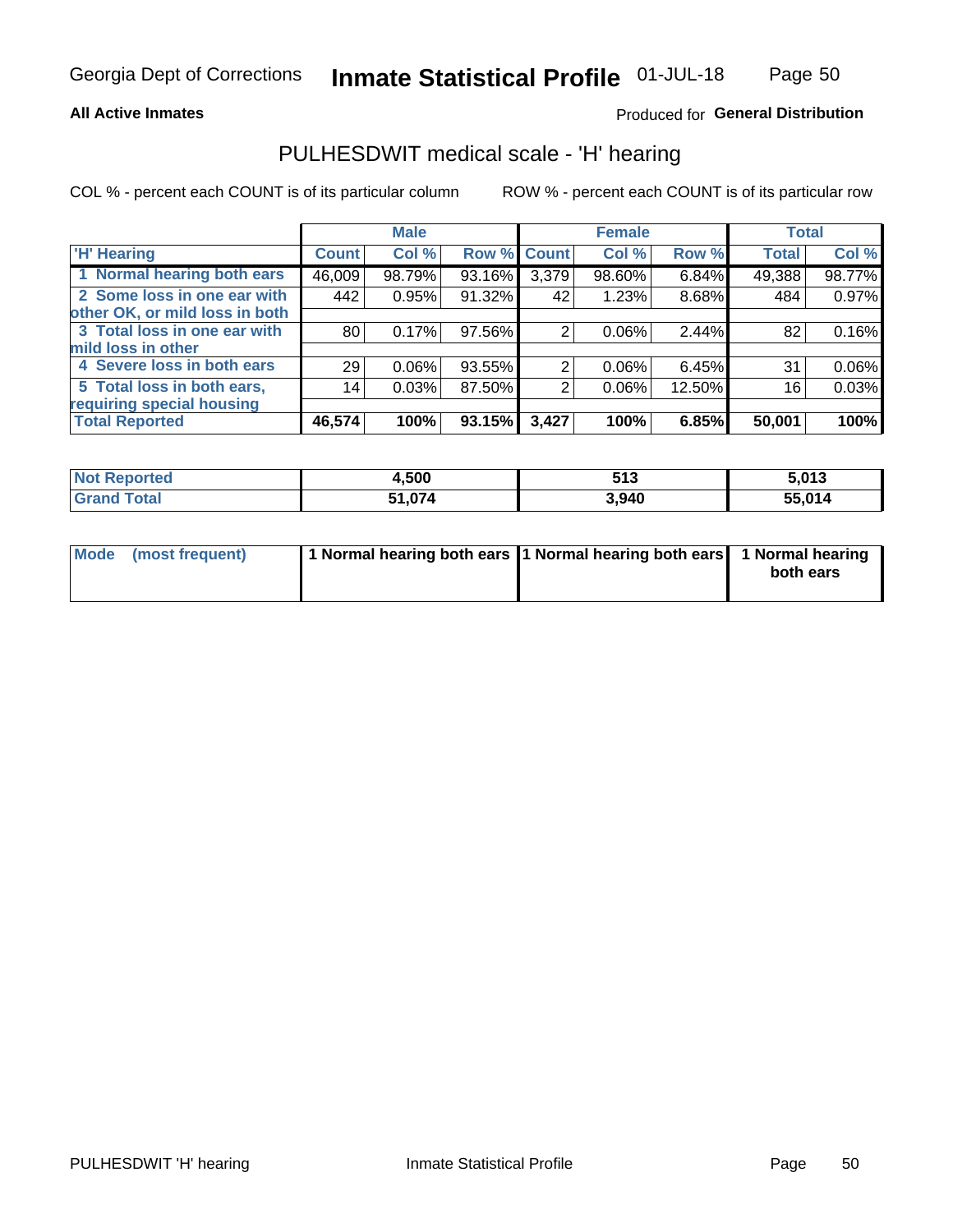### **All Active Inmates**

## Produced for General Distribution

# PULHESDWIT medical scale - 'E' vision

COL % - percent each COUNT is of its particular column

|                                 |              | <b>Male</b> |         |              | <b>Female</b> |        |              | <b>Total</b> |
|---------------------------------|--------------|-------------|---------|--------------|---------------|--------|--------------|--------------|
| <b>E' Vision</b>                | <b>Count</b> | Col %       | Row %   | <b>Count</b> | Col %         | Row %  | <b>Total</b> | Col %        |
| 1 Correctable to 20/40 in both  | 35,879       | 77.76%      | 95.38%  | 1,737        | 51.54%        | 4.62%  | 37,616       | 75.98%       |
| eyes                            |              |             |         |              |               |        |              |              |
| 2 Correctable to 20/70 in one   | 9,297        | 20.15%      | 86.05%  | 1,507        | 44.72%        | 13.95% | 10,804       | 21.82%       |
| eye, may be blind in other      |              |             |         |              |               |        |              |              |
| 3 Correctable to 20/200 in one  | 798          | 1.73%       | 87.21%  | 117          | 3.47%         | 12.79% | 915          | 1.85%        |
| eye, may be blind in other      |              |             |         |              |               |        |              |              |
| 4 One eye not correctable to    | 153          | 0.33%       | 94.44%  | 9.           | 0.27%         | 5.56%  | 162          | 0.33%        |
| 20/200, other may be blind      |              |             |         |              |               |        |              |              |
| 5 Blind in both eyes, requiring | 13           | 0.03%       | 100.00% |              |               |        | 13           | 0.03%        |
| special housing                 |              |             |         |              |               |        |              |              |
| <b>Total Reported</b>           | 46,140       | 100%        | 93.19%  | 3,370        | 100%          | 6.81%  | 49,510       | 100.0%       |

| <b>Not Reported</b> | 4,934  | 570   | 5.504  |
|---------------------|--------|-------|--------|
| Total               | 51.074 | 3,940 | 55.014 |

| Mode (most frequent) | 1 Correctable to 20/40 in both | 1 Correctable to 20/40 in   1 Correctable to | 20/40 in both eyes |
|----------------------|--------------------------------|----------------------------------------------|--------------------|
|                      | eves                           | both eves                                    |                    |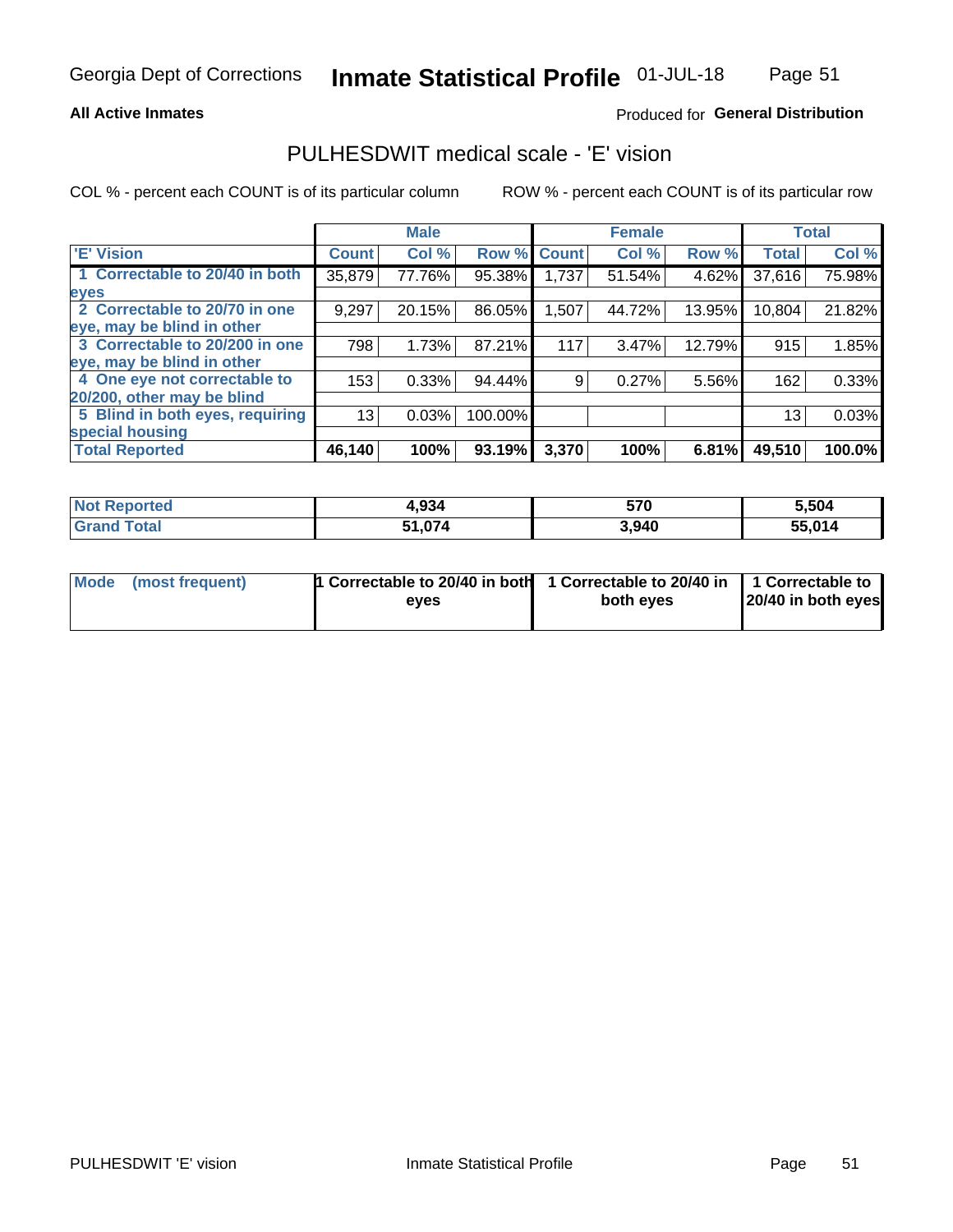## **All Active Inmates**

## Produced for General Distribution

# PULHESDWIT medical scale - 'S' pSychiatric

COL % - percent each COUNT is of its particular column

|                                        |              | <b>Male</b> |         |              | <b>Female</b> |        |              | <b>Total</b> |
|----------------------------------------|--------------|-------------|---------|--------------|---------------|--------|--------------|--------------|
| 'S' pSychiatric                        | <b>Count</b> | Col %       | Row %   | <b>Count</b> | Col %         | Row %  | <b>Total</b> | Col %        |
| 1 No impairment or disorders           | 40,783       | 88.27%      | 97.12%  | 210.         | 39.40%        | 2.88%  | 41,993       | 85.23%       |
| 2 Stable, or in remission, or          | 4,344        | $9.40\%$    | 70.30%  | 1,835        | 59.75%        | 29.70% | 6,179        | 12.54%       |
| mild impairment or retardation         |              |             |         |              |               |        |              |              |
| 3 Requires moderate inpatient          | 891          | 1.93%       | 98.02%  | 18           | 0.59%         | 1.98%  | 909          | 1.84%        |
| treatment                              |              |             |         |              |               |        |              |              |
| 4 Requires intensive inpatient         | 175          | 0.38%       | 95.63%  | 8            | 0.26%         | 4.37%  | 183          | 0.37%        |
| treatment                              |              |             |         |              |               |        |              |              |
| <b>5 Requires Crisis Stabilization</b> |              | 0.02%       | 100.00% |              |               |        |              | 0.01%        |
| Unit (CSU) inpatient care              |              |             |         |              |               |        |              |              |
| <b>Total Reported</b>                  | 46,200       | 100%        | 93.77%  | 3,071        | 100%          | 6.23%  | 49,271       | 100%         |

| <b>Not Reported</b>     | 1,874       | 869   | 5,743  |
|-------------------------|-------------|-------|--------|
| <b>Total</b><br>l Grand | 1,074<br>54 | 3,940 | 55,014 |

| Mode (most frequent) | <b>t No impairment or disorders 2 Stable, or in remission, 1 No impairment or</b> |                       |           |
|----------------------|-----------------------------------------------------------------------------------|-----------------------|-----------|
|                      |                                                                                   | or mild impairment or | disorders |
|                      |                                                                                   | retardation           |           |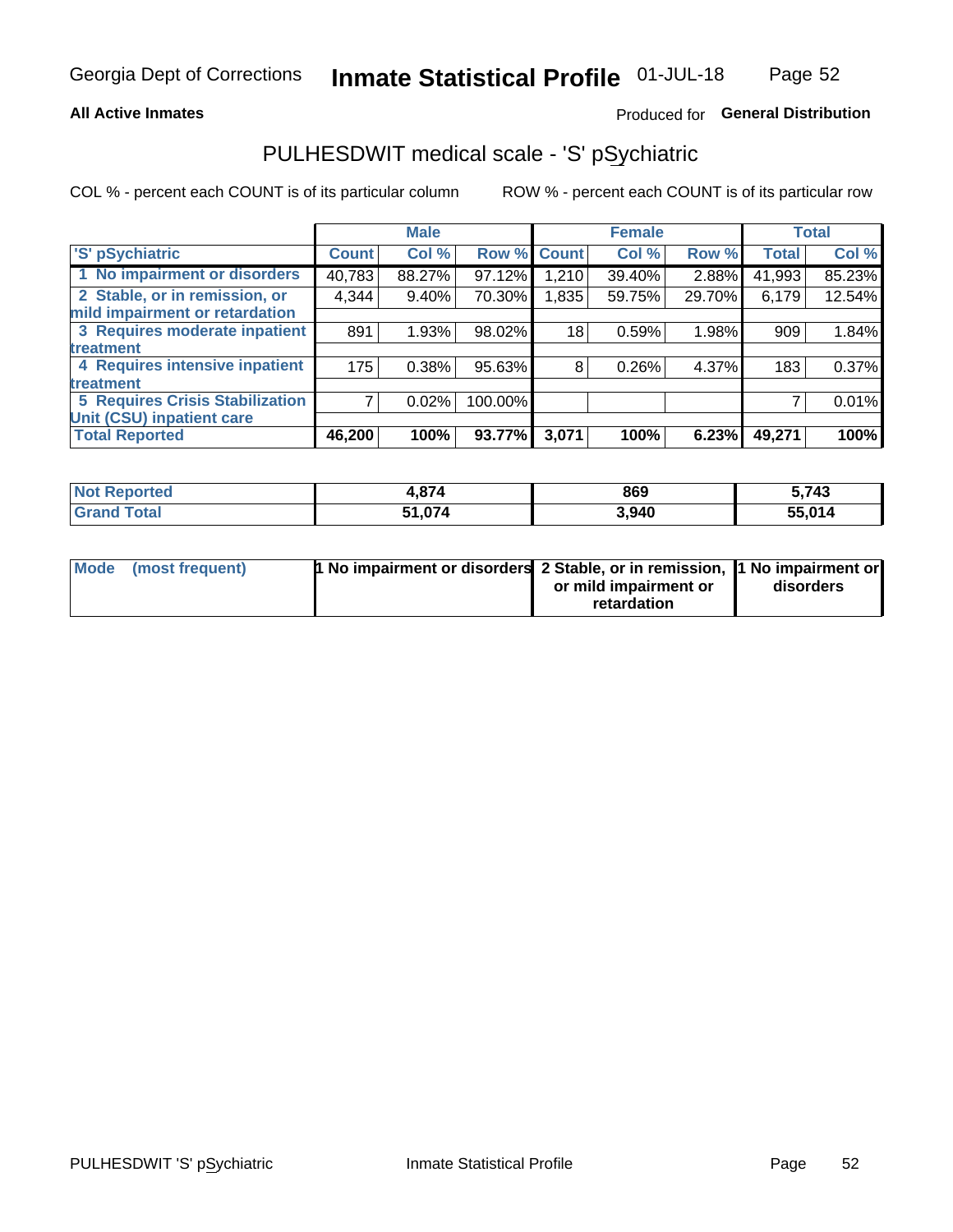### **All Active Inmates**

## Produced for General Distribution

# PULHESDWIT medical scale - 'D' dental

COL % - percent each COUNT is of its particular column

|                                 |              | <b>Male</b> |         |              | <b>Female</b> |       |              | <b>Total</b> |
|---------------------------------|--------------|-------------|---------|--------------|---------------|-------|--------------|--------------|
| <b>D'</b> Dental                | <b>Count</b> | Col %       | Row %   | <b>Count</b> | Col %         | Row % | <b>Total</b> | Col %        |
| 1 Minimal routine dental health | 26,232       | 59.35%      | 92.40%  | 2,159        | 68.39%        | 7.60% | 28,391       | 59.95%       |
| <b>needs</b>                    |              |             |         |              |               |       |              |              |
| 2 Moderate cavities and/or gum  | 15,090       | 34.14%      | 95.62%  | 691          | 21.89%        | 4.38% | 15,781       | 33.32%       |
| disease                         |              |             |         |              |               |       |              |              |
| 3 Extensive gum disease         | 2,810        | 6.36%       | 90.18%  | 306          | 9.69%         | 9.82% | 3,116        | 6.58%        |
| and/or widespread decay         |              |             |         |              |               |       |              |              |
| 4 Urgent need for dental        | 68           | 0.15%       | 98.55%  |              | 0.03%         | 1.45% | 69           | 0.15%        |
| <b>services</b>                 |              |             |         |              |               |       |              |              |
| 5 Life-threatening disease or   |              | 0.01%       | 100.00% |              |               |       |              | 0.01%        |
| extreme pain or infection       |              |             |         |              |               |       |              |              |
| <b>Total Reported</b>           | 44,201       | 100%        | 93.33%  | 3,157        | 100%          | 6.67% | 47,358       | 100.0%       |

| <b>Not Reported</b>   | 6,873  | 783   | 7,656  |
|-----------------------|--------|-------|--------|
| <b>Total</b><br>Granc | 51,074 | 3,940 | 55.014 |

| 1 Minimal routine dental<br>Mode<br>(most frequent)<br>health needs | 1 Minimal routine dental 1 Minimal routine<br>health needs | dental health<br>needs |
|---------------------------------------------------------------------|------------------------------------------------------------|------------------------|
|---------------------------------------------------------------------|------------------------------------------------------------|------------------------|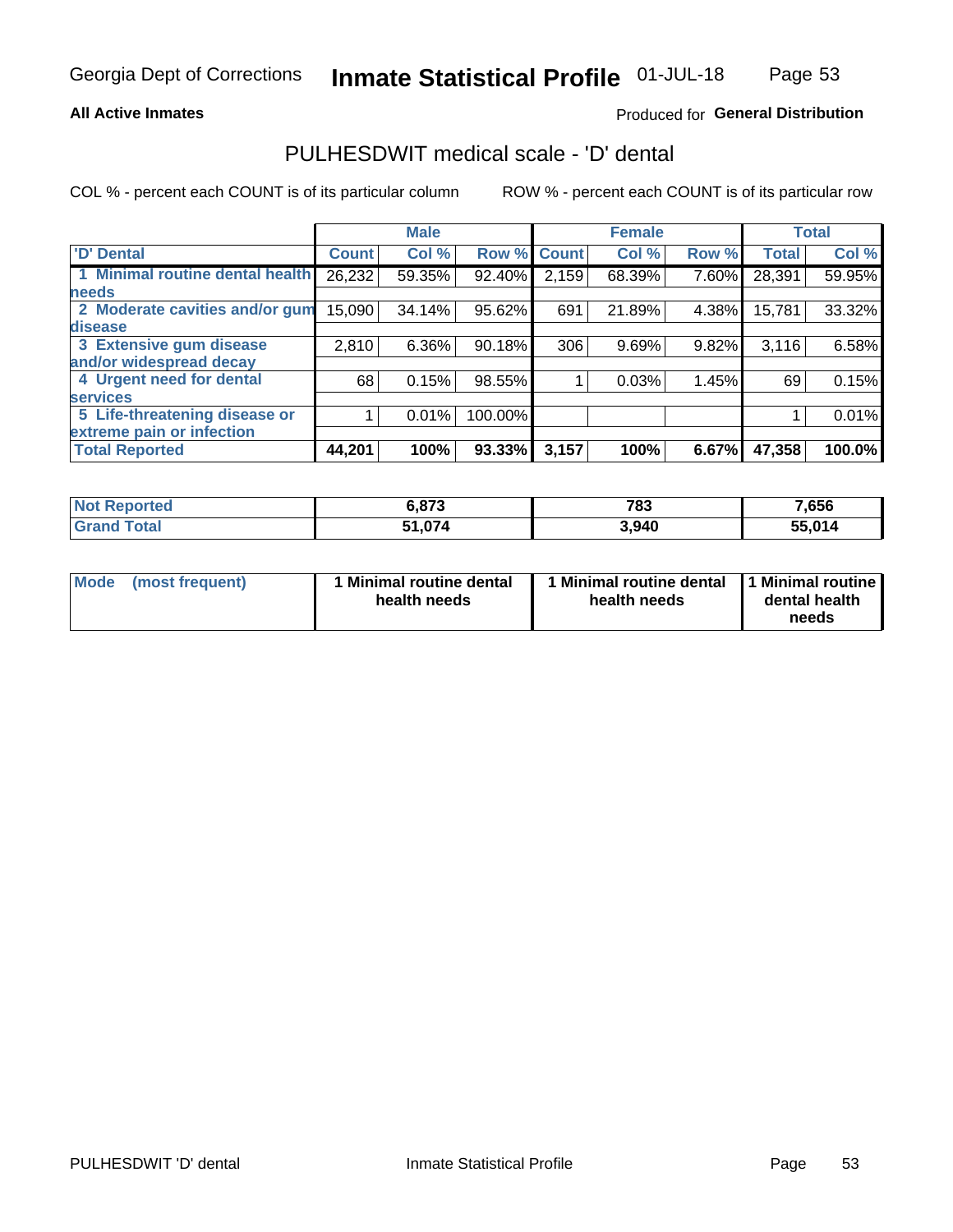## **All Active Inmates**

## Produced for General Distribution

# PULHESDWIT medical scale - 'W' work ability

COL % - percent each COUNT is of its particular column

|                                 |              | <b>Male</b> |        |             | <b>Female</b> |        |              | <b>Total</b> |
|---------------------------------|--------------|-------------|--------|-------------|---------------|--------|--------------|--------------|
| <b>W' work ability</b>          | <b>Count</b> | Col %       |        | Row % Count | Col %         | Row %  | <b>Total</b> | Col %        |
| 1 Unrestricted work or activity | 39,942       | 85.73%      | 94.04% | 2,531       | 73.85%        | 5.96%  | 42,473       | 84.92%       |
| 2 Minor restrictions on type of | 5,183        | 11.12%      | 86.99% | 775         | 22.61%        | 13.01% | 5,958        | 11.91%       |
| <b>work</b>                     |              |             |        |             |               |        |              |              |
| 3 Moderate restrictions on type | 983          | 2.11%       | 94.70% | 55          | 1.60%         | 5.30%  | 1,038        | 2.08%        |
| lof work                        |              |             |        |             |               |        |              |              |
| 4 Major restrictions on type of | 331          | 0.71%       | 88.98% | 41          | 1.20%         | 11.02% | 372          | 0.74%        |
| <b>work</b>                     |              |             |        |             |               |        |              |              |
| 5 Cannot work under any         | 152          | 0.33%       | 85.88% | 25          | 0.73%         | 14.12% | 177          | 0.35%        |
| <b>circumstances</b>            |              |             |        |             |               |        |              |              |
| <b>Total Reported</b>           | 46,591       | 100%        | 93.15% | 3,427       | 100%          | 6.85%  | 50,018       | 100%         |

| NotR<br>™orted | ,483      | EA 2<br>JIJ | 1,996  |
|----------------|-----------|-------------|--------|
| Total<br>Grand | 074<br>-4 | 3,940       | 55,014 |

| Mode            | 1 Unrestricted work or | 1 Unrestricted work or | 1 Unrestricted   |
|-----------------|------------------------|------------------------|------------------|
| (most frequent) | activity               | activity               | work or activity |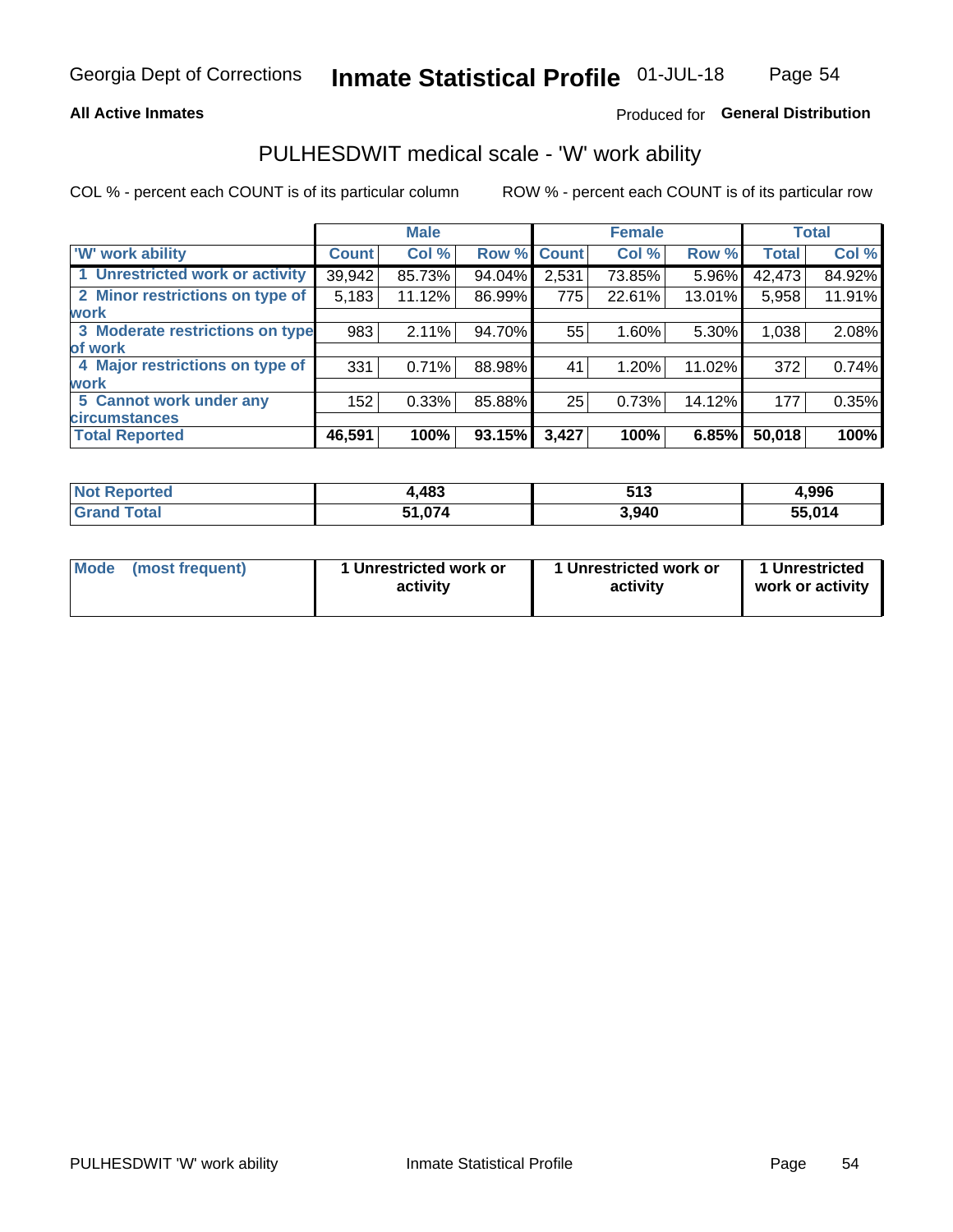### **All Active Inmates**

## Produced for General Distribution

# PULHESDWIT medical scale - 'I' impairment

COL % - percent each COUNT is of its particular column

|                                   |              | <b>Male</b> |             |       | <b>Female</b> |       |              | <b>Total</b> |
|-----------------------------------|--------------|-------------|-------------|-------|---------------|-------|--------------|--------------|
| <b>T' Impairment</b>              | <b>Count</b> | Col %       | Row % Count |       | Col %         | Row % | <b>Total</b> | Col %        |
| 1 No impairments or               | 46,184       | 99.14%      | 93.14%      | 3,399 | 99.18%        | 6.86% | 49,583       | 99.14%       |
| <b>disabilities</b>               |              |             |             |       |               |       |              |              |
| 2 Wheelchair-bound but            | 250          | 0.54%       | 92.59%      | 20    | 0.58%         | 7.41% | 270          | 0.54%        |
| otherwise OK                      |              |             |             |       |               |       |              |              |
| <b>3 Needs low-level Assisted</b> | 51           | 0.11%       | 91.07%      | 5     | 0.15%         | 8.93% | 56           | 0.11%        |
| Living (level I)                  |              |             |             |       |               |       |              |              |
| 4 Needs moderate Assisted         | 34           | 0.07%       | 100.00%     |       |               |       | 34           | 0.07%        |
| Living (level II)                 |              |             |             |       |               |       |              |              |
| <b>5 Needs maximal Assisted</b>   | 67           | 0.14%       | 95.71%      | 3     | 0.09%         | 4.29% | 70           | 0.14%        |
| <b>Living (level III)</b>         |              |             |             |       |               |       |              |              |
| <b>Total Reported</b>             | 46,586       | 100%        | 93.15%      | 3,427 | 100%          | 6.85% | 50,013       | 100%         |

| <b>Not Reported</b> | ,488   | :49<br>่ว เ ง | 5,001  |
|---------------------|--------|---------------|--------|
| <b>Grand Total</b>  | 51,074 | 3,940         | 55,014 |

| <b>Mode</b> | (most frequent) | <b>No impairments or</b><br>disabilities | 1 No impairments or<br>disabilities | 1 No impairments<br>or disabilities |
|-------------|-----------------|------------------------------------------|-------------------------------------|-------------------------------------|
|-------------|-----------------|------------------------------------------|-------------------------------------|-------------------------------------|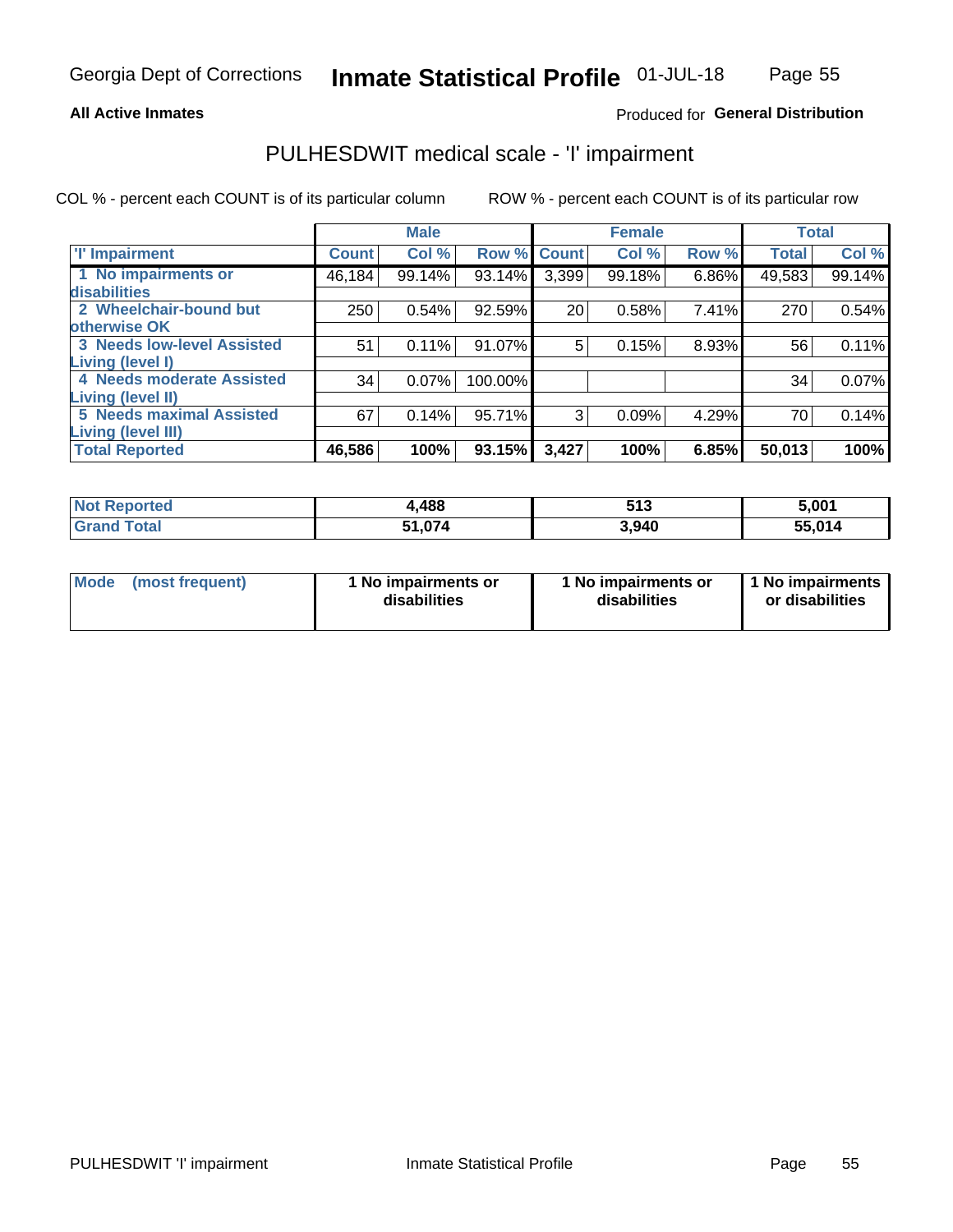## **All Active Inmates**

## Produced fo General Distribution

# PULHESDWIT medical scale - 'T' transportability

COL % - percent each COUNT is of its particular column

|                              |              | <b>Male</b> |         |                 | <b>Female</b> |        |              | <b>Total</b> |
|------------------------------|--------------|-------------|---------|-----------------|---------------|--------|--------------|--------------|
| <b>T' Transportability</b>   | <b>Count</b> | Col %       | Row %   | <b>Count</b>    | Col %         | Row %  | <b>Total</b> | Col %        |
| 1 Can be transported in any  | 46,298       | 99.30%      | 93.16%  | 3,398           | 99.36%        | 6.84%  | 49,696       | 99.30%       |
| ordinary approved vehicle    |              |             |         |                 |               |        |              |              |
| 2 Wheelchair-bound, not      | 59           | 0.13%       | 86.76%  | 9               | 0.26%         | 13.24% | 68           | 0.14%        |
| needing special vehicle      |              |             |         |                 |               |        |              |              |
| 3 Wheelchair-bound, requires | 13           | 0.03%       | 100.00% |                 |               |        | 13           | 0.03%        |
| special vehicle              |              |             |         |                 |               |        |              |              |
| 4 Needs specially-equipped   | 3            | 0.01%       | 100.00% |                 |               |        | 3            | 0.01%        |
| medical vehicle              |              |             |         |                 |               |        |              |              |
| <b>5 Requires ambulance</b>  | 253          | 0.54%       | 95.11%  | 13 <sub>1</sub> | 0.38%         | 4.89%  | 266          | 0.53%        |
| transport                    |              |             |         |                 |               |        |              |              |
| <b>Total Reported</b>        | 46,626       | 100%        | 93.17%  | 3,420           | 100%          | 6.83%  | 50,046       | 100.0%       |

| orted | ,448   | 520   | 4,968  |
|-------|--------|-------|--------|
| `otal | 51.074 | 3.940 | 55,014 |

|  | Mode (most frequent) | 1 Can be transported in any 1 Can be transported in any<br>ordinary approved vehicle   ordinary approved vehicle   transported in any |  | 1 Can be<br>  ordinary approved  <br>vehicle |
|--|----------------------|---------------------------------------------------------------------------------------------------------------------------------------|--|----------------------------------------------|
|--|----------------------|---------------------------------------------------------------------------------------------------------------------------------------|--|----------------------------------------------|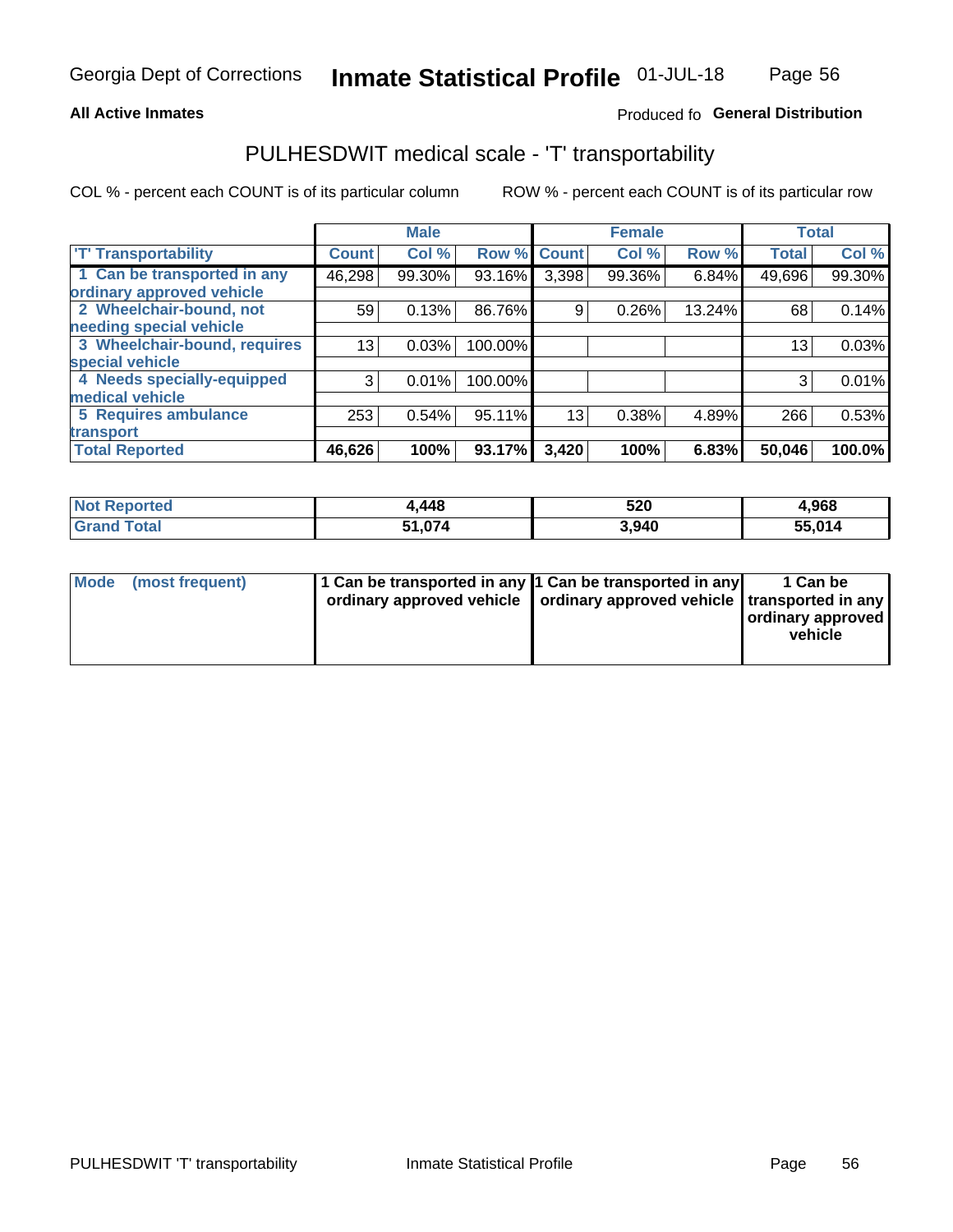#### Inmate Statistical Profile 01-JUL-18 Page 57

**All Active Inmates** 

## Produced for General Distribution

# Number of prior Georgia incarcerations

COL % - percent each COUNT is of its particular column

|                                       |              | <b>Male</b> |                    |       | <b>Female</b> |       |        | <b>Total</b> |
|---------------------------------------|--------------|-------------|--------------------|-------|---------------|-------|--------|--------------|
| <b>Num of Prior GA Incarcerations</b> | <b>Count</b> | Col %       | <b>Row % Count</b> |       | Col %         | Row % | Total  | Col %        |
| $\bf{0}$                              | 28,460       | 55.72%      | 90.93%             | 2,839 | 72.06%        | 9.07% | 31,299 | 56.89%       |
|                                       | 9,475        | 18.55%      | 94.32%             | 571   | 14.49%        | 5.68% | 10,046 | 18.26%       |
| 2                                     | 5,382        | 10.54%      | 95.34%             | 263   | 6.68%         | 4.66% | 5,645  | 10.26%       |
| 3                                     | 3,236        | 6.34%       | 96.71%             | 110   | 2.79%         | 3.29% | 3,346  | 6.08%        |
| 4                                     | 1,866        | 3.65%       | 96.99%             | 58    | 1.47%         | 3.01% | 1,924  | 3.50%        |
| 5                                     | 1,067        | 2.09%       | 96.39%             | 40    | 1.02%         | 3.61% | 1,107  | 2.01%        |
| <b>More Than 5</b>                    | 1,588        | 3.11%       | 96.42%             | 59    | 1.50%         | 3.58% | 1,647  | 2.99%        |
| <b>Total Reported</b>                 | 51,074       | 100%        | 92.84%             | 3,940 | 100.0%        | 7.16% | 55,014 | 100%         |

| <b>Not</b><br>Reported  |        |       |        |
|-------------------------|--------|-------|--------|
| Total<br><b>'</b> Gran∟ | 51,074 | 3,940 | 55,014 |

| Mean (average)         | 1.06 | .58 | 1.03 |
|------------------------|------|-----|------|
| <b>Median (middle)</b> |      |     |      |
| Mode (most frequent)   |      |     |      |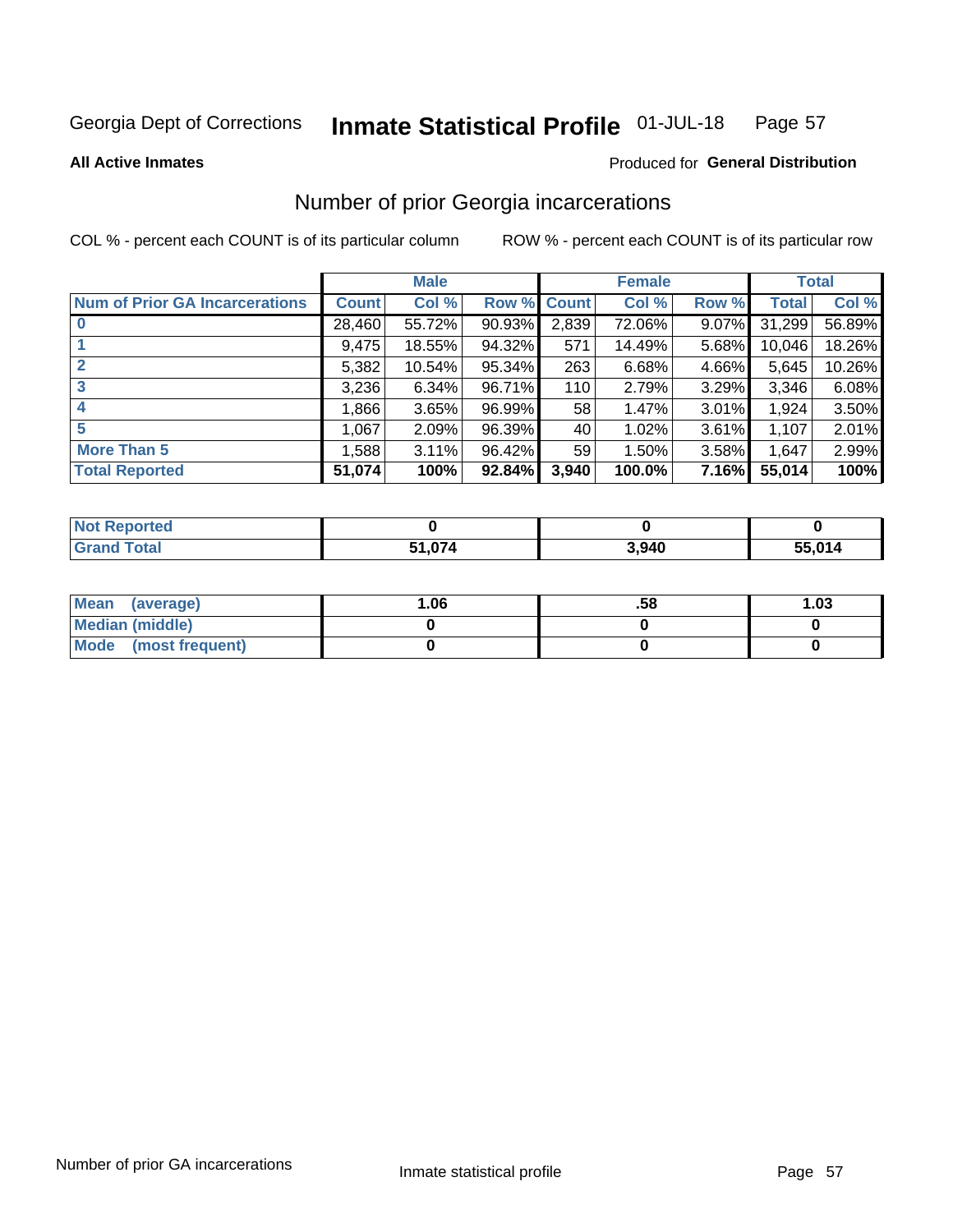#### Inmate Statistical Profile 01-JUL-18 Page 58

**All Active Inmates** 

### Produced for General Distribution

## Prison sentence in years

COL % - percent each COUNT is of its particular column

ROW % - percent each COUNT is of its particular row

|                                 |              | <b>Male</b> |         |              | <b>Female</b> |          |              | <b>Total</b> |
|---------------------------------|--------------|-------------|---------|--------------|---------------|----------|--------------|--------------|
| <b>Prison Sentence In Years</b> | <b>Count</b> | Col %       | Row %   | <b>Count</b> | Col %         | Row %    | <b>Total</b> | Col %        |
| $0 - 1$                         | 491          | 0.96%       | 92.29%  | 41           | 1.04%         | 7.71%    | 532          | 0.97%        |
| $1.1 - 2$                       | 767          | 1.50%       | 89.92%  | 86           | 2.18%         | 10.08%   | 853          | 1.55%        |
| $2.1 - 3$                       | 1,032        | 2.02%       | 86.50%  | 161          | 4.09%         | 13.50%   | 1,193        | 2.17%        |
| $3.1 - 4$                       | 914          | 1.79%       | 89.00%  | 113          | 2.87%         | 11.00%   | 1,027        | 1.87%        |
| $4.1 - 5$                       | 2,002        | 3.92%       | 89.41%  | 237          | 6.02%         | 10.59%   | 2,239        | 4.07%        |
| $5.1 - 6$                       | 1,026        | 2.01%       | 87.62%  | 145          | 3.68%         | 12.38%   | 1,171        | 2.13%        |
| $6.1 - 7$                       | 1,131        | 2.21%       | 91.21%  | 109          | 2.77%         | 8.79%    | 1,240        | 2.25%        |
| $7.1 - 8$                       | 1,194        | 2.34%       | 90.94%  | 119          | 3.02%         | $9.06\%$ | 1,313        | 2.39%        |
| $8.1 - 9$                       | 1,265        | 2.48%       | 93.63%  | 86           | 2.18%         | 6.37%    | 1,351        | 2.46%        |
| $9.1 - 10$                      | 3,864        | 7.57%       | 90.13%  | 423          | 10.74%        | 9.87%    | 4,287        | 7.79%        |
| $10.1 - 12$                     | 2,260        | 4.42%       | 90.80%  | 229          | 5.81%         | 9.20%    | 2,489        | 4.52%        |
| $12.1 - 15$                     | 5,133        | 10.05%      | 92.04%  | 444          | 11.27%        | 7.96%    | 5,577        | 10.14%       |
| $15.1 - 20$                     | 9,625        | 18.85%      | 93.55%  | 664          | 16.85%        | 6.45%    | 10,289       | 18.70%       |
| 20.1 - Over                     | 11,412       | 22.34%      | 94.53%  | 660          | 16.75%        | 5.47%    | 12,072       | 21.94%       |
| <b>Life</b>                     | 7,385        | 14.46%      | 95.20%  | 372          | 9.44%         | 4.80%    | 7,757        | 14.10%       |
| <b>Life Without Parole</b>      | 1,393        | 2.73%       | 96.53%  | 50           | 1.27%         | 3.47%    | 1,443        | 2.62%        |
| <b>Death</b>                    | 101          | 0.20%       | 100.00% |              |               |          | 101          | 0.18%        |
| <b>Youthful Offenders</b>       | 79           | 0.15%       | 98.75%  | 1            | 0.03%         | 1.25%    | 80           | 0.15%        |
| <b>Total Reported</b>           | 51,074       | 100%        | 92.84%  | 3,940        | 100.0%        | 7.16%    | 55,014       | 100%         |

| <b>Not Reported</b> |                |       |        |
|---------------------|----------------|-------|--------|
| <b>cotal</b>        | $\overline{1}$ | 3,940 | 55,014 |

### **Determinate (numeric) sentences only**

| <b>Mean</b> | 24.29 | הה הה<br>_ა.გყ | 24.28 |
|-------------|-------|----------------|-------|
|             |       |                |       |

All sentences (including determinate), with life, life without parole, and death sentences figured at 45 years

| Mea<br>35.05<br>$\sim$<br>-34.9. |  |  |  |
|----------------------------------|--|--|--|
|                                  |  |  |  |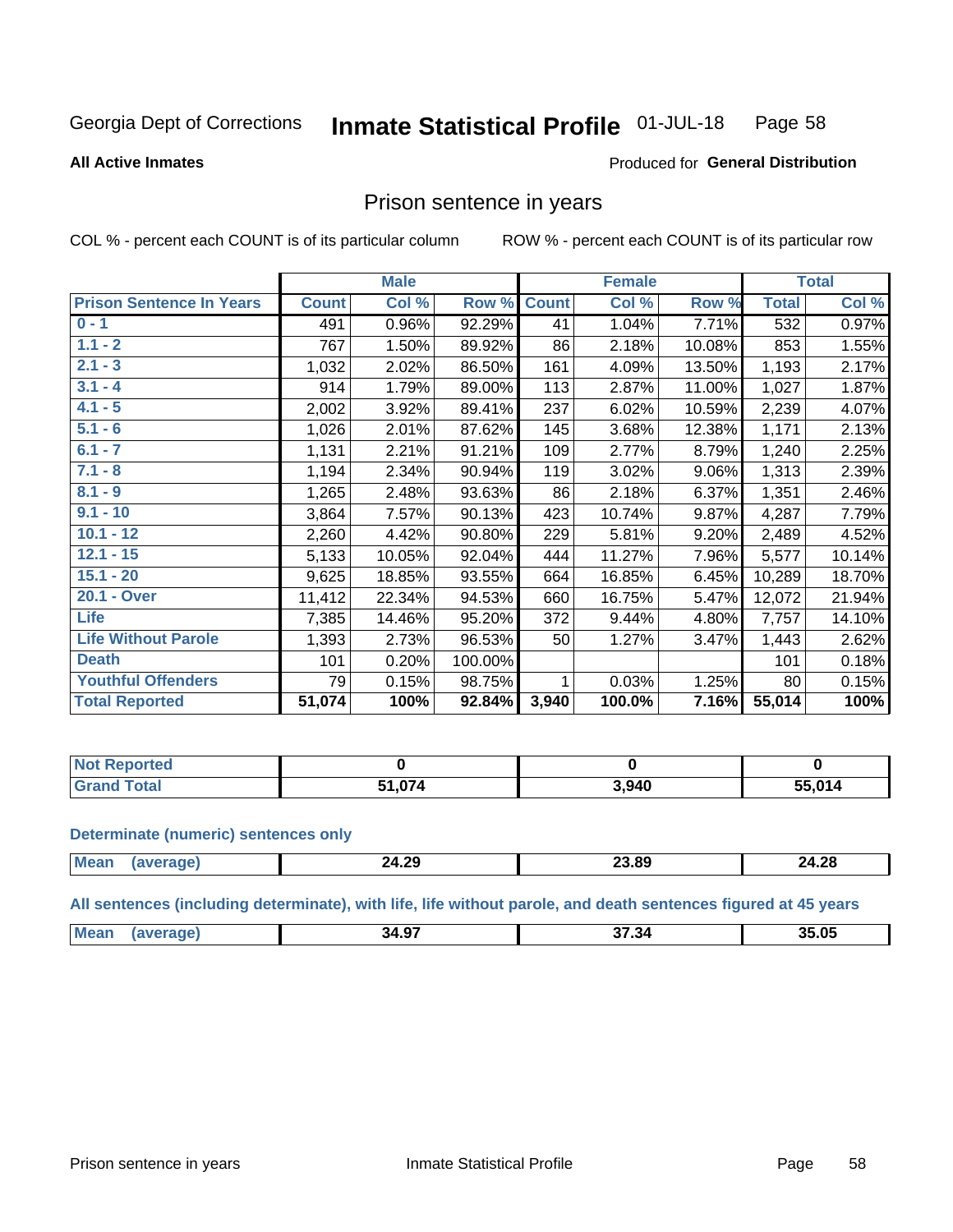#### Inmate Statistical Profile 01-JUL-18 Page 59

### **All Active Inmates**

### **Produced for General Distribution**

# Primary offense, broken out into felonies vs misdemeanors

COL % - percent each COUNT is of its particular column

|                                  |              | <b>Male</b> |             |       | <b>Female</b> |       |        | Total  |
|----------------------------------|--------------|-------------|-------------|-------|---------------|-------|--------|--------|
| <b>Felonies and Misdemeanors</b> | <b>Count</b> | Col %       | Row % Count |       | Col %         | Row % | Total  | Col%   |
| <b>Felonies</b>                  | 50,835       | $99.80\%$   | $92.82\%$   | 3.930 | 99.92%        | 7.18% | 54,765 | 99.81% |
| <b>Misdemeanors</b>              | 101          | .20%        | $97.12\%$   |       | $.08\%$       | 2.88% | 104    | .19%   |
| <b>Total Reported</b>            | 50,936       | 100%        | $92.83\%$   | 3.933 | 100%          | 7.17% | 54,869 | 100%   |

| <b>Not</b>    | 400          |        | . .    |
|---------------|--------------|--------|--------|
| rted.         | I JO         |        | 43     |
| Gran<br>⊺otaï | $\sim$<br>-4 | 50,943 | 55.014 |

| Mo | ____ | 11 C.S<br>. | onies<br>. |
|----|------|-------------|------------|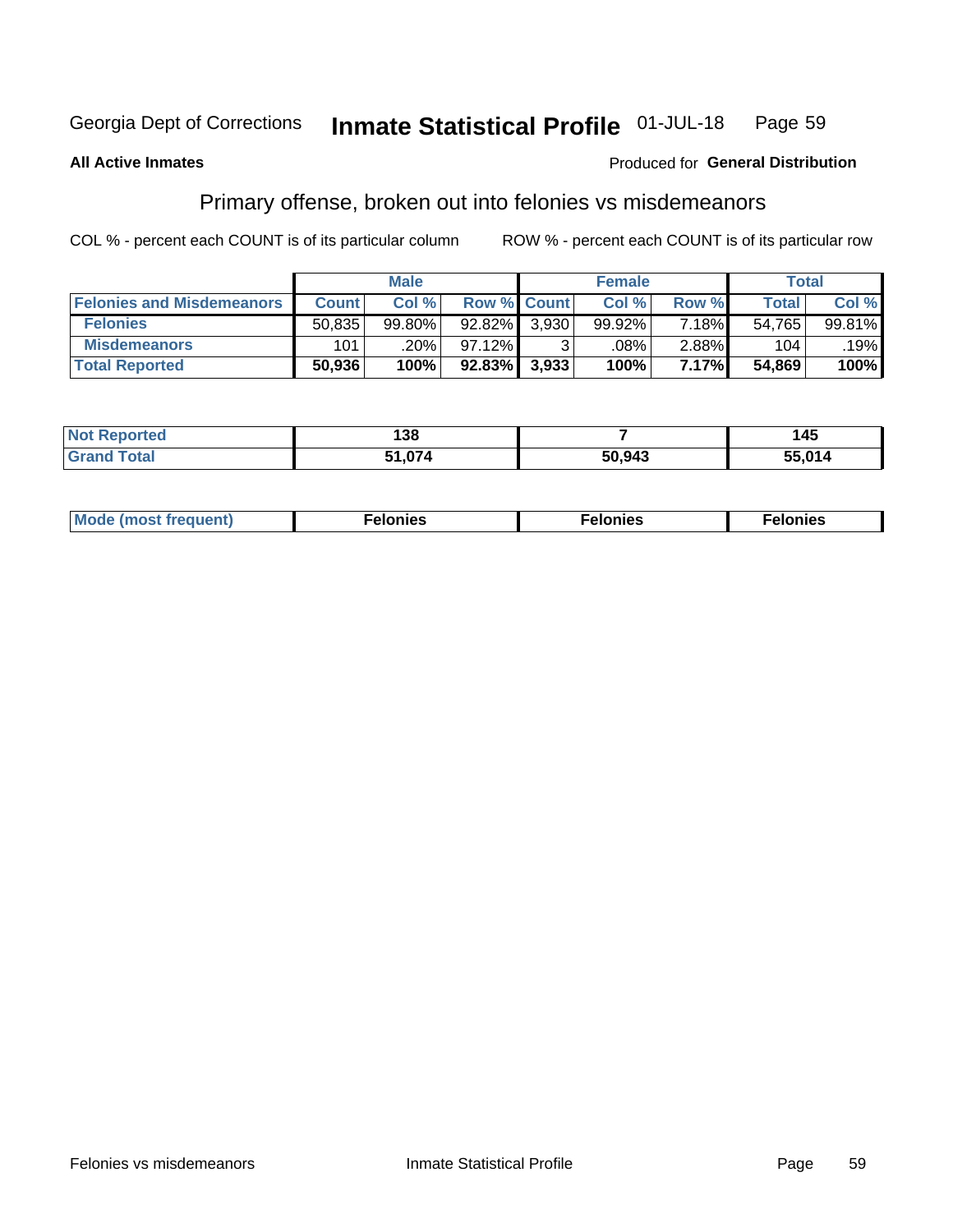### Inmate Statistical Profile 01-JUL-18 Page 60

### **All Active Inmates**

## **Produced for General Distribution**

# Primary offense, broken out into six broad crime categories

COL % - percent each COUNT is of its particular column

|                         | <b>Male</b>  |        |           |             | <b>Female</b> |        | <b>Total</b> |        |  |
|-------------------------|--------------|--------|-----------|-------------|---------------|--------|--------------|--------|--|
| <b>Crime Categories</b> | <b>Count</b> | Col %  |           | Row % Count | Col %         | Row %  | <b>Total</b> | Col %  |  |
| <b>Violent</b>          | 26,639       | 52.25% | 93.94%    | 1,717       | 43.58%        | 6.06%  | 28,356       | 51.63% |  |
| <b>Sex Crime</b><br>2   | 8,500        | 16.67% | 98.44%    | 135         | 3.43%         | 1.56%  | 8,635        | 15.72% |  |
| 3<br><b>Property</b>    | 7,819        | 15.34% | 88.81%    | 985         | 25.00%        | 11.19% | 8,804        | 16.03% |  |
| <b>Drug</b><br>4        | 5,350        | 10.49% | 85.86%    | 881         | 22.36%        | 14.14% | 6,231        | 11.34% |  |
| <b>Habit/DUI</b><br>5   | 98           | .19%   | 88.29%    | 13          | .33%          | 11.71% | 111          | .20%   |  |
| <b>Other</b><br>6       | 2,579        | 5.06%  | $92.50\%$ | 209         | 5.30%         | 7.50%  | 2,788        | 5.08%  |  |
| <b>Total Reported</b>   | 50,985       | 100%   | $92.83\%$ | 3,940       | 100%          | 7.17%  | 54,925       | 100%   |  |

| `ortea∶<br>NOT | 89    |       | 89   |
|----------------|-------|-------|------|
| Eata<br>. Gr   | . 074 | 3,940 | .014 |

| M | - --<br>100011 | .<br><b>VIOIGIIL</b> | 1.91311 |
|---|----------------|----------------------|---------|
|   |                |                      |         |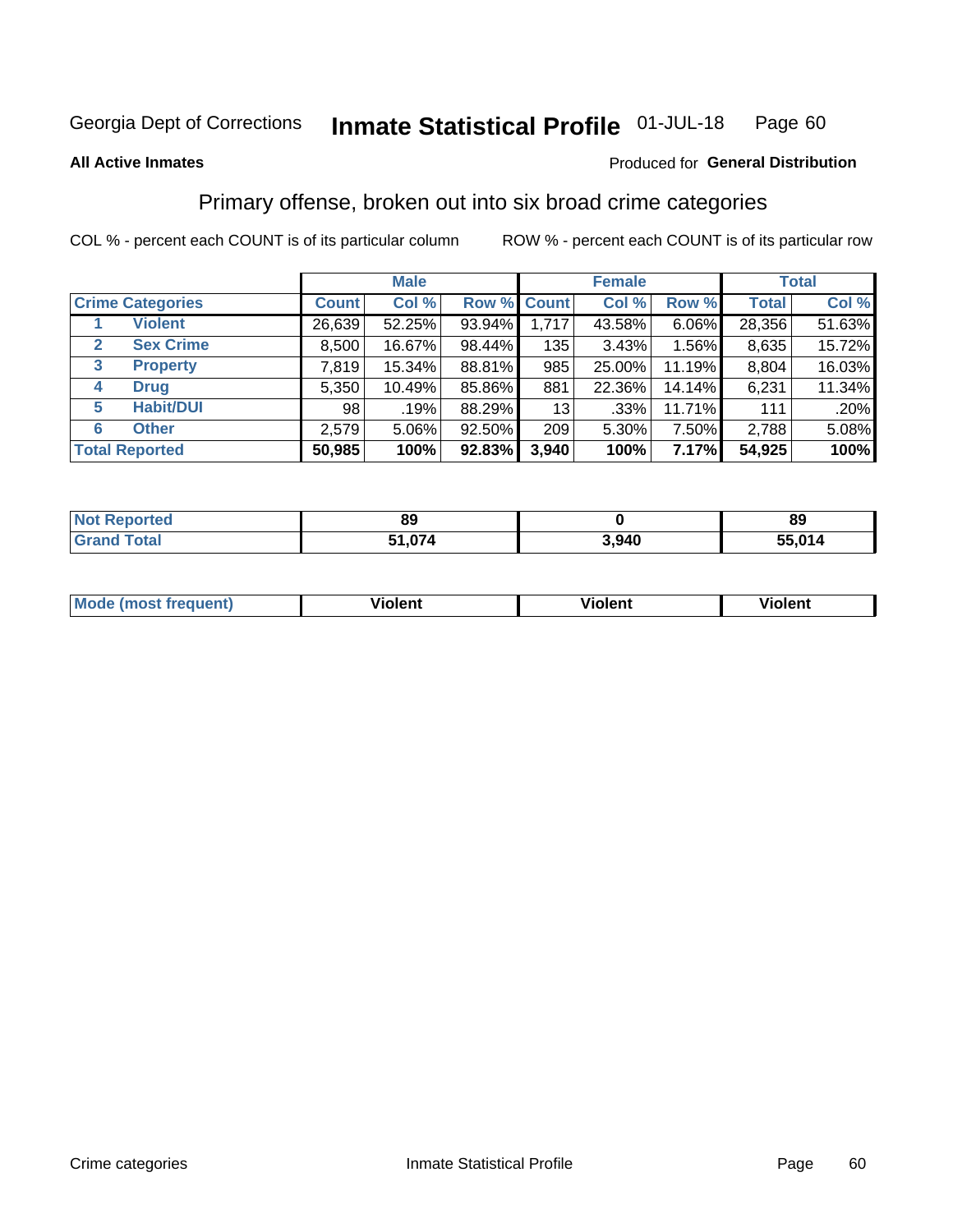### Inmate Statistical Profile 01-JUL-18 Page 61

### **All Active Inmates**

## **Produced for General Distribution**

# Primary offense, detailed offense code

COL % - percent each COUNT is of its particular column

|                                            |                | <b>Male</b> |         |                | <b>Female</b> |         |                | <b>Total</b> |
|--------------------------------------------|----------------|-------------|---------|----------------|---------------|---------|----------------|--------------|
| <b>Primary Offense</b>                     | <b>Count</b>   | Col %       | Row %   | <b>Count</b>   | Col %         | Row %   | <b>Total</b>   | Col %        |
| <b>Abuse Neglect Elder/Disab (2812)</b>    | 45             | .09%        | 65.22%  | 24             | .61%          | 34.78%  | 69             | .13%         |
| Agg Aslt W Intnt To Rape (2095)            | 69             | .14%        | 100.00% |                |               |         | 69             | .13%         |
| <b>Agg Sex Battery Atmpt (2099)</b>        | $\overline{2}$ | .01%        | 100.00% |                |               |         | $\overline{2}$ | .01%         |
| <b>Aggrav Assault (1302)</b>               | 5,210          | 10.22%      | 94.40%  | 309            | 7.84%         | 5.60%   | 5,519          | 10.05%       |
| <b>Aggrav Assault Peace Ofcr</b>           | 341            | .67%        | 93.68%  | 23             | .58%          | 6.32%   | 364            | .66%         |
| (1314)                                     |                |             |         |                |               |         |                |              |
| <b>Aggrav Battery (1305)</b>               | 1,365          | 2.68%       | 93.69%  | 92             | 2.34%         | 6.31%   | 1,457          | 2.65%        |
| <b>Aggrav Battery Peace Ofcr</b><br>(1315) | 30             | .06%        | 96.77%  | 1              | .03%          | 3.23%   | 31             | .06%         |
| <b>Aggrav Ch Molest Atmpt (2096)</b>       | 3              | .01%        | 100.00% |                |               |         | 3              | .01%         |
| <b>Aggrav Child Molestation (2021)</b>     | 1,270          | 2.49%       | 98.37%  | 21             | .53%          | 1.63%   | 1,291          | 2.35%        |
| <b>Aggrav Cruelty To Animals</b><br>(2972) | 18             | .04%        | 94.74%  | 1              | .03%          | 5.26%   | 19             | .03%         |
| <b>Aggrav Sexual Battery (2009)</b>        | 223            | .44%        | 99.55%  | 1              | .03%          | .45%    | 224            | .41%         |
| <b>Aggrav Sodomy (2003)</b>                | 214            | .42%        | 99.07%  | $\overline{2}$ | .05%          | .93%    | 216            | .39%         |
| <b>Aggrav Stalking (1321)</b>              | 323            | .63%        | 96.13%  | 13             | .33%          | 3.87%   | 336            | .61%         |
| <b>Aggravated Assault On 65+</b><br>(1304) | 4              | .01%        | 66.67%  | $\overline{2}$ | .05%          | 33.33%  | 6              | .01%         |
| <b>Aiding Escape (2502)</b>                |                |             |         | 1              | .03%          | 100.00% | 1              | .01%         |
| <b>Alter Id (1506)</b>                     | 3              | .01%        | 100.00% |                |               |         | 3              | .01%         |
| <b>Armed Robbery (1902)</b>                | 5,966          | 11.70%      | 96.51%  | 216            | 5.48%         | 3.49%   | 6,182          | 11.26%       |
| Arson 1st Degree (1401)                    | 49             | .10%        | 84.48%  | 9              | .23%          | 15.52%  | 58             | .11%         |
| <b>Arson 2nd Degree (1402)</b>             | 14             | .03%        | 93.33%  | 1              | .03%          | 6.67%   | 15             | .03%         |
| <b>Arson 3rd Degree (1403)</b>             | 7              | .01%        | 100.00% |                |               |         | $\overline{7}$ | .01%         |
| <b>Arson Misc (1400)</b>                   | 1              | .01%        | 100.00% |                |               |         | 1              | .01%         |
| Ass W/ Int Transmit Hiv (1313)             |                |             |         | 1              | .03%          | 100.00% | 1              | .01%         |
| <b>Atmpt Aggrav Assault (1303)</b>         | 8              | .02%        | 88.89%  | 1              | .03%          | 11.11%  | 9              | .02%         |
| <b>Atmpt Aggrav Sodomy (2093)</b>          | 4              | .01%        | 100.00% |                |               |         | 4              | .01%         |
| <b>Atmpt Armed Robbery (1992)</b>          | 86             | .17%        | 92.47%  | 7              | .18%          | 7.53%   | 93             | .17%         |
| <b>Atmpt Burglary (1690)</b>               | 26             | .05%        | 100.00% |                |               |         | 26             | .05%         |
| <b>Atmpt Child Molestation (2094)</b>      | 52             | .10%        | 100.00% |                |               |         | 52             | .09%         |
| <b>Atmpt Finan Ident Frd (7014)</b>        | 1              | .01%        | 50.00%  | 1              | .03%          | 50.00%  | 2              | .01%         |
| <b>Atmpt Kidnap (1390)</b>                 | $\overline{3}$ | .01%        | 100.00% |                |               |         | $\overline{3}$ | .01%         |
| <b>Atmpt Murder (1190)</b>                 | 122            | .24%        | 92.42%  | 10             | .25%          | 7.58%   | 132            | .24%         |
| Atmpt Rape (2091)                          | 47             | .09%        | 97.92%  | 1              | .03%          | 2.08%   | 48             | .09%         |
| <b>Atmpt Robbery (1991)</b>                | 31             | .06%        | 96.88%  | 1              | .03%          | 3.13%   | 32             | .06%         |
| <b>Atmpt Sodomy (2092)</b>                 | $\mathsf 3$    | .01%        | 100.00% |                |               |         | 3              | .01%         |
| <b>Atmpt Theft By Taking (1812)</b>        | $\mathbf{3}$   | .01%        | 100.00% |                |               |         | $\mathfrak{S}$ | .01%         |
| <b>Atmpt Viol Substance Act (4090)</b>     | 16             | .03%        | 88.89%  | $\overline{2}$ | .05%          | 11.11%  | 18             | .03%         |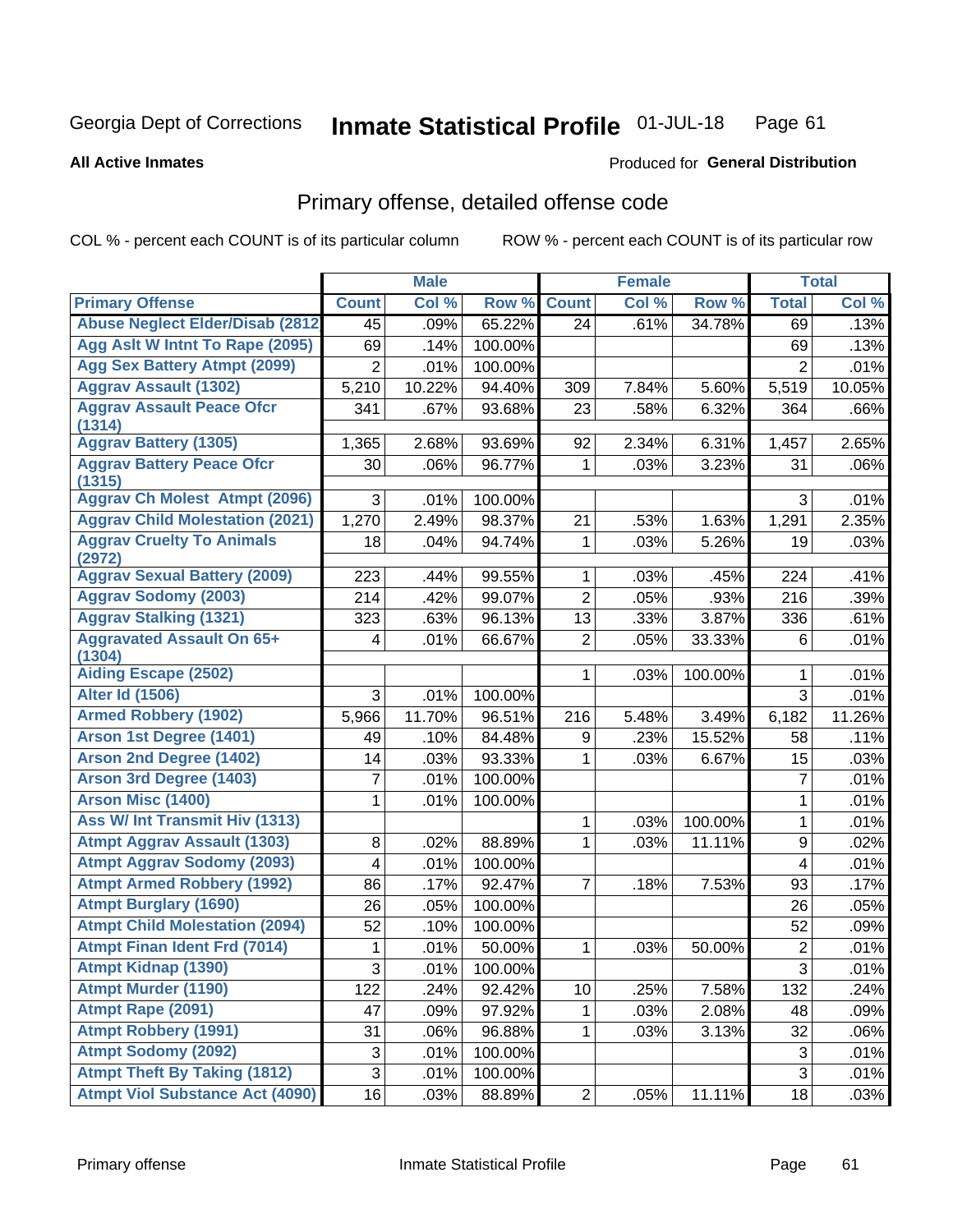### Inmate Statistical Profile 01-JUL-18 Page 62

**All Active Inmates** 

## **Produced for General Distribution**

# Primary offense, detailed offense code

COL % - percent each COUNT is of its particular column

|                                            |                | <b>Male</b> |         |                         | <b>Female</b>       |        |                | <b>Total</b> |
|--------------------------------------------|----------------|-------------|---------|-------------------------|---------------------|--------|----------------|--------------|
| <b>Primary Offense</b>                     | <b>Count</b>   | Col %       | Row %   | <b>Count</b>            | Col %               | Row %  | <b>Total</b>   | Col %        |
| <b>Att/Consprcy Commt C/S/Of</b>           | 39             | .08%        | 79.59%  | 10                      | .25%                | 20.41% | 49             | .09%         |
| (4134)                                     |                |             |         |                         |                     |        |                |              |
| <b>Bail Jumping (2511)</b>                 | 7              | .01%        | 87.50%  | 1.                      | .03%                | 12.50% | 8              | .01%         |
| <b>Bigamy (2007)</b>                       | 4              | .01%        | 100.00% |                         |                     |        | 4              | .01%         |
| <b>Bribery Govt Officer (2301)</b>         | 1              | .01%        | 50.00%  | 1                       | .03%                | 50.00% | $\overline{2}$ | .01%         |
| Burg 1st Aft 6/30/12 (1611)                | 1,977          | 3.88%       | 92.82%  | 153                     | 3.88%               | 7.18%  | 2,130          | 3.88%        |
| Burg 2nd Aft 6/30/12 (1612)                | 669            | 1.31%       | 95.44%  | 32                      | .81%                | 4.56%  | 701            | 1.28%        |
| <b>Burg Bef 7/1/12 (1601)</b>              | 2,382          | 4.67%       | 96.44%  | 88                      | 2.23%               | 3.56%  | 2,470          | 4.50%        |
| <b>Carry Weapon At School (2915)</b>       | 3              | .01%        | 60.00%  | $\overline{2}$          | .05%                | 40.00% | 5              | .01%         |
| <b>Child Molestation (2019)</b>            | 2,648          | 5.19%       | 97.97%  | 55                      | $\overline{1.40\%}$ | 2.03%  | 2,703          | 4.92%        |
| <b>Cnspire Traffic Cntrl Sub (4130)</b>    | 4              | .01%        | 100.00% |                         |                     |        | 4              | .01%         |
| <b>Computer Pornography (1760)</b>         | 100            | .20%        | 98.04%  | 2                       | .05%                | 1.96%  | 102            | .19%         |
| <b>Computer Theft (1761)</b>               | $\overline{2}$ | .01%        | 33.33%  | $\overline{\mathbf{4}}$ | .10%                | 66.67% | 6              | .01%         |
| <b>Computer Trespass (1762)</b>            | 1              | .01%        | 50.00%  | 1                       | .03%                | 50.00% | $\overline{2}$ | .01%         |
| <b>Conceal Death Of Another (1125)</b>     | 10             | .02%        | 62.50%  | 6                       | .15%                | 37.50% | 16             | .03%         |
| <b>Conspiracy (9901)</b>                   | 31             | .06%        | 88.57%  | $\overline{4}$          | .10%                | 11.43% | 35             | .06%         |
| <b>Convsn Paymnts Real Propy</b>           | 1              | .01%        | 100.00% |                         |                     |        | 1              | .01%         |
| (1811)                                     |                |             |         |                         |                     |        |                |              |
| <b>Convynce Handle Contrabnd</b><br>(5174) | $\mathbf{1}$   | .01%        | 100.00% |                         |                     |        | 1              | .01%         |
| Crmnl Atmpt (9905)                         | $\overline{2}$ | .01%        | 100.00% |                         |                     |        | $\overline{2}$ | .01%         |
| <b>Crmnl Damage 1st Degree (1501)</b>      | 23             | .05%        | 92.00%  | $\overline{2}$          | .05%                | 8.00%  | 25             | .05%         |
| <b>Crmnl Damage 2nd Degree</b>             | 64             | .13%        | 86.49%  | 10                      | .25%                | 13.51% | 74             | .13%         |
| (1502)                                     |                |             |         |                         |                     |        |                |              |
| <b>Crmnl Interfere Govt Prop (2613)</b>    | 21             | .04%        | 100.00% |                         |                     |        | 21             | .04%         |
| <b>Crmnl Poss Explosives (1404)</b>        | 1              | .01%        | 100.00% |                         |                     |        | $\mathbf{1}$   | .01%         |
| <b>Crmnl Solicitation (9910)</b>           | 1              | .01%        | 100.00% |                         |                     |        | 1              | .01%         |
| <b>Cruelty To Animals (2971)</b>           | $\overline{2}$ | .01%        | 100.00% |                         |                     |        | $\overline{2}$ | .01%         |
| <b>Cruelty To Children (2801)</b>          | 286            | .56%        | 76.06%  | 90                      | 2.28%               | 23.94% | 376            | .68%         |
| <b>Cruelty To Elder Person (2811)</b>      | 30             | .06%        | 69.77%  | 13                      | .33%                | 30.23% | 43             | .08%         |
| <b>Damage Destroy Secr Prop</b>            | 1              | .01%        | 100.00% |                         |                     |        | 1              | .01%         |
| (1504)<br>Dogfighting (2718)               | 1              | .01%        | 100.00% |                         |                     |        | $\mathbf{1}$   | .01%         |
| Drv W/ Improp Veh Reg (7013)               | 4              | .01%        | 80.00%  | $\mathbf{1}$            | .03%                | 20.00% | 5              | .01%         |
| <b>Drvng Habtl Violator (5004)</b>         |                | .01%        | 100.00% |                         |                     |        | 4              | .01%         |
| <b>Dstl Alcohol Beverages (5167)</b>       | 4<br>1         | .01%        | 100.00% |                         |                     |        |                | .01%         |
| <b>Embracery (2407)</b>                    |                |             |         |                         |                     |        | 1              |              |
|                                            | 1              | .01%        | 100.00% |                         |                     |        | 1              | .01%         |
| <b>Entering Vehicle (1880)</b>             | 117            | .23%        | 98.32%  | $\overline{2}$          | .05%                | 1.68%  | 119            | .22%         |
| <b>Entice Child Attempted (2090)</b>       | 3              | .01%        | 100.00% |                         |                     |        | 3              | .01%         |
| <b>Enticing Child-Indec Purp (2020)</b>    | 76             | .15%        | 93.83%  | 5 <sup>1</sup>          | .13%                | 6.17%  | 81             | .15%         |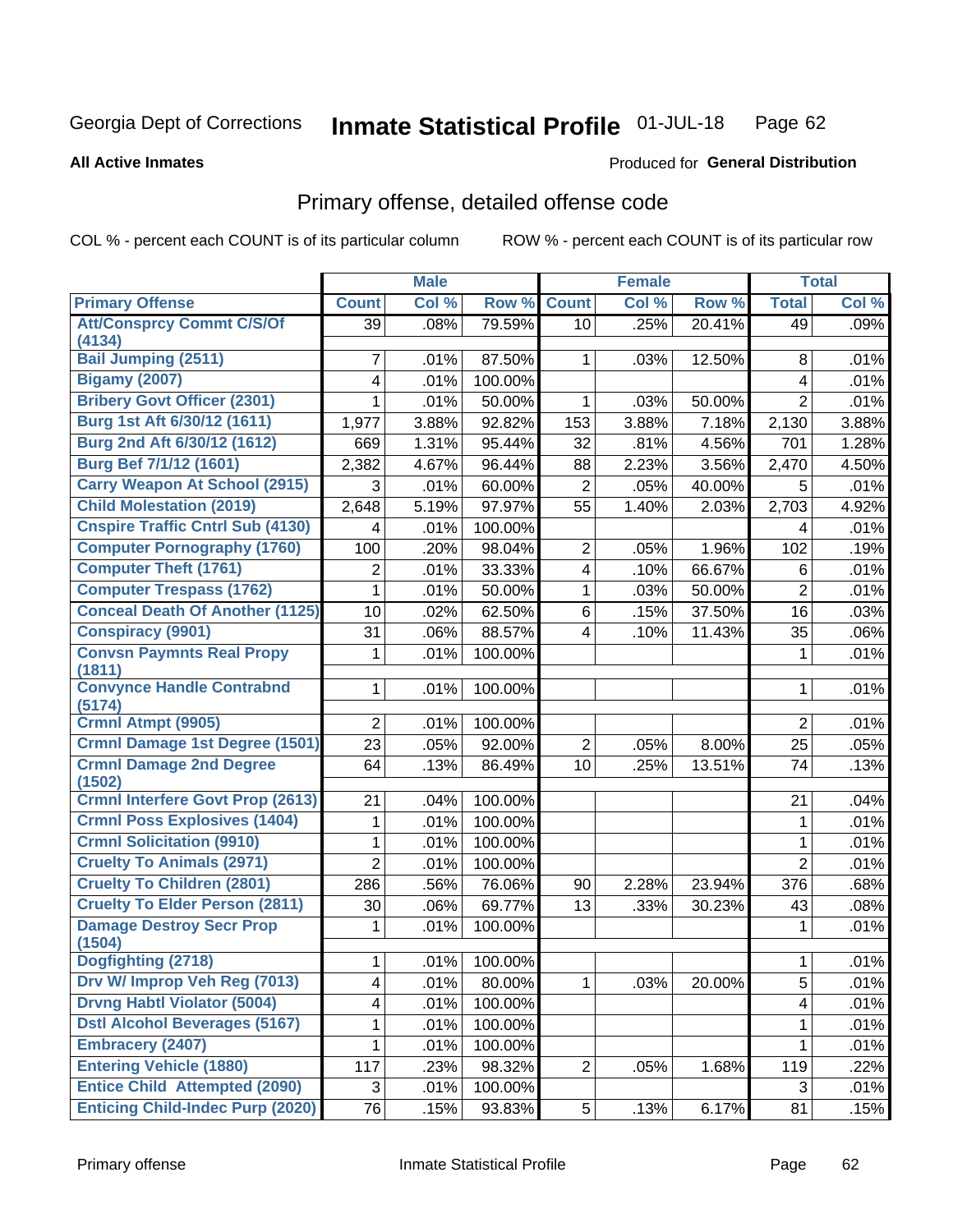### Inmate Statistical Profile 01-JUL-18 Page 63

### **All Active Inmates**

### **Produced for General Distribution**

# Primary offense, detailed offense code

COL % - percent each COUNT is of its particular column

|                                            |              | <b>Male</b> |         |                | <b>Female</b> |         |                  | <b>Total</b> |
|--------------------------------------------|--------------|-------------|---------|----------------|---------------|---------|------------------|--------------|
| <b>Primary Offense</b>                     | <b>Count</b> | Col %       | Row %   | <b>Count</b>   | Col %         | Row %   | <b>Total</b>     | Col %        |
| <b>Escape (2501)</b>                       | 22           | .04%        | 95.65%  | $\mathbf{1}$   | .03%          | 4.35%   | 23               | .04%         |
| <b>False Certificates (2311)</b>           | 3            | .01%        | 100.00% |                |               |         | 3                | .01%         |
| <b>False Imprisonment (1308)</b>           | 204          | .40%        | 95.33%  | 10             | .25%          | 4.67%   | 214              | .39%         |
| <b>False Public Alarm (2609)</b>           | 1            | .01%        | 100.00% |                |               |         | 1                | .01%         |
| <b>False Statements Govt (2408)</b>        | 20           | .04%        | 90.91%  | $\overline{2}$ | .05%          | 9.09%   | 22               | .04%         |
| <b>False Swearing (2402)</b>               | 2            | .01%        | 100.00% |                |               |         | $\overline{2}$   | .01%         |
| <b>Family Violence Battery (1301)</b>      | 166          | .33%        | 96.51%  | 6              | .15%          | 3.49%   | 172              | .31%         |
| Feticide (1121)                            | 1            | .01%        | 100.00% |                |               |         | 1                | .01%         |
| <b>Feticide By Vehicle (1118)</b>          | 4            | .01%        | 100.00% |                |               |         | 4                | .01%         |
| <b>Financial Identity Fraud (1756)</b>     | 64           | .13%        | 73.56%  | 23             | .58%          | 26.44%  | 87               | .16%         |
| <b>Fleeing/Eluding Police (2316)</b>       | 468          | .92%        | 93.60%  | 32             | .81%          | 6.40%   | 500              | .91%         |
| Forg 1st Aft 6/30/12 (1711)                | 109          | .21%        | 65.66%  | 57             | 1.45%         | 34.34%  | 166              | .30%         |
| Forg 1st Bef 7/1/12 (1701)                 | 235          | .46%        | 70.57%  | 98             | 2.49%         | 29.43%  | 333              | .61%         |
| Forg 2nd Aft 6/30/12 (1712)                | 24           | .05%        | 64.86%  | 13             | .33%          | 35.14%  | 37               | .07%         |
| Forg 2nd Bef 7/1/12 (1702)                 | 5            | .01%        | 100.00% |                |               |         | $\overline{5}$   | .01%         |
| Forg 3rd Aft 6/30/12 (1713)                | 64           | .13%        | 83.12%  | 13             | .33%          | 16.88%  | 77               | .14%         |
| Forg 4th Aft 6/30/12 (1714)                | 12           | .02%        | 66.67%  | 6              | .15%          | 33.33%  | 18               | .03%         |
| <b>Fraudulent Access Compute</b><br>(1796) | 1            | .01%        | 50.00%  | 1              | .03%          | 50.00%  | $\boldsymbol{2}$ | .01%         |
| <b>Fraudulent Checks (1750)</b>            | 1            | .01%        | 50.00%  | $\mathbf{1}$   | .03%          | 50.00%  | $\overline{2}$   | .01%         |
| <b>Fraudulent Credit Card (1753)</b>       | 57           | .11%        | 64.77%  | 31             | .79%          | 35.23%  | 88               | .16%         |
| <b>Gang Participation (9914)</b>           | 33           | .06%        | 100.00% |                |               |         | 33               | .06%         |
| <b>Guard Line W/Weapon/Drugs</b><br>(2963) | 22           | .04%        | 64.71%  | 12             | .30%          | 35.29%  | 34               | .06%         |
| <b>Habit Traf Viol/Impaired (5005)</b>     | 11           | .02%        | 100.00% |                |               |         | 11               | .02%         |
| <b>Habit Traf Viol/Other (5006)</b>        | 4            | .01%        | 100.00% |                |               |         | 4                | .01%         |
| <b>Hijacking Motor Vehicle (1911)</b>      | 35           | .07%        | 94.59%  | $\overline{2}$ | .05%          | 5.41%   | 37               | .07%         |
| <b>Hindering Appreh Or Pun (2503)</b>      | 5            | .01%        | 62.50%  | 3              | .08%          | 37.50%  | 8                | .01%         |
| Hit-Run W/Injury/Fatality (5007)           | 30           | .06%        | 76.92%  | 9              | .23%          | 23.08%  | 39               | .07%         |
| Home Invasion 1st Degree (7007)            | 12           | .02%        | 85.71%  | $\overline{c}$ | .05%          | 14.29%  | 14               | .03%         |
| <b>Homicide By Vessel (1124)</b>           | 47           | .09%        | 88.68%  | 6              | .15%          | 11.32%  | 53               | .10%         |
| <b>Illegal Attm To Obt Drugs (4011)</b>    |              |             |         | $\overline{2}$ | .05%          | 100.00% | $\overline{2}$   | .01%         |
| <b>Impersonating Officer (2405)</b>        | 5            | .01%        | 100.00% |                |               |         | 5                | .01%         |
| <b>Impersonation (2404)</b>                | 5            | .01%        | 71.43%  | $\overline{2}$ | .05%          | 28.57%  | $\overline{7}$   | .01%         |
| <b>Incest (2006)</b>                       | 213          | .42%        | 99.53%  | $\mathbf{1}$   | .03%          | .47%    | 214              | .39%         |
| <b>Incest Atmpt (2098)</b>                 | 1            | .01%        | 100.00% |                |               |         | 1                | .01%         |
| <b>Inciting To Insurrection (2203)</b>     | 4            | .01%        | 100.00% |                |               |         | 4                | .01%         |
| <b>Influencing Witness (2313)</b>          | 7            | .01%        | 87.50%  | $\mathbf{1}$   | .03%          | 12.50%  | 8                | .01%         |
| <b>Injury By Vehicle (1318)</b>            | 87           | .17%        | 82.86%  | 18             | .46%          | 17.14%  | 105              | .19%         |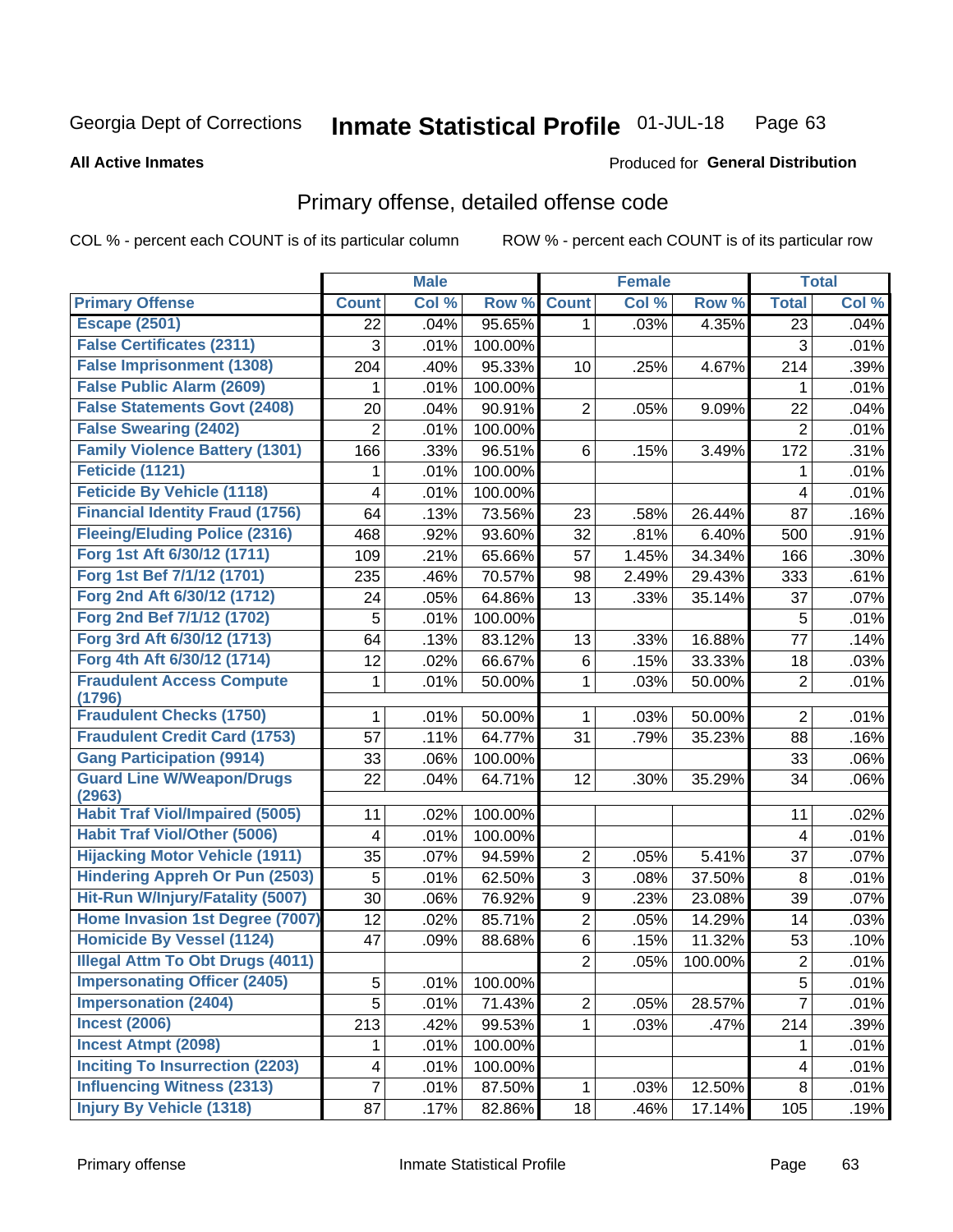### Inmate Statistical Profile 01-JUL-18 Page 64

### **All Active Inmates**

# **Produced for General Distribution**

# Primary offense, detailed offense code

COL % - percent each COUNT is of its particular column

|                                            |                | <b>Male</b> |         |                | <b>Female</b> |        |                | <b>Total</b> |
|--------------------------------------------|----------------|-------------|---------|----------------|---------------|--------|----------------|--------------|
| <b>Primary Offense</b>                     | <b>Count</b>   | Col %       | Row %   | <b>Count</b>   | Col %         | Row %  | <b>Total</b>   | Col %        |
| <b>Insurrection (2202)</b>                 | 3              | .01%        | 100.00% |                |               |        | 3              | .01%         |
| <b>Interference With Custody (1312)</b>    | 13             | .03%        | 100.00% |                |               |        | 13             | .02%         |
| <b>Involuntary Manslaughter (1103)</b>     | 170            | .33%        | 88.08%  | 23             | .58%          | 11.92% | 193            | .35%         |
| Kidnapping (1311)                          | 1,485          | 2.91%       | 97.31%  | 41             | 1.04%         | 2.69%  | 1,526          | 2.78%        |
| <b>Livestock Theft (1817)</b>              | 5              | .01%        | 100.00% |                |               |        | 5              | .01%         |
| <b>Lottery Violation (2730)</b>            | 3              | .01%        | 100.00% |                |               |        | 3              | .01%         |
| <b>Machine Gun Activities (2906)</b>       | 1              | .01%        | 100.00% |                |               |        | 1              | .01%         |
| Manf Methamph 200-399 Gm<br>(4144)         | 5              | .01%        | 100.00% |                |               |        | 5              | .01%         |
| Manf Methamph 28-199 Gm<br>(4143)          | 13             | .03%        | 86.67%  | $\overline{2}$ | .05%          | 13.33% | 15             | .03%         |
| Manf Methamph 400+ Gm (4145)               | 1.             | .01%        | 100.00% |                |               |        | 1              | .01%         |
| <b>Manf Methamph Unspec Amt</b><br>(4147)  | 111            | .22%        | 88.80%  | 14             | .36%          | 11.20% | 125            | .23%         |
| <b>Manufac Marijuana (7012)</b>            | 14             | .03%        | 82.35%  | 3              | .08%          | 17.65% | 17             | .03%         |
| <b>Manufact Meth Near Child (2803)</b>     | 12             | .02%        | 70.59%  | 5              | .13%          | 29.41% | 17             | .03%         |
| <b>Misc Assault/Battery (1300)</b>         | 12             | .02%        | 100.00% |                |               |        | 12             | .02%         |
| <b>Misc Correctionl Inst Off (6200)</b>    | 5              | .01%        | 83.33%  | 1              | .03%          | 16.67% | 6              | .01%         |
| <b>Misc Drugs Trafficking (4100)</b>       | 5              | .01%        | 100.00% |                |               |        | 5              | .01%         |
| <b>Misc Forgery (1700)</b>                 | $\overline{2}$ | .01%        | 100.00% |                |               |        | $\overline{2}$ | .01%         |
| <b>Misc Fraud (1799)</b>                   | 9              | .02%        | 64.29%  | 5              | .13%          | 35.71% | 14             | .03%         |
| <b>Misc Homicide Offense (1100)</b>        | 8              | .02%        | 88.89%  | 1              | .03%          | 11.11% | 9              | .02%         |
| <b>Misc Invasion Of Privacy (3000)</b>     | 5              | .01%        | 100.00% |                |               |        | 5              | .01%         |
| <b>Misc Obscenity (2100)</b>               | 4              | .01%        | 100.00% |                |               |        | 4              | .01%         |
| <b>Misc Public Order (2200)</b>            | 3              | .01%        | 100.00% |                |               |        | 3              | .01%         |
| <b>Misc Sexual Offense (2000)</b>          | 20             | .04%        | 95.24%  | 1              | .03%          | 4.76%  | 21             | .04%         |
| <b>Murder (1101)</b>                       | 6,086          | 11.94%      | 93.69%  | 410            | 10.41%        | 6.31%  | 6,496          | 11.83%       |
| <b>Murder Conspire To Commit</b><br>(1191) | 17             | .03%        | 100.00% |                |               |        | 17             | .03%         |
| <b>Mutiny In Penal Inst (2507)</b>         | 7              | .01%        | 77.78%  | $\overline{2}$ | .05%          | 22.22% | 9              | .02%         |
| Necrophilia (2022)                         | 1              | .01%        | 100.00% |                |               |        | 1              | .01%         |
| <b>Obstr Of Law Enf Officer (2314)</b>     | 382            | .75%        | 90.52%  | 40             | 1.02%         | 9.48%  | 422            | .77%         |
| <b>Pandering By Compulsion (2017)</b>      | $\mathbf{1}$   | .01%        | 100.00% |                |               |        | $\mathbf{1}$   | .01%         |
| Peeping Tom (3002)                         | 15             | .03%        | 100.00% |                |               |        | 15             | .03%         |
| <b>Perjury (2401)</b>                      | 6              | .01%        | 100.00% |                |               |        | 6              | .01%         |
| <b>Pimping A Minor Under 18 (2016)</b>     | 8              | .02%        | 100.00% |                |               |        | 8              | .01%         |
| Poss Alprazolam (7003)                     | 6              | .01%        | 75.00%  | $\overline{2}$ | .05%          | 25.00% | 8              | .01%         |
| Poss By Inm Proh Items (7015)              | 8              | .02%        | 88.89%  | 1              | .03%          | 11.11% | 9              | .02%         |
| <b>Poss Contraband Articles (5171)</b>     | $\mathbf{1}$   | .01%        | 100.00% |                |               |        | 1              | .01%         |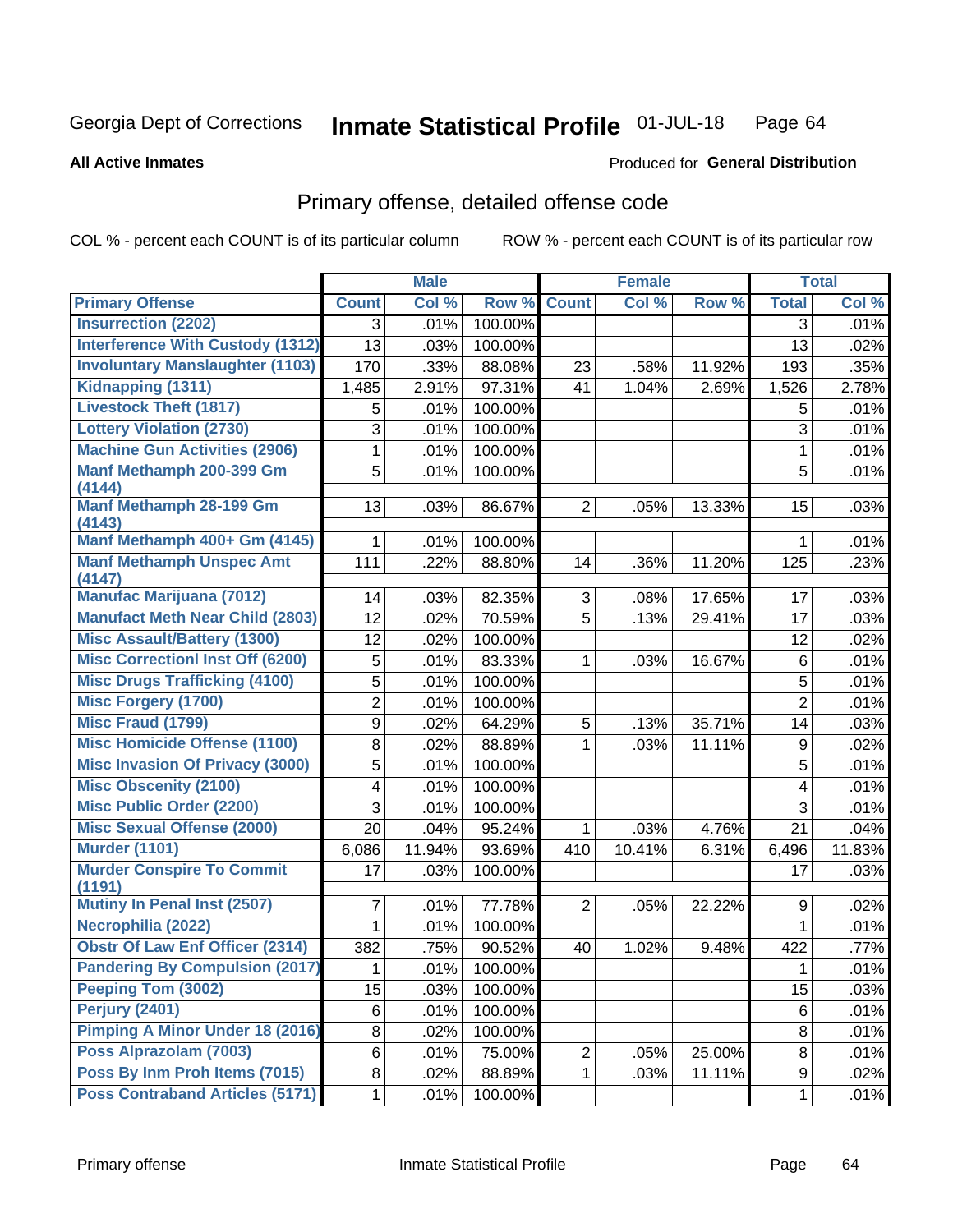### Inmate Statistical Profile 01-JUL-18 Page 65

### **All Active Inmates**

### Produced for General Distribution

# Primary offense, detailed offense code

COL % - percent each COUNT is of its particular column

|                                            |                | <b>Male</b> |         |              | <b>Female</b> |         |                | <b>Total</b> |
|--------------------------------------------|----------------|-------------|---------|--------------|---------------|---------|----------------|--------------|
| <b>Primary Offense</b>                     | <b>Count</b>   | Col %       | Row %   | <b>Count</b> | Col %         | Row %   | <b>Total</b>   | Col %        |
| <b>Poss Dep Stim Cntrf Drugs</b>           | 72             | .14%        | 73.47%  | 26           | .66%          | 26.53%  | 98             | .18%         |
| (4007)<br>Poss Drug Related Matrl (4016)   |                |             |         |              |               |         |                |              |
|                                            | 25             | .05%        | 86.21%  | 4            | .10%          | 13.79%  | 29             | .05%         |
| Poss Ephedrine (4030)                      | $\overline{7}$ | .01%        | 87.50%  | 1            | .03%          | 12.50%  | 8              | .01%         |
| Poss Firearm 1st Offender (2913)           | 127            | .25%        | 94.78%  | 7            | .18%          | 5.22%   | 134            | .24%         |
| <b>Poss Firearm Convct Felon</b><br>(2914) | 1,148          | 2.25%       | 95.75%  | 51           | 1.29%         | 4.25%   | 1,199          | 2.18%        |
| Poss Hydrocodone (7004)                    | 13             | .03%        | 72.22%  | 5            | .13%          | 27.78%  | 18             | .03%         |
| <b>Poss Knife During Crime (2911)</b>      | 3              | .01%        | 100.00% |              |               |         | 3              | .01%         |
| Poss Methamphetamine (4031)                | 476            | .93%        | 72.01%  | 185          | 4.70%         | 27.99%  | 661            | 1.20%        |
| <b>Poss Narcotics Opiates (4006)</b>       | 57             | .11%        | 67.06%  | 28           | .71%          | 32.94%  | 85             | .15%         |
| <b>Poss Of Certain Weapons (2912)</b>      | 26             | .05%        | 96.30%  | 1            | .03%          | 3.70%   | 27             | .05%         |
| <b>Poss Of Cocaine (4022)</b>              | 368            | .72%        | 87.62%  | 52           | 1.32%         | 12.38%  | 420            | .76%         |
| <b>Poss Of Firearm Dur Crime</b><br>(2910) | 807            | 1.58%       | 95.05%  | 42           | 1.07%         | 4.95%   | 849            | 1.55%        |
| <b>Poss Of Lsd (4008)</b>                  |                |             |         | 1            | .03%          | 100.00% | $\mathbf 1$    | .01%         |
| Poss Of Marijuana (4009)                   | 60             | .12%        | 95.24%  | 3            | .08%          | 4.76%   | 63             | .11%         |
| Poss Tools Commit Crime (1602)             | 25             | .05%        | 96.15%  | 1            | .03%          | 3.85%   | 26             | .05%         |
| Poss W Int Dis Other Drug (4053)           | 120            | .24%        | 86.33%  | 19           | .48%          | 13.67%  | 139            | .25%         |
| <b>Poss W Int Dist Cocaine (4050)</b>      | 269            | .53%        | 94.72%  | 15           | .38%          | 5.28%   | 284            | .52%         |
| Poss W Int Dist Marijuana (4051)           | 648            | 1.27%       | 93.10%  | 48           | 1.22%         | 6.90%   | 696            | 1.27%        |
| Poss W Int Dist Meth (4052)                | 484            | .95%        | 81.21%  | 112          | 2.84%         | 18.79%  | 596            | 1.09%        |
| Poss Within 1000 Hous Pjt (7009)           | 4              | .01%        | 80.00%  | 1            | .03%          | 20.00%  | 5              | .01%         |
| <b>Poss Wpn Drugs By Prisnr</b>            | 34             | .07%        | 80.95%  | 8            | .20%          | 19.05%  | 42             | .08%         |
| (2965)                                     |                |             |         |              |               |         |                |              |
| <b>Racketeering (3404)</b>                 | 109            | .21%        | 75.17%  | 36           | .91%          | 24.83%  | 145            | .26%         |
| <b>Rape (2001)</b>                         | 1,798          | 3.53%       | 99.50%  | 9            | .23%          | .50%    | 1,807          | 3.29%        |
| <b>Reck Cond Infected Person</b><br>(1317) | 10             | .02%        | 90.91%  | $\mathbf{1}$ | .03%          | 9.09%   | 11             | .02%         |
| <b>Recv Gds Srvs Fraud Obtnd</b><br>(1755) | 1              | .01%        | 100.00% |              |               |         | 1              | .01%         |
| <b>Removal Baggage Cargo Etc</b><br>(2761) | 1              | .01%        | 50.00%  | 1            | .03%          | 50.00%  | $\overline{2}$ | .01%         |
| <b>Robbery (1901)</b>                      | 1,223          | 2.40%       | 94.00%  | 78           | 1.98%         | 6.00%   | 1,301          | 2.37%        |
| <b>Robbery By Force (1903)</b>             | 214            | .42%        | 94.69%  | 12           | .30%          | 5.31%   | 226            | .41%         |
| <b>Robbery By Intimidation (1904)</b>      | 262            | .51%        | 94.93%  | 14           | .36%          | 5.07%   | 276            | .50%         |
| <b>Robbery By Sudden Snatch</b><br>(1905)  | 126            | .25%        | 95.45%  | 6            | .15%          | 4.55%   | 132            | .24%         |
| <b>S/D Cocaine (4021)</b>                  | 387            | .76%        | 96.27%  | 15           | .38%          | 3.73%   | 402            | .73%         |
| S/D Cont Sub Public (4017)                 | 28             | .05%        | 100.00% |              |               |         | 28             | .05%         |
| S/D Cont Sub School (4018)                 | 24             | .05%        | 96.00%  | $\mathbf{1}$ | .03%          | 4.00%   | 25             | .05%         |
|                                            |                |             |         |              |               |         |                |              |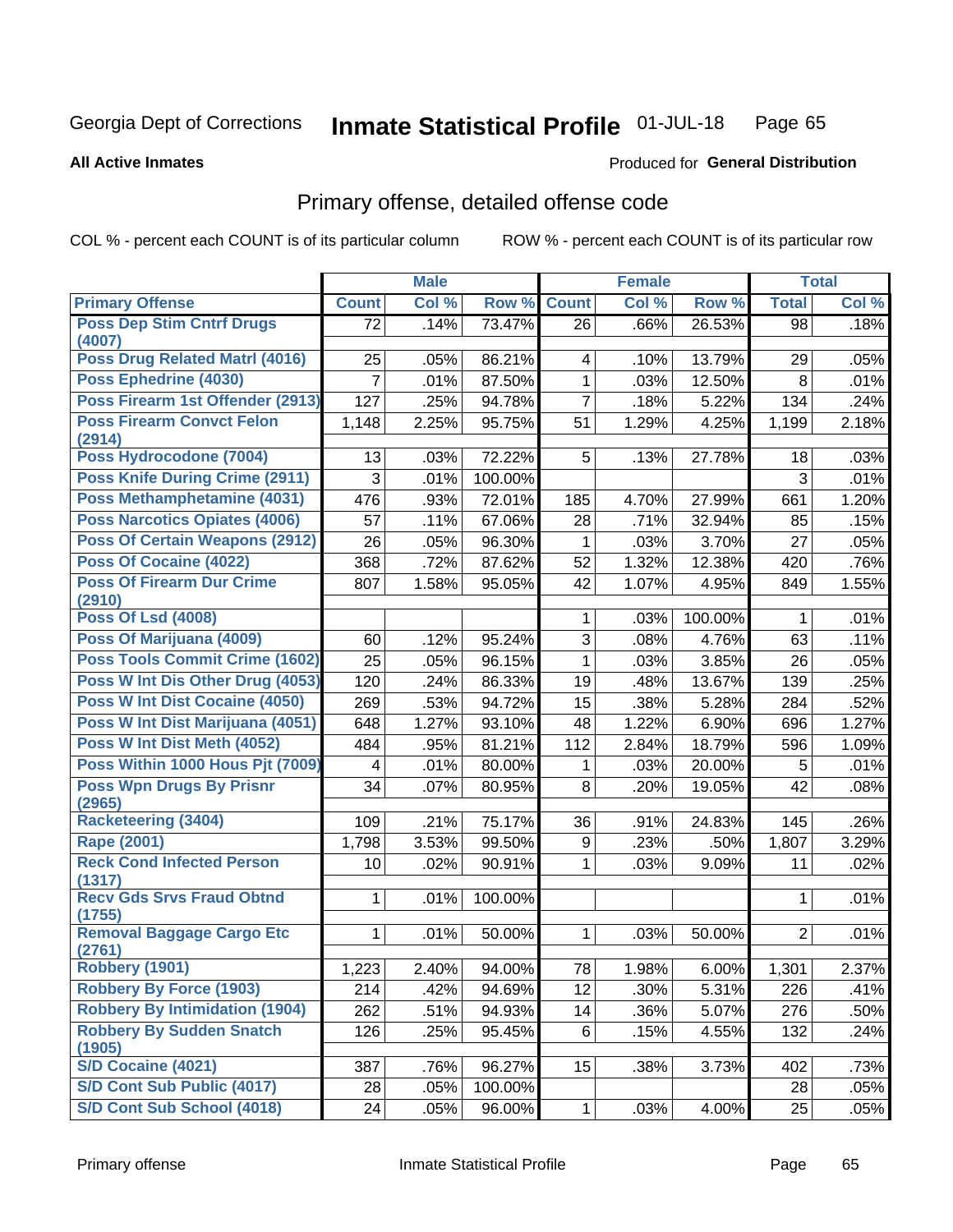### Inmate Statistical Profile 01-JUL-18 Page 66

### **All Active Inmates**

### Produced for General Distribution

# Primary offense, detailed offense code

COL % - percent each COUNT is of its particular column

|                                            |                | <b>Male</b> |         |                | <b>Female</b> |         |                | <b>Total</b> |
|--------------------------------------------|----------------|-------------|---------|----------------|---------------|---------|----------------|--------------|
| <b>Primary Offense</b>                     | <b>Count</b>   | Col %       | Row %   | <b>Count</b>   | Col %         | Row %   | <b>Total</b>   | Col %        |
| S/D Dep Stim Cntrf Drugs (4002)            | 55             | .11%        | 77.46%  | 16             | .41%          | 22.54%  | 71             | .13%         |
| <b>S/D Narcotics Opiates (4001)</b>        | 21             | .04%        | 75.00%  | 7              | .18%          | 25.00%  | 28             | .05%         |
| S/D Of Marijuana (4004)                    | 222            | .44%        | 96.94%  | 7              | .18%          | 3.06%   | 229            | .42%         |
| Sale Mda/Extsy (4034)                      | 1              | .01%        | 100.00% |                |               |         | 1              | .01%         |
| Sale Methamphetamine (4032)                | 245            | .48%        | 83.05%  | 50             | 1.27%         | 16.95%  | 295            | .54%         |
| <b>Sex Exploitation Child (2843)</b>       | 216            | .42%        | 99.08%  | 2              | .05%          | .92%    | 218            | .40%         |
| <b>Sex Offender Fail Registr (2026)</b>    | 527            | 1.03%       | 98.14%  | 10             | .25%          | 1.86%   | 537            | .98%         |
| <b>Sex Offender Fail To Move (2028)</b>    | 6              | .01%        | 100.00% |                |               |         | 6              | .01%         |
| Sexl/Asslt/Agn/Pers/Cstdy (2023)           | 18             | .04%        | 100.00% |                |               |         | 18             | .03%         |
| <b>Sexual Aslt By Therapist (2024)</b>     | 1              | .01%        | 50.00%  | 1              | .03%          | 50.00%  | $\overline{2}$ | .01%         |
| <b>Sexual Battery (2011)</b>               | 184            | .36%        | 98.40%  | 3              | .08%          | 1.60%   | 187            | .34%         |
| <b>Simple Battery (1316)</b>               | 20             | .04%        | 100.00% |                |               |         | 20             | .04%         |
| <b>Sodomy (2002)</b>                       | 9              | .02%        | 100.00% |                |               |         | 9              | .02%         |
| <b>Solicit Sodomy From Minor</b>           | 8              | .02%        | 88.89%  | 1              | .03%          | 11.11%  | 9              | .02%         |
| (2025)                                     |                |             |         |                |               |         |                |              |
| <b>Solicit/Accepting Bribe (2712)</b>      | 1.             | .01%        | 100.00% |                |               |         | 1              | .01%         |
| <b>Stalking (1320)</b>                     | 4              | .01%        | 100.00% |                |               |         | 4              | .01%         |
| <b>Statutory Rape (2018)</b>               | 755            | 1.48%       | 97.55%  | 19             | .48%          | 2.45%   | 774            | 1.41%        |
| <b>Tampering With Evidence (2315)</b>      | 10             | .02%        | 76.92%  | 3              | .08%          | 23.08%  | 13             | .02%         |
| <b>Telecommunications Fraud</b><br>(1759)  | 2              | .01%        | 100.00% |                |               |         | 2              | .01%         |
| <b>Terrorist Threats &amp; Acts (1307)</b> | 342            | .67%        | 93.19%  | 25             | .63%          | 6.81%   | 367            | .67%         |
| <b>Theft Bring Prop In State (1815)</b>    | 7              | .01%        | 100.00% |                |               |         | $\overline{7}$ | .01%         |
| <b>Theft By Conversion (1808)</b>          | 15             | .03%        | 75.00%  | 5              | .13%          | 25.00%  | 20             | .04%         |
| <b>Theft By Deception (1803)</b>           | 30             | .06%        | 75.00%  | 10             | .25%          | 25.00%  | 40             | .07%         |
| <b>Theft By Extortion (1804)</b>           |                |             |         | $\overline{2}$ | .05%          | 100.00% | $\overline{2}$ | .01%         |
| <b>Theft By Rec Stolen Prop (1806)</b>     | 501            | .98%        | 90.93%  | 50             | 1.27%         | 9.07%   | 551            | 1.00%        |
| <b>Theft By Shoplifting (1821)</b>         | 441            | .86%        | 72.18%  | 170            | 4.31%         | 27.82%  | 611            | 1.11%        |
| Theft By Taking (1802)                     | 645            | 1.27%       | 81.54%  | 146            | 3.71%         | 18.46%  | 791            | 1.44%        |
| <b>Theft Credit Card (1751)</b>            | 17             | .03%        | 65.38%  | 9              | .23%          | 34.62%  | 26             | .05%         |
| <b>Theft Motorveh Or Part (1813)</b>       | 31             | .06%        | 96.88%  | 1              | .03%          | 3.13%   | 32             | .06%         |
| <b>Theft Of Lost Property (1805)</b>       | 1              | .01%        | 50.00%  | 1              | .03%          | 50.00%  | $\overline{c}$ | .01%         |
| <b>Theft Of Services (1807)</b>            | $\overline{2}$ | .01%        | 100.00% |                |               |         | $\overline{2}$ | .01%         |
| <b>Theft Recv Prop Out State (1816)</b>    | 3              | .01%        | 100.00% |                |               |         | 3              | .01%         |
| <b>Traf Amphtmine 200-399 Gm</b>           | $\overline{2}$ | .01%        | 66.67%  | 1              | .03%          | 33.33%  | 3              | .01%         |
| (4127)                                     |                |             |         |                |               |         |                |              |
| <b>Traf Amphtmine 28-199 Gm</b><br>(4126)  | $\overline{4}$ | .01%        | 57.14%  | 3 <sup>1</sup> | .08%          | 42.86%  | $\overline{7}$ | .01%         |
| Traf Amphtmine 400+ Gm (4128)              | 3              | .01%        | 100.00% |                |               |         | 3              | .01%         |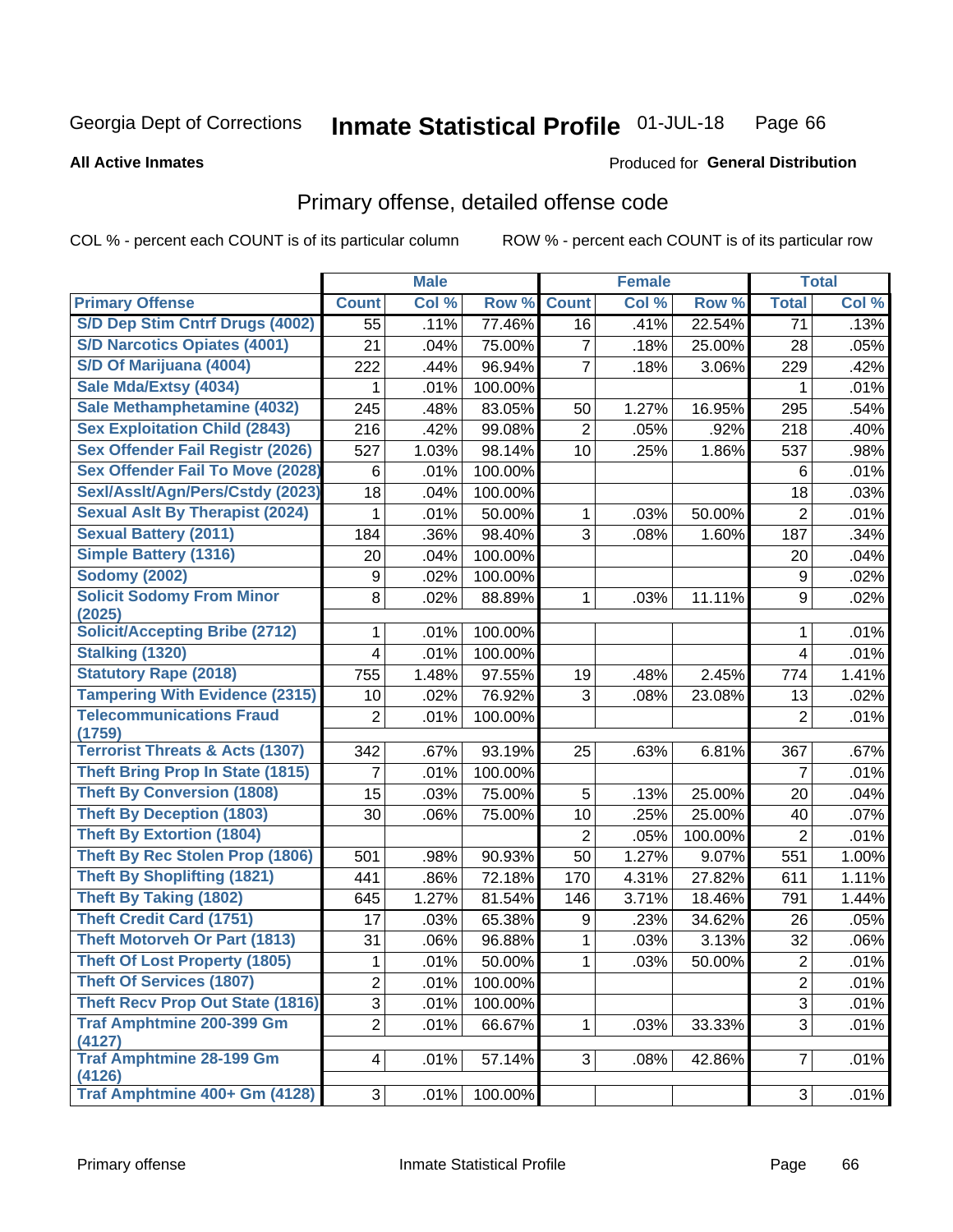### Inmate Statistical Profile 01-JUL-18 Page 67

### **All Active Inmates**

## Produced for General Distribution

# Primary offense, detailed offense code

COL % - percent each COUNT is of its particular column

| Col %<br><b>Count</b><br>Col %<br>Row %<br><b>Count</b><br>Col %<br>Row %<br><b>Total</b><br><b>Traf Cocaine 201-400 Gm (4102)</b><br>97.83%<br>.17%<br>.18%<br>.05%<br>2.17%<br>90<br>2<br>92<br><b>Traf Cocaine 401+ Gm (4103)</b><br>96.70%<br>3<br>3.30%<br>88<br>.17%<br>.08%<br>.17%<br>91<br>Traf Cocaine Less 200 Gm (4101)<br>203<br>.40%<br>98.07%<br>1.93%<br>207<br>.38%<br>.10%<br>4<br><b>Traf Marijna 10-2000 Lb (4121)</b><br>87.30%<br>.11%<br>55<br>.11%<br>8<br>.20%<br>12.70%<br>63<br><b>Traf Marijna 10001+ Lb (4123)</b><br>.01%<br>.01%<br>100.00%<br>1<br>1<br><b>Traf Marijna 2001-10k Lb (4122)</b><br>$\overline{2}$<br>$\overline{2}$<br>.01%<br>100.00%<br>.01%<br>Traf Mda/Extsy 200-399gm<br>3<br>3<br>.01%<br>100.00%<br>.01%<br>(4151)<br><b>Traf Mda/Extsy 28-199gm (4150)</b><br>81.25%<br>.03%<br>13<br>.03%<br>3<br>.08%<br>18.75%<br>16<br>Traf Mda/Extsy 400+Gm (4152)<br>.01%<br>100.00%<br>.01%<br>$\overline{4}$<br>4<br>Traf Methamph 200-399 Gm<br>118<br>15.71%<br>.25%<br>.23%<br>84.29%<br>140<br>22<br>.56%<br>(4141)<br><b>Traf Methamph 28-199 Gm</b><br>416<br>.82%<br>80.62%<br>19.38%<br>.94%<br>100<br>2.54%<br>516<br>(4140)<br>Traf Methamph 400+ Gm (4142)<br>86.81%<br>13.19%<br>79<br>.15%<br>12<br>.30%<br>.17%<br>91<br><b>Traf Methamph Unspec Amt</b><br>116<br>.23%<br>80.56%<br>.71%<br>19.44%<br>144<br>.26%<br>28<br>(4146)<br><b>Traf Methaqualone&lt; 400 Gm</b><br>100.00%<br>.01%<br>$\overline{2}$<br>.01%<br>$\overline{2}$<br>(4124)<br><b>Traf Narcotic 15-28 Gm (4112)</b><br>87.18%<br>5<br>.13%<br>12.82%<br>.07%<br>34<br>.07%<br>39<br>Traf Narcotic 29+ Gm (4113)<br>$\overline{2}$<br>33<br>.06%<br>94.29%<br>5.71%<br>.06%<br>.05%<br>35<br>Traf Narcotic Less 14 Gm (4111)<br>5<br>42<br>.08%<br>89.36%<br>.13%<br>10.64%<br>.09%<br>47<br><b>Traffick Sexual Servitude (1331)</b><br>85.00%<br>3<br>17<br>.03%<br>.08%<br>15.00%<br>.04%<br>20<br><b>Unauth Dist Recrd Devices</b><br>.01%<br>$\overline{2}$<br>.01%<br>100.00%<br>$\overline{2}$<br>(9907)<br><b>Unknown Offense (9999)</b><br>90.48%<br>.04%<br>19<br>.04%<br>2<br>.05%<br>9.52%<br>21<br>Uniwfl Mfg/Del/Dist N-C S (4014)<br>.01%<br>.02%<br>100.00%<br>8<br>8<br><b>Use Comm Facity Vio C Sub</b><br>9<br>.02%<br>.02%<br>90.00%<br>.03%<br>10.00%<br>10<br>1<br>(4133)<br><b>Vehicular Homicide (1123)</b><br>.58%<br>78.22%<br>2.11%<br>21.78%<br>.69%<br>298<br>381<br>83<br><b>Viol Dngrous Drgs Act (4013)</b><br>82.19%<br>1.12%<br>17.81%<br>.45%<br>203<br>.40%<br>247<br>44<br>Viol Ga Cntrl Sbst Act (4012)<br>83.33%<br>.02%<br>10<br>.02%<br>2<br>.05%<br>16.67%<br>12<br><b>Viol Ga Securities Act (1800)</b><br>.01%<br>.01%<br>100.00%<br>1<br>1<br>Viol Motor Vehicle Laws (5001)<br>42<br>.08%<br>91.30%<br>8.70%<br>46<br>.08%<br>.10%<br>4<br><b>Viol Oath Public Offer (2302)</b><br>3<br>.01%<br>75.00%<br>.01%<br>1<br>.03%<br>25.00%<br>4<br><b>Violatn Othr States Law (8001)</b><br>40<br>85.11%<br>.08%<br>.18%<br>14.89%<br>47<br>.09%<br>7<br><b>Vol Manslaughter Of Fetus</b><br>3<br>.01%<br>100.00%<br>3<br>.01%<br>(1119)<br><b>Voluntary Manslaughter (1102)</b><br>88.44%<br>2.30%<br>1,117<br>2.19%<br>3.71%<br>11.56%<br>1,263<br>146<br><b>Abandonment Of Dep Child (11)</b><br>.01%<br>100.00%<br>.01%<br>4<br>4<br><b>Assault &amp; Battery (21)</b><br>5<br>.01%<br>100.00%<br>5<br>.01% |                        | <b>Male</b> |  | <b>Female</b> |  | <b>Total</b> |
|--------------------------------------------------------------------------------------------------------------------------------------------------------------------------------------------------------------------------------------------------------------------------------------------------------------------------------------------------------------------------------------------------------------------------------------------------------------------------------------------------------------------------------------------------------------------------------------------------------------------------------------------------------------------------------------------------------------------------------------------------------------------------------------------------------------------------------------------------------------------------------------------------------------------------------------------------------------------------------------------------------------------------------------------------------------------------------------------------------------------------------------------------------------------------------------------------------------------------------------------------------------------------------------------------------------------------------------------------------------------------------------------------------------------------------------------------------------------------------------------------------------------------------------------------------------------------------------------------------------------------------------------------------------------------------------------------------------------------------------------------------------------------------------------------------------------------------------------------------------------------------------------------------------------------------------------------------------------------------------------------------------------------------------------------------------------------------------------------------------------------------------------------------------------------------------------------------------------------------------------------------------------------------------------------------------------------------------------------------------------------------------------------------------------------------------------------------------------------------------------------------------------------------------------------------------------------------------------------------------------------------------------------------------------------------------------------------------------------------------------------------------------------------------------------------------------------------------------------------------------------------------------------------------------------------------------------------------------------------------------------------------------------------------------------------------------------------------------------------------------------------------------------------------------------------------------------------------------------------------------------------------------------------------------------------------------------------------------------------------------------------------------|------------------------|-------------|--|---------------|--|--------------|
|                                                                                                                                                                                                                                                                                                                                                                                                                                                                                                                                                                                                                                                                                                                                                                                                                                                                                                                                                                                                                                                                                                                                                                                                                                                                                                                                                                                                                                                                                                                                                                                                                                                                                                                                                                                                                                                                                                                                                                                                                                                                                                                                                                                                                                                                                                                                                                                                                                                                                                                                                                                                                                                                                                                                                                                                                                                                                                                                                                                                                                                                                                                                                                                                                                                                                                                                                                                            | <b>Primary Offense</b> |             |  |               |  |              |
|                                                                                                                                                                                                                                                                                                                                                                                                                                                                                                                                                                                                                                                                                                                                                                                                                                                                                                                                                                                                                                                                                                                                                                                                                                                                                                                                                                                                                                                                                                                                                                                                                                                                                                                                                                                                                                                                                                                                                                                                                                                                                                                                                                                                                                                                                                                                                                                                                                                                                                                                                                                                                                                                                                                                                                                                                                                                                                                                                                                                                                                                                                                                                                                                                                                                                                                                                                                            |                        |             |  |               |  |              |
|                                                                                                                                                                                                                                                                                                                                                                                                                                                                                                                                                                                                                                                                                                                                                                                                                                                                                                                                                                                                                                                                                                                                                                                                                                                                                                                                                                                                                                                                                                                                                                                                                                                                                                                                                                                                                                                                                                                                                                                                                                                                                                                                                                                                                                                                                                                                                                                                                                                                                                                                                                                                                                                                                                                                                                                                                                                                                                                                                                                                                                                                                                                                                                                                                                                                                                                                                                                            |                        |             |  |               |  |              |
|                                                                                                                                                                                                                                                                                                                                                                                                                                                                                                                                                                                                                                                                                                                                                                                                                                                                                                                                                                                                                                                                                                                                                                                                                                                                                                                                                                                                                                                                                                                                                                                                                                                                                                                                                                                                                                                                                                                                                                                                                                                                                                                                                                                                                                                                                                                                                                                                                                                                                                                                                                                                                                                                                                                                                                                                                                                                                                                                                                                                                                                                                                                                                                                                                                                                                                                                                                                            |                        |             |  |               |  |              |
|                                                                                                                                                                                                                                                                                                                                                                                                                                                                                                                                                                                                                                                                                                                                                                                                                                                                                                                                                                                                                                                                                                                                                                                                                                                                                                                                                                                                                                                                                                                                                                                                                                                                                                                                                                                                                                                                                                                                                                                                                                                                                                                                                                                                                                                                                                                                                                                                                                                                                                                                                                                                                                                                                                                                                                                                                                                                                                                                                                                                                                                                                                                                                                                                                                                                                                                                                                                            |                        |             |  |               |  |              |
|                                                                                                                                                                                                                                                                                                                                                                                                                                                                                                                                                                                                                                                                                                                                                                                                                                                                                                                                                                                                                                                                                                                                                                                                                                                                                                                                                                                                                                                                                                                                                                                                                                                                                                                                                                                                                                                                                                                                                                                                                                                                                                                                                                                                                                                                                                                                                                                                                                                                                                                                                                                                                                                                                                                                                                                                                                                                                                                                                                                                                                                                                                                                                                                                                                                                                                                                                                                            |                        |             |  |               |  |              |
|                                                                                                                                                                                                                                                                                                                                                                                                                                                                                                                                                                                                                                                                                                                                                                                                                                                                                                                                                                                                                                                                                                                                                                                                                                                                                                                                                                                                                                                                                                                                                                                                                                                                                                                                                                                                                                                                                                                                                                                                                                                                                                                                                                                                                                                                                                                                                                                                                                                                                                                                                                                                                                                                                                                                                                                                                                                                                                                                                                                                                                                                                                                                                                                                                                                                                                                                                                                            |                        |             |  |               |  |              |
|                                                                                                                                                                                                                                                                                                                                                                                                                                                                                                                                                                                                                                                                                                                                                                                                                                                                                                                                                                                                                                                                                                                                                                                                                                                                                                                                                                                                                                                                                                                                                                                                                                                                                                                                                                                                                                                                                                                                                                                                                                                                                                                                                                                                                                                                                                                                                                                                                                                                                                                                                                                                                                                                                                                                                                                                                                                                                                                                                                                                                                                                                                                                                                                                                                                                                                                                                                                            |                        |             |  |               |  |              |
|                                                                                                                                                                                                                                                                                                                                                                                                                                                                                                                                                                                                                                                                                                                                                                                                                                                                                                                                                                                                                                                                                                                                                                                                                                                                                                                                                                                                                                                                                                                                                                                                                                                                                                                                                                                                                                                                                                                                                                                                                                                                                                                                                                                                                                                                                                                                                                                                                                                                                                                                                                                                                                                                                                                                                                                                                                                                                                                                                                                                                                                                                                                                                                                                                                                                                                                                                                                            |                        |             |  |               |  |              |
|                                                                                                                                                                                                                                                                                                                                                                                                                                                                                                                                                                                                                                                                                                                                                                                                                                                                                                                                                                                                                                                                                                                                                                                                                                                                                                                                                                                                                                                                                                                                                                                                                                                                                                                                                                                                                                                                                                                                                                                                                                                                                                                                                                                                                                                                                                                                                                                                                                                                                                                                                                                                                                                                                                                                                                                                                                                                                                                                                                                                                                                                                                                                                                                                                                                                                                                                                                                            |                        |             |  |               |  |              |
|                                                                                                                                                                                                                                                                                                                                                                                                                                                                                                                                                                                                                                                                                                                                                                                                                                                                                                                                                                                                                                                                                                                                                                                                                                                                                                                                                                                                                                                                                                                                                                                                                                                                                                                                                                                                                                                                                                                                                                                                                                                                                                                                                                                                                                                                                                                                                                                                                                                                                                                                                                                                                                                                                                                                                                                                                                                                                                                                                                                                                                                                                                                                                                                                                                                                                                                                                                                            |                        |             |  |               |  |              |
|                                                                                                                                                                                                                                                                                                                                                                                                                                                                                                                                                                                                                                                                                                                                                                                                                                                                                                                                                                                                                                                                                                                                                                                                                                                                                                                                                                                                                                                                                                                                                                                                                                                                                                                                                                                                                                                                                                                                                                                                                                                                                                                                                                                                                                                                                                                                                                                                                                                                                                                                                                                                                                                                                                                                                                                                                                                                                                                                                                                                                                                                                                                                                                                                                                                                                                                                                                                            |                        |             |  |               |  |              |
|                                                                                                                                                                                                                                                                                                                                                                                                                                                                                                                                                                                                                                                                                                                                                                                                                                                                                                                                                                                                                                                                                                                                                                                                                                                                                                                                                                                                                                                                                                                                                                                                                                                                                                                                                                                                                                                                                                                                                                                                                                                                                                                                                                                                                                                                                                                                                                                                                                                                                                                                                                                                                                                                                                                                                                                                                                                                                                                                                                                                                                                                                                                                                                                                                                                                                                                                                                                            |                        |             |  |               |  |              |
|                                                                                                                                                                                                                                                                                                                                                                                                                                                                                                                                                                                                                                                                                                                                                                                                                                                                                                                                                                                                                                                                                                                                                                                                                                                                                                                                                                                                                                                                                                                                                                                                                                                                                                                                                                                                                                                                                                                                                                                                                                                                                                                                                                                                                                                                                                                                                                                                                                                                                                                                                                                                                                                                                                                                                                                                                                                                                                                                                                                                                                                                                                                                                                                                                                                                                                                                                                                            |                        |             |  |               |  |              |
|                                                                                                                                                                                                                                                                                                                                                                                                                                                                                                                                                                                                                                                                                                                                                                                                                                                                                                                                                                                                                                                                                                                                                                                                                                                                                                                                                                                                                                                                                                                                                                                                                                                                                                                                                                                                                                                                                                                                                                                                                                                                                                                                                                                                                                                                                                                                                                                                                                                                                                                                                                                                                                                                                                                                                                                                                                                                                                                                                                                                                                                                                                                                                                                                                                                                                                                                                                                            |                        |             |  |               |  |              |
|                                                                                                                                                                                                                                                                                                                                                                                                                                                                                                                                                                                                                                                                                                                                                                                                                                                                                                                                                                                                                                                                                                                                                                                                                                                                                                                                                                                                                                                                                                                                                                                                                                                                                                                                                                                                                                                                                                                                                                                                                                                                                                                                                                                                                                                                                                                                                                                                                                                                                                                                                                                                                                                                                                                                                                                                                                                                                                                                                                                                                                                                                                                                                                                                                                                                                                                                                                                            |                        |             |  |               |  |              |
|                                                                                                                                                                                                                                                                                                                                                                                                                                                                                                                                                                                                                                                                                                                                                                                                                                                                                                                                                                                                                                                                                                                                                                                                                                                                                                                                                                                                                                                                                                                                                                                                                                                                                                                                                                                                                                                                                                                                                                                                                                                                                                                                                                                                                                                                                                                                                                                                                                                                                                                                                                                                                                                                                                                                                                                                                                                                                                                                                                                                                                                                                                                                                                                                                                                                                                                                                                                            |                        |             |  |               |  |              |
|                                                                                                                                                                                                                                                                                                                                                                                                                                                                                                                                                                                                                                                                                                                                                                                                                                                                                                                                                                                                                                                                                                                                                                                                                                                                                                                                                                                                                                                                                                                                                                                                                                                                                                                                                                                                                                                                                                                                                                                                                                                                                                                                                                                                                                                                                                                                                                                                                                                                                                                                                                                                                                                                                                                                                                                                                                                                                                                                                                                                                                                                                                                                                                                                                                                                                                                                                                                            |                        |             |  |               |  |              |
|                                                                                                                                                                                                                                                                                                                                                                                                                                                                                                                                                                                                                                                                                                                                                                                                                                                                                                                                                                                                                                                                                                                                                                                                                                                                                                                                                                                                                                                                                                                                                                                                                                                                                                                                                                                                                                                                                                                                                                                                                                                                                                                                                                                                                                                                                                                                                                                                                                                                                                                                                                                                                                                                                                                                                                                                                                                                                                                                                                                                                                                                                                                                                                                                                                                                                                                                                                                            |                        |             |  |               |  |              |
|                                                                                                                                                                                                                                                                                                                                                                                                                                                                                                                                                                                                                                                                                                                                                                                                                                                                                                                                                                                                                                                                                                                                                                                                                                                                                                                                                                                                                                                                                                                                                                                                                                                                                                                                                                                                                                                                                                                                                                                                                                                                                                                                                                                                                                                                                                                                                                                                                                                                                                                                                                                                                                                                                                                                                                                                                                                                                                                                                                                                                                                                                                                                                                                                                                                                                                                                                                                            |                        |             |  |               |  |              |
|                                                                                                                                                                                                                                                                                                                                                                                                                                                                                                                                                                                                                                                                                                                                                                                                                                                                                                                                                                                                                                                                                                                                                                                                                                                                                                                                                                                                                                                                                                                                                                                                                                                                                                                                                                                                                                                                                                                                                                                                                                                                                                                                                                                                                                                                                                                                                                                                                                                                                                                                                                                                                                                                                                                                                                                                                                                                                                                                                                                                                                                                                                                                                                                                                                                                                                                                                                                            |                        |             |  |               |  |              |
|                                                                                                                                                                                                                                                                                                                                                                                                                                                                                                                                                                                                                                                                                                                                                                                                                                                                                                                                                                                                                                                                                                                                                                                                                                                                                                                                                                                                                                                                                                                                                                                                                                                                                                                                                                                                                                                                                                                                                                                                                                                                                                                                                                                                                                                                                                                                                                                                                                                                                                                                                                                                                                                                                                                                                                                                                                                                                                                                                                                                                                                                                                                                                                                                                                                                                                                                                                                            |                        |             |  |               |  |              |
|                                                                                                                                                                                                                                                                                                                                                                                                                                                                                                                                                                                                                                                                                                                                                                                                                                                                                                                                                                                                                                                                                                                                                                                                                                                                                                                                                                                                                                                                                                                                                                                                                                                                                                                                                                                                                                                                                                                                                                                                                                                                                                                                                                                                                                                                                                                                                                                                                                                                                                                                                                                                                                                                                                                                                                                                                                                                                                                                                                                                                                                                                                                                                                                                                                                                                                                                                                                            |                        |             |  |               |  |              |
|                                                                                                                                                                                                                                                                                                                                                                                                                                                                                                                                                                                                                                                                                                                                                                                                                                                                                                                                                                                                                                                                                                                                                                                                                                                                                                                                                                                                                                                                                                                                                                                                                                                                                                                                                                                                                                                                                                                                                                                                                                                                                                                                                                                                                                                                                                                                                                                                                                                                                                                                                                                                                                                                                                                                                                                                                                                                                                                                                                                                                                                                                                                                                                                                                                                                                                                                                                                            |                        |             |  |               |  |              |
|                                                                                                                                                                                                                                                                                                                                                                                                                                                                                                                                                                                                                                                                                                                                                                                                                                                                                                                                                                                                                                                                                                                                                                                                                                                                                                                                                                                                                                                                                                                                                                                                                                                                                                                                                                                                                                                                                                                                                                                                                                                                                                                                                                                                                                                                                                                                                                                                                                                                                                                                                                                                                                                                                                                                                                                                                                                                                                                                                                                                                                                                                                                                                                                                                                                                                                                                                                                            |                        |             |  |               |  |              |
|                                                                                                                                                                                                                                                                                                                                                                                                                                                                                                                                                                                                                                                                                                                                                                                                                                                                                                                                                                                                                                                                                                                                                                                                                                                                                                                                                                                                                                                                                                                                                                                                                                                                                                                                                                                                                                                                                                                                                                                                                                                                                                                                                                                                                                                                                                                                                                                                                                                                                                                                                                                                                                                                                                                                                                                                                                                                                                                                                                                                                                                                                                                                                                                                                                                                                                                                                                                            |                        |             |  |               |  |              |
|                                                                                                                                                                                                                                                                                                                                                                                                                                                                                                                                                                                                                                                                                                                                                                                                                                                                                                                                                                                                                                                                                                                                                                                                                                                                                                                                                                                                                                                                                                                                                                                                                                                                                                                                                                                                                                                                                                                                                                                                                                                                                                                                                                                                                                                                                                                                                                                                                                                                                                                                                                                                                                                                                                                                                                                                                                                                                                                                                                                                                                                                                                                                                                                                                                                                                                                                                                                            |                        |             |  |               |  |              |
|                                                                                                                                                                                                                                                                                                                                                                                                                                                                                                                                                                                                                                                                                                                                                                                                                                                                                                                                                                                                                                                                                                                                                                                                                                                                                                                                                                                                                                                                                                                                                                                                                                                                                                                                                                                                                                                                                                                                                                                                                                                                                                                                                                                                                                                                                                                                                                                                                                                                                                                                                                                                                                                                                                                                                                                                                                                                                                                                                                                                                                                                                                                                                                                                                                                                                                                                                                                            |                        |             |  |               |  |              |
|                                                                                                                                                                                                                                                                                                                                                                                                                                                                                                                                                                                                                                                                                                                                                                                                                                                                                                                                                                                                                                                                                                                                                                                                                                                                                                                                                                                                                                                                                                                                                                                                                                                                                                                                                                                                                                                                                                                                                                                                                                                                                                                                                                                                                                                                                                                                                                                                                                                                                                                                                                                                                                                                                                                                                                                                                                                                                                                                                                                                                                                                                                                                                                                                                                                                                                                                                                                            |                        |             |  |               |  |              |
|                                                                                                                                                                                                                                                                                                                                                                                                                                                                                                                                                                                                                                                                                                                                                                                                                                                                                                                                                                                                                                                                                                                                                                                                                                                                                                                                                                                                                                                                                                                                                                                                                                                                                                                                                                                                                                                                                                                                                                                                                                                                                                                                                                                                                                                                                                                                                                                                                                                                                                                                                                                                                                                                                                                                                                                                                                                                                                                                                                                                                                                                                                                                                                                                                                                                                                                                                                                            |                        |             |  |               |  |              |
|                                                                                                                                                                                                                                                                                                                                                                                                                                                                                                                                                                                                                                                                                                                                                                                                                                                                                                                                                                                                                                                                                                                                                                                                                                                                                                                                                                                                                                                                                                                                                                                                                                                                                                                                                                                                                                                                                                                                                                                                                                                                                                                                                                                                                                                                                                                                                                                                                                                                                                                                                                                                                                                                                                                                                                                                                                                                                                                                                                                                                                                                                                                                                                                                                                                                                                                                                                                            |                        |             |  |               |  |              |
|                                                                                                                                                                                                                                                                                                                                                                                                                                                                                                                                                                                                                                                                                                                                                                                                                                                                                                                                                                                                                                                                                                                                                                                                                                                                                                                                                                                                                                                                                                                                                                                                                                                                                                                                                                                                                                                                                                                                                                                                                                                                                                                                                                                                                                                                                                                                                                                                                                                                                                                                                                                                                                                                                                                                                                                                                                                                                                                                                                                                                                                                                                                                                                                                                                                                                                                                                                                            |                        |             |  |               |  |              |
|                                                                                                                                                                                                                                                                                                                                                                                                                                                                                                                                                                                                                                                                                                                                                                                                                                                                                                                                                                                                                                                                                                                                                                                                                                                                                                                                                                                                                                                                                                                                                                                                                                                                                                                                                                                                                                                                                                                                                                                                                                                                                                                                                                                                                                                                                                                                                                                                                                                                                                                                                                                                                                                                                                                                                                                                                                                                                                                                                                                                                                                                                                                                                                                                                                                                                                                                                                                            |                        |             |  |               |  |              |
|                                                                                                                                                                                                                                                                                                                                                                                                                                                                                                                                                                                                                                                                                                                                                                                                                                                                                                                                                                                                                                                                                                                                                                                                                                                                                                                                                                                                                                                                                                                                                                                                                                                                                                                                                                                                                                                                                                                                                                                                                                                                                                                                                                                                                                                                                                                                                                                                                                                                                                                                                                                                                                                                                                                                                                                                                                                                                                                                                                                                                                                                                                                                                                                                                                                                                                                                                                                            |                        |             |  |               |  |              |
|                                                                                                                                                                                                                                                                                                                                                                                                                                                                                                                                                                                                                                                                                                                                                                                                                                                                                                                                                                                                                                                                                                                                                                                                                                                                                                                                                                                                                                                                                                                                                                                                                                                                                                                                                                                                                                                                                                                                                                                                                                                                                                                                                                                                                                                                                                                                                                                                                                                                                                                                                                                                                                                                                                                                                                                                                                                                                                                                                                                                                                                                                                                                                                                                                                                                                                                                                                                            |                        |             |  |               |  |              |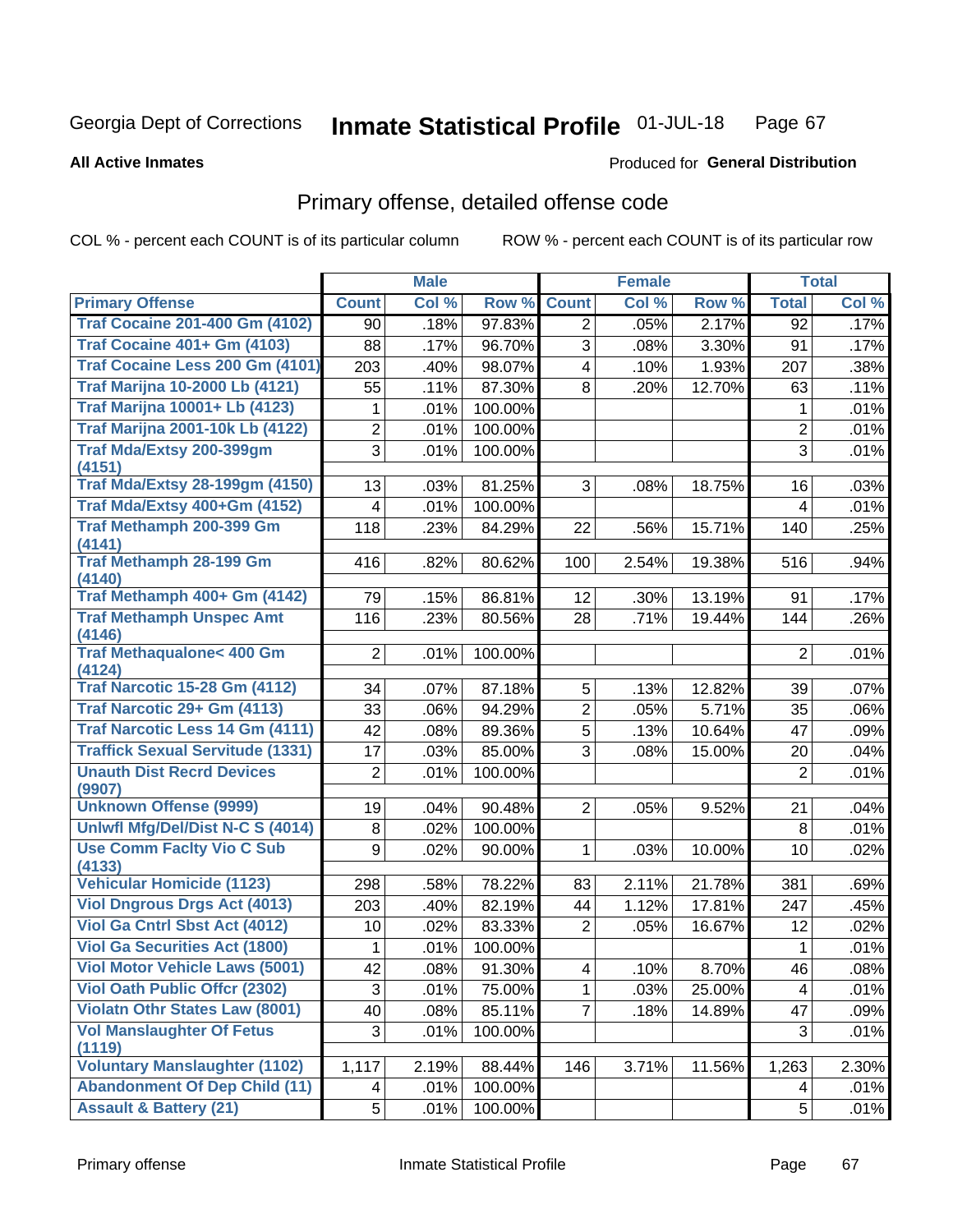### Inmate Statistical Profile 01-JUL-18 Page 68

**All Active Inmates** 

## **Produced for General Distribution**

# Primary offense, detailed offense code

COL % - percent each COUNT is of its particular column

|                                         |                | <b>Male</b> |         |              | <b>Female</b> |         |                | <b>Total</b> |
|-----------------------------------------|----------------|-------------|---------|--------------|---------------|---------|----------------|--------------|
| <b>Primary Offense</b>                  | <b>Count</b>   | Col %       | Row %   | <b>Count</b> | Col %         | Row %   | <b>Total</b>   | Col %        |
| <b>Bad Checks (52)</b>                  | $\overline{2}$ | .01%        | 66.67%  | 1.           | .03%          | 33.33%  | 3              | .01%         |
| <b>Burglary (45)</b>                    | 9              | .02%        | 100.00% |              |               |         | 9              | .02%         |
| <b>Cheating &amp; Swindling (51)</b>    | $\overline{c}$ | .01%        | 100.00% |              |               |         | $\overline{2}$ | .01%         |
| <b>Cpwl &amp; Concealed Weapon (93)</b> | 5              | .01%        | 100.00% |              |               |         | 5              | .01%         |
| <b>Crmnl Attempt (98)</b>               |                | .01%        | 100.00% |              |               |         |                | .01%         |
| <b>Dui (72)</b>                         | 7              | .01%        | 100.00% |              |               |         | $\overline{7}$ | .01%         |
| Escape (92)                             | 4              | .01%        | 100.00% |              |               |         | 4              | .01%         |
| Forgery (55)                            | 3              | .01%        | 100.00% |              |               |         | 3              | .01%         |
| Lottery (54)                            |                | .01%        | 100.00% |              |               |         |                | .01%         |
| <b>Misc Misdemeanor (500)</b>           | 3              | .01%        | 100.00% |              |               |         | 3              | .01%         |
| <b>Obstr Of Law Enf Officer (73)</b>    |                | .01%        | 100.00% |              |               |         |                | .01%         |
| <b>Other Misdemeanor (99)</b>           | 15             | .03%        | 93.75%  | 1            | .03%          | 6.25%   | 16             | .03%         |
| <b>Pointing Gun At Another (96)</b>     |                | .01%        | 100.00% |              |               |         |                | .01%         |
| <b>Poss Ntp Whiskey (64)</b>            | $\overline{2}$ | .01%        | 100.00% |              |               |         | $\overline{2}$ | .01%         |
| <b>Prostitution (81)</b>                |                |             |         | 1            | .03%          | 100.00% | 1              | .01%         |
| <b>Public Drunkenness (61)</b>          | $\overline{2}$ | .01%        | 100.00% |              |               |         | $\overline{2}$ | .01%         |
| <b>Public Indecency (83)</b>            |                | .01%        | 100.00% |              |               |         |                | .01%         |
| Simple Assault (24)                     |                | .01%        | 100.00% |              |               |         | 1              | .01%         |
| <b>Simple Battery (25)</b>              |                | .01%        | 100.00% |              |               |         |                | .01%         |
| <b>Theft By Taking - Larceny (41)</b>   | 26             | .05%        | 100.00% |              |               |         | 26             | .05%         |
| Viol Motor Veh Law (71)                 | 3              | .01%        | 100.00% |              |               |         | 3              | .01%         |
| <b>Wife Beating (28)</b>                | $\overline{2}$ | .01%        | 100.00% |              |               |         | $\overline{2}$ | .01%         |
| <b>Total Rported</b>                    | 50,985         | 101%        | 92.83%  | 3,940        | 100%          | 7.17%   | 54,925         | 101%         |

| 'ted | 89          |       | 89      |
|------|-------------|-------|---------|
|      | 074<br>E 4. | 3,940 | EE N4 A |

| Mode (most frequent) | 1101 Murder | 1101 Murder | 1101 Murder |
|----------------------|-------------|-------------|-------------|
|                      |             |             |             |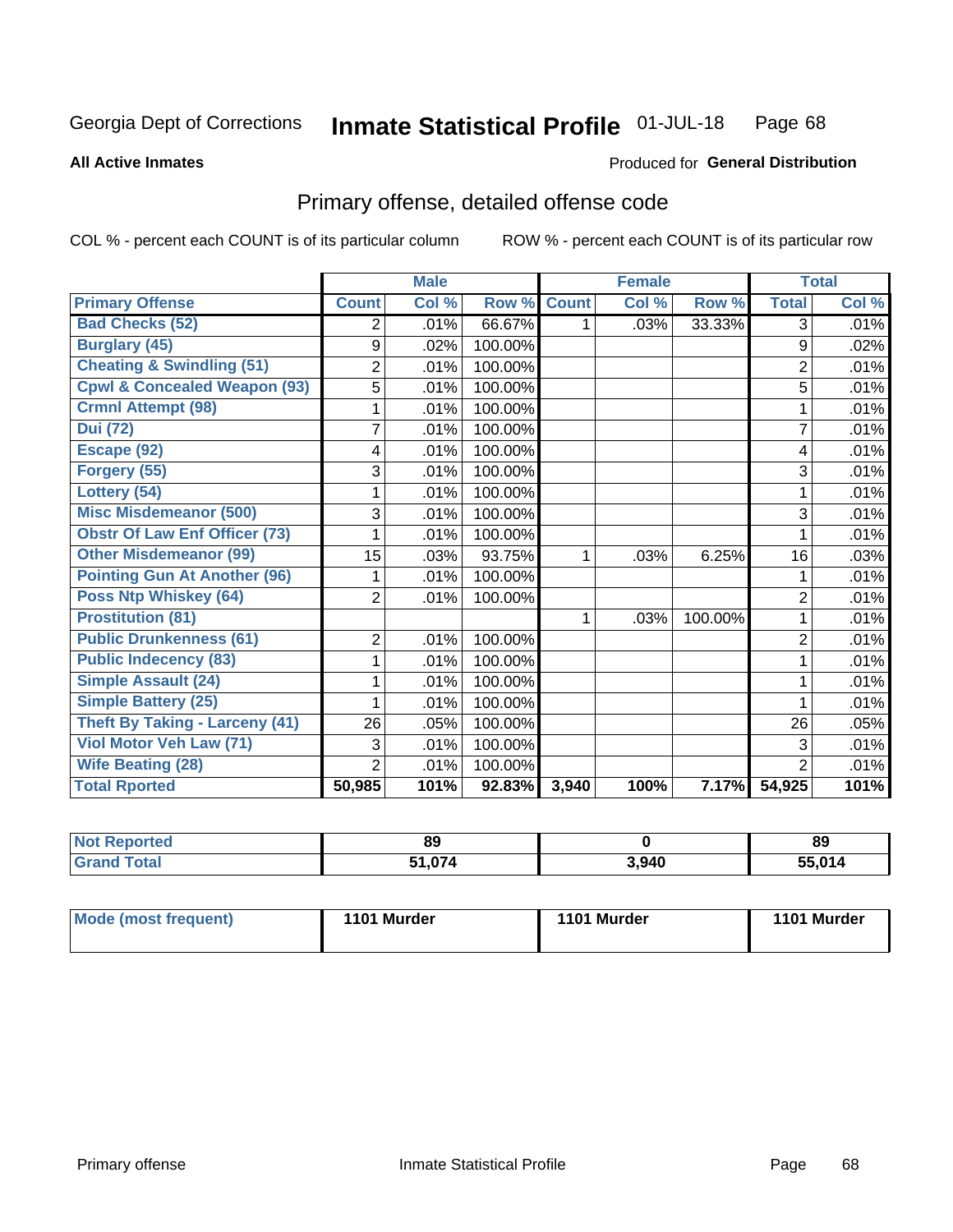### Inmate Statistical Profile 01-JUL-18 Page 69

### **All Active Inmates**

## Produced for General Distribution

# County of conviction of primary offense

COL % - percent each COUNT is of its particular column

|     |                             |              | <b>Male</b> |         |                 | <b>Female</b> |        |                  | <b>Total</b> |
|-----|-----------------------------|--------------|-------------|---------|-----------------|---------------|--------|------------------|--------------|
|     | <b>County of Conviction</b> | <b>Count</b> | Col %       | Row %   | <b>Count</b>    | Col %         | Row %  | <b>Total</b>     | Col %        |
| 000 | <b>Unknown</b>              | 189          | .37%        | 94.03%  | $\overline{12}$ | .30%          | 5.97%  | $\overline{201}$ | .37%         |
| 001 | <b>Appling County</b>       | 106          | .21%        | 95.50%  | 5               | .13%          | 4.50%  | 111              | .20%         |
| 002 | <b>Atkinson County</b>      | 57           | .11%        | 90.48%  | 6               | .15%          | 9.52%  | 63               | .11%         |
| 003 | <b>Bacon County</b>         | 74           | .14%        | 90.24%  | 8               | .20%          | 9.76%  | 82               | .15%         |
| 004 | <b>Baker County</b>         | 9            | .02%        | 90.00%  | $\mathbf{1}$    | .03%          | 10.00% | 10               | .02%         |
| 005 | <b>Baldwin County</b>       | 311          | .61%        | 93.11%  | 23              | .58%          | 6.89%  | 334              | .61%         |
| 006 | <b>Banks County</b>         | 72           | .14%        | 91.14%  | $\overline{7}$  | .18%          | 8.86%  | 79               | .14%         |
| 007 | <b>Barrow County</b>        | 328          | .64%        | 91.62%  | 30              | .76%          | 8.38%  | 358              | .65%         |
| 008 | <b>Bartow County</b>        | 635          | 1.24%       | 86.87%  | 96              | 2.44%         | 13.13% | 731              | 1.33%        |
| 009 | <b>Ben Hill County</b>      | 260          | .51%        | 93.19%  | 19              | .48%          | 6.81%  | 279              | .51%         |
| 010 | <b>Berrien County</b>       | 91           | .18%        | 98.91%  | 1               | .03%          | 1.09%  | 92               | .17%         |
| 011 | <b>Bibb County</b>          | 1,112        | 2.18%       | 93.84%  | 73              | 1.85%         | 6.16%  | 1,185            | 2.15%        |
| 012 | <b>Bleckley County</b>      | 64           | .13%        | 86.49%  | 10              | .25%          | 13.51% | 74               | .13%         |
| 013 | <b>Brantley County</b>      | 80           | .16%        | 86.02%  | 13              | .33%          | 13.98% | 93               | .17%         |
| 014 | <b>Brooks County</b>        | 52           | .10%        | 100.00% |                 |               |        | 52               | .09%         |
| 015 | <b>Bryan County</b>         | 66           | .13%        | 97.06%  | $\overline{2}$  | .05%          | 2.94%  | 68               | .12%         |
| 016 | <b>Bulloch County</b>       | 537          | 1.05%       | 92.75%  | 42              | 1.07%         | 7.25%  | 579              | 1.05%        |
| 017 | <b>Burke County</b>         | 226          | .44%        | 96.58%  | 8               | .20%          | 3.42%  | 234              | .43%         |
| 018 | <b>Butts County</b>         | 108          | .21%        | 95.58%  | 5               | .13%          | 4.42%  | 113              | .21%         |
| 019 | <b>Calhoun County</b>       | 29           | .06%        | 90.63%  | 3               | .08%          | 9.38%  | 32               | .06%         |
| 020 | <b>Camden County</b>        | 203          | .40%        | 94.86%  | 11              | .28%          | 5.14%  | 214              | .39%         |
| 021 | <b>Candler County</b>       | 112          | .22%        | 91.06%  | 11              | .28%          | 8.94%  | 123              | .22%         |
| 022 | <b>Carroll County</b>       | 627          | 1.23%       | 91.00%  | 62              | 1.57%         | 9.00%  | 689              | 1.25%        |
| 023 | <b>Catoosa County</b>       | 354          | .69%        | 87.62%  | 50              | 1.27%         | 12.38% | 404              | .73%         |
| 024 | <b>Charlton County</b>      | 62           | .12%        | 91.18%  | 6               | .15%          | 8.82%  | 68               | .12%         |
| 025 | <b>Chatham County</b>       | 1,915        | 3.75%       | 95.18%  | 97              | 2.46%         | 4.82%  | 2,012            | 3.66%        |
| 026 | <b>Chattahoochee County</b> | 26           | .05%        | 100.00% |                 |               |        | 26               | .05%         |
| 027 | <b>Chattooga County</b>     | 225          | .44%        | 90.36%  | 24              | .61%          | 9.64%  | 249              | .45%         |
| 028 | <b>Cherokee County</b>      | 573          | 1.12%       | 91.10%  | 56              | 1.42%         | 8.90%  | 629              | 1.14%        |
| 029 | <b>Clarke County</b>        | 561          | 1.10%       | 92.88%  | 43              | 1.09%         | 7.12%  | 604              | 1.10%        |
| 030 | <b>Clay County</b>          | 22           | .04%        | 81.48%  | 5               | .13%          | 18.52% | 27               | .05%         |
| 031 | <b>Clayton County</b>       | 1,450        | 2.84%       | 92.59%  | 116             | 2.94%         | 7.41%  | 1,566            | 2.85%        |
| 032 | <b>Clinch County</b>        | 48           | .09%        | 90.57%  | 5               | .13%          | 9.43%  | 53               | .10%         |
| 033 | <b>Cobb County</b>          | 2,471        | 4.84%       | 91.96%  | 216             | 5.48%         | 8.04%  | 2,687            | 4.88%        |
| 034 | <b>Coffee County</b>        | 242          | .47%        | 93.80%  | 16              | .41%          | 6.20%  | 258              | .47%         |
| 035 | <b>Colquitt County</b>      | 205          | .40%        | 93.61%  | 14              | .36%          | 6.39%  | 219              | .40%         |
| 036 | <b>Columbia County</b>      | 443          | .87%        | 91.34%  | 42              | 1.07%         | 8.66%  | 485              | .88%         |
| 037 | <b>Cook County</b>          | 122          | .24%        | 91.73%  | 11              | .28%          | 8.27%  | 133              | .24%         |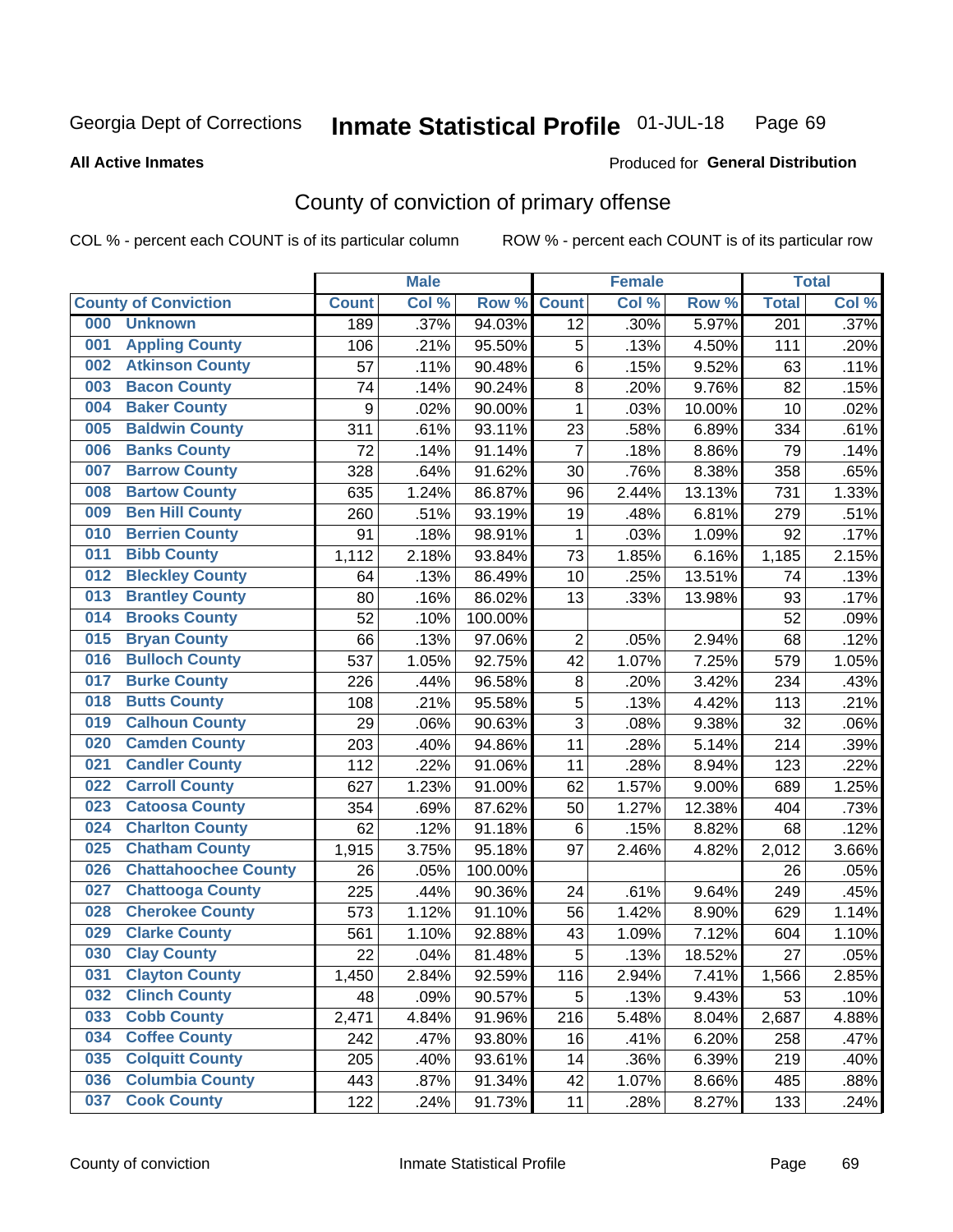### Inmate Statistical Profile 01-JUL-18 Page 70

**All Active Inmates** 

### Produced for General Distribution

# County of conviction of primary offense

COL % - percent each COUNT is of its particular column

|                                |              | <b>Male</b> |         |                | <b>Female</b> |        |              | <b>Total</b> |
|--------------------------------|--------------|-------------|---------|----------------|---------------|--------|--------------|--------------|
| <b>County of Conviction</b>    | <b>Count</b> | Col %       | Row %   | <b>Count</b>   | Col %         | Row %  | <b>Total</b> | Col %        |
| <b>Coweta County</b><br>038    | 641          | 1.26%       | 93.17%  | 47             | 1.19%         | 6.83%  | 688          | 1.25%        |
| <b>Crawford County</b><br>039  | 22           | .04%        | 91.67%  | $\overline{2}$ | .05%          | 8.33%  | 24           | .04%         |
| <b>Crisp County</b><br>040     | 303          | .59%        | 92.66%  | 24             | .61%          | 7.34%  | 327          | .59%         |
| <b>Dade County</b><br>041      | 108          | .21%        | 93.91%  | $\overline{7}$ | .18%          | 6.09%  | 115          | .21%         |
| <b>Dawson County</b><br>042    | 89           | .17%        | 88.12%  | 12             | .30%          | 11.88% | 101          | .18%         |
| 043<br><b>Decatur County</b>   | 229          | .45%        | 95.02%  | 12             | .30%          | 4.98%  | 241          | .44%         |
| <b>Dekalb County</b><br>044    | 3,090        | 6.05%       | 95.55%  | 144            | 3.65%         | 4.45%  | 3,234        | 5.88%        |
| <b>Dodge County</b><br>045     | 155          | .30%        | 93.94%  | 10             | .25%          | 6.06%  | 165          | .30%         |
| <b>Dooly County</b><br>046     | 111          | .22%        | 93.28%  | 8              | .20%          | 6.72%  | 119          | .22%         |
| <b>Dougherty County</b><br>047 | 958          | 1.88%       | 94.85%  | 52             | 1.32%         | 5.15%  | 1,010        | 1.84%        |
| <b>Douglas County</b><br>048   | 1,037        | 2.03%       | 89.63%  | 120            | 3.05%         | 10.37% | 1,157        | 2.10%        |
| <b>Early County</b><br>049     | 90           | .18%        | 95.74%  | 4              | .10%          | 4.26%  | 94           | .17%         |
| <b>Echols County</b><br>050    | 13           | .03%        | 100.00% |                |               |        | 13           | .02%         |
| <b>Effingham County</b><br>051 | 244          | .48%        | 91.73%  | 22             | .56%          | 8.27%  | 266          | .48%         |
| <b>Elbert County</b><br>052    | 150          | .29%        | 94.34%  | 9              | .23%          | 5.66%  | 159          | .29%         |
| <b>Emanuel County</b><br>053   | 169          | .33%        | 91.35%  | 16             | .41%          | 8.65%  | 185          | .34%         |
| <b>Evans County</b><br>054     | 86           | .17%        | 95.56%  | $\overline{4}$ | .10%          | 4.44%  | 90           | .16%         |
| <b>Fannin County</b><br>055    | 100          | .20%        | 90.91%  | 10             | .25%          | 9.09%  | 110          | .20%         |
| <b>Fayette County</b><br>056   | 321          | .63%        | 88.43%  | 42             | 1.07%         | 11.57% | 363          | .66%         |
| <b>Floyd County</b><br>057     | 885          | 1.73%       | 89.21%  | 107            | 2.72%         | 10.79% | 992          | 1.80%        |
| <b>Forsyth County</b><br>058   | 349          | .68%        | 91.84%  | 31             | .79%          | 8.16%  | 380          | .69%         |
| <b>Franklin County</b><br>059  | 159          | .31%        | 89.83%  | 18             | .46%          | 10.17% | 177          | .32%         |
| <b>Fulton County</b><br>060    | 5,070        | 9.93%       | 96.10%  | 206            | 5.23%         | 3.90%  | 5,276        | 9.59%        |
| <b>Gilmer County</b><br>061    | 87           | .17%        | 92.55%  | 7              | .18%          | 7.45%  | 94           | .17%         |
| <b>Glascock County</b><br>062  | 8            | .02%        | 100.00% |                |               |        | 8            | .01%         |
| 063<br><b>Glynn County</b>     | 544          | 1.07%       | 94.94%  | 29             | .74%          | 5.06%  | 573          | 1.04%        |
| <b>Gordon County</b><br>064    | 396          | .78%        | 88.99%  | 49             | 1.24%         | 11.01% | 445          | .81%         |
| 065<br><b>Grady County</b>     | 135          | .26%        | 96.43%  | 5              | .13%          | 3.57%  | 140          | .25%         |
| <b>Greene County</b><br>066    | 110          | .22%        | 92.44%  | 9              | .23%          | 7.56%  | 119          | .22%         |
| <b>Gwinnett County</b><br>067  | 2,811        | 5.50%       | 93.14%  | 207            | 5.25%         | 6.86%  | 3,018        | 5.49%        |
| <b>Habersham County</b><br>068 | 119          | .23%        | 89.47%  | 14             | .36%          | 10.53% | 133          | .24%         |
| 069<br><b>Hall County</b>      | 708          | 1.39%       | 91.00%  | 70             | 1.78%         | 9.00%  | 778          | 1.41%        |
| <b>Hancock County</b><br>070   | 34           | .07%        | 100.00% |                |               |        | 34           | .06%         |
| <b>Haralson County</b><br>071  | 115          | .23%        | 92.00%  | 10             | .25%          | 8.00%  | 125          | .23%         |
| <b>Harris County</b><br>072    | 127          | .25%        | 92.03%  | 11             | .28%          | 7.97%  | 138          | .25%         |
| <b>Hart County</b><br>073      | 176          | .34%        | 90.26%  | 19             | .48%          | 9.74%  | 195          | .35%         |
| <b>Heard County</b><br>074     | 52           | .10%        | 88.14%  | $\overline{7}$ | .18%          | 11.86% | 59           | .11%         |
| <b>Henry County</b><br>075     | 554          | 1.08%       | 88.50%  | 72             | 1.83%         | 11.50% | 626          | 1.14%        |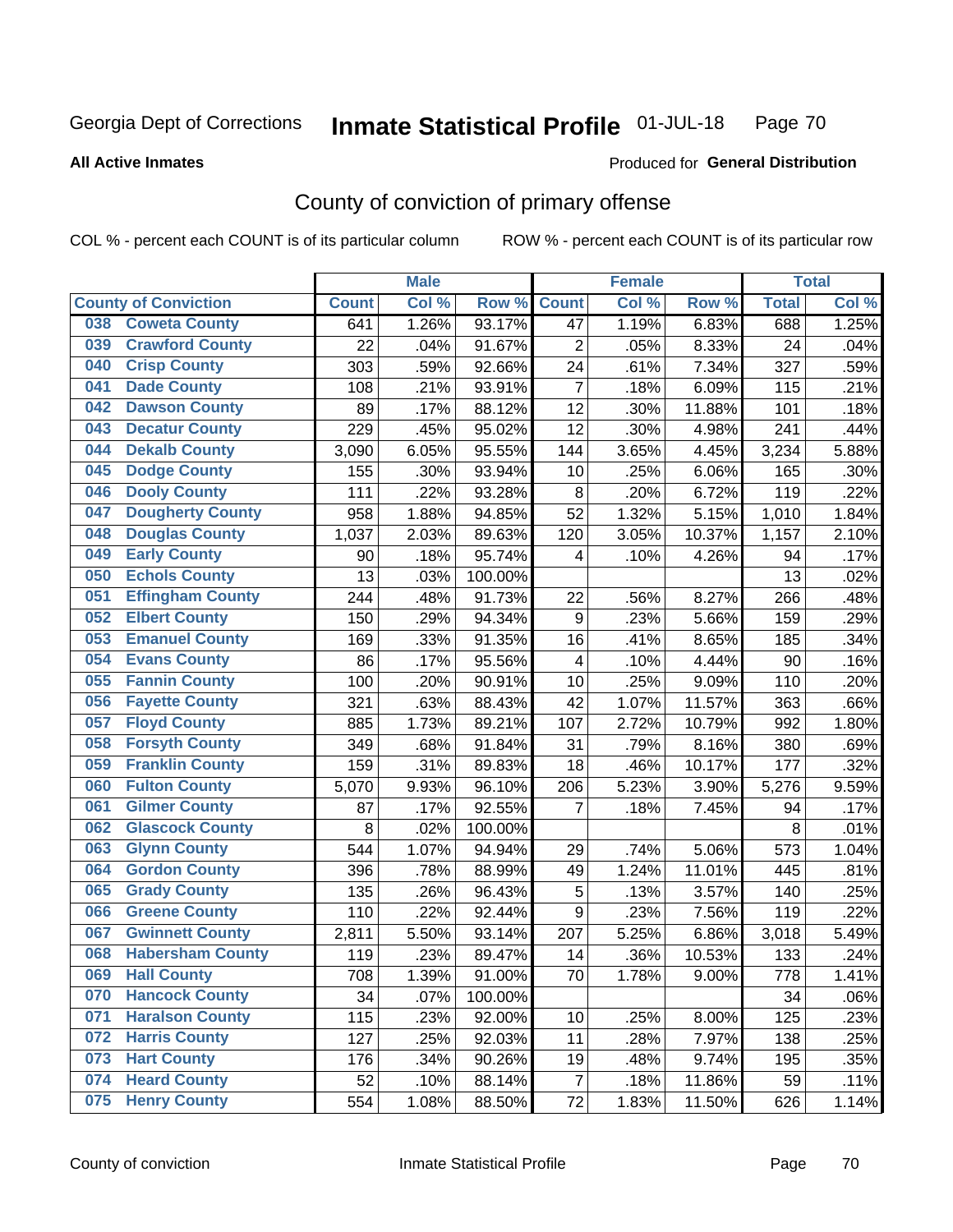### Inmate Statistical Profile 01-JUL-18 Page 71

### **All Active Inmates**

## Produced for General Distribution

# County of conviction of primary offense

COL % - percent each COUNT is of its particular column

|     |                             |              | <b>Male</b> |        |                         | <b>Female</b> |        |                  | <b>Total</b> |
|-----|-----------------------------|--------------|-------------|--------|-------------------------|---------------|--------|------------------|--------------|
|     | <b>County of Conviction</b> | <b>Count</b> | Col %       | Row %  | <b>Count</b>            | Col %         | Row %  | <b>Total</b>     | Col %        |
| 076 | <b>Houston County</b>       | 670          | 1.31%       | 93.18% | 49                      | 1.24%         | 6.82%  | $\overline{719}$ | 1.31%        |
| 077 | <b>Irwin County</b>         | 77           | .15%        | 96.25% | 3                       | .08%          | 3.75%  | 80               | .15%         |
| 078 | <b>Jackson County</b>       | 267          | .52%        | 90.51% | 28                      | .71%          | 9.49%  | 295              | .54%         |
| 079 | <b>Jasper County</b>        | 54           | .11%        | 93.10% | $\overline{\mathbf{4}}$ | .10%          | 6.90%  | 58               | .11%         |
| 080 | <b>Jeff Davis County</b>    | 93           | .18%        | 95.88% | 4                       | .10%          | 4.12%  | 97               | .18%         |
| 081 | <b>Jefferson County</b>     | 157          | .31%        | 94.58% | 9                       | .23%          | 5.42%  | 166              | .30%         |
| 082 | <b>Jenkins County</b>       | 79           | .15%        | 95.18% | 4                       | .10%          | 4.82%  | 83               | .15%         |
| 083 | <b>Johnson County</b>       | 36           | .07%        | 92.31% | 3                       | .08%          | 7.69%  | 39               | .07%         |
| 084 | <b>Jones County</b>         | 219          | .43%        | 87.60% | 31                      | .79%          | 12.40% | 250              | .45%         |
| 085 | <b>Lamar County</b>         | 77           | .15%        | 88.51% | 10                      | .25%          | 11.49% | 87               | .16%         |
| 086 | <b>Lanier County</b>        | 50           | .10%        | 96.15% | $\overline{2}$          | .05%          | 3.85%  | 52               | .09%         |
| 087 | <b>Laurens County</b>       | 278          | .54%        | 94.24% | 17                      | .43%          | 5.76%  | 295              | .54%         |
| 088 | <b>Lee County</b>           | 64           | .13%        | 92.75% | 5                       | .13%          | 7.25%  | 69               | .13%         |
| 089 | <b>Liberty County</b>       | 251          | .49%        | 93.66% | 17                      | .43%          | 6.34%  | 268              | .49%         |
| 090 | <b>Lincoln County</b>       | 44           | .09%        | 89.80% | 5                       | .13%          | 10.20% | 49               | .09%         |
| 091 | <b>Long County</b>          | 66           | .13%        | 94.29% | 4                       | .10%          | 5.71%  | 70               | .13%         |
| 092 | <b>Lowndes County</b>       | 462          | .90%        | 96.05% | 19                      | .48%          | 3.95%  | 481              | .87%         |
| 093 | <b>Lumpkin County</b>       | 86           | .17%        | 94.51% | 5                       | .13%          | 5.49%  | 91               | .17%         |
| 094 | <b>Macon County</b>         | 55           | .11%        | 93.22% | 4                       | .10%          | 6.78%  | 59               | .11%         |
| 095 | <b>Madison County</b>       | 175          | .34%        | 93.58% | 12                      | .30%          | 6.42%  | 187              | .34%         |
| 096 | <b>Marion County</b>        | 29           | .06%        | 93.55% | $\overline{2}$          | .05%          | 6.45%  | 31               | .06%         |
| 097 | <b>Mcduffie County</b>      | 198          | .39%        | 95.19% | 10                      | .25%          | 4.81%  | 208              | .38%         |
| 098 | <b>Mcintosh County</b>      | 44           | .09%        | 95.65% | $\overline{2}$          | .05%          | 4.35%  | 46               | .08%         |
| 099 | <b>Meriwether County</b>    | 204          | .40%        | 91.48% | 19                      | .48%          | 8.52%  | 223              | .41%         |
| 100 | <b>Miller County</b>        | 35           | .07%        | 89.74% | 4                       | .10%          | 10.26% | 39               | .07%         |
| 101 | <b>Mitchell County</b>      | 161          | .32%        | 94.15% | 10                      | .25%          | 5.85%  | 171              | .31%         |
| 102 | <b>Monroe County</b>        | 131          | .26%        | 92.91% | 10                      | .25%          | 7.09%  | 141              | .26%         |
| 103 | <b>Montgomery County</b>    | 32           | .06%        | 88.89% | $\overline{\mathbf{4}}$ | .10%          | 11.11% | 36               | .07%         |
| 104 | <b>Morgan County</b>        | 111          | .22%        | 90.98% | 11                      | .28%          | 9.02%  | 122              | .22%         |
| 105 | <b>Murray County</b>        | 218          | .43%        | 88.98% | 27                      | .69%          | 11.02% | 245              | .45%         |
| 106 | <b>Muscogee County</b>      | 1,195        | 2.34%       | 95.22% | 60                      | 1.52%         | 4.78%  | 1,255            | 2.28%        |
| 107 | <b>Newton County</b>        | 727          | 1.42%       | 90.31% | 78                      | 1.98%         | 9.69%  | 805              | 1.46%        |
| 108 | <b>Oconee County</b>        | 57           | .11%        | 96.61% | $\overline{2}$          | .05%          | 3.39%  | 59               | .11%         |
| 109 | <b>Oglethorpe County</b>    | 70           | .14%        | 92.11% | 6                       | .15%          | 7.89%  | 76               | .14%         |
| 110 | <b>Paulding County</b>      | 236          | .46%        | 91.47% | 22                      | .56%          | 8.53%  | 258              | .47%         |
| 111 | <b>Peach County</b>         | 91           | .18%        | 94.79% | 5                       | .13%          | 5.21%  | 96               | .17%         |
| 112 | <b>Pickens County</b>       | 110          | .22%        | 91.67% | 10                      | .25%          | 8.33%  | 120              | .22%         |
| 113 | <b>Pierce County</b>        | 107          | .21%        | 93.04% | 8                       | .20%          | 6.96%  | 115              | .21%         |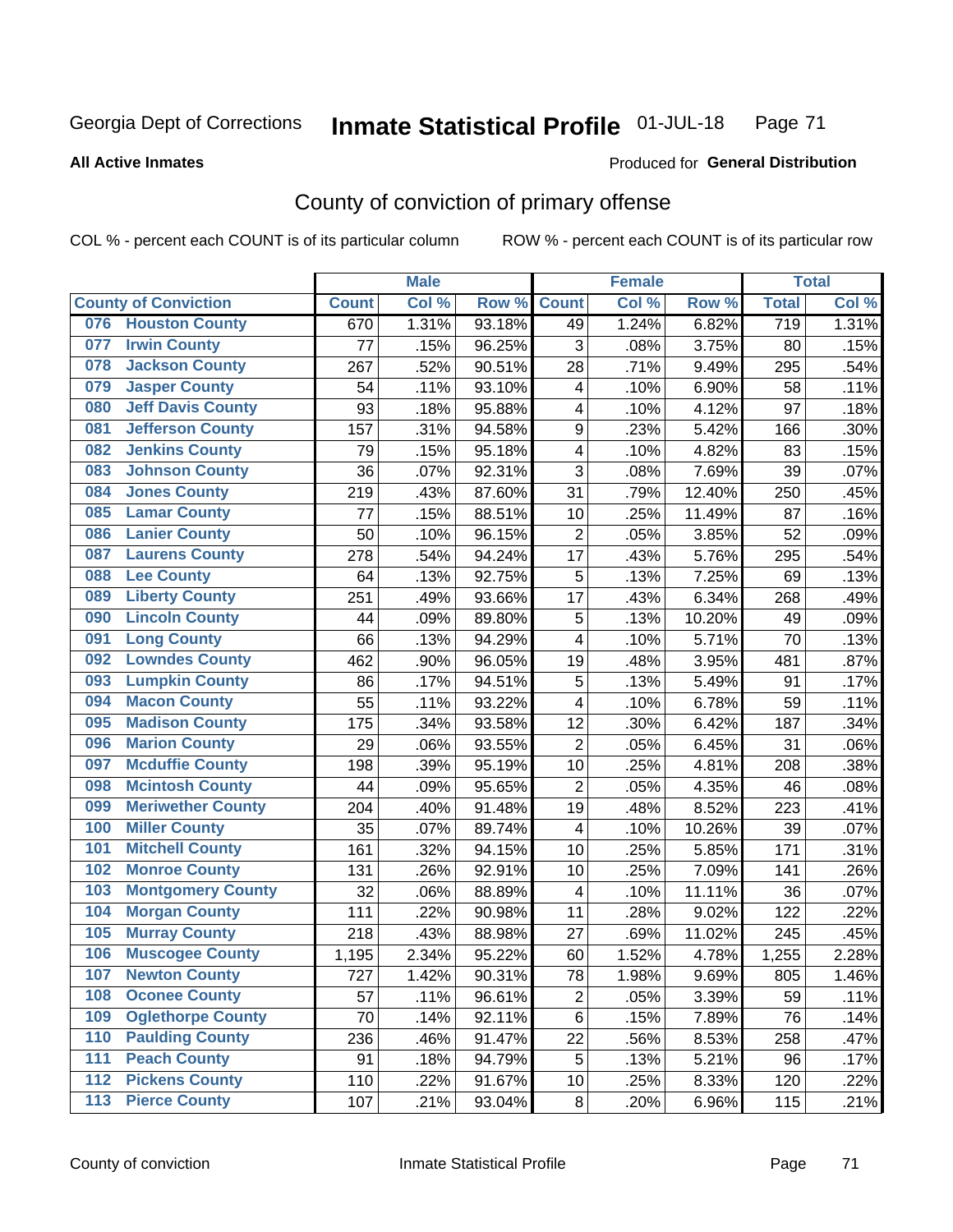### Inmate Statistical Profile 01-JUL-18 Page 72

**All Active Inmates** 

### Produced for General Distribution

# County of conviction of primary offense

COL % - percent each COUNT is of its particular column

|                                          |                 | <b>Male</b> |         |                | <b>Female</b> |        |                 | <b>Total</b> |
|------------------------------------------|-----------------|-------------|---------|----------------|---------------|--------|-----------------|--------------|
| <b>County of Conviction</b>              | <b>Count</b>    | Col %       | Row %   | <b>Count</b>   | Col %         | Row %  | <b>Total</b>    | Col %        |
| <b>Pike County</b><br>114                | $\overline{39}$ | .08%        | 86.67%  | 6              | .15%          | 13.33% | $\overline{45}$ | .08%         |
| <b>Polk County</b><br>$\overline{115}$   | 198             | .39%        | 93.84%  | 13             | .33%          | 6.16%  | 211             | .38%         |
| <b>Pulaski County</b><br>116             | 48              | .09%        | 96.00%  | $\overline{2}$ | .05%          | 4.00%  | 50              | .09%         |
| <b>Putnam County</b><br>117              | 153             | .30%        | 89.47%  | 18             | .46%          | 10.53% | 171             | .31%         |
| <b>Quitman County</b><br>118             | 15              | .03%        | 100.00% |                |               |        | 15              | .03%         |
| <b>Rabun County</b><br>119               | 64              | .13%        | 90.14%  | $\overline{7}$ | .18%          | 9.86%  | 71              | .13%         |
| <b>Randolph County</b><br>120            | 59              | .12%        | 96.72%  | $\overline{2}$ | .05%          | 3.28%  | 61              | .11%         |
| <b>Richmond County</b><br>121            | 1,953           | 3.82%       | 93.67%  | 132            | 3.35%         | 6.33%  | 2,085           | 3.79%        |
| <b>Rockdale County</b><br>122            | 489             | .96%        | 92.09%  | 42             | 1.07%         | 7.91%  | 531             | .97%         |
| <b>Schley County</b><br>123              | 12              | .02%        | 80.00%  | 3              | .08%          | 20.00% | 15              | .03%         |
| <b>Screven County</b><br>124             | 118             | .23%        | 96.72%  | 4              | .10%          | 3.28%  | 122             | .22%         |
| <b>Seminole County</b><br>125            | 67              | .13%        | 85.90%  | 11             | .28%          | 14.10% | 78              | .14%         |
| <b>Spalding County</b><br>126            | 534             | 1.05%       | 93.19%  | 39             | .99%          | 6.81%  | 573             | 1.04%        |
| <b>Stephens County</b><br>127            | 176             | .34%        | 86.70%  | 27             | .69%          | 13.30% | 203             | .37%         |
| <b>Stewart County</b><br>128             | 32              | .06%        | 96.97%  | 1              | .03%          | 3.03%  | 33              | .06%         |
| <b>Sumter County</b><br>129              | 199             | .39%        | 94.76%  | 11             | .28%          | 5.24%  | 210             | .38%         |
| <b>Talbot County</b><br>130              | 38              | .07%        | 92.68%  | 3              | .08%          | 7.32%  | 41              | .07%         |
| <b>Taliaferro County</b><br>131          | 17              | .03%        | 94.44%  | 1              | .03%          | 5.56%  | 18              | .03%         |
| <b>Tattnall County</b><br>132            | 204             | .40%        | 93.58%  | 14             | .36%          | 6.42%  | 218             | .40%         |
| <b>Taylor County</b><br>133              | 73              | .14%        | 91.25%  | 7              | .18%          | 8.75%  | 80              | .15%         |
| <b>Telfair County</b><br>134             | 107             | .21%        | 94.69%  | 6              | .15%          | 5.31%  | 113             | .21%         |
| <b>Terrell County</b><br>135             | 89              | .17%        | 94.68%  | 5              | .13%          | 5.32%  | 94              | .17%         |
| <b>Thomas County</b><br>136              | 202             | .40%        | 96.65%  | $\overline{7}$ | .18%          | 3.35%  | 209             | .38%         |
| <b>Tift County</b><br>137                | 315             | .62%        | 94.59%  | 18             | .46%          | 5.41%  | 333             | .61%         |
| <b>Toombs County</b><br>138              | 327             | .64%        | 90.33%  | 35             | .89%          | 9.67%  | 362             | .66%         |
| <b>Towns County</b><br>139               | 58              | .11%        | 76.32%  | 18             | .46%          | 23.68% | 76              | .14%         |
| <b>Treutlen County</b><br>140            | 72              | .14%        | 94.74%  | 4              | .10%          | 5.26%  | 76              | .14%         |
| <b>Troup County</b><br>141               | 680             | 1.33%       | 91.52%  | 63             | 1.60%         | 8.48%  | 743             | 1.35%        |
| <b>Turner County</b><br>142              | 63              | .12%        | 96.92%  | $\overline{2}$ | .05%          | 3.08%  | 65              | .12%         |
| <b>Twiggs County</b><br>$\overline{143}$ | 56              | .11%        | 96.55%  | $\overline{2}$ | .05%          | 3.45%  | 58              | .11%         |
| <b>Union County</b><br>144               | 96              | .19%        | 82.05%  | 21             | .53%          | 17.95% | 117             | .21%         |
| 145<br><b>Upson County</b>               | 166             | .33%        | 95.40%  | 8              | .20%          | 4.60%  | 174             | .32%         |
| <b>Walker County</b><br>146              | 430             | .84%        | 90.72%  | 44             | 1.12%         | 9.28%  | 474             | .86%         |
| <b>Walton County</b><br>147              | 556             | 1.09%       | 89.82%  | 63             | 1.60%         | 10.18% | 619             | 1.13%        |
| <b>Ware County</b><br>148                | 329             | .64%        | 93.20%  | 24             | .61%          | 6.80%  | 353             | .64%         |
| <b>Warren County</b><br>149              | 38              | .07%        | 95.00%  | $\overline{2}$ | .05%          | 5.00%  | 40              | .07%         |
| <b>Washington County</b><br>150          | 198             | .39%        | 89.59%  | 23             | .58%          | 10.41% | 221             | .40%         |
| <b>Wayne County</b><br>151               | 169             | .33%        | 91.85%  | 15             | .38%          | 8.15%  | 184             | .33%         |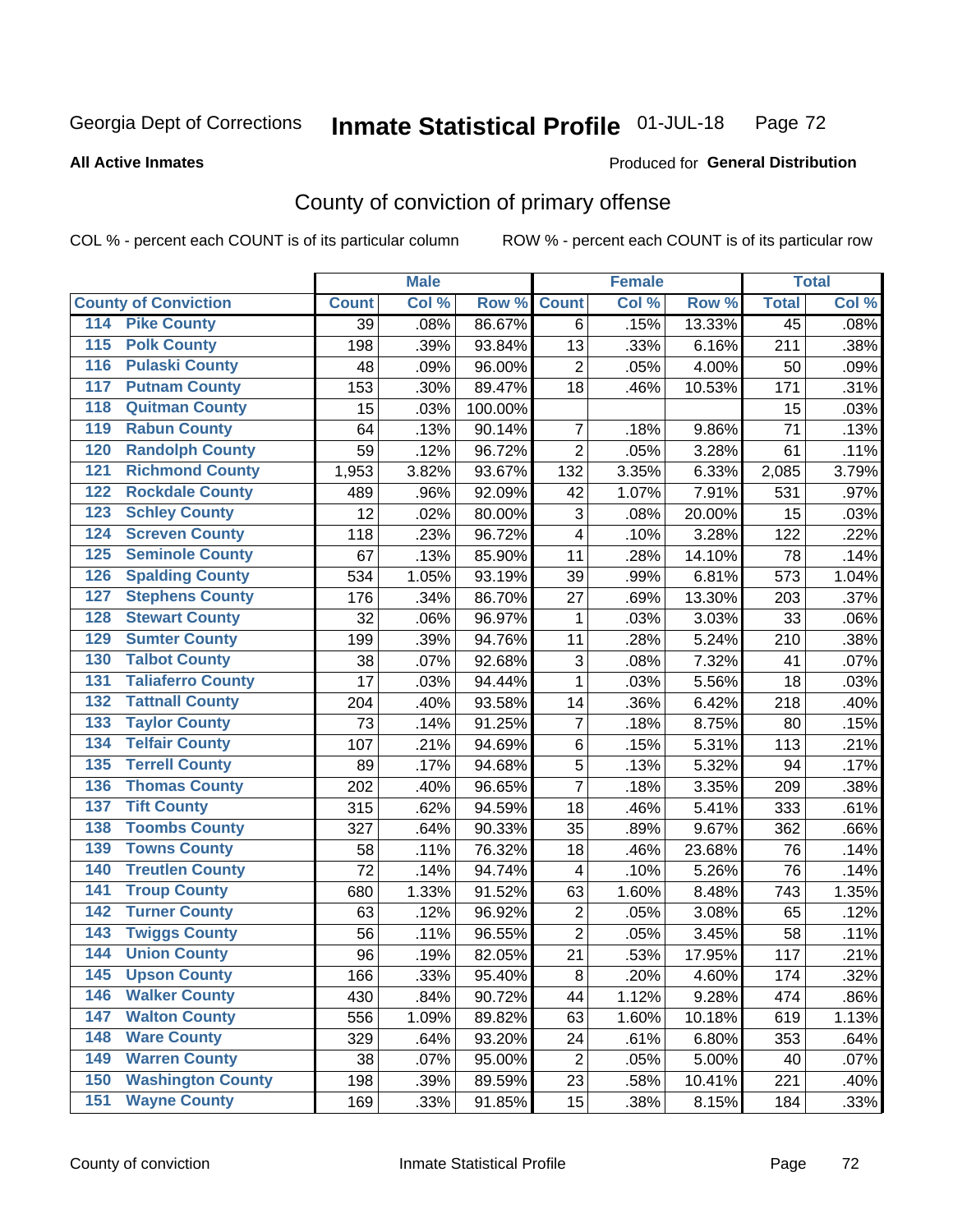### Inmate Statistical Profile 01-JUL-18 Page 73

**All Active Inmates** 

## **Produced for General Distribution**

# County of conviction of primary offense

COL % - percent each COUNT is of its particular column

|                                |              | <b>Male</b> |             |       | <b>Female</b> |          |              | <b>Total</b> |
|--------------------------------|--------------|-------------|-------------|-------|---------------|----------|--------------|--------------|
| <b>County of Conviction</b>    | <b>Count</b> | Col %       | Row % Count |       | Col %         | Row %    | <b>Total</b> | Col %        |
| <b>Webster County</b><br>152   | 4            | .01%        | 80.00%      |       | .03%          | 20.00%   | 5            | .01%         |
| <b>Wheeler County</b><br>153   | 26           | .05%        | 92.86%      | 2     | .05%          | 7.14%    | 28           | .05%         |
| <b>White County</b><br>154     | 100          | .20%        | 89.29%      | 12    | .30%          | 10.71%   | 112          | .20%         |
| <b>Whitfield County</b><br>155 | 768          | 1.50%       | 87.67%      | 108   | 2.74%         | 12.33%   | 876          | 1.59%        |
| <b>Wilcox County</b><br>156    | 46           | $.09\%$     | 93.88%      | 3     | .08%          | 6.12%    | 49'          | .09%         |
| <b>Wilkes County</b><br>157    | 78           | .15%        | 90.70%      | 8     | .20%          | $9.30\%$ | 86           | .16%         |
| <b>Wilkinson County</b><br>158 | 46           | .09%        | 97.87%      |       | .03%          | 2.13%    | 47           | .09%         |
| <b>Worth County</b><br>159     | 129          | .25%        | 91.49%      | 12    | .30%          | 8.51%    | 141          | .26%         |
| <b>Total Rported</b>           | 51,074       | 100%        | 92.84%      | 3,940 | 100%          | 7.16%    | 55,014       | 100%         |

| <b>Not Reported</b> |        |       |        |
|---------------------|--------|-------|--------|
| <b>Grand Total</b>  | 1,074ذ | 3,940 | 55.014 |

| Mode (most frequent) | <b>Fulton County</b> | <b>Cobb County</b> | <b>Fulton County</b> |
|----------------------|----------------------|--------------------|----------------------|
|                      |                      |                    |                      |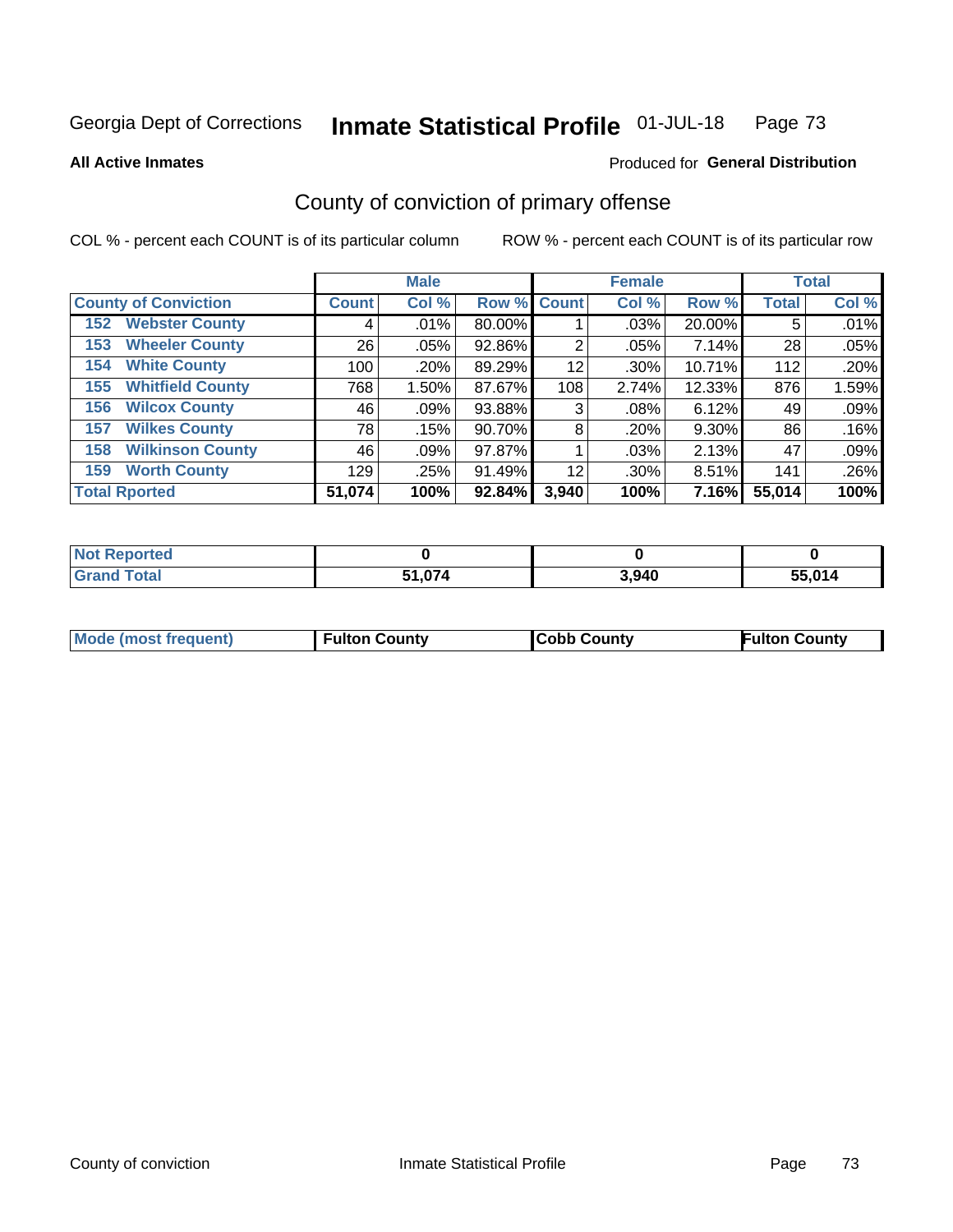## Georgia Dept of Corrections **All Active Inmates**

### Inmate Statistical Profile 01-JUL-18 Page 74

Produced for General Distribution

# Circuit of conviction of primary offense

COL % - percent each COUNT is of its particular column ROW % - percent each COUNT is of its particular row

|                         |                                 |              | <b>Male</b> |        |              | <b>Female</b> |        |              | <b>Total</b> |
|-------------------------|---------------------------------|--------------|-------------|--------|--------------|---------------|--------|--------------|--------------|
|                         | <b>Circuit of Conviction</b>    | <b>Count</b> | Col %       | Row %  | <b>Count</b> | Col %         | Row %  | <b>Total</b> | Col %        |
| 1                       | <b>Alapaha Circuit</b>          | 368          | .72%        | 93.64% | 25           | .64%          | 6.36%  | 393          | .72%         |
| $\overline{2}$          | <b>Alcovy Circuit</b>           | 1,283        | 2.52%       | 90.10% | 141          | 3.59%         | 9.90%  | 1,424        | 2.60%        |
| $\overline{\mathbf{3}}$ | <b>Atlanta Circuit</b>          | 5,070        | 9.96%       | 96.10% | 206          | 5.24%         | 3.90%  | 5,276        | 9.63%        |
| 4                       | <b>Atlantic Circuit</b>         | 717          | 1.41%       | 94.34% | 43           | 1.09%         | 5.66%  | 760          | 1.39%        |
| $\overline{5}$          | <b>Augusta Circuit</b>          | 2,622        | 5.15%       | 93.51% | 182          | 4.63%         | 6.49%  | 2,804        | 5.12%        |
| $\overline{\bf{6}}$     | <b>Blue Ridge Circuit</b>       | 573          | 1.13%       | 91.10% | 56           | 1.43%         | 8.90%  | 629          | 1.15%        |
| 7                       | <b>Brunswick Circuit</b>        | 1,115        | 2.19%       | 94.57% | 64           | 1.63%         | 5.43%  | 1,179        | 2.15%        |
| $\overline{\mathbf{8}}$ | <b>Chattahoochee Circuit</b>    | 1,488        | 2.92%       | 94.72% | 83           | 2.11%         | 5.28%  | 1,571        | 2.87%        |
| $\overline{9}$          | <b>Cherokee Circuit</b>         | 1,031        | 2.03%       | 87.67% | 145          | 3.69%         | 12.33% | 1,176        | 2.15%        |
| 10                      | <b>Clayton Circuit</b>          | 1,450        | 2.85%       | 92.59% | 116          | 2.95%         | 7.41%  | 1,566        | 2.86%        |
| $\overline{11}$         | <b>Cobb Circuit</b>             | 2,471        | 4.86%       | 91.96% | 216          | 5.50%         | 8.04%  | 2,687        | 4.90%        |
| $\overline{12}$         | <b>Conasauga Circuit</b>        | 986          | 1.94%       | 87.96% | 135          | 3.44%         | 12.04% | 1,121        | 2.05%        |
| 13                      | <b>Cordele Circuit</b>          | 720          | 1.41%       | 93.02% | 54           | 1.37%         | 6.98%  | 774          | 1.41%        |
| $\overline{14}$         | <b>Coweta Circuit</b>           | 2,204        | 4.33%       | 91.76% | 198          | 5.04%         | 8.24%  | 2,402        | 4.38%        |
| 15                      | <b>Dougherty Circuit</b>        | 958          | 1.88%       | 94.85% | 52           | 1.32%         | 5.15%  | 1,010        | 1.84%        |
| 16                      | <b>Dublin Circuit</b>           | 442          | .87%        | 94.44% | 26           | .66%          | 5.56%  | 468          | .85%         |
| 17                      | <b>Eastern Circuit</b>          | 1,915        | 3.76%       | 95.18% | 97           | 2.47%         | 4.82%  | 2,012        | 3.67%        |
| $\overline{18}$         | <b>Flint Circuit</b>            | 554          | 1.09%       | 88.50% | 72           | 1.83%         | 11.50% | 626          | 1.14%        |
| 19                      | <b>Griffin Circuit</b>          | 1,060        | 2.08%       | 91.77% | 95           | 2.42%         | 8.23%  | 1,155        | 2.11%        |
| 20                      | <b>Gwinnett Circuit</b>         | 2,811        | 5.52%       | 93.14% | 207          | 5.27%         | 6.86%  | 3,018        | 5.51%        |
| $\overline{21}$         | <b>Houston Circuit</b>          | 670          | 1.32%       | 93.18% | 49           | 1.25%         | 6.82%  | 719          | 1.31%        |
| $\overline{22}$         | <b>Lookout Mountain Circuit</b> | 1,117        | 2.20%       | 89.94% | 125          | 3.18%         | 10.06% | 1,242        | 2.27%        |
| 23                      | <b>Macon Circuit</b>            | 1,225        | 2.41%       | 93.87% | 80           | 2.04%         | 6.13%  | 1,305        | 2.38%        |
| $\overline{24}$         | <b>Middle Circuit</b>           | 963          | 1.89%       | 91.11% | 94           | 2.39%         | 8.89%  | 1,057        | 1.93%        |
| $\overline{25}$         | <b>Mountain Circuit</b>         | 359          | .71%        | 88.21% | 48           | 1.22%         | 11.79% | 407          | .74%         |
| 26                      | <b>Northeastern Circuit</b>     | 797          | 1.57%       | 90.67% | 82           | 2.09%         | 9.33%  | 879          | 1.60%        |
| $\overline{27}$         | <b>Northern Circuit</b>         | 730          | 1.43%       | 91.94% | 64           | 1.63%         | 8.06%  | 794          | 1.45%        |
| 28                      | <b>Ocmulgee Circuit</b>         | 1,038        | 2.04%       | 91.45% | 97           | 2.47%         | 8.55%  | 1,135        | 2.07%        |
| 29                      | <b>Oconee Circuit</b>           | 432          | .85%        | 92.70% | 34           | .87%          | 7.30%  | 466          | .85%         |
| 30                      | <b>Ogeechee Circuit</b>         | 978          | 1.92%       | 93.14% | 72           | 1.83%         | 6.86%  | 1,050        | 1.92%        |
| $\overline{31}$         | <b>Pataula Circuit</b>          | 377          | .74%        | 92.40% | 31           | .79%          | 7.60%  | 408          | .74%         |
| 32                      | <b>Piedmont Circuit</b>         | 667          | 1.31%       | 91.12% | 65           | 1.65%         | 8.88%  | 732          | 1.34%        |
| 33                      | <b>Rome Circuit</b>             | 885          | 1.74%       | 89.21% | 107          | 2.72%         | 10.79% | 992          | 1.81%        |
| 34                      | <b>South Georgia Circuit</b>    | 563          | 1.11%       | 94.78% | 31           | .79%          | 5.22%  | 594          | 1.08%        |
| 35                      | <b>Southern Circuit</b>         | 934          | 1.84%       | 95.89% | 40           | 1.02%         | 4.11%  | 974          | 1.78%        |
| 36                      | <b>Southwestern Circuit</b>     | 366          | .72%        | 93.61% | 25           | .64%          | 6.39%  | 391          | .71%         |
| 37                      | <b>Stone Mountain Circuit</b>   | 3,090        | 6.07%       | 95.55% | 144          | 3.67%         | 4.45%  | 3,234        | 5.90%        |
| 38                      | <b>Tallapoosa Circuit</b>       | 313          | .62%        | 93.15% | 23           | .59%          | 6.85%  | 336          | .61%         |
| 39                      | <b>Tifton Circuit</b>           | 584          | 1.15%       | 94.35% | 35           | .89%          | 5.65%  | 619          | 1.13%        |
| 40                      | <b>Toombs Circuit</b>           | 383          | .75%        | 93.64% | 26           | .66%          | 6.36%  | 409          | .75%         |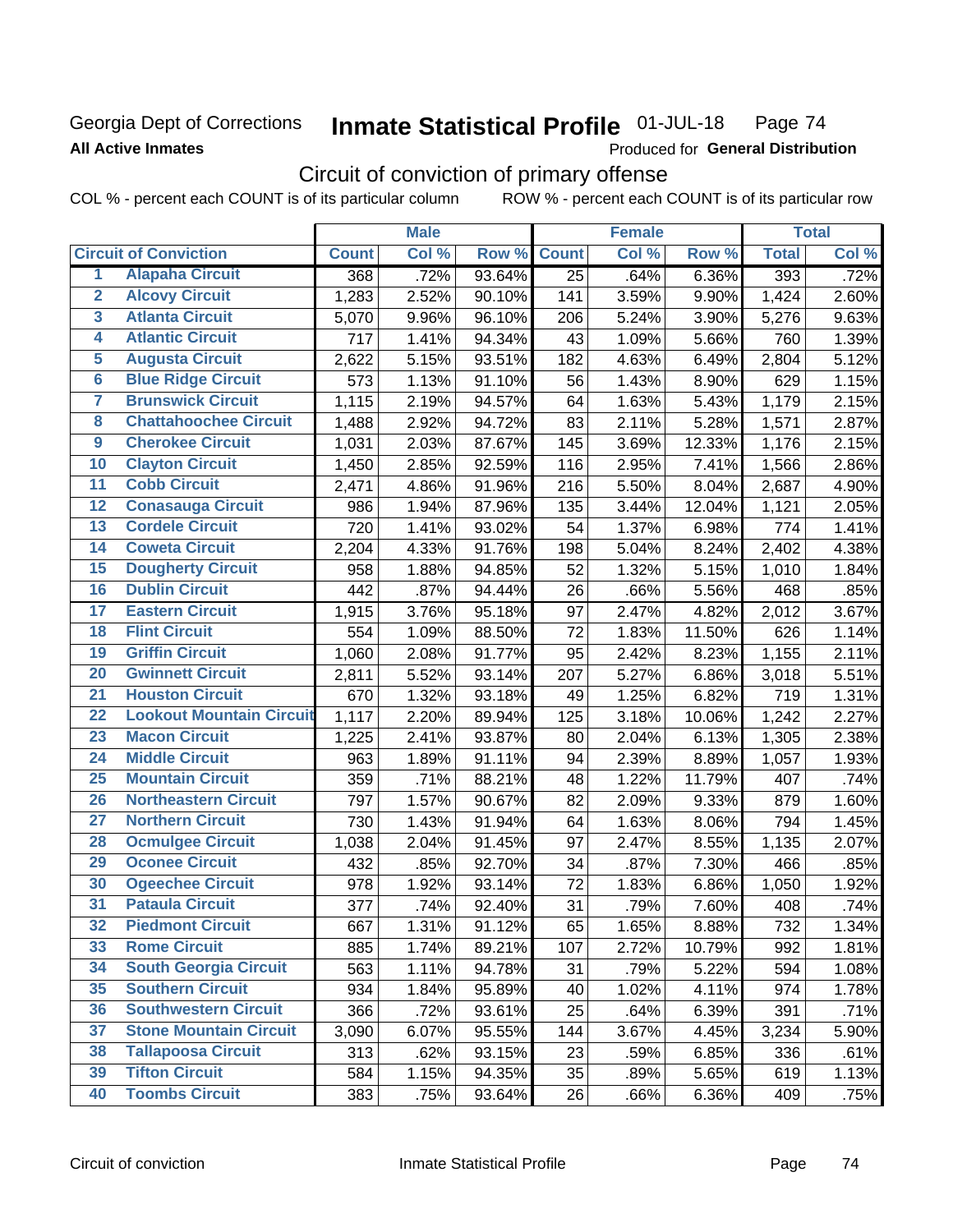# Georgia Dept of Corrections **All Active Inmates**

### Inmate Statistical Profile 01-JUL-18 Page 75

Produced for General Distribution

# Circuit of conviction of primary offense

COL % - percent each COUNT is of its particular column ROW % - percent each COUNT is of its particular row

|    |                                  |              | <b>Male</b> |        |              | <b>Female</b> |        |              | <b>Total</b> |
|----|----------------------------------|--------------|-------------|--------|--------------|---------------|--------|--------------|--------------|
|    | <b>Circuit of Conviction</b>     | <b>Count</b> | Col %       | Row %  | <b>Count</b> | Col %         | Row %  | <b>Total</b> | Col %        |
| 41 | <b>Waycross Circuit</b>          | 894          | 1.76%       | 92.26% | 75           | 1.91%         | 7.74%  | 969          | 1.77%        |
| 42 | <b>Western Circuit</b>           | 618          | 1.21%       | 93.21% | 45           | 1.15%         | 6.79%  | 663          | 1.21%        |
| 43 | <b>Rockdale Circuit</b>          | 489          | .96%        | 92.09% | 42           | 1.07%         | 7.91%  | 531          | .97%         |
| 44 | <b>Douglas Circuit</b>           | 1,037        | 2.04%       | 89.63% | 120          | 3.05%         | 10.37% | 1,157        | 2.11%        |
| 45 | <b>Appalachian Circuit</b>       | 297          | .58%        | 91.67% | 27           | .69%          | 8.33%  | 324          | .59%         |
| 46 | <b>Enotah Circuit</b>            | 340          | .67%        | 85.86% | 56           | 1.43%         | 14.14% | 396          | .72%         |
| 47 | <b>Bell-Forsyth J.C.</b>         | 349          | .69%        | 91.84% | 31           | .79%          | 8.16%  | 380          | .69%         |
| 48 | <b>Towaliga Judicial Circuit</b> | 316          | .62%        | 92.67% | 25           | .64%          | 7.33%  | 341          | .62%         |
| 49 | <b>Paulding Circuit</b>          | 236          | .46%        | 91.47% | 22           | .56%          | 8.53%  | 258          | .47%         |
|    | <b>Total Rported</b>             | 50,885       | 100%        | 92.83% | 3,928        | 100%          | 7.17%  | 54,813       | 100%         |
|    | <b>Not Reported</b>              |              | 189         |        |              | 12            |        |              | 201          |

| 'Grand.<br>Total     | 51,074  | 3,940 | 55,014  |
|----------------------|---------|-------|---------|
| Mode (most frequent) | Atlanta | Cobb  | Atlanta |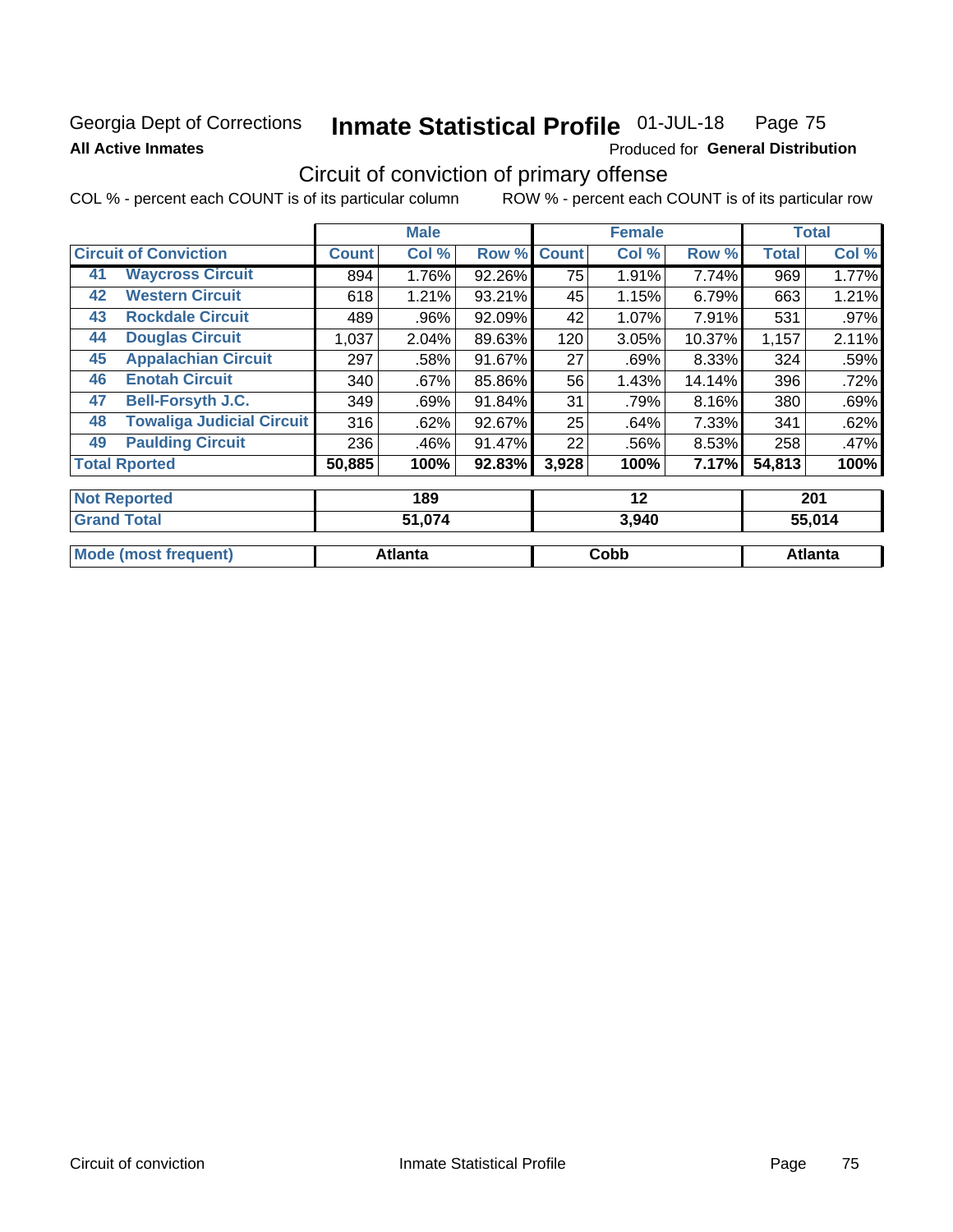### **All Active Inmates**

### Produced for **General Distribution**

## Years served (jail + prison) in this incarceration

|                        |              | <b>Male</b> |         |                  | <b>Female</b> |       |              | <b>Total</b> |
|------------------------|--------------|-------------|---------|------------------|---------------|-------|--------------|--------------|
| <b>Years Served</b>    | <b>Count</b> | Col %       | Row %   | <b>Count</b>     | Col %         | Row % | <b>Total</b> | Col%         |
| Less than one year     | 10,250       | 20.08%      | 90.47%  | 1,080            | 27.41%        | 9.53% | 11,330       | 20.61%       |
| 1 to 1.99 years        | 7,252        | 14.21%      | 91.07%  | 711              | 18.05%        | 8.93% | 7,963        | 14.48%       |
| 2 to 2.99 years        | 5,295        | 10.38%      | 91.64%  | 483              | 12.26%        | 8.36% | 5,778        | 10.51%       |
| 3 to 3.99 years        | 4,177        | 8.18%       | 92.00%  | 363              | 9.21%         | 8.00% | 4,540        | 8.26%        |
| 4 to 4.99 years        | 3,388        | 6.64%       | 93.00%  | 255              | 6.47%         | 7.00% | 3,643        | 6.63%        |
| 5 to 5.99 years        | 2,736        | 5.36%       | 92.68%  | 216              | 5.48%         | 7.32% | 2,952        | 5.37%        |
| 6 to 6.99 years        | 2,381        | 4.67%       | 93.96%  | 153              | 3.88%         | 6.04% | 2,534        | 4.61%        |
| 7 to 7.99 years        | 2,065        | 4.05%       | 94.46%  | 121              | 3.07%         | 5.54% | 2,186        | 3.98%        |
| <b>8 to 8.99 years</b> | 1,608        | 3.15%       | 94.37%  | 96               | 2.44%         | 5.63% | 1,704        | 3.10%        |
| 9 to 9.99 years        | 1,399        | 2.74%       | 95.23%  | 70               | 1.78%         | 4.77% | 1,469        | 2.67%        |
| 10 to 10.99 years      | 1,216        | 2.38%       | 96.05%  | 50               | 1.27%         | 3.95% | 1,266        | 2.30%        |
| 11 to 11.99 years      | 1,076        | 2.11%       | 95.39%  | 52               | 1.32%         | 4.61% | 1,128        | 2.05%        |
| 12 to 12.99 years      | 807          | 1.58%       | 96.30%  | 31               | 0.79%         | 3.70% | 838          | 1.52%        |
| 13 to 13.99 years      | 684          | 1.34%       | 95.40%  | 33               | 0.84%         | 4.60% | 717          | 1.30%        |
| 14 to 14.99 years      | 624          | 1.22%       | 95.41%  | 30               | 0.76%         | 4.59% | 654          | 1.19%        |
| 15 to 15.99 years      | 575          | 1.13%       | 95.36%  | 28               | 0.71%         | 4.64% | 603          | 1.10%        |
| 16 to 16.99 years      | 480          | 0.94%       | 96.00%  | 20               | 0.51%         | 4.00% | 500          | 0.91%        |
| 17 to 17.99 years      | 502          | 0.98%       | 97.29%  | 14               | 0.36%         | 2.71% | 516          | 0.94%        |
| 18 to 18.99 years      | 453          | 0.89%       | 94.77%  | 25               | 0.63%         | 5.23% | 478          | 0.87%        |
| 19 to 19.99 years      | 425          | 0.83%       | 95.08%  | 22               | 0.56%         | 4.92% | 447          | 0.81%        |
| 20 to 20.99 years      | 410          | 0.80%       | 96.93%  | 13               | 0.33%         | 3.07% | 423          | 0.77%        |
| 21 to 21.99 years      | 384          | 0.75%       | 97.46%  | 10               | 0.25%         | 2.54% | 394          | 0.72%        |
| 22 to 22.99 years      | 347          | 0.68%       | 96.93%  | 11               | 0.28%         | 3.07% | 358          | 0.65%        |
| 23 to 23.99 years      | 332          | 0.65%       | 97.36%  | 9                | 0.23%         | 2.64% | 341          | 0.62%        |
| 24 to 24.99 years      | 300          | 0.59%       | 96.15%  | 12               | 0.30%         | 3.85% | 312          | 0.57%        |
| 25 to 25.99 years      | 227          | 0.44%       | 98.70%  | 3                | 0.08%         | 1.30% | 230          | 0.42%        |
| 26 to 26.99 years      | 203          | 0.40%       | 95.75%  | $\boldsymbol{9}$ | 0.23%         | 4.25% | 212          | 0.39%        |
| 27 to 27.99 years      | 189          | 0.37%       | 97.42%  | 5                | 0.13%         | 2.58% | 194          | 0.35%        |
| 28 to 28.99 years      | 137          | 0.27%       | 97.16%  | 4                | 0.10%         | 2.84% | 141          | 0.26%        |
| 29 to 29.99 years      | 125          | 0.24%       | 100.00% |                  |               |       | 125          | 0.23%        |
| Thirty + years         | 988          | 1.94%       | 98.90%  | 11               | 0.28%         | 1.10% | 999          | 1.82%        |
| <b>Total Reported</b>  | 51,035       | 100%        | 92.83%  | 3,940            | 100%          | 7.17% | 54,975       | 100.0%       |

| - IN 6<br>rteo | 39           |       | 39     |
|----------------|--------------|-------|--------|
| int            | E4 874<br>΄Δ | 3,940 | 55,014 |

| Mean<br>(average)    | 6.62               | 4.11               | 6.44          |
|----------------------|--------------------|--------------------|---------------|
| Median (middle)      | 3.62               | 2.35               | 3.47          |
| Mode (most frequent) | Less than one year | Less than one year | Less than one |
|                      |                    |                    | vear          |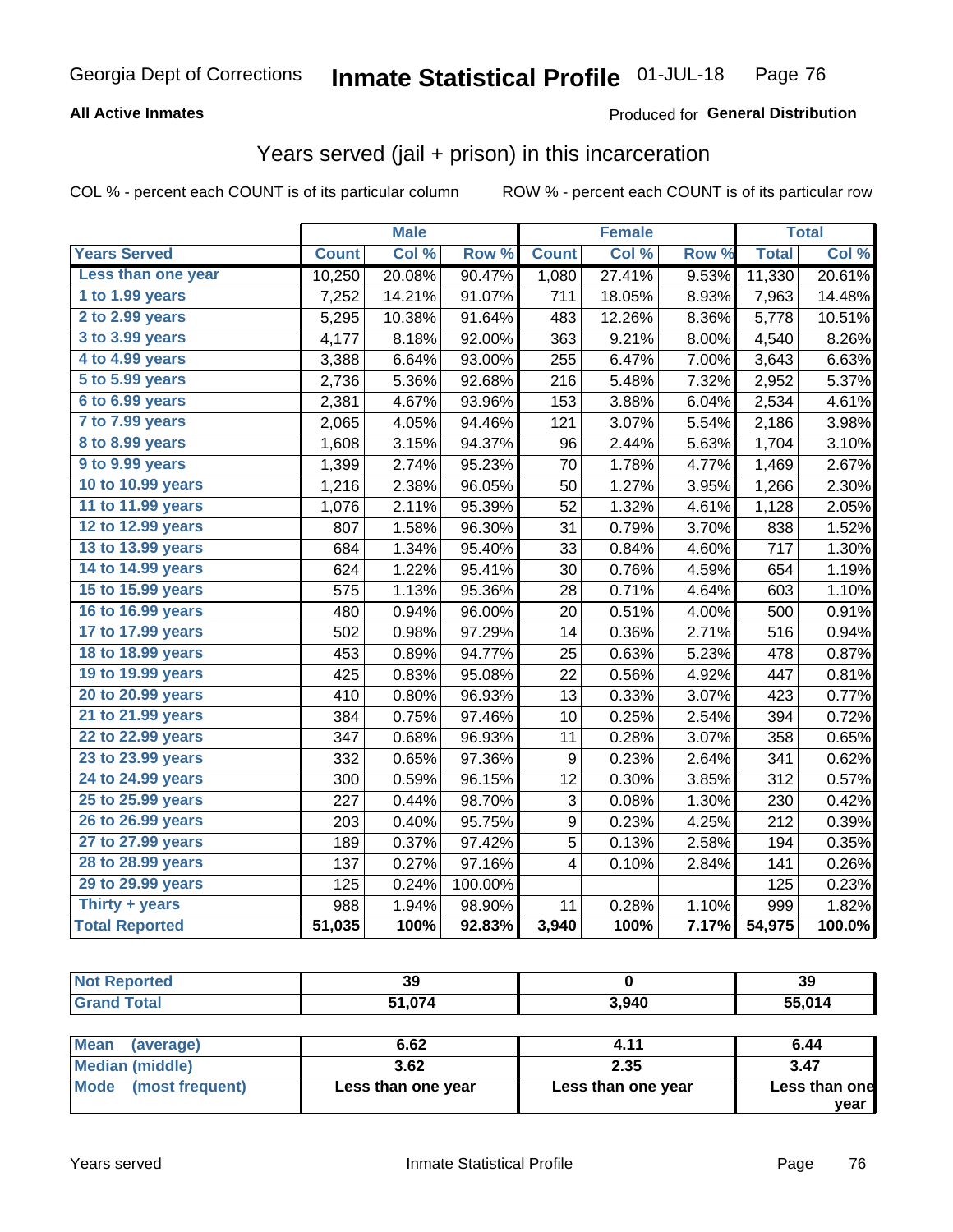#### **All Active Inmates**

Produced for **General Distribution**

## Results of most recent HIV tests

|                         |              | <b>Male</b> |           |              | <b>Female</b> |          |        | Total  |
|-------------------------|--------------|-------------|-----------|--------------|---------------|----------|--------|--------|
| <b>HIV Test Results</b> | <b>Count</b> | Col %       | Row %I    | <b>Count</b> | Col %         | Row %    | Total  | Col %  |
| <b>Positive</b>         | 685          | 1.49%       | $93.20\%$ | 50           | $1.41\%$      | $6.80\%$ | 735    | 1.48%  |
| <b>Negative</b>         | 45,409       | 98.51%      | 92.86%    | 3,493        | $98.59\%$     | 7.14%    | 48,902 | 98.51% |
| Indeterminate           | ົ            | 0.01%       | 100.00%   |              |               |          |        | 0.01%  |
| <b>Total Reported</b>   | 46,097       | 100%        | 92.86%    | 3,543        | 100%          | 7.14%    | 49,640 | 100%   |

| <b>Not Reported</b>  | 4,977  | 397   | <b>F 674</b><br>5,3/4 |
|----------------------|--------|-------|-----------------------|
| <b>Total</b><br>Gran | 51,074 | 3,940 | 55,014                |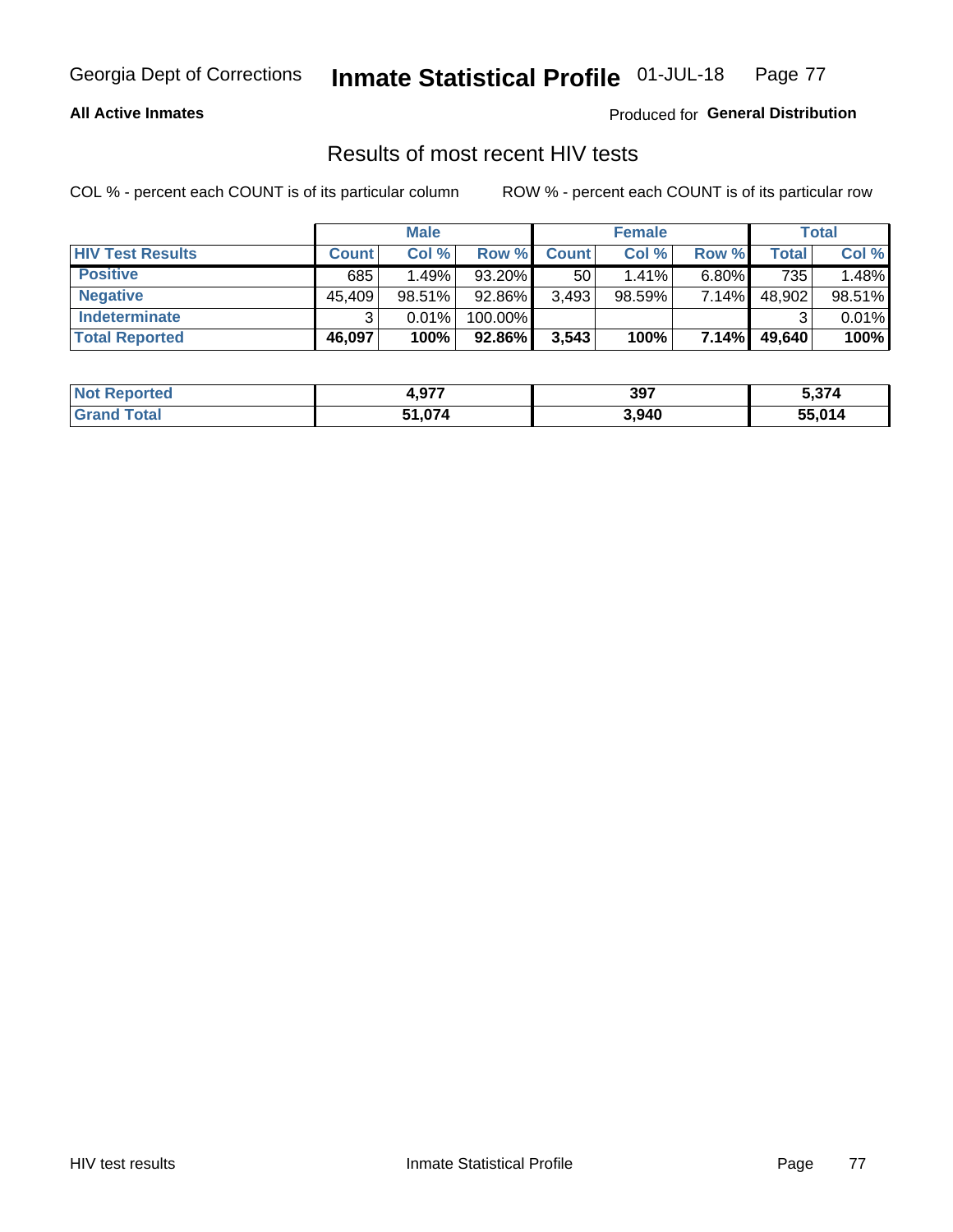### **All Active Inmates**

### Produced for **General Distribution**

### Results of most recent tuberculosis test

|                                  |              | <b>Male</b> |           |              | <b>Female</b> |          |              | Total  |
|----------------------------------|--------------|-------------|-----------|--------------|---------------|----------|--------------|--------|
| <b>Tuberculosis Test Results</b> | <b>Count</b> | Col %       | Row %     | <b>Count</b> | Col %         | Row %    | <b>Total</b> | Col %  |
| <b>Positive on current test</b>  | 6.639        | 13.96%      | 97.73%    | 154          | $4.04\%$      | 2.27%    | 6,793        | 13.22% |
| Positive on previous test        |              | 0.01%       | 100.00%   |              |               |          |              | 0.01%  |
| <b>Negative</b>                  | 40.926       | 86.04%      | 91.80%    | 3.654        | $95.96\%$     | $8.20\%$ | 44.580       | 86.77% |
| <b>Total Reported</b>            | 47,567       | 100%        | $92.59\%$ | 3,808        | 100%          | $7.41\%$ | 51,375       | 100%   |

| <b>Not Reported</b>   | 3,507  | י כי<br>ے د ا | 3,639  |
|-----------------------|--------|---------------|--------|
| <b>c</b> otal<br>Grar | 51,074 | 3,940         | 55,014 |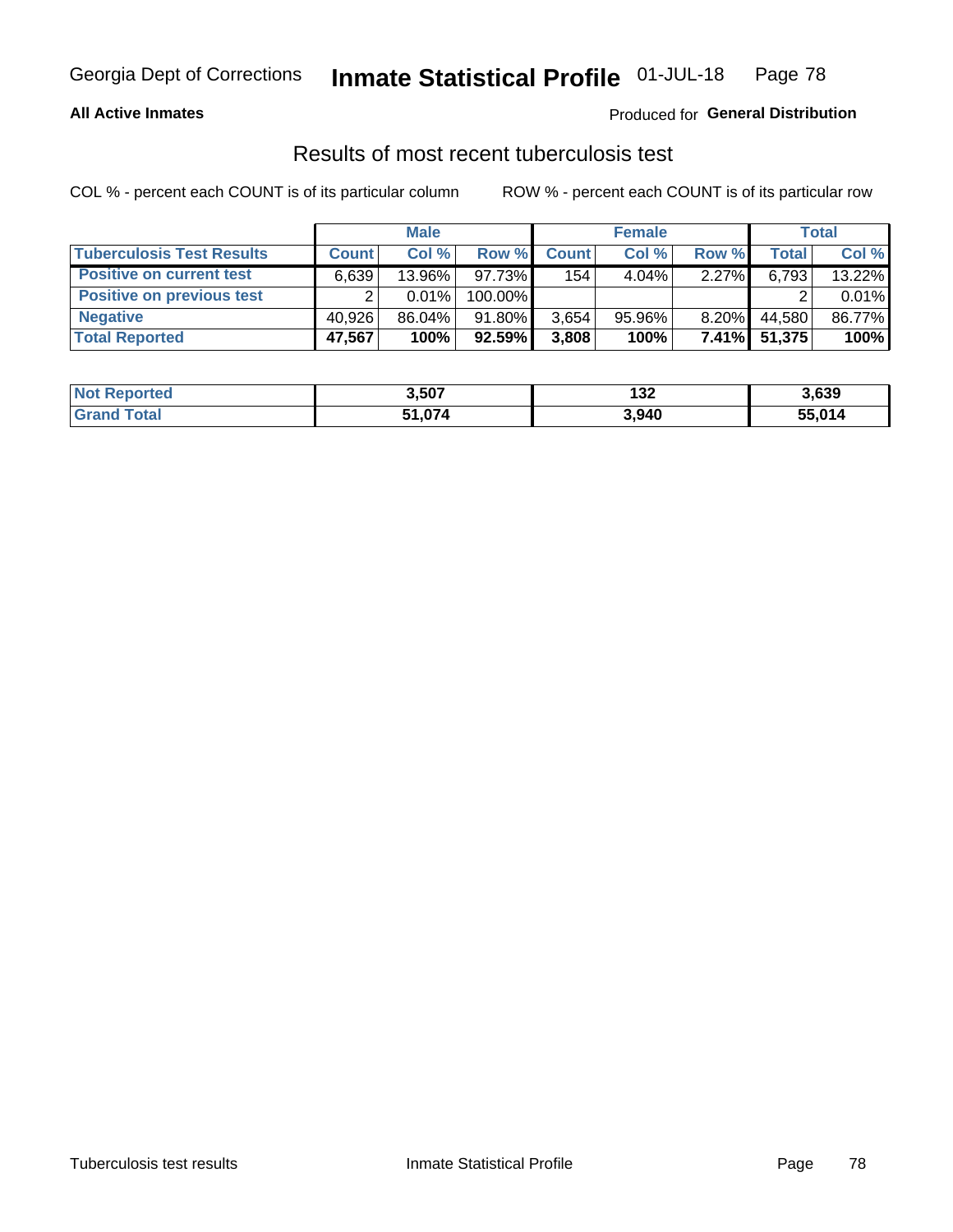### **All Active Inmates**

Produced for **General Distribution**

## Results of most recent syphilis test

|                                 |              | <b>Male</b> |           |              | <b>Female</b> |          |        | Total  |
|---------------------------------|--------------|-------------|-----------|--------------|---------------|----------|--------|--------|
| <b>Syphilis Test Results</b>    | <b>Count</b> | Col%        | Row %I    | <b>Count</b> | Col %         | Row %    | Total  | Col %  |
| <b>Positive on current test</b> | 173          | $1.33\%$    | $95.05\%$ |              | 1.92%         | $4.95\%$ | 182    | 1.35%  |
| <b>Negative</b>                 | 12.792       | $98.67\%$   | 96.54%    | 459          | $98.08\%$     | $3.46\%$ | 13.251 | 98.65% |
| <b>Total Reported</b>           | 12,965       | 100%        | $96.52\%$ | 468          | 100%          | $3.48\%$ | 13,433 | 100%   |

| <b>Not Reported</b> | 38,109 | <b>A72</b> | 41,581 |
|---------------------|--------|------------|--------|
| <b>Grand Total</b>  | 51,074 | 3,940      | 55,014 |